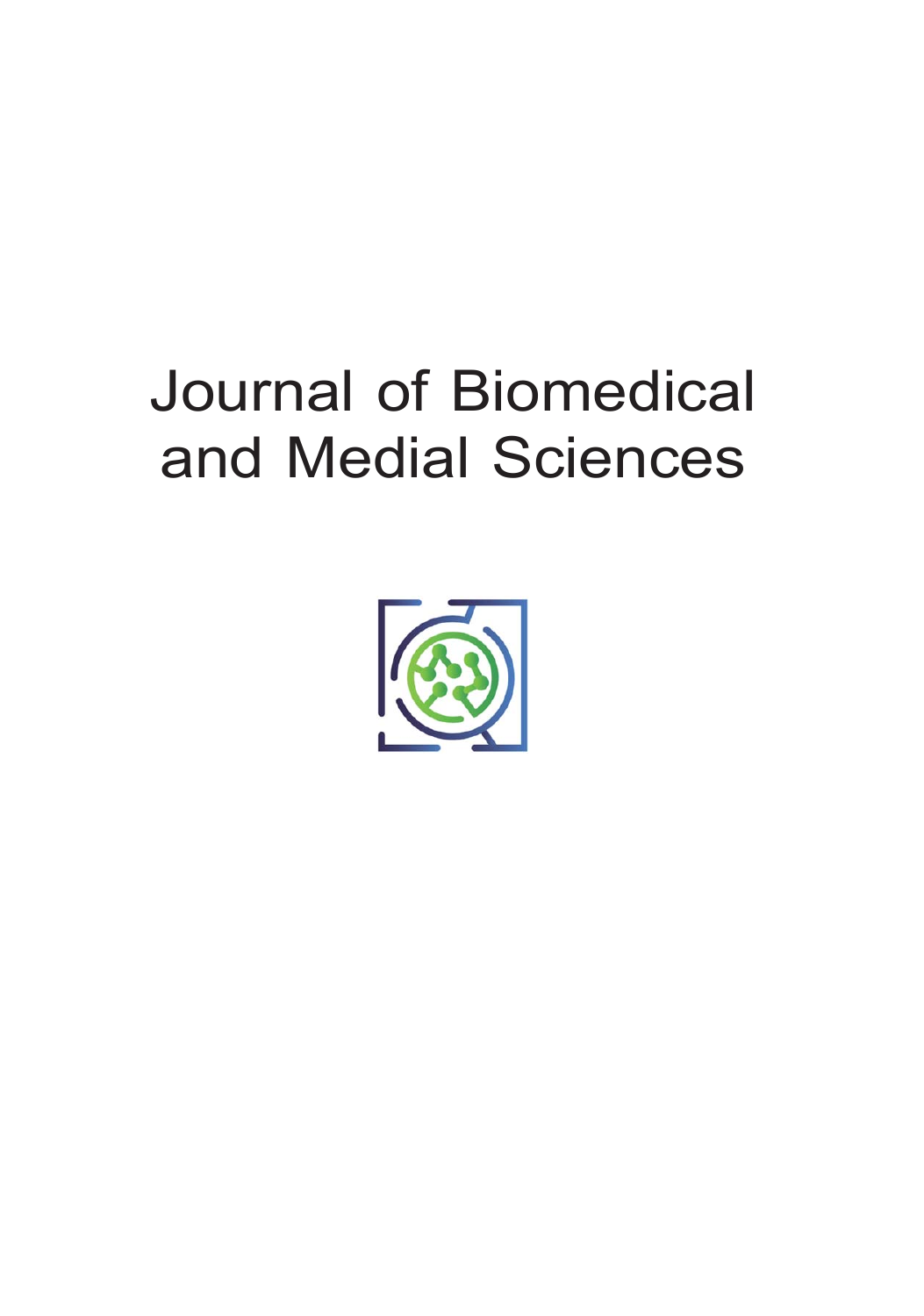## **EDITOR-IN-CHIEF**

Prof. Maka Mantskava, MD, PhD

## **CO-EDITORS**

Prof. Zaza Avaliani, MD, PhD, Tbilisi, Georgia Prof. Natia Jojua, PhD, Tbilisi, Georgia Prof. Victoria Lishnevska, MD, PhD, Ghent, Belgium Prof. Jean Frederic Brun, MD, PhD, Montpellier, France Prof. Marie Carlota Saldanha Lopes, PhD, Lisbon, Portugal Prof. Nadia Antonova, PhD, Sofia, Bulgaria Acad. Yury Nyashin, PhD, Perm, RF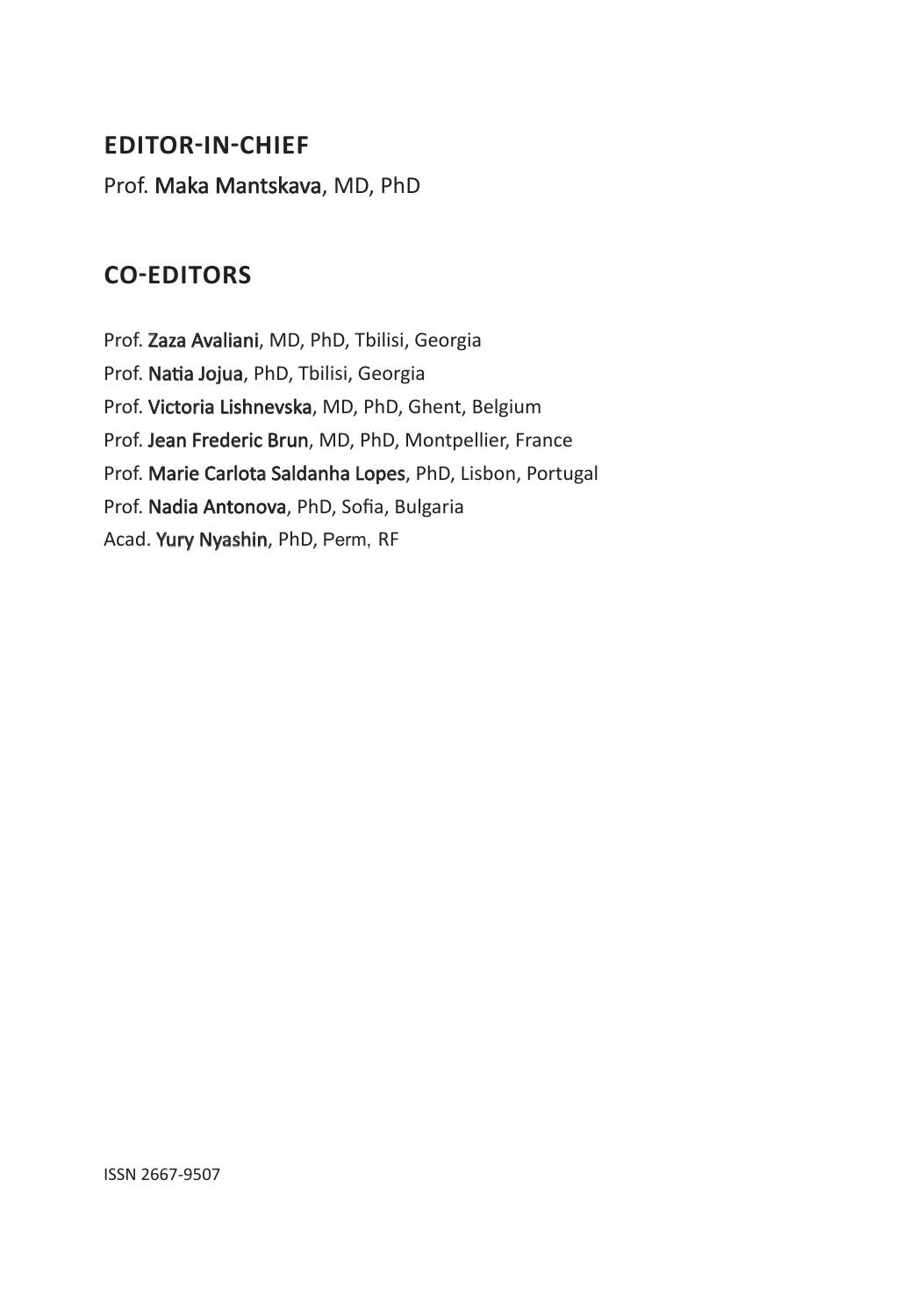## **EDITORS (INTERNATIONAL AND NATIONAL ASSOCIATES)**

Samuel Bernal, Cedars-Sinai Medical Center, UCLA Medical Center (USA) Nino Kharaishvili, Health System Resilience Practice at Jacobs (USA) Mukhran Khundadze, Institute of Human Genetics, University Hospital Jena (Germany) Michel Mesnard, Research and Innovation Center, University of Bordeaux, (France) Malgorzata Rogalinska, Department of Cytobiochemistry, Faculty of Biology and Environmental Protection, University of Lodz (Poland) Sunil Sharma, Indian Spinal Injuries Centre in New Delhi (India) Ashraf Mohamed Ibrahim El Molla, Department of Anesthesiology, Cairo University (Egypt) Silpak Biswas, Institute of Preventive Veterinary Medicine, College of Animal Sciences, Zhejiang University (China) Ayhan Caliskan, Faculty of Medicine, Department of Medical Education, Ege University (Turkey) **Tinatin Gognadze, Faculty of Medicine, European University (Georgia)** Aleksandre Khelaia, Tsulukidze National Center of Urology (Georgia) Natalia Maglakelidze, Aversi Clinic (Georgia) Vakhang Shoshiashvili, Department of Anesthesiology and Intensive Care, Research Institute of Clinical Medicine (Georgia) Nino Totadze, Department of Nutritiology, Axa Medical Clinic (Georgia) Naomi Hoyle, Eliava Phage Therapy Centre (Georgia) Shorena Tsiklauri, Depratment of Otorhinolaryngology, Aversi Clinic (Georgia) Maia Zhamutashvili, AIDS and Clinical Immunology Research Center, (Georgia) Nana Momtselidze, Department of Fundamental and Applied Researcher, Multidisciplinary High Science School (Georgia) Giorgi Kuchava, Rheology and Diagnostic-Analytical Services, Ivane Beritashvili Experimental Center of Biomedicine (Georgia) Shota Janjghava, Department of Andrology, National Institute of Endocrinology (Georgia) Nino Kheladze, Direction of Pediatric Endocrinology, Mardaleishvili Diagnostic Center (Georgia) Maia Gigauri, Academician Vakhtang Bochorishvili Clinic (Georgia)

## **PROJECT АUTHOR**

Tamar Zarginava, European University, Tbilisi, Georgia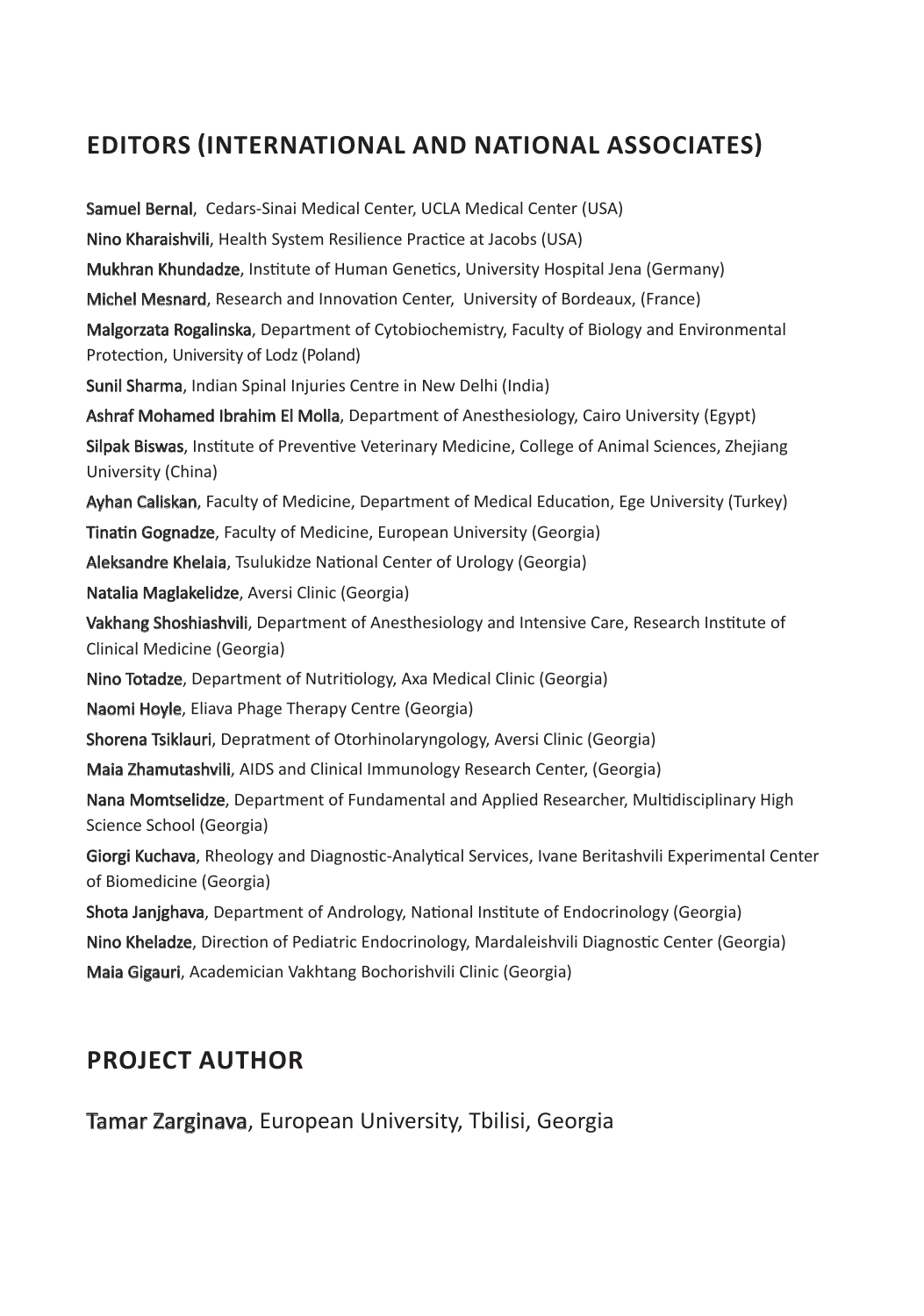## Content



| Avaliani Z., Lomtadze N. (Georgia)<br>Programmatic Management of Tuberculosis during COVID-19 Pandemic in Georgia 8                                                |
|--------------------------------------------------------------------------------------------------------------------------------------------------------------------|
| Lishnevska V. (Belgium)                                                                                                                                            |
| Arpentieva M. (RF)<br>Some Aspects of Research on Interpersonal Relationships and Motivations of Healthcare                                                        |
| Niashin I. (USA)                                                                                                                                                   |
| Mantskava M., Saldanha C. (Georgia, Portugal)<br>From Full-Time Traditional Education to a Distant Form Due                                                        |
| Mesnard M. (France)                                                                                                                                                |
| Saldanha C., Santos N., Martins-Silva J. (Portugal)                                                                                                                |
| Antonova N., Faber P., Saldanha C., Silva-Herdade A. (Bulgaria, Portugal)<br>Rheological Parameters in Patients with Brain Infarct During COVID-1951               |
| Puel J., Valensi P., Vanzetto G., Lassmann-Vague V., Monin J.-L., Moulin P., Ziccarelli C.,<br>Mayaudon H., Ovize M., Bernard S., Van Belle E., Halimi S. (France) |
| Myocardial Ischemia and Diabetes Mellitus Approaches and Recommendation 60                                                                                         |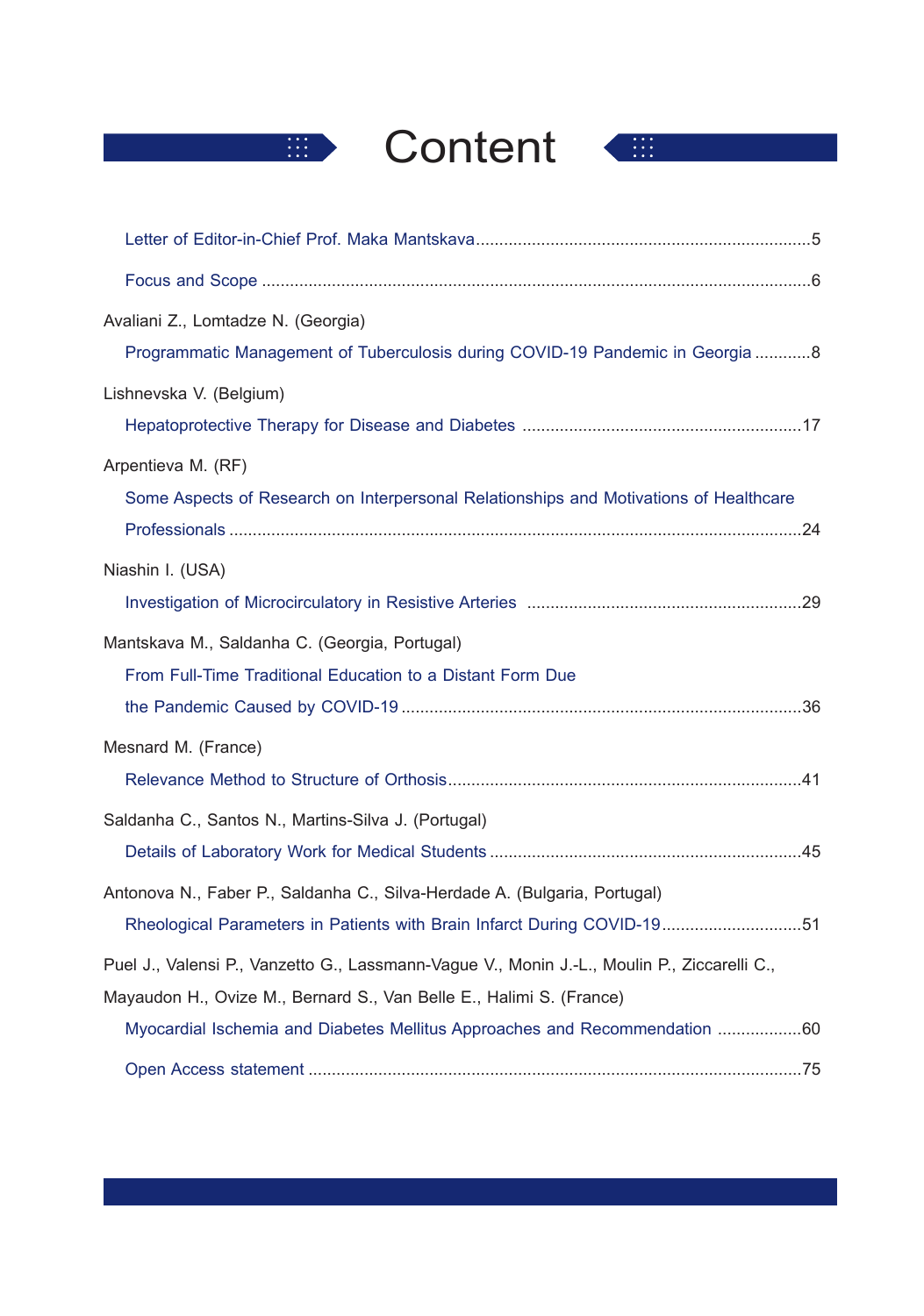## Letter of Editor-in-Chief

Dear authors, reviewers, readers and all those interested!

On behalf of the Editorial Board, we are pleased to present refereed Journal of BIO-MEDICAL AND MEDICAL SCIENCE.

This Journal is a scientists' and researchers'-run journal who strive to allow famous scientists, recognized and young researchers, specialists and teachers of biomedicine and medical area from all over the World to share fundamental, applied knowledge, innovations, new and the newest methods of research and educations with the audience. We believe it is critical to have the opportunity to share their research and make knowledge transferable. It is a main goal and mission of science.

The editorial board and editorial staff dedicated a monumental amount of time and energy towards making and developing the journal, and we hope, our tireless efforts will be a great success in this year and it will stay unchanged in the future.

Despite pandemic in the World and despite many challenges one had to overcome related to the situation, we reached the goal.

We received a number of excellent submissions and it was wonderful to see modern, innovative, basic topics, as well as multidisciplinary. The independent experts, who were selected by the council, reviewed all articles. You can see the best ones in this issue. Scientific articles in this volume truly represent the breadth and depth of perspectives of authors.

Protection of copyrights, implementation of an anti-plagiarism campaign, knowledge of bioethical norms in the administration of research, using Open Access are the most important aspects for us. Together with the originality, innovation, historical insight of biomedicine issues are the most important criteria for publication in a peer-reviewed journal of BIOMEDICAL AND MEDICAL SCIENCE.

I would like to express special gratitude to my colleagues, co-editors and editorial board members, as well as to all authors who sent their applications. The European University deserves special thanks from all of us, which brought together scientists from all over the world and made it possible to create the journal.

Personal thanks to Lasha Kandelakishvili and Tamar Zarginava. They are the owners and gold sponsors of "BIOMEDICAL AND MEDICAL SCIENCE". They assisted us in every possible way and initiated not only the publication of Journal of BIOMEDICAL AND MEDI-CAL SCIENCE, but also helped us to make research in the direction of "COVID-19".

A special place in this issue is given to the New Coronavirus problem. This global problem has united scientists in the field of biomedicine and medicine and once again made it clear to the world community how important the work of medics and biomedics is.

You can find list of topics, rules for authors on the pages of the journal. The journal is published 2 times a year. You can find electronic versions on http://bmms.ge/en.

#### Best regard, your Maka Mantskava

 $\dddot{\mathbf{z}}$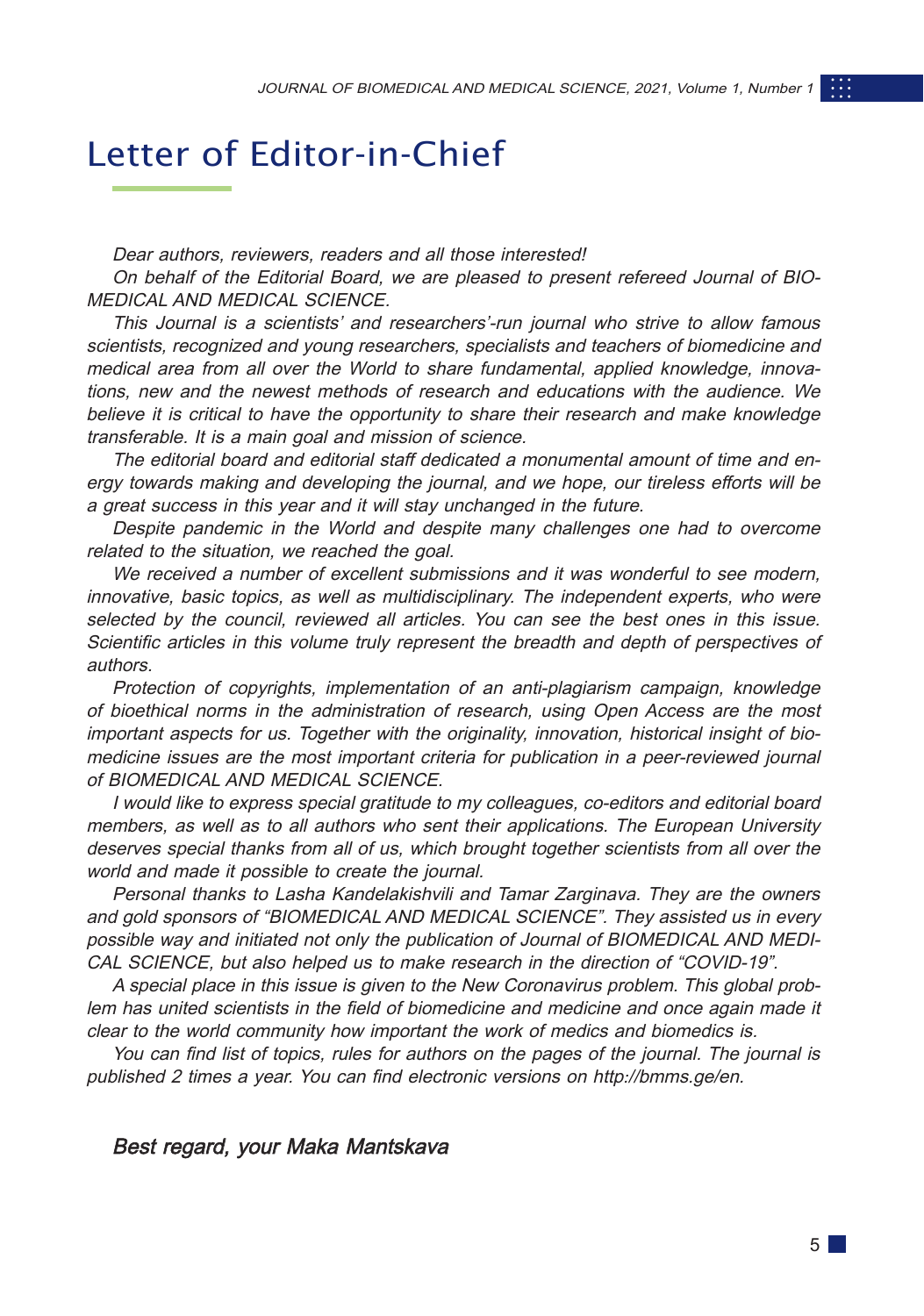## Focus and Scope

 $\mathbb{R}$ 

We refer, peer-review and publish science articles about original study and clinical trial, theoretical reviews, preview and report of researcher project, preliminary data and the describing of new and the newest hypothesis, essay in next directions.

- All about COVID-19
- Epidemiology methods. Infection Diseases and Non-infection Diseases. Vaccinations
- Prevention of Epidemic. Prevention of Pandemic
- Multidisciplinary Approaches of Modern Science
- Polyprofile Medicine
- Biomedicine, Biorheology and Biotechnology
- Biochemistry and Biophysics in Fundamental and Applied Medicine. Micro- and Nanobiomechanics
- Innovative Methods. Bioinformatics. Biological Models. Mathematical Models, etc.
- Economic and Strategic Aspects of Biomedicine
- Blockchain and programming languages in Medicine. Digital Medicine. Chatbots
- The Role of Biomaterials in Biomedicine
- Theoretical, Clinical and Environmental Toxicology
- Radiology and Radiation Safety
- Nutritionology. Food, Biologically Active Substances, Medicines and Health. Enzyme Research
- Balneology, Wellness and SPA. Physical Education
- Beauty Industry
- Medical Physics. Medical chemistry
- Evidence Medicine. Medical and Biological Statistics
- Health Care and Policy
- Clustering in Biomedicine. Management systems in Biomedicine Areal. Strategic Communication in Biomedicine
- Ethics. Informed Consent. Doctor-Patient Relationship. Strategy and Using Instruments for Conflict Avoidance
- Grant application. Grant Management. Funding Science. Donors. Sponsors
- Mental Health. Defectology. ADD and ADHD
- Pharmacy and Pharmacology
- Reproductive Sciences and Sexual Medicine
- Cell Membranes, Structures and Function. Genome. Mechanisms of Aggregation and Deformation. Genome
- Blood, Blood Flow. Anatomy, Physiology and Pathophysiology of Blood Circulation
- Mechanisms of Thrombus and Stasis Formation
- Theoretical Hemodynamics and Hemorheology
- Clinical Hemorheology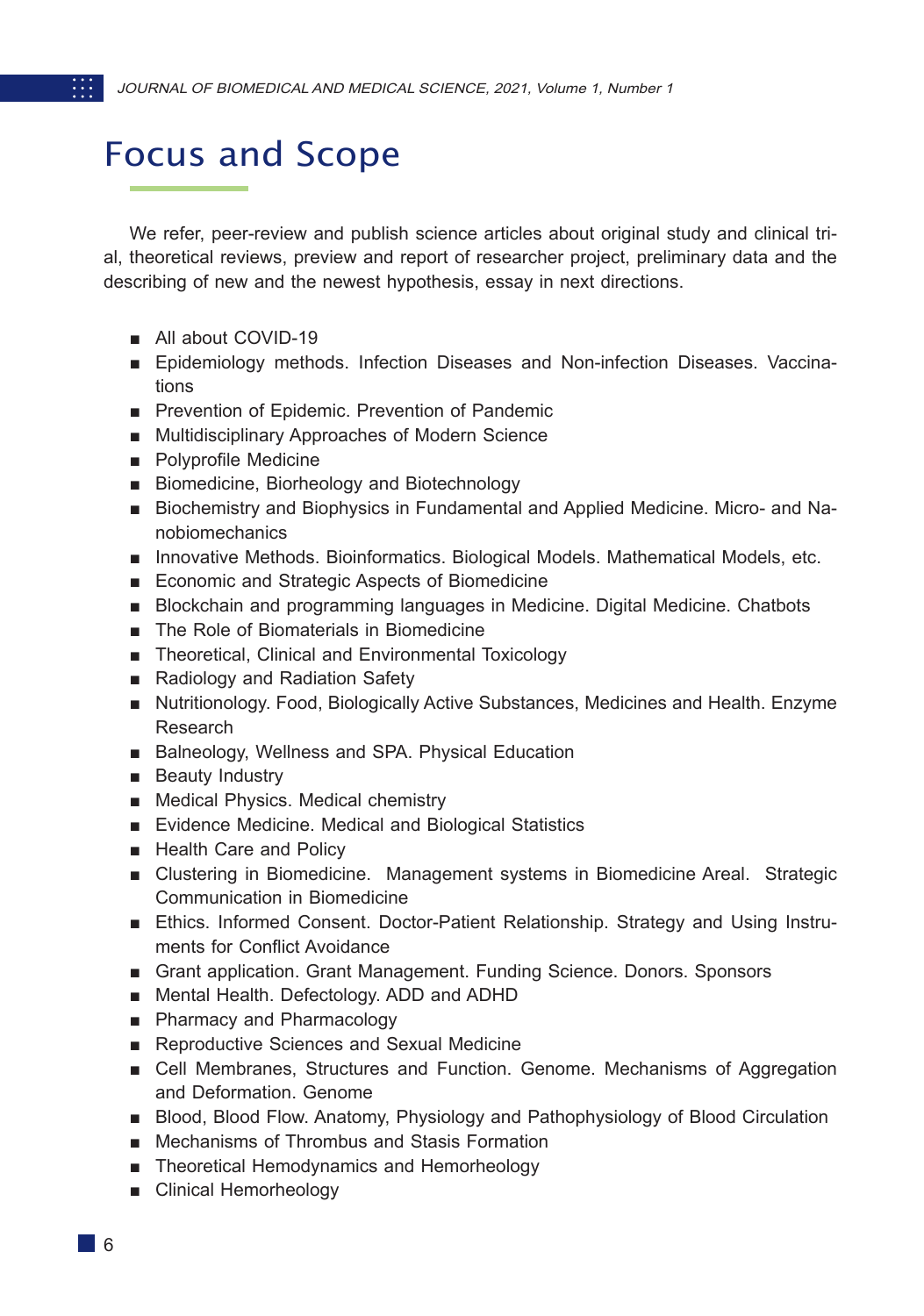- Rheology of Petroleum Products, Oils, Food and Construction Materials
- Neonatology. Pediatrics
- Gerontology and Geriatrics
- The Brain and its Functioning
	- ♦ Sleep-wakefulness Cycle
	- ♦ Pain and Analgesia
	- $\Diamond$  Behavioral and Cognitive Functions
	- ♦ Stress
	- Experimental and Clinical Neurology
	- $\Diamond$  Neurophysiology
	- Ultra- and Nanoarchitectonics
	- Alzheimer's Disease
	- Parkinson's Disease
	- $\Diamond$  etc.
- Kinesiology and Biomechanics
	- $\Diamond$  Rehabilitation
	- $\diamond$  Sports Medicine
	- ♦ Prosthetics
	- ♦ Occupation Disease
	- ♦ etc.
- Alternative medicine
	- Chinese medicine
	- $\Diamond$  Acupuncture
	- Chinas Medicine
	- $\Diamond$  etc.
- Surgery
	- ♦ Planned Operations
	- ♦ Urgent Operations
	- ♦ Postoperative Shock
	- ♦ Plastic Surgery
	- ♦ Reconstructive Surgery
	- $\Diamond$  etc.
- New Approaches and Challenges for the Medical Education System
- Authorization, Certification, Licensing Issues in Health Care Institutions, University
- etc.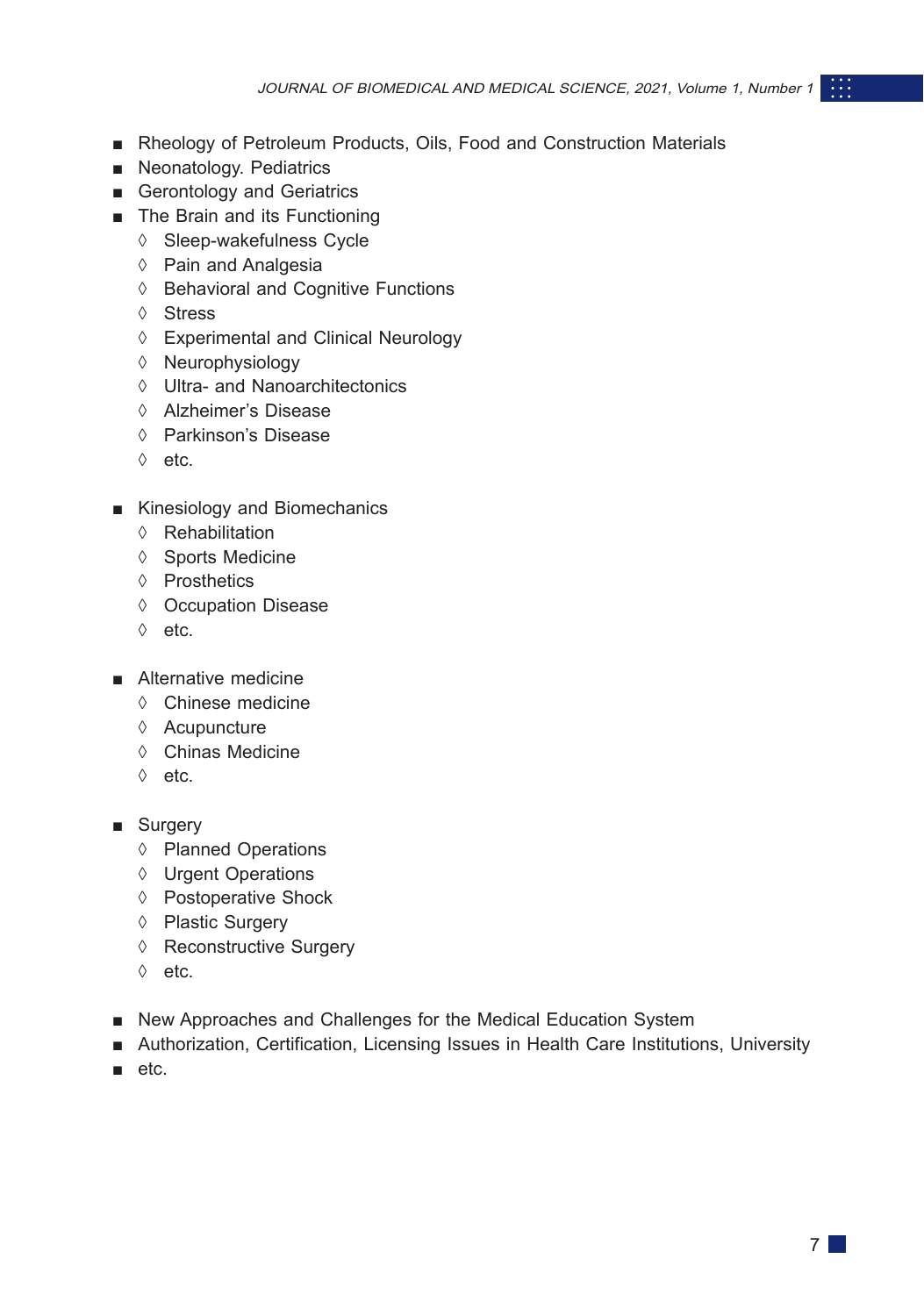DOI 10.51231/2667-9507-2021-001-01-8-16

## Programmatic Management of Tuberculosis during COVID-19 Pandemic in Georgia

Avaliani Z.1,2, Lomtadze N.2

*1,2 Medical Research Institute of European University, Tbilisi, Georgia 2 National Center for Tuberculosis and Lung Diseases, Tbilisi, Georgia*

#### Abstract

The article reveals the real problems caused by the pandemic associated with the new coronavirus. The problems affected the implementation of the National Tuberculosis Program. It is important for National TB Programs to put all efforts in active case detection, treatment adherence and preventive treatment implementation in response to COVID-19 impact on TB epidemics.

 KEY WORDS: diagnosis of tuberculosis, treatment of tuberculosis, prevention of tuberculosis

#### Introduction

Georgia has decreased the Tuberculosis (TB) burden by more than 50% over the last 10 years compared to 2009, however TB disease burden still remains high with 2,590 and 2,448 reported cases of TB in 2018 and 2019 respectively, resulting in the notification rates of 69.4 and 65.7 per 100 000. On average, TB incidence in Georgia has been decreasing by approximately 10% per year. In 2019, the proportion of TB cases with rifampicin-resistant or multi-drug resistant TB (RR/MDR-TB) was 12.1% of new cases and 32.1% of previously treated cases. In absolute numbers, among all TB cases (pulmonary or extrapulmonary) notified in 2018 and 2019, the total numbers of laboratory-confirmed

 $\dddot{\mathbf{z}}$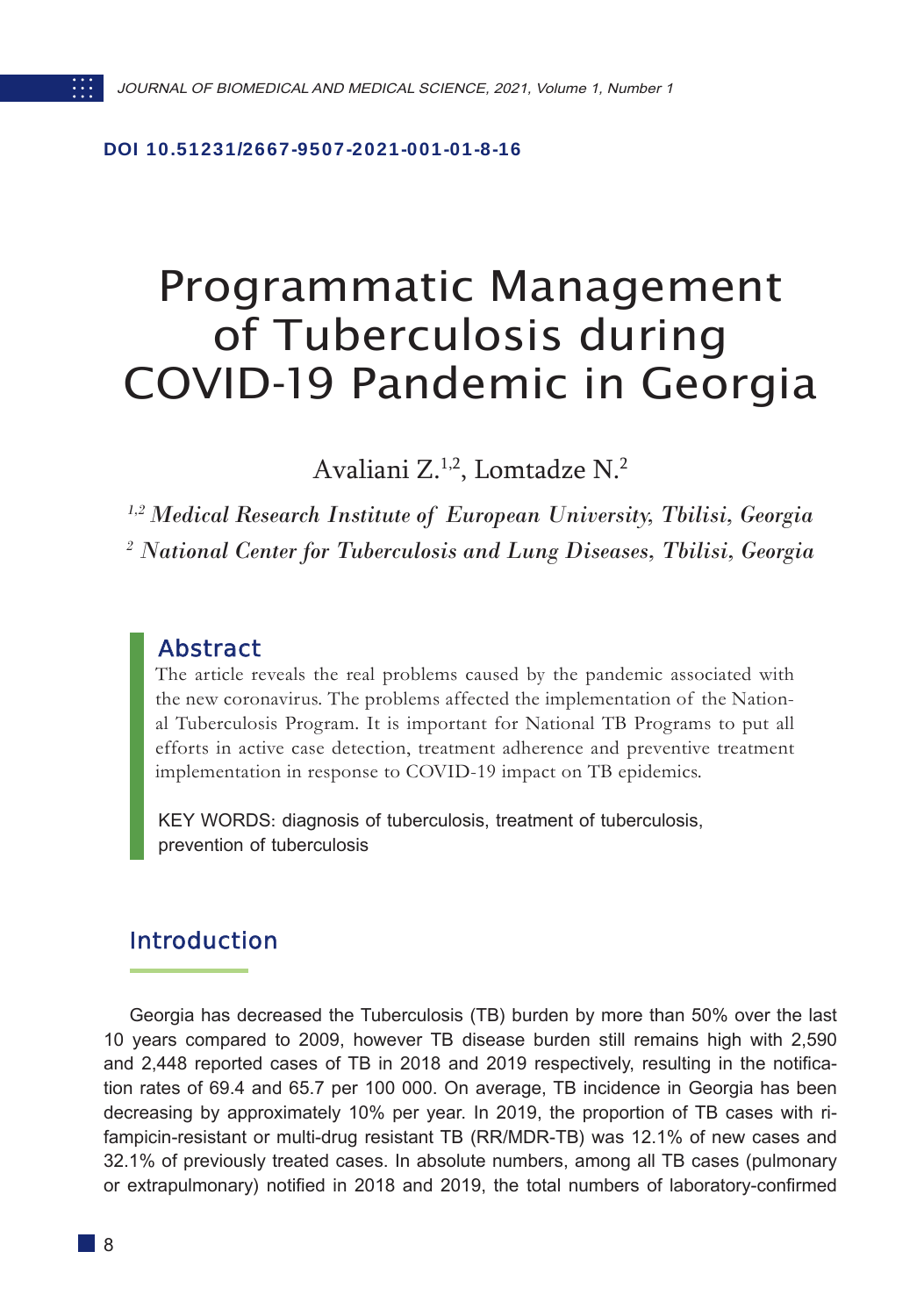RR/MDR-TB cases were 311 and 319 respectively, with 35% and 27% exhibiting fluoroquinolone drug resistance. Georgia detects 100% of the WHO estimates of RR/MDR-TB, but remains among the high Multi-drug resistant Tuberculosis (MDR-TB) priority countries within the WHO European region [1,2].

Diagnosis, treatment and prevention of tuberculosis is free of charge in Georgia is covered by the state and the Global Fund grant funding. According to the Law of Georgia on State Budget, the amount of funding for the TB State Program is determined annually for the diagnostic and treatment services provided to high risk groups and people confirmed with TB. The state budget covers for the inpatient and outpatient treatment services, active drug safety monitoring (aDSM) activities, and post-treatment follow-up (once every 6 months for 24 months most treatment) funded through the per capita voucher system for the outpatient level and based on the DRG for the inpatient level. 100% of First line anti-TB drugs (FLDs) and 80% of Second Line anti-TB Drugs (SLDs) are also covered by the state budget, with remaining 20% covered by the Global Fund. TB is not part of the health insurance schemes and the free of charge services are supported through the state TB program funding to the private health care facilities, as the latter represent 99% of the healthcare facilities in Georgia. RR/MDR-TB patients receive monthly incentives for good adherence, partly covered by the state and partly by the Global Fund. Patients also receive DOT related transportation reimbursement and android cell phones for accomplishing the VTS both covered by the Global Fund grant.

The National Center for Tuberculosis and Lung Diseases (NCTLD), in Tbilisi serves as a TB reference clinic and as a methodological center within National Tuberculosis Program (NTP) of Georgia. The National Reference Mycobacteriology Laboratory (NRL) is a structural part of the NCTLD. The NRL has a capacity to perform the below listed tests with the following turnaround time from sample collection to results submission (Table 1).

The national TB diagnostic algorithm ensures that every person investigated for TB in Georgia is tested using a WHO-recommended rapid molecular test such as GeneXpert and or HAIN LPA. Culture and DST is performed for every person diagnosed with TB. Every RR-TB patient is tested using HAIN MTBDRsl test and phenotypic DST to SLDs listed in the table above. Georgia has increased the proportion of bacteriological confirmation of TB cases over the last 10 years and in 2019 is 92% (picture 1) [3,4].

33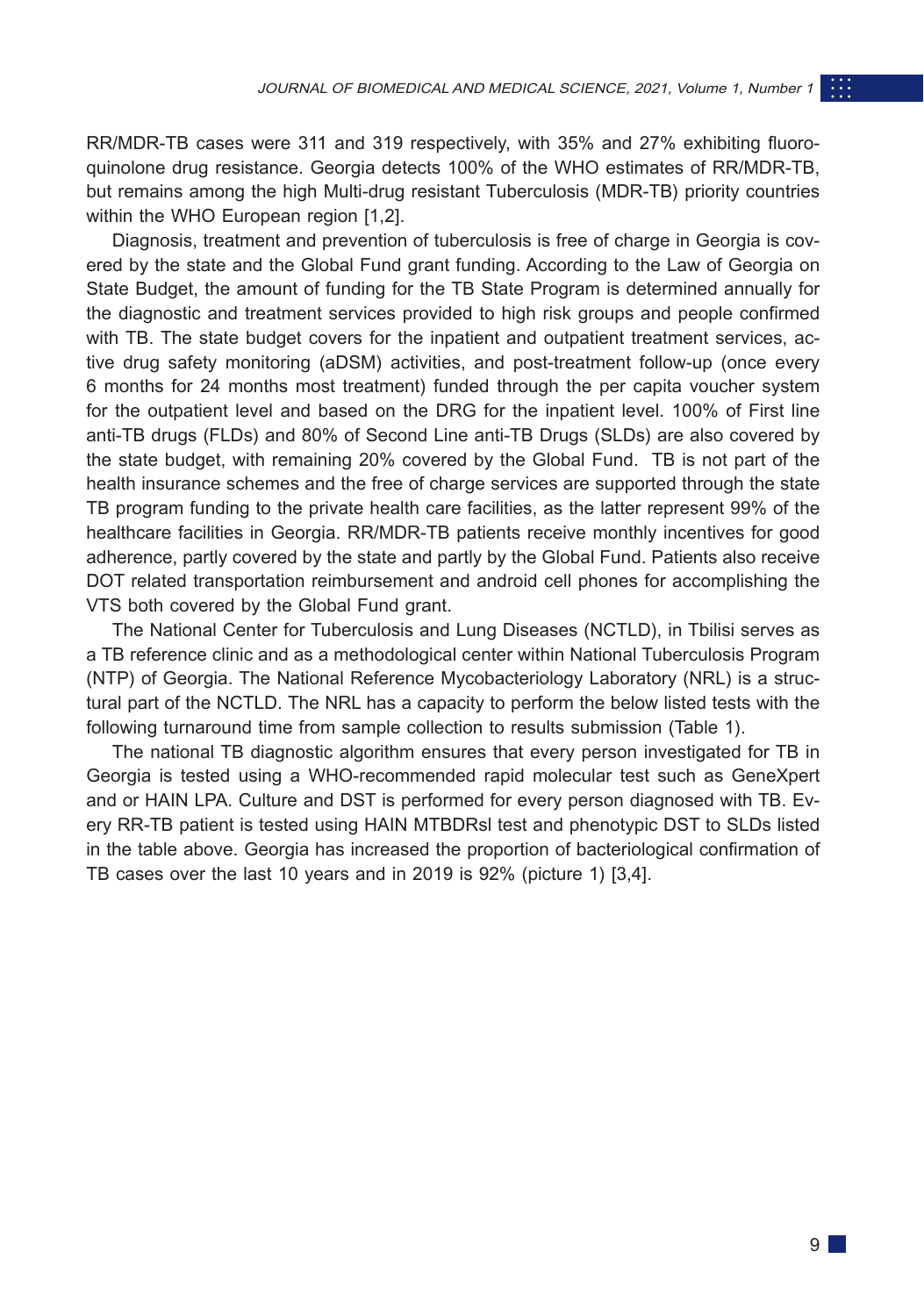| <b>Test Name</b>                                                                                                                                                                                                          | Test turnaround time               |
|---------------------------------------------------------------------------------------------------------------------------------------------------------------------------------------------------------------------------|------------------------------------|
| Ziehl-Neelsen (ZN) staining                                                                                                                                                                                               | 24 hours                           |
| LED fluorescent microscopy                                                                                                                                                                                                | 24 hours                           |
| Culture on solid Löwenstein-Jensen (LJ) media                                                                                                                                                                             | $21 - 56$ days                     |
| Culture on liquid media in MGIT (Mycobacteria Growth Indicator<br>Tube) on Bactec 960 system                                                                                                                              | 5-14 (positive) 42 (negative) days |
| Genotype MTBDRplus Assay, HAIN Lifescience                                                                                                                                                                                | $2-3$ days                         |
| Genotype MTBDRsl Assay, Hain Lifescience                                                                                                                                                                                  | $2-3$ days                         |
| DST on 1st line drugs (SIRE) on Bactec 960 system                                                                                                                                                                         | $7-14$ days                        |
| DST to 2nd line drugs: Ofloxacin, Moxifloxacin<br>(2 concentrations), Kanamycin, Capreomycin, Bedaquiline, Levofloxa-<br>cin, Linezolid, Clofazimine, Amicacin; Delamanid (validation in process)<br>on Bactec 960 system | $7-14$ days                        |
| Xpert MTB/Rif and Xpert MTB/Rif Ultra                                                                                                                                                                                     | Same day                           |

#### Table 1. The National Reference Mycobacteriology Laboratory capacity

Picture 1. Bacteriological confirmation among pulmonary TB cases in Georgia 2007-2019

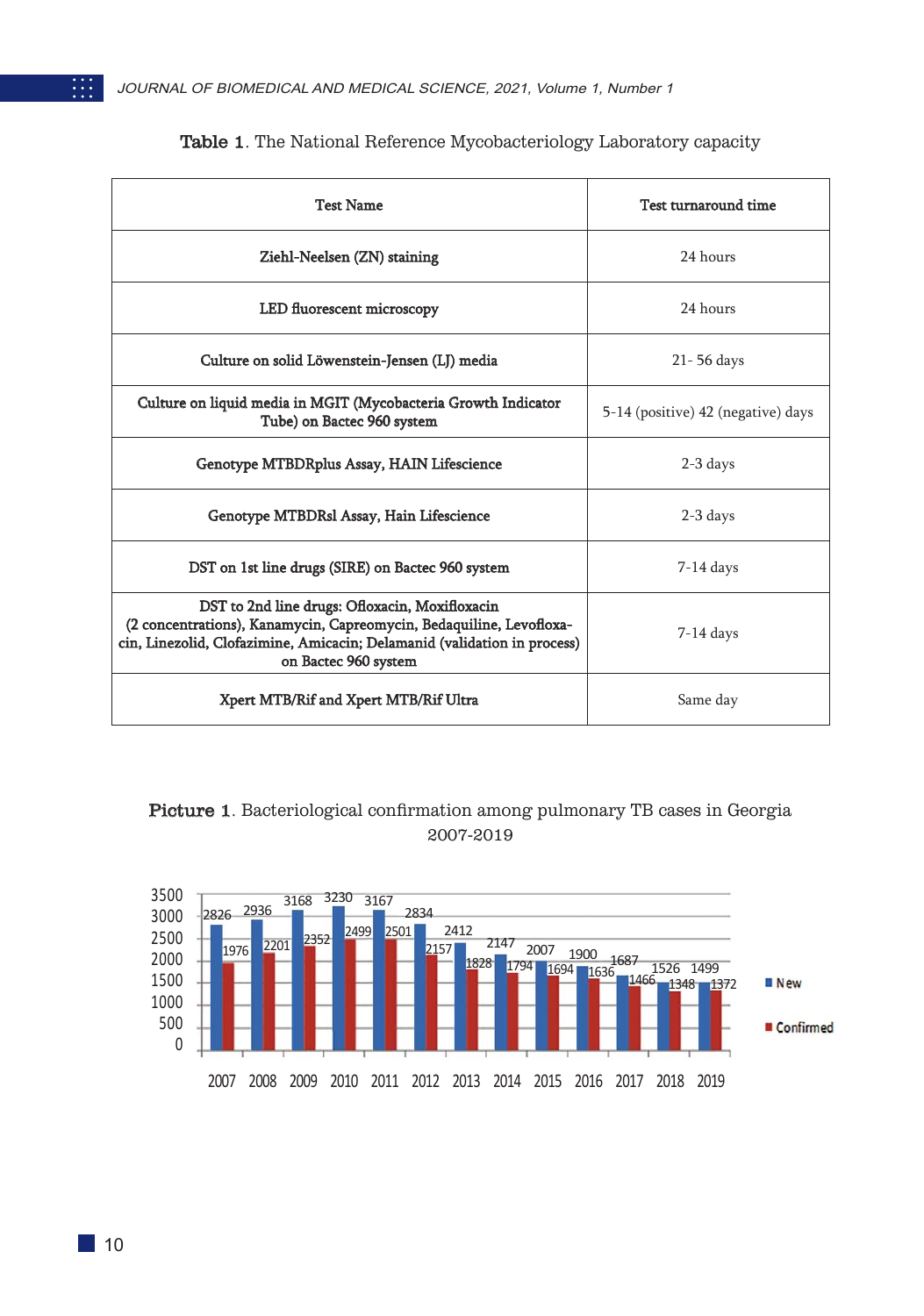Monthly smear microscopy and culture is used to monitor the treatment effectiveness, along with the rapid molecular and phenotypic DST to monitor for drug resistance amplification.

A majority (80%) of RR/MDR-TB patients in Georgia start treatment at the NCTLD hospital. However, s the average length of stay is 29 days, after which patients are discharged to the community where patients receive treatment and monthly monitoring based on the nationally approved protocols. Decision on the treatment initiation, or regimen modification and the model of care is made by the Central DR-TB Clinical Committee (DRC) based on the available national policy.

Georgia is widely using the innovative modes of treatment observation and follow-up such as Video Supported Treatment (VTS) with almost 80% of MDR-TB patients and 30% of drug-susceptible TB (DS-TB) patients receiving the fully oral treatments through this mode at the outpatient level of care. Other option of DOT, such as facility based, home based by a nurse and home based by a family member for pediatric patients also exist and are implemented whenever needed.

Treatment policy documents are regularly updated by the NCTLD in line with the WHO guidelines and recommendations. Current national TB treatment and management guideline includes chapters and separate protocols on Drug Sensitive (DS) and Drug-resistant (DR) TB diagnosis, treatment, treatment monitoring and follow-up, models of TB care, criteria for hospitalization and discharge, TB and HIV management, TB and HCV management, TB and other co-morbidities management, active drug safety monitoring and management, management of adverse events and drug toxicities, extra-pulmonary TB (EPTB), TB and pregnancy, TB and Surgical management, LTBI diagnosis and TB prevention strategies. The guideline and protocols were endorsed by the Ministry of health in June 2019 and includes WHO recommended fully oral longer regimens and also a mechanism to implement modified shorter treatment regimens with focus on data collection for the OR purposes. The guideline implementation started since June 2019. The major revisions in the guideline that target adults and children include: a) themodified fully oral shorter regimen of 9 months BDQ/Lzd/Lfx/Cfz/ Cswith DLM the first drug to substitute in case of toxicity and used in case of children under 6 years of age in RR-TB patients with the same inclusion and exclusion criteria as listed for the WHO mSTR OR, and b) longer 18-20 month regimens for all other patients, e.g. quinolone resistance, extensive TB disease with a backbone of BDQ/Lzd/ Lfx/Cfz, with additional drugs based on treatment history and drug resistance patterns.

To ensure adequate guideline implementation the relevant training of the TB program doctors and programmatic staff has been conducted in May-June 2019. In addition to training NCTLD holds a central supervision team, which conducts regular supportive supervision to treatment facilities countrywide and NCTLD in- and out-patient units.

Georgia started programmatic implementation of new and re-purposed TB drugs since early 2015. Since 2016 Georgia implemented the active Drug Safety and Monitoring and Management (aDSM) framework to ensure safe administration of new treatment regimens. All baseline and monthly laboratory and instrumental investigations are covered by the State TB Program funding for all RR/MDR/XDR-TB patients in Georgia. Information on SAEs and AEIs are routinely collected by the NCTLD pharmacovigilance system. The

33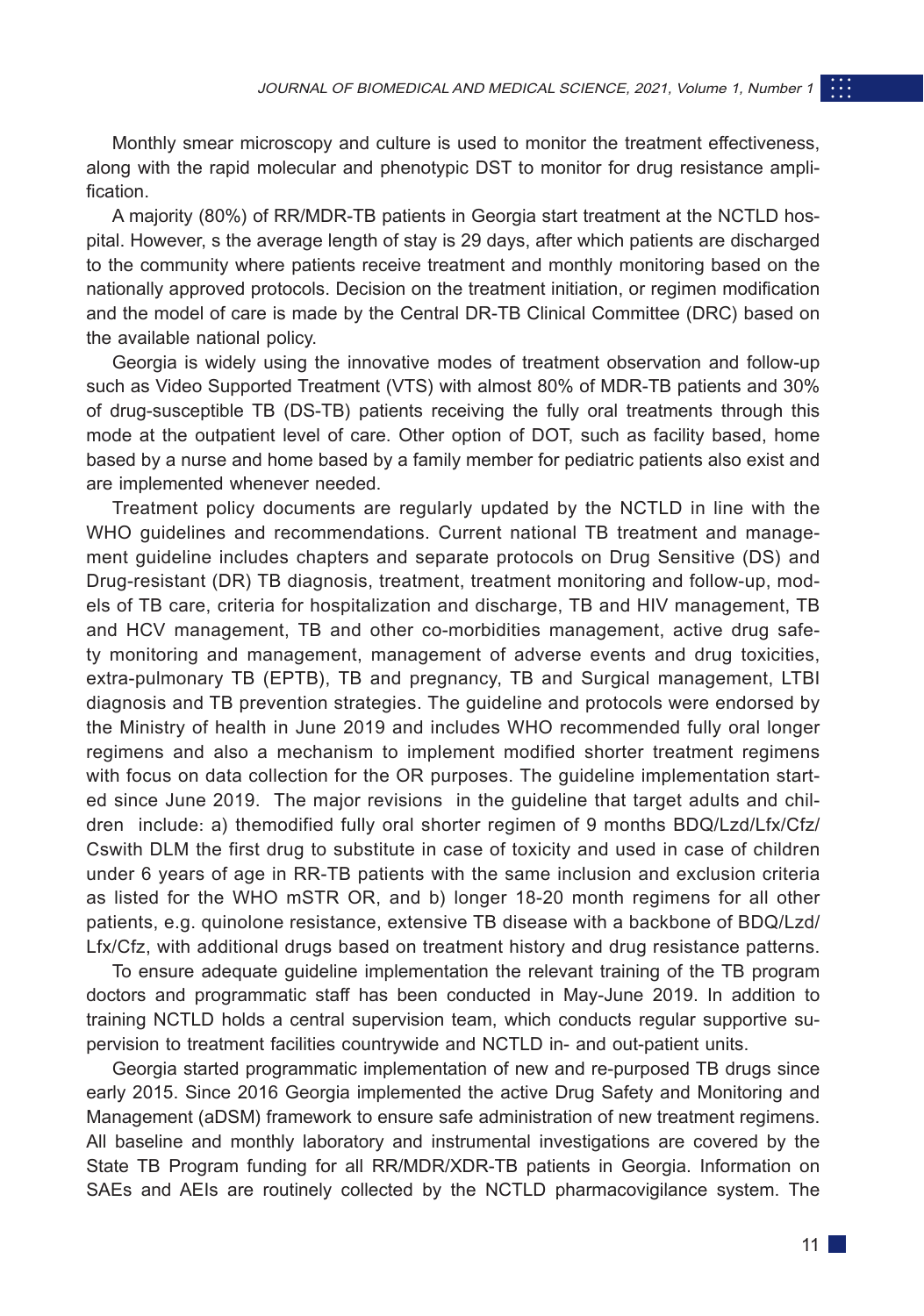treatment outcomes of RR-TB patients have improved with the implementation of new drugs and are shown in the picture below (Picture 2).The key driver for the improved treatment outcomes seems to be the better tolerance of new treatment regimens, hence better adherence and less loss to follow-up (LFTU), which was and still is the major challenge for treatment in Georgia. However, the country has progress in decreasing the number of the LTFU patients and hopefully with the implementation of the fully oral longer and mSTR regimens the impact on LFTU will be significant [5].



Picture 2. RR/MDR-TB Treatment Outcomes 2014-2016

#### Interventions

The anti-COVID-19 interventions started since mid January 2020 in Georgia. By the time when the first case of COVID-19 was detected on February 26<sup>th</sup> 2020, Georgia was in the phase of active disease surveillance and risk mitigation with: airport and other border screening, closed flight communications with China and Iran, established capacity to transport countrywide samples and conduct PCR testing at the Lugar Center of the National Center for Disease Control and Public Health (NCDC), elaborated recommendations and trained key personnel and operational overarching "COVID-19 Coordination Council".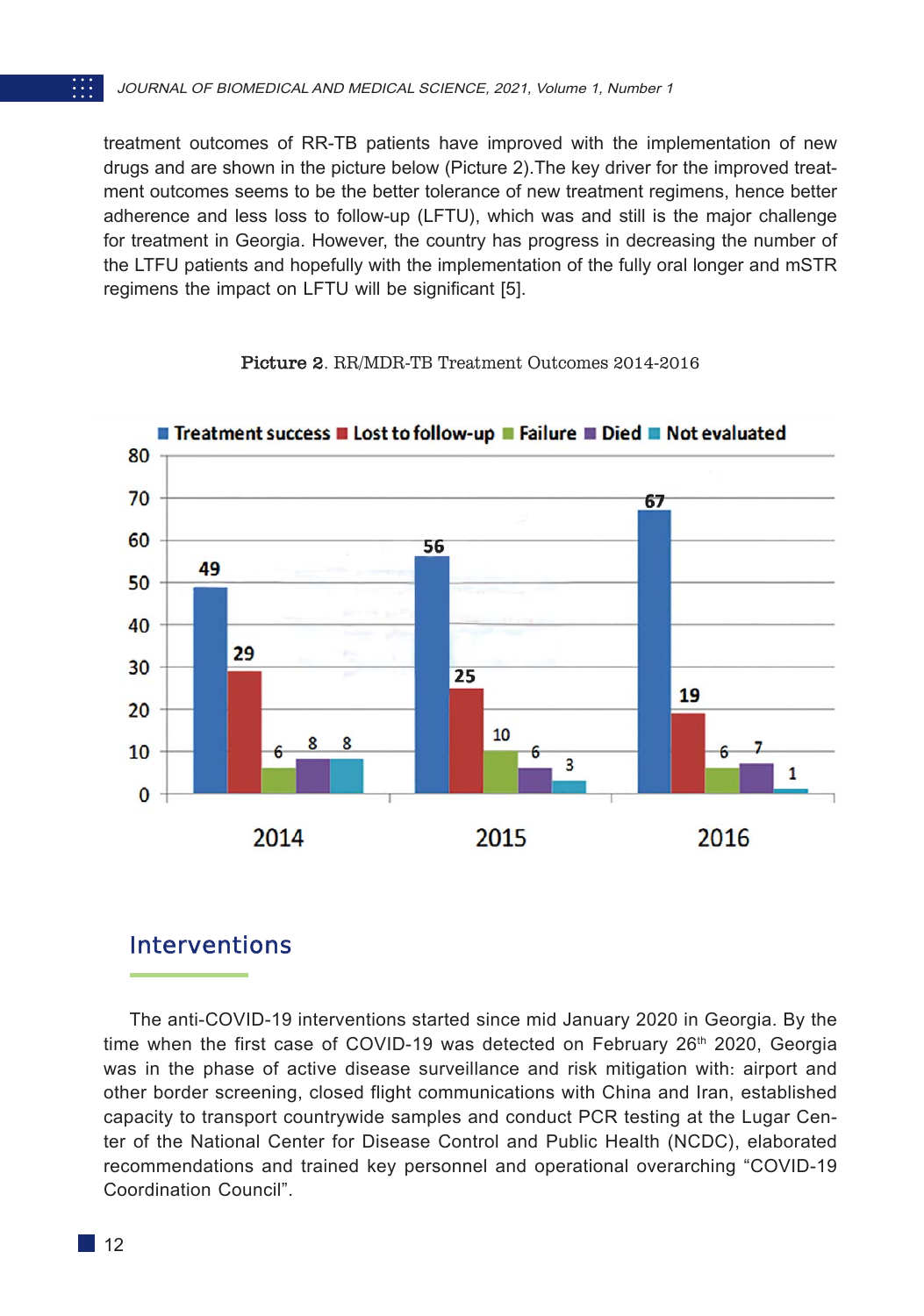In parallel, the National Tuberculosis Program started training of health care workers and other staff by epidemiologists on key infection control and self protection measures, revised the distribution and the utilization rules of existing in stock N95 respirators and initiated the process of developing a TB and COVID-19 co-infection screening and clinical management guide. It is worth mentioning that as fully oral injecting agent free DR-TB treatment regimens have been programmatically implemented since June 2019 in Georgia, the country was already widely using the innovative modes of treatment observation and follow-up such as Video Supported Treatment (VST) with almost 80% of MDR-TB patients and 30% of Drug Sensitive TB (DS-TB) patients receiving the fully oral treatments through this mode. With the glooming COVID-19 pandemic, measures were taken to protect already diagnosed and on treatment TB patients from contracting the COVID-19. Specifically, since March 16, 2020, all patients at the outpatient level are given one month stocks of drugs on hand; the remaining MDR-TB patients were moved to VST, with very few exceptions of six patients to whom a TB nurse was delivering drugs weekly. The drug sensitive patients not on VTS are receiving drugs at home without observation. Every newly diagnosed TB patient is receiving free of charge COVID-19 PCR or antigen based testing.

In April 2020 NCTLD in collaboration with the Infectious Diseases, AIDS and Immunology Research Center (IDACIRC) has developed a protocol on management of Tuberculosis and COVID-19 co-infected cases. The protocol has been approved by the Ministry of Health in May 2020 and was the first such protocol in the EU region.

The National Center for TB and Lung Diseases (NCTLD) and its staff has been involved in the different aspects of COVID-19 control since the emergence of the epidemics. Since mid-March to mid-April, the pediatric TB department of the NCTLD which is a separate isolated building within the NCTLD campus was closed and transformed to a quarantine facility. A team of TB doctors and nurses were within NCTLD were transferred from TB activities and assigned to work for the COVID-19 quarantine space. Since mid-April through the end of May the same pediatric TB department was assigned to function as a so called "Fever Center", where patients with fever were evaluated for COVID-19 as COVID-19 suspect cases. Inpatient DS and DR-TB doctors (8 doctors) were removed from daily TB practice, including the night shifts and allocated to the fever center for the full time work. With decreased referrals to TB clinics, the inpatient wards where the doctors worked were not as busy as usual, thus this temporary shift in functions did not impact much the TB care within the NCTLD. Since September 1<sup>st</sup> 2020, with increased number of COVID-19 cases in Georgia, the pediatric department was re-profiled to the COVID clinic and is performing this function since then. The 20 bed department is always full of patients, with beds being occupied immediately after a patient is discharged.

33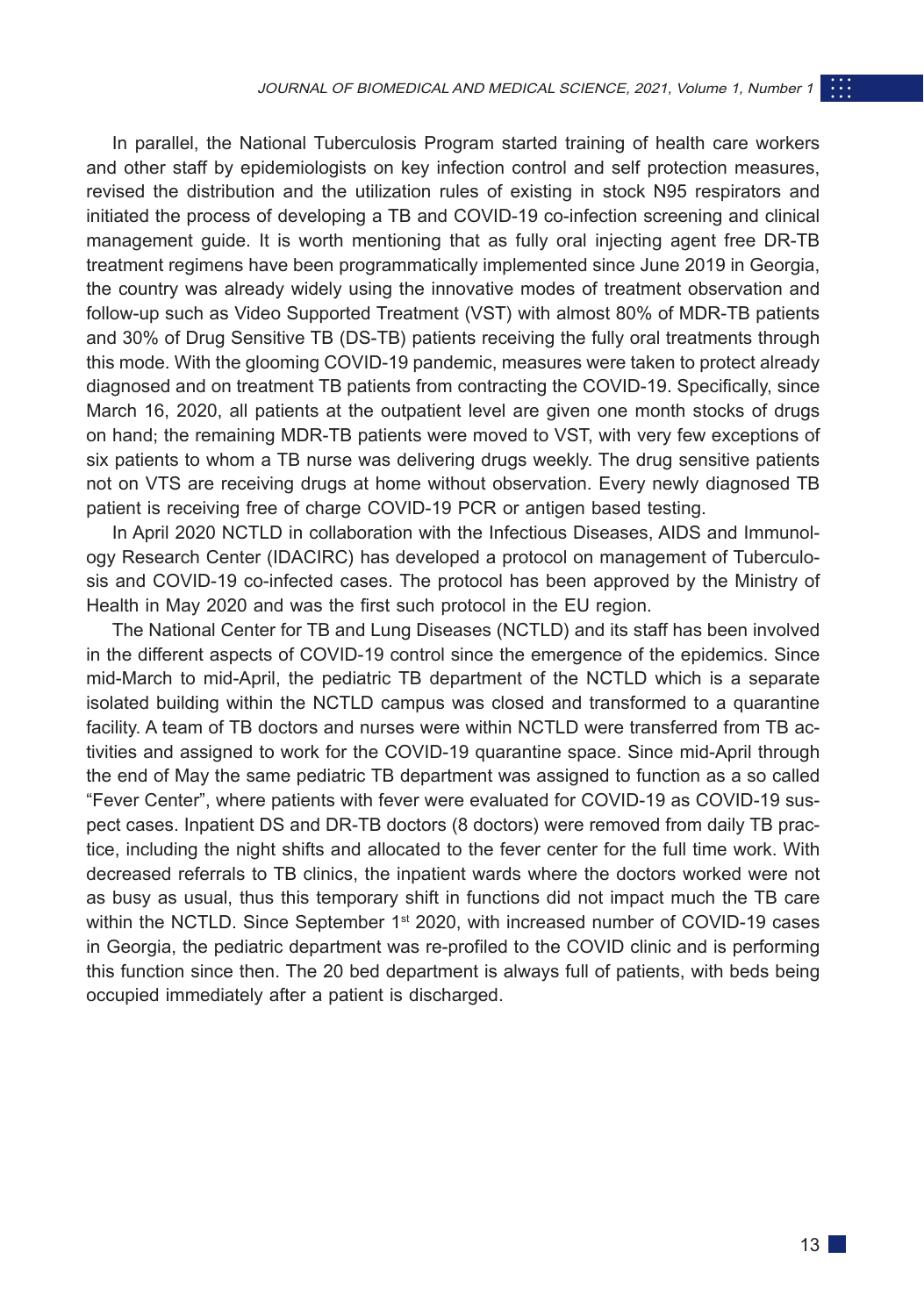## Impact of COVID -19 on tuberculosis in Georgia

Talking about the preliminary trends at the country level in terms of the impact of COVID-19 pandemic on the TB health indicators, it is important to understand the restrictive measures implemented by Georgia. Based on the national TB Data Base, number of TB cases detected during the first six months of 2020 have been decreased by overall 25% in comparison to 2019 (Graph 1). This decrease is unexpected and lies outside the statistically significance range of 10%.



Graph 1. TB cases enrolled in the TB program in January-June 2019-2020.

So, the preliminary trend of TB detection indicates that COVID-19 might have impacted greatly and that might have translated into further disease transmission and spread. It is early to explore the impact of the epidemics on the treatment retention and hence the TB treatment outcomes. However, with all the measures the TB program undertook, it should be estimated that the impact on the treatment outcomes will be less dramatic than the impact on the case detection.

The sole TB laboratory capacity and function has not been impacted by the COVID-19 epidemics. Also was not impacted the sample transportation capacity, because the latter is accomplished by the Georgian Postal Service since 2014 and the postal service vehicles transportation was not restricted during the lock down and curfew periods mentioned above. Also, the laboratory personnel were working in shifts covering the need as usual. Georgian government has made a direct communication with Cepheid to ensure the rapid supply of SARS-Cov-2 express cartridges that were planned to be used on the 3 of the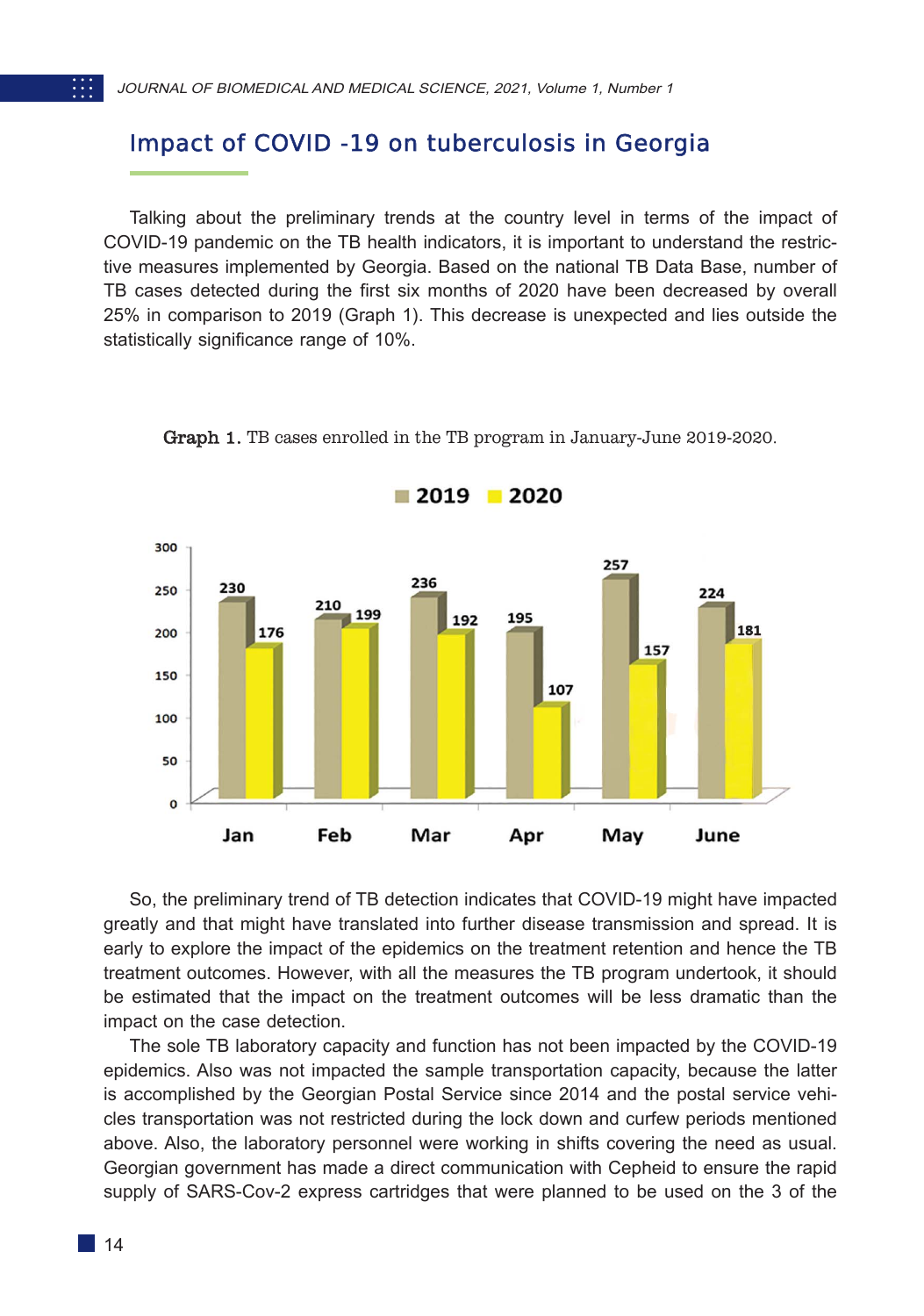existing GeneXpert machines, one outside TB program in Lugar Center and 2 within TB Program. However, the selection of machines was made in a way that it could not impact the TB program diagnostic needs.

The TB diagnostic algorithm in Georgia implies conducting the GeneXpert MTB/Rif testing for every TB suspect. On average the NTP performs 25,000 Xpert test per year with a plan to increase the number of tests in line with the roll out of extra GeneXpert machines. The analysis of the Xpert testing trends in 2019 and 2020 is shown in graph 2 below:



Graph 2. GeneXpert testing in Jan-April 2019-2020 in Georgia

As the graph shows there is on average 14% drop in Xpert tests in Jan-March and extreme 59% drop in April. Not surprising, as the source of the test samples are from the TB suspects visiting the health facilities, but with complete lock down in April persons with mild symptoms would be postponing their visits to health care facilities as the only way to get to the clinic would be either by walking or ambulance. With the ease of the lock down measures it is expected to see increased number of TB suspects tested using GeneXpert for next 6 months until another wave of the restrictions goes in force.

 $\frac{1}{2}$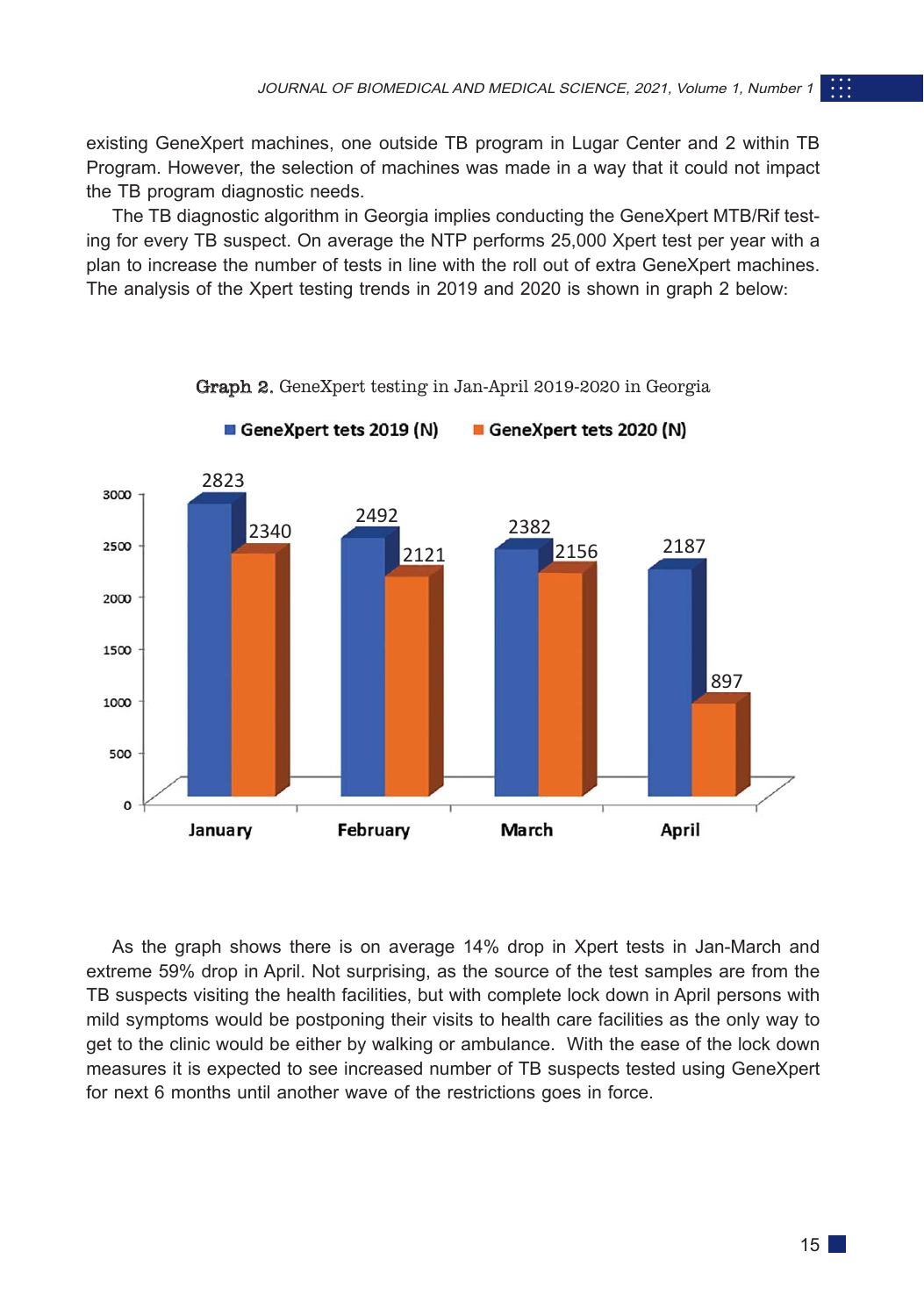### Conclusion

COVID-19 has proven to be a real challenge for every sector and program, including the National Tuberculosis Program as well. It has also impacted the functionality of the nongovernmental and community organizations. However the representatives of the community organizations in Georgia did manage to transform their modus operandi in a way that had allowed them to still deliver their services to at least certain categories of patients. In line with measures taken within NTP in response to COVID-19, many of the TB patients were left without daily in-person interaction with health care workers and peers that could have impacted the treatment adherence and overall psychological well being of the patients.

The decreased case detection of TB due to COVID-19 will have long term negative impact on TB epidemics globally and nationally. WHO estimates, that COVID-19 will decrease the case detection by 50% and that this major disruption will result in additional 400,000 lives lost globally. It is important for National TB Programs to put all efforts in active case detection, treatment adherence and preventive treatment implementation in response to COVID-19 impact on TB epidemics.

#### References

- 1. Tuberculosis Report Georgia 2019
- 2. https://www.moh.gov.ge/uploads/guidelines/2019/06/04/
- 3. 706ed249f522af89bd70b96b949751b9.pdf
- 4. Tuberculosis Report Georgia 2018
- 5. file:///C:/Users/eka/Downloads/2018 ga tb report final.pdf
- 6. National Strategy for Tuberculosis Control in Georgia
- 7. http://www.georgia-ccm.ge/wp-content/uploads/National-Strategy-for-Tuberculosis-Control-in-Georgia-2019-2022.pdf
- 8. Global Tuberculosis Report WHO 2020
- 9. https://apps.who.int/iris/bitstream/handle/10665/336069/9789240013131-eng.pdf
- 10. Tuberculosis Control 2019-2022 National Strategy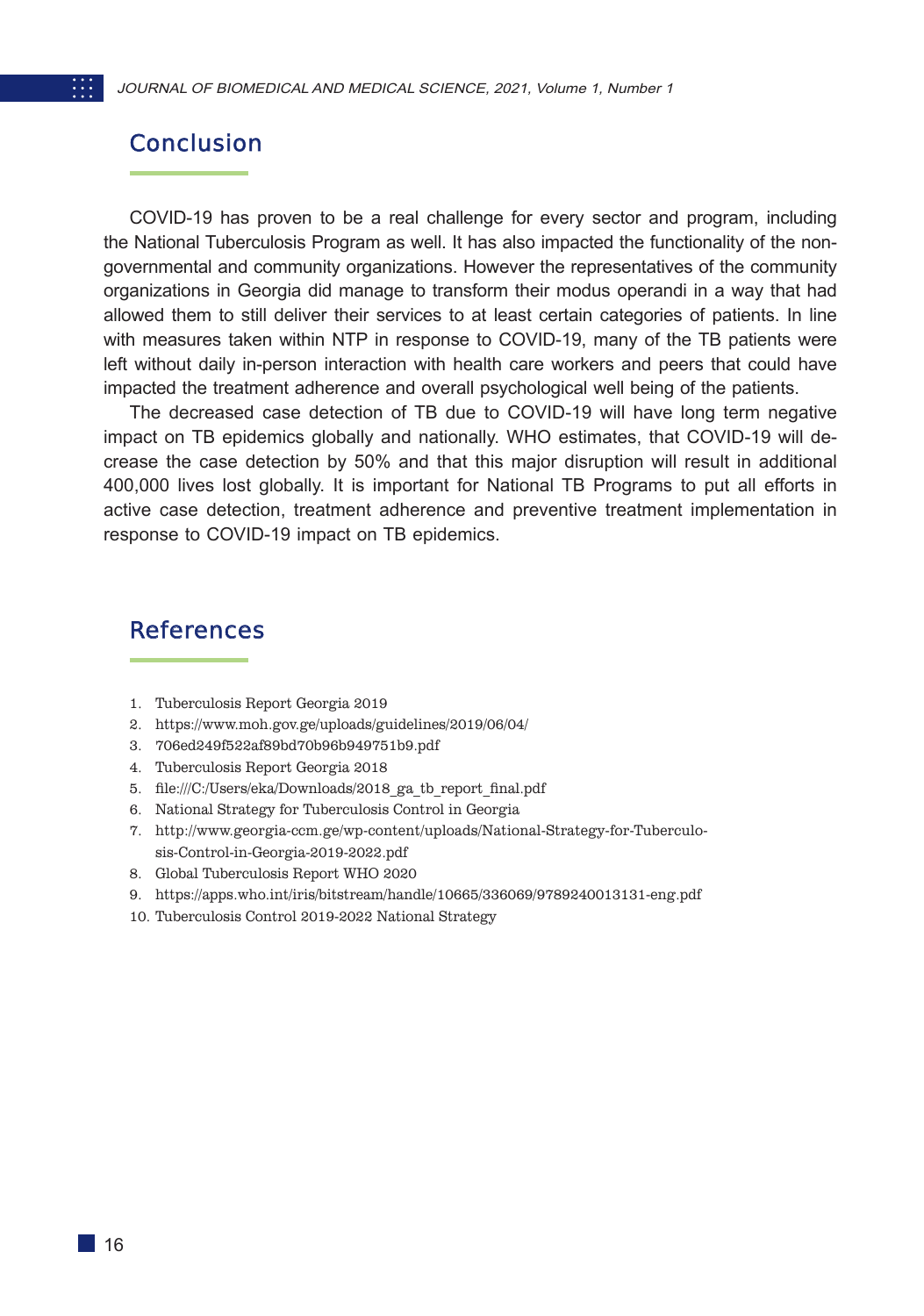#### DOI 10.51231/2667-9507-2021-001-01-17-23

## Hepatoprotective Therapy for Disease and Diabetes

Lishnevska V.

*Department of Clinical Research, Multidisciplinary Science High School, Ghent, Belgium*

#### Abstract

Our work is devoted to the treatment of non-alcoholic fatty liver disease as a complication in patients with complex cardiovascular pathology and type 2 diabetes mellitus. The data of the study of the effect of the drug Hepa-Merz® on the functional state of the liver, endothelium, rheological properties of blood, the state of capillary blood fl ow, markers of endotoxicosis and clinical state in this category of patients are presented. The results obtained confirm the possibility of using the drug Hepa-Merz® for liver functional disorders in patients with cardiovascular diseases and complex type 2 diabetes mellitus.

KEY WORDS: diabetes mellitus, cardiovascular pathology, hepatoprotectors

#### Introduction

For many years, diseases of the cardiovascular system have been leading in the ranking of the main causes of mortality in the population. According to experts, one of the important reasons for the discrepancy between the expected effectiveness of modern methods of therapy and real results is the lack of adherence to the principles of optimal therapy when choosing treatment regimens. Optimal drug therapy involves the appointment of a combination of drugs that allows you to achieve the maximum positive result with a minimum risk of side effects and complications. With a desire to achieve this efficacy, it is limited to the appointment of standard treatment regimens without taking into account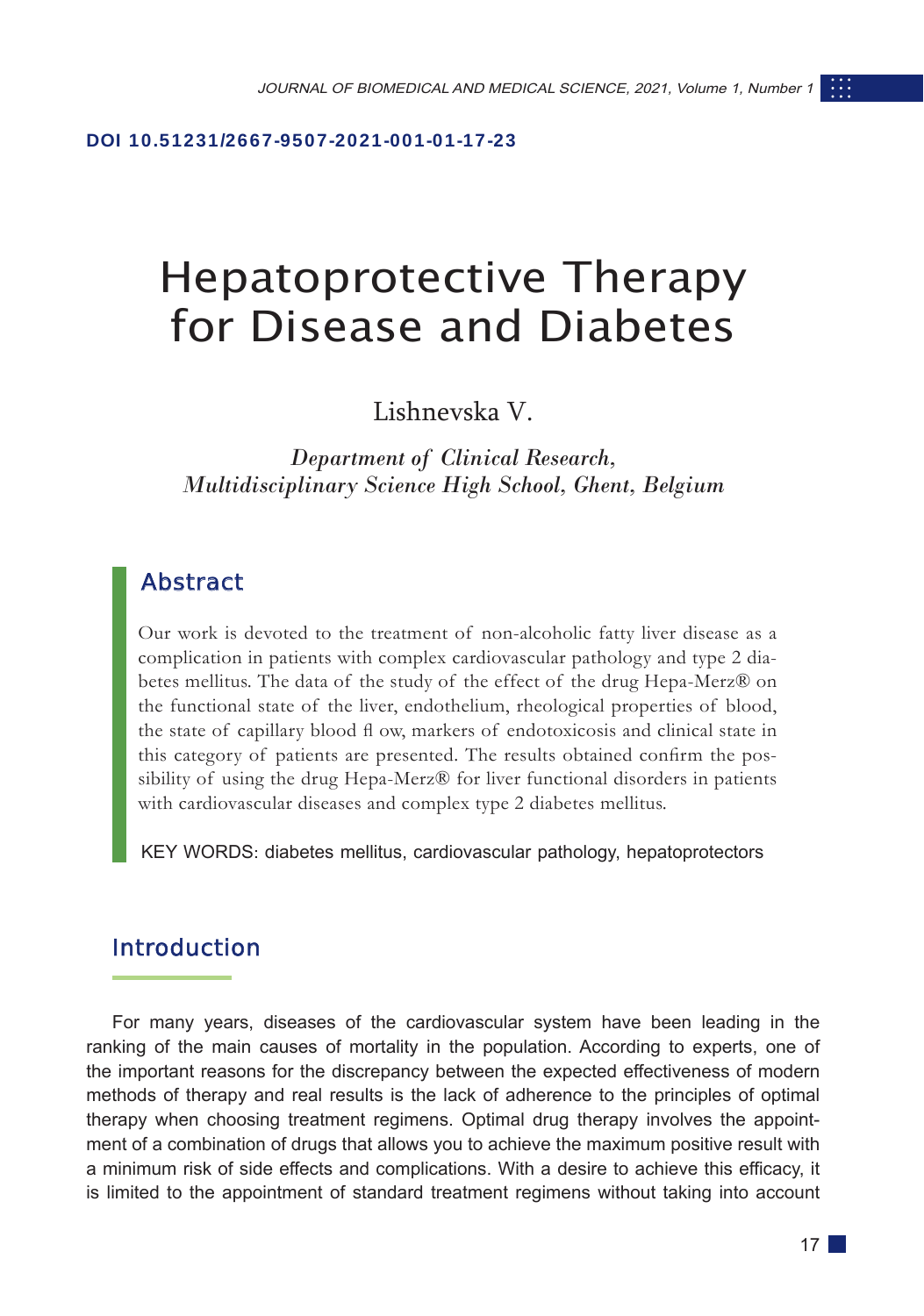the individual characteristics of interaction, metabolism, bioavailability, speed and completeness of neutralization and elimination of drugs. At the same time, it is these factors, especially in conditions of comorbid pathology, that have a decisive influence on both the effectiveness and safety of the prescribed therapy.

The main body that regulates the state of pharmacokinetics and pharmacodynamics of drugs and determines the nature of drug-drug interactions is the liver. In the liver, among other things, the metabolism of almost all major classes of drugs that are included in the standards of treatment of cardiovascular pathology occurs: antiplatelet drugs and anticoagulants, beta-blockers, a significant number of ACE inhibitors and blockers of angiotensin II receptors, calcium channel antagonists.

In different countries, the treatment standards for these diseases differ, but are mostly similar to each other [1,2,3,4].

In turn, the pathogenesis of major diseases of the cardiovascular system is associated with changes in the structural and functional state of the liver. The highest risk of developing liver cirrhosis is in women over 45 years of age with metabolic syndrome, type 2 diabetes, arterial hypertension (AH) and signs of cytolysis syndrome during laboratory tests.

In connection with the foregoing, it is evident that therapeutically the event I in the treatment of coronary heart disease, type 2 diabetes, particularly complicated with hypertension should include correction of the functional state of the liver.

Modern approaches for prevention and treatment include: weight loss, restoration of insulin sensitivity (metformin), correction of lipid metabolism (statins) and the use of hepatoprotectors. If these items in most cases are counted by cardiologists and endocrinologists, district of hepatoprotective choice usually has difficulties.

It should be noted that today there is no generally accepted classification of hepatoprotectors. Several groups of hepatoprotectors are distinguished depending on the chemical structure and origin:

- herbal preparations;
- preparations of animal origin;
- preparations containing essential phospho-lipids (EPL);
- amino acids or their derivatives;
- antioxidant and vitamin-like vitaminsconnections;
- drugs of different groups [5].

Herbal products are most often used in clinical practice [6]. There is an opinion that any drug presented as a hepatoprotector is a priori effective and safe in the prevention and treatment of any disease. At the same time, practice shows that not all drugs of this class have convincing evidence of an improvement in the histological picture of the liver.

The aim of the study was to study the effect of Hepa-Merz® on the functional state of the liver, endothelium, rheological properties of blood, the state of capillary blood flow, markers of endotoxicosis, as well as the clinical state of patients with complex cardiovascular pathology, type 2 diabetes mellitus and chronic heart failure.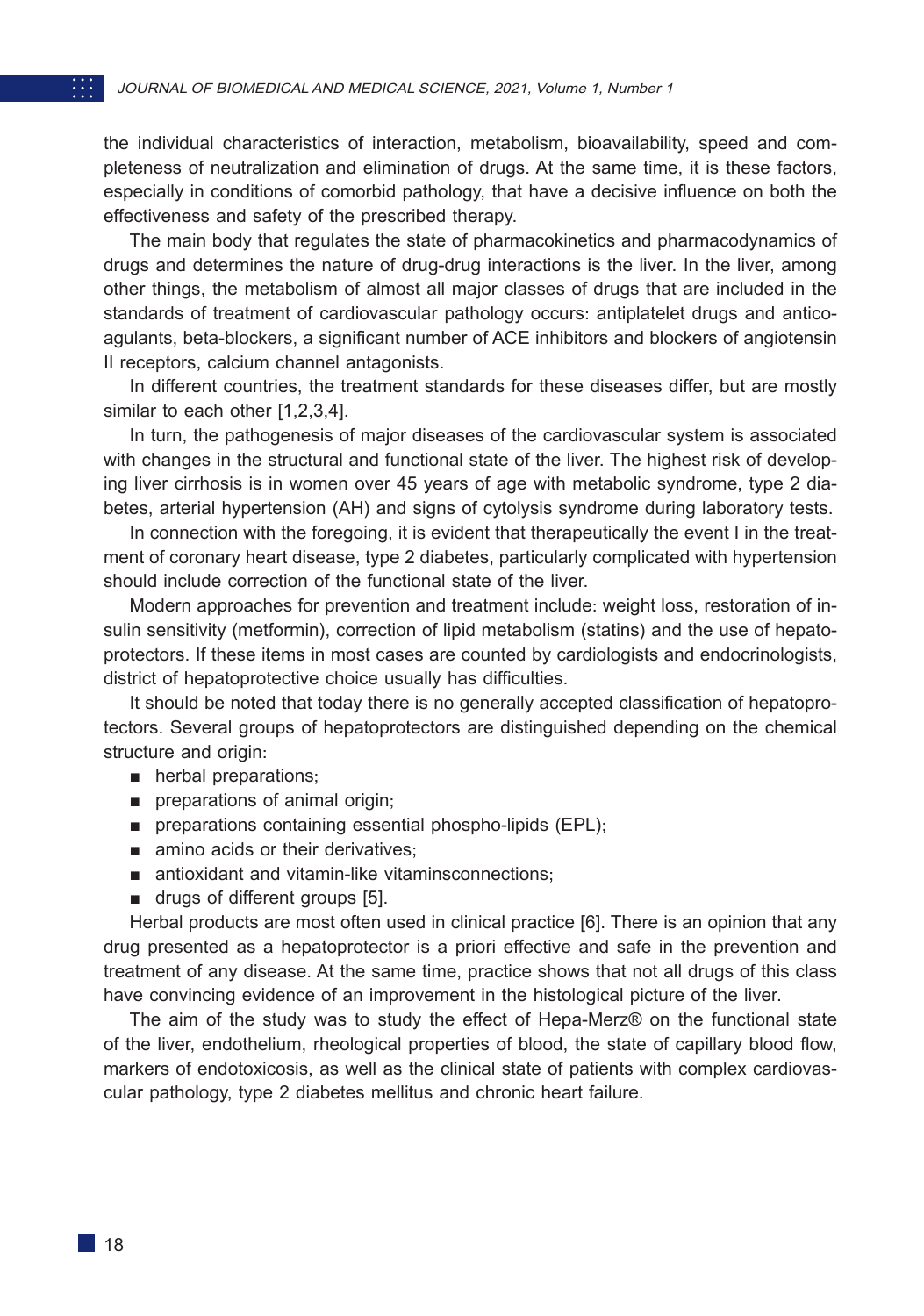#### Material and methods

Study design intended to study the dynamics of the liver functional state of the endothelium, blood rheology, condition of capillary blood flow markers of endotoxemia prior to administration Hepa-Merz®, after the first (day pery therapy) and fifth (the fifth day of therapy) infusions. The drug is in a single dose of 10 ml (1 ampoule). 45 patients aged 60-74 years (main age  $68.4 \pm 4.2$  years) with a diagnosis of ischemic heart disease: stable exertional angina ( main group) were examined.

Randomly these patients were divided into two groups: the first group (15 patients) received conventional therapy, the second group (30 patients), according to the study design, standard therapy of full assignment original preperate L-ar – Nitin-L-aspartate the form of infusion at a dose of 10 ml 1 time per day. The examination was carried out one day after the first infusion and at the end of the course of treatment (after five infusions).

Selection into groups was carried out on the basis of anamnesis and clinical, instrumental and laboratory examinations (ECG, EchoCG, blood and urine tests). Clinical examination of patients was carried out in accordance with accepted diagnostic standards. The functional state of the endothelium sc e NIWA by laser Doppler flowmetry (LDF) for dual laser Doppler flowmetry [7].

The aggregation activity of venous blood platelets was studied using a two-channel laser analyzer of platelet aggregation. The level of spontaneous and induced platelet aggregation was assessed.

The rheological properties of blood were investigated using a rotational viscometer at shear rates of 10 s<sup>-1</sup>, 20 s<sup>-1</sup>, 50 s<sup>-1</sup>, 100 s<sup>-1</sup>, 200 s<sup>-1</sup> with the calculation of the erythrocyte deformability index (IDE) and the erythrocyte aggregation index (IAE).

The state of microcirculation of the bulbar conjunctiva was studied using a Zeiss television slit lamp (Germany). Images were recorded using applied computer programs.

The indicators of the microcirculation system obtained by morphometric analysis were also analyzed. P was calculated vascular conjunctival index, extravascular conjunctival index and intravascular conjunctival index, as well as the general conjunctival index, which is equal to the sum of the scores of all indices.

#### **Results**

According to the results obtained, the first infusion of Hepa-Merz® led to a significant decrease in the level of liver enzymes. And although a pronounced cytolysis syndrome is not typical for cardiovascular pathology and the level of these indicators in the examination group slightly exceeded the standard indicators, the data presented can be regarded as a positive effect of the drug on the functional state of hepatocytes, a decrease in congestion in the biliary tract. Also, against the background of therapy with Hepa-Merz®, the level of fibrinogen, total cholesterol and triglycerides was significantly reduced. See Table 1, which confirms the

 $\dddot{\mathbf{z}}$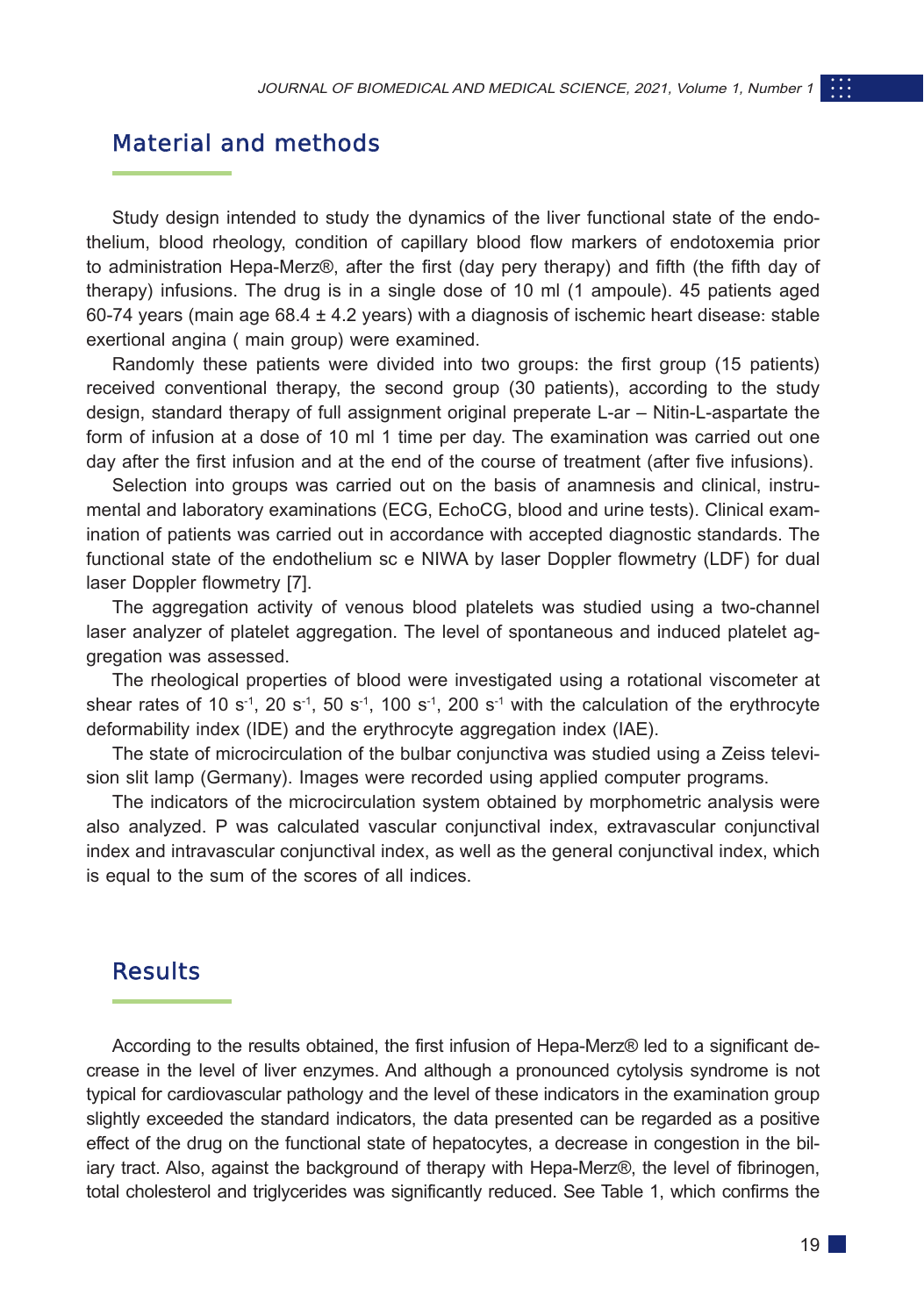high hepatoprotective and anti-inflammatory efficacy of the drug. An increase in the volumetric blood flow rate of the skin at the peak of the creation of reactive hyperemia, which manifests itself from the first infusion and reaches clinically significant values while taking the drug, indicates an improvement in the vasomotor function of the endothelium and confirms the presence of the endothelioprotective effect of the drug Hepa-Merz®. See Table 2.

### Discussion

The indicated changes in the state of hemovascular homeostasis indicators, associated with the restoration of the balance of the molecular components of the plasma, the fluid properties of the membranes of the blood corpuscles and the protective properties of the endothelium, became a prerequisite for an increase in the perfusion blood flow of organs and tissues, assessed by the microcirculation index and capillaroscopy data. The level of microcirculation index before treatment was poor, and after – was better. The improvement of capillary blood flow during therapy with the original L-ornithine-L-aspartate is also evidenced by the results of capillaroscopy of the bulbar conjunctiva and the nail bed, according to which, with the introduction of the drug, there was an increase in the velocity and homogenization of blood flow, a significant decrease in stagnation in the capillaries. The improvement in hemorheological parameters led to a decrease in the intravascular conjunctival index [7,8].

Given that systemic capillary tropical failure is the leading cause of death in patients with severe heart failure observed during therapy with the drug Hepa-Mer<sup>®</sup> increase in the microcirculation, indicating an increase in the number of erythrocytes, passing per unit time through a unit of fabric, it confirms the possibility of gaining metabolic processes in tissues, not only due to the participation of drug components in metabolic cycles, but also due to an increase in oxygen delivery to ischemic organs and tissues.

As it is known, the main mechanism of cell death in chronic hypoxia and intoxication is apoptosis. It is obvious that improving blood supply while reducing the level of endogenous intoxication and toxic effects of free radicals creates conditions for improving the viability of body tissues, which is manifesting a decrease in the activity of cell apoptosis. During therapy with Hepa-Merz®, a significant decrease in spontaneous and induced apoptosis of mononuclear cells, as well as the apoptosis index, which characterizes the potential cell viability, was observed. It is possible that the latter is evidence of the potential for a positive effect of the drug on the life expectancy of this category of patients [8,9].

This conclusion is supported by the improvement in the clinical condition of the examined patients. The results of this study indicate the advisability of including the drug Hepa-Merz® in the therapy of patients with complex cardiovascular pathology and type 2 diabetes mellitus.

The results obtained confirm the possibility of influence of the preparation Hepa-Merz® on the functional disorders of the liver in patients with complexes c hydrochloric cardiovascular disease and type 2 diabetes.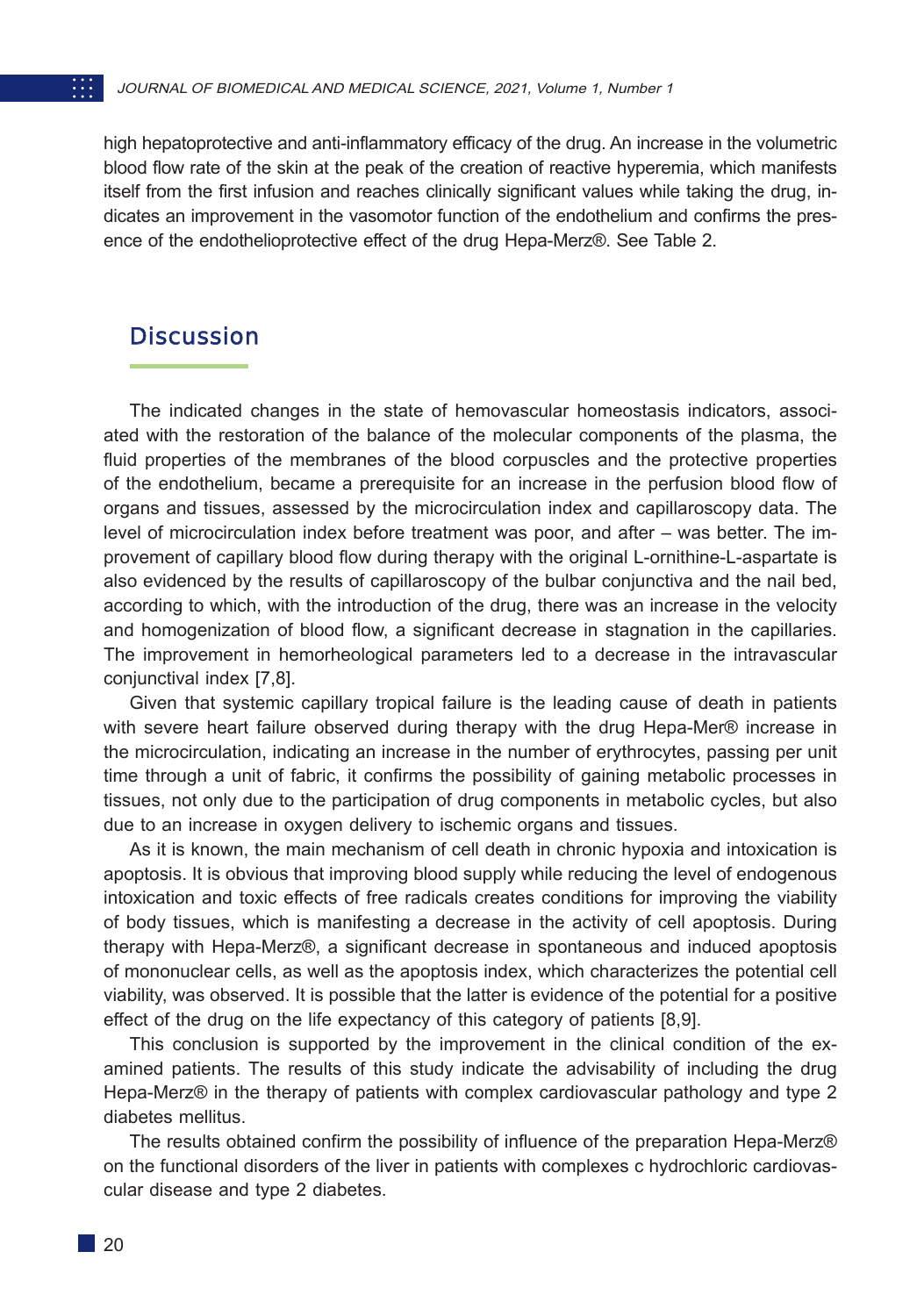Taking into account the fact that the clinical effect of Hepa-Merz® begins to manifest itself from the first infusion, patients with cardiovascular pathology can be prescribed a short course of the drug in a daily dose of 10 ml 1 time per day for five days of therapy with further transfer to the granular form original L-ornithine-L-aspartate.

#### Conclusion

The following can be considered valuable conclusions of this work. Already the first infusion of Hepa-Merz® leads to a significant decrease in the level of liver enzymes; During therapy with Hepa-Merz®, the level of fibrinogen, CRP, total cholesterol and triglycerides is significantly reduced, which confirms the high hepatoprotective and anti-inflammatory efficacy of the drug; The level of endogenous intoxication with the use of the minimum therapeutic dose of Hepa-Merz® decreases by 12%, which indicates a decrease in tissue hypoxia and an improvement in the functional state of hepatocytes; Against the background of therapy with Hepa-Merz®, a significant decrease in spontaneous and induced apoptosis of mononuclear cells, as well as the apoptosis index, which characterizes the potential viability of cells, up to 30% is observed.

#### Note

Our research is purely scientific. The data cannot be interpreted as marketing or post-marketing.

Table 1. The level of markers characterizing the functional state of the liver in the examination group during therapy with original L-ornithine-L-aspartate.  $(*=p<0.05)$ 

| <b>Parameters</b> | Group $(n = 30)$ |                 |                   | Group $(n = 15)$ |                 |
|-------------------|------------------|-----------------|-------------------|------------------|-----------------|
|                   | <b>Before</b>    | Day 1           | After 5 days      | <b>Before</b>    | After 5 days    |
| Fibrinogen        | $5.1 \pm 0.7$    | $4.5 \pm 0.3$   | $3.5 \pm 0.2$ *   | $4.5 \pm 0.3$    | $4.0 \pm 0.3$   |
| Total cholesterol | $4.8 \pm 0.3$    | $4.46 \pm 0.30$ | $3.92 \pm 0.20$ * | $4.66 \pm 0.30$  | $4.44 \pm 0.40$ |
| Triglyceride      | $3.2 \pm 0.1$    | $2.7 \pm 0.2$   | $2.2 \pm 0.2$ *   | $3.21 \pm 0.30$  | $3.2 \pm 0.2$   |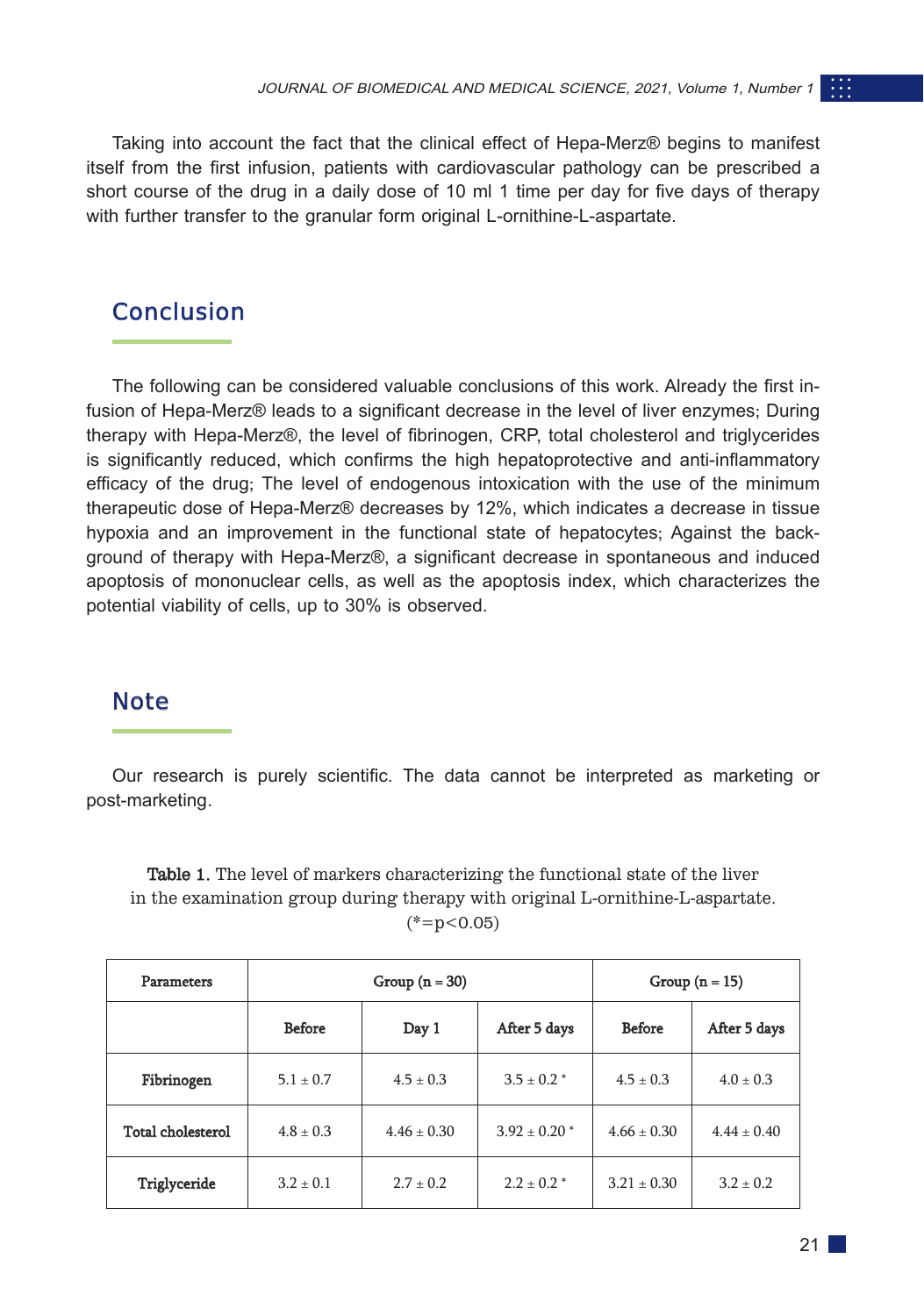| Index                                                         | Main group                          |                                | Comparison group                    |                                |
|---------------------------------------------------------------|-------------------------------------|--------------------------------|-------------------------------------|--------------------------------|
|                                                               | <b>Before starting</b><br>treatment | On the fifth day<br>of therapy | <b>Before starting</b><br>treatment | On the fifth day<br>of therapy |
| Vascular conjunctival index                                   | $10.53 \pm 0.20$                    | $9.03 \pm 0.20$ *              | $11.03 \pm 0.30$                    | $10.78 \pm 0.20$               |
| Extravascular conjunctival<br>index                           | $1.00 \pm 0.01$                     | $1.10 \pm 0.01$ *              | $1.10 \pm 0.01$                     | $1.10 \pm 0.01$                |
| Intravascular conjunctival<br>index                           | $3.71 \pm 0.10$                     | $1.71 \pm 0.20$ *              | $3.82 \pm 0.10$                     | $3.79 \pm 0.10$                |
| General conjunctival index                                    | $15.43 + 0.50$                      | $12.27 + 0.22$ *               | $15.11 \pm 0.50$                    | $15.21 + 0.40$                 |
| Arteriole diameter, um                                        | $10.04 \pm 0.20$                    | $11.57 \pm 0.10$ *             | $9.7 \pm 0.3$                       | $10.5 \pm 0.5$                 |
| Venule diameter, um                                           | $29.3 \pm 0.4$                      | $27.6 \pm 0.5$ *               | $29.3 \pm 0.4$                      | $28.9 \pm 0.2$                 |
| Arteriolovenular coefficient                                  | $0.41 \pm 0.01$                     | $0.44 \pm 0.01$ *              | $0.42 \pm 0.01$                     | $0.42 \pm 0.01$                |
| The number of functioning<br>capillaries in 1 mm <sup>2</sup> | $8.0 \pm 0.1$                       | $8.0 \pm 0.2$                  | $8.0 \pm 0.1$                       | $8.0 \pm 0.1$                  |

Table 2. The vascular markers in the examination group during therapy with original L-ornithine-L-aspartate.  $(*=p<0.05)$ 

### Reference

- 1. Palermo NE, Garg R. Perioperative Management of Diabetes Mellitus: Novel Approaches. Curr Diab Rep. 2019 Feb 26;19(4):14. doi: 10.1007/s11892-019-1132-7. PMID: 30806818.
- 2. Korewicki J, Rywik S, Rywik T. Management of heart failure patients in Poland. Eur J Heart Fail. 2002 Mar;4(2):215-9. doi: 10.1016/s1388-9842(01)00207-0. PMID: 11959052.
- 3. Reis WC, Scopel CT, Correr CJ, Andrzejevski VM. Analysis of clinical pharmacist interventions in a tertiary teaching hospital in Brazil. Einstein (Sao Paulo). 2013 Apr-Jun;11(2):190-6. doi: 10.1590/s1679-45082013000200010. PMID: 23843060; PMCID: PMC4872893.
- 4. Schneider A, Rosemann T, Wensing M, Szecsenyi J. Physicians perceived usefulness of high-cost diagnostic imaging studies: results of a referral study in a German medical quality network. BMC Fam Pract. 2005 Jun 7;6(1):22. doi: 10.1186/1471- 2296-6-22. PMID: 15941483; PMCID: PMC1174867.
- 5. Ratziu V. Novel Pharmacotherapy Options for NASH. Dig Dis Sci. 2016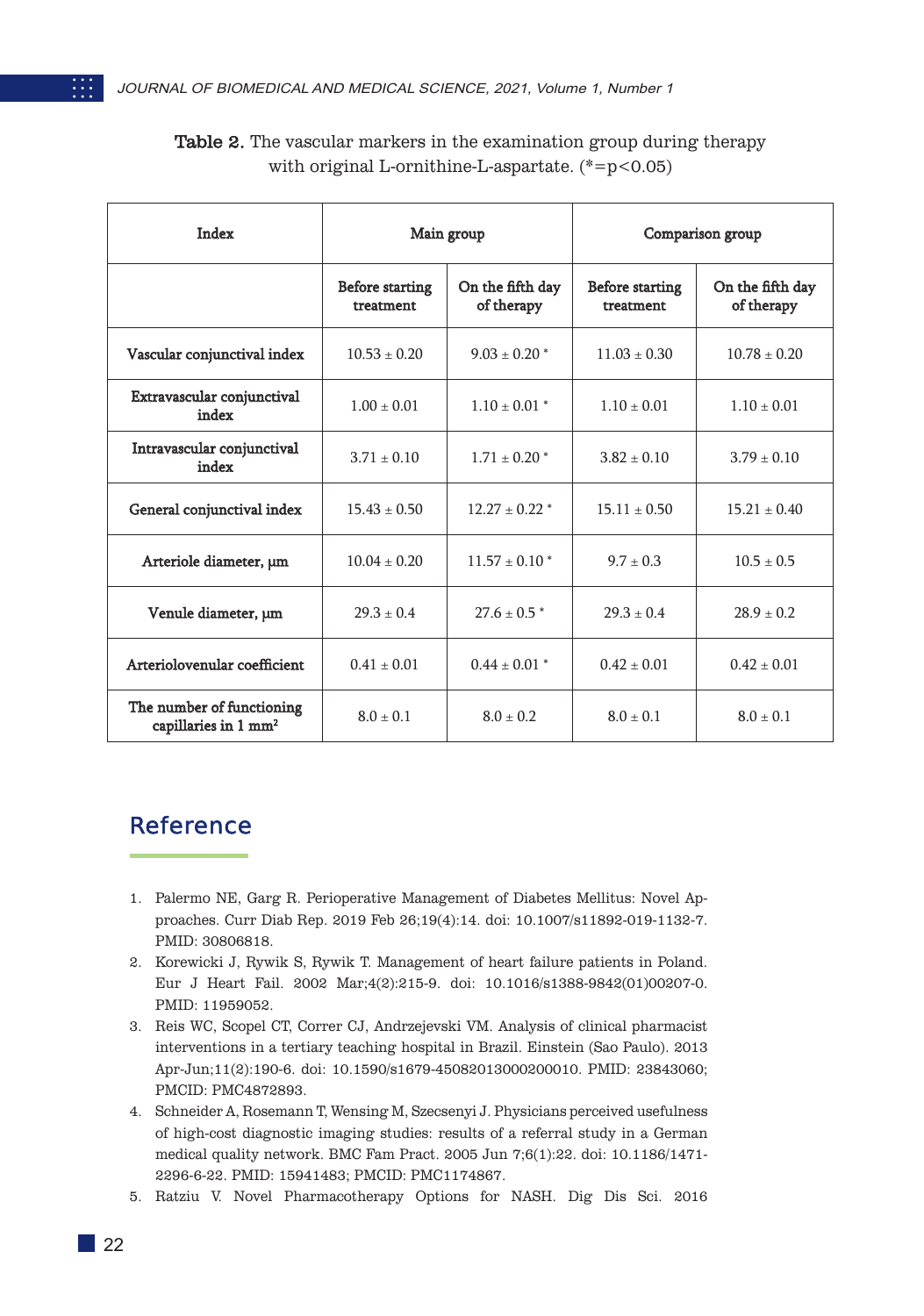May;61(5):1398-405. doi: 10.1007/s10620-016-4128-z. Epub 2016 Mar 22. PMID: 27003143.

- 6. Mora SI, García-Román J, Gómez-Ñañez I, García-Román R. Chronic liver diseases and the potential use of S-adenosyl-L-methionine as a hepatoprotector. Eur J Gastroenterol Hepatol. 2018 Aug;30(8):893-900. doi: 10.1097/MEG.0000000000001141.
- 7. Mchedlishvili G, Mantskava M, Pargalava N. Arteriolar resistance and hemorheological disorders related to Raynaud's phenomenon. Microvasc Res. 2001 Sep; 62(2):190-5. doi: 10.1006/mvre.2001.2335. PMID: 11516248.
- 8. Mantskava M, Momtselidze N, Pargalava N, Mchedlishvili G. Hemorheological disorders in patients with type 1 or 2 diabetes mellitus and foot gangrene. Clin Hemorheol Microcirc. 2006; 35(1-2):307-10. PMID: 16899949.
- 9. Tibiriçá E, Lorenzo A, Oliveira GMM. Microcirculation and Cardiovascular Diseases. Arq Bras Cardiol. 2018 Aug;111(2):120-121. doi: 10.5935/abc.20180149. PMID: 30183978; PMCID: PMC6122906.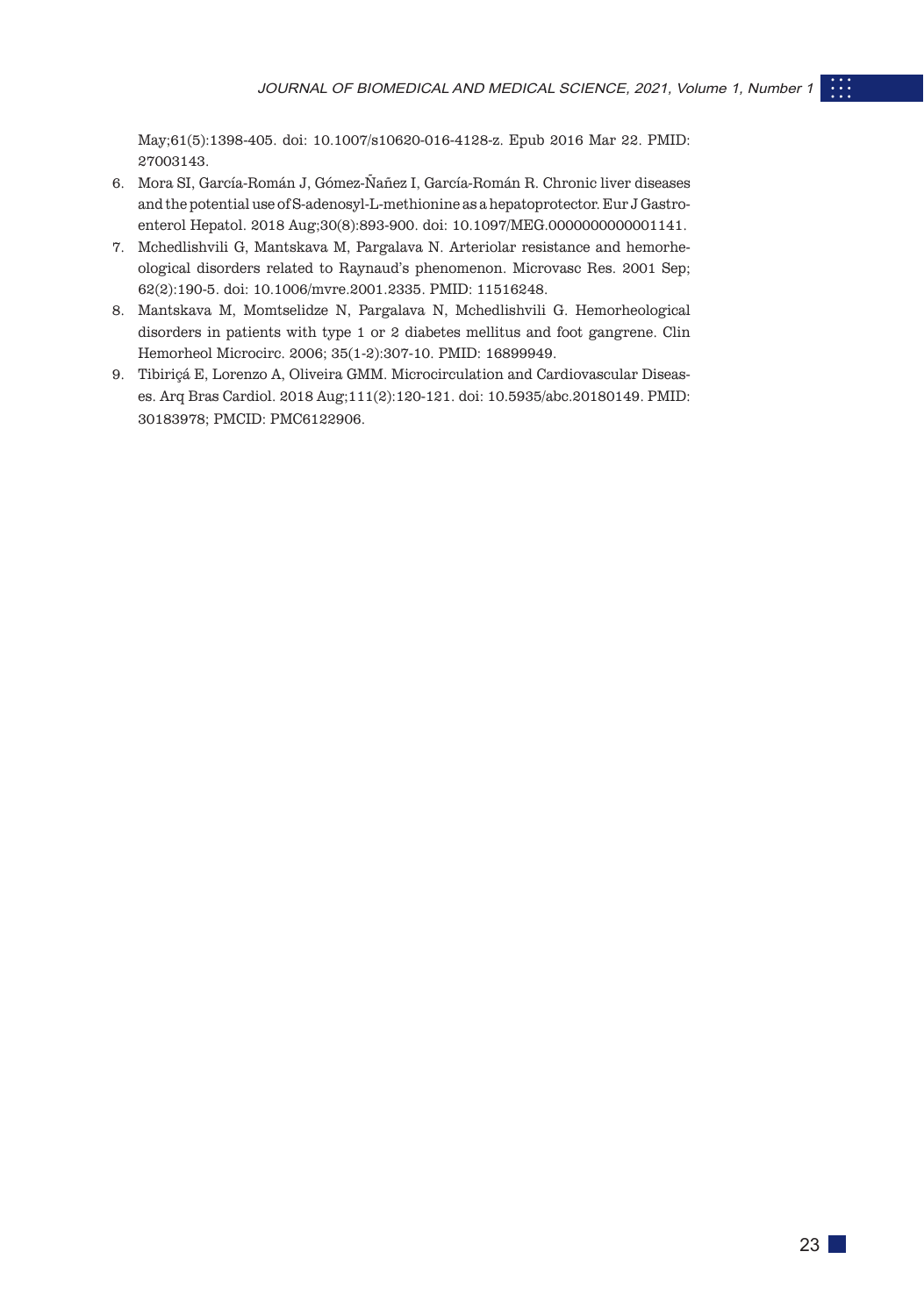DOI 10.51231/2667-9507-2021-001-01-24-28

## Some Aspects of Research on Interpersonal Relationships and Motivations of Healthcare Professionals

## Arpentieva M. *Kaluga State University, Kaluga, RF*

### Abstract

The modern theory and practice of medicine, as well as a number of other edological (helping) disciplines and practices, have been supplemented by a very productive area called "evidence-based medicine". Its occurrence is associated with a large number of bioethical problems, including the problem of the conflict of interests between a doctor and a patient. A conflict of interest is born as a result of conflicting motives of relationships and interactions between the activities of a medical worker. The contradiction of interests and motives of activity is manifested in the phenomena of professional psychological burnout and professional deformations. The article highlights the main motives contributing to the conflict of interest, as well as ways of preventing and correcting conflicts of interest in connection with the implementation of these motives. Among the main motives, one can name the motives associated with the unresolved personal and interpersonal problems of a specialist: his need for power and control, for confirmation and for belonging.

KEY WORDS: motivation, health care, doctor-patient relationship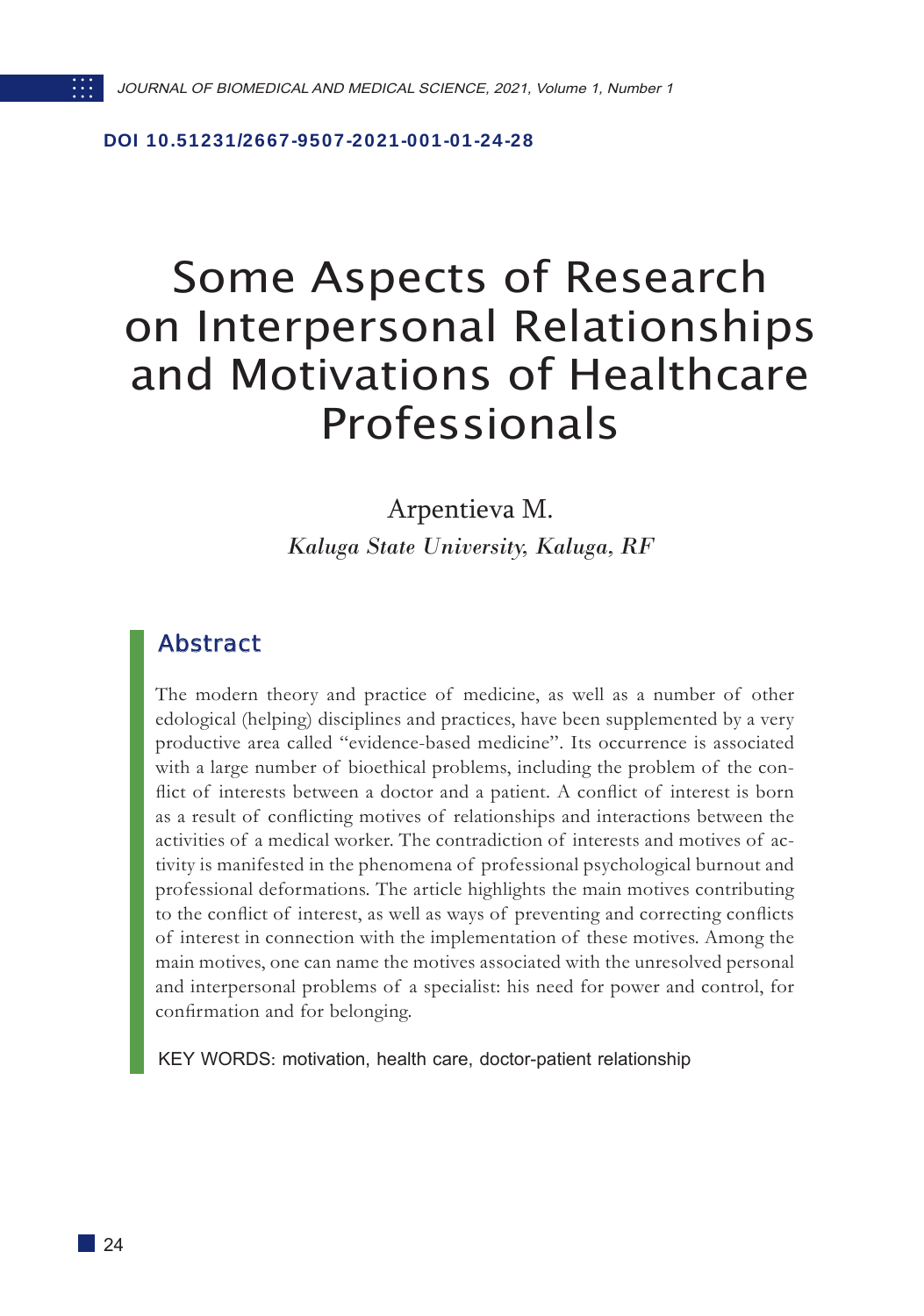#### Introduction

The problem of healthcare efficiency is one of the most significant problems of modern society. This is a multifaceted problem that unites different aspects. This problem manifested itself especially sharply during the COVID-19 pandemic. But in this work, we will consider the traditional problems that exist. These are the doctor-patient relationship, efficiency, motivation, etc. In modern World a doctor-patient relationship (DPR) is considered as a main issue. It shows us the meaning of our work as a doctor and psychologist. Due to the relationship, psychologist owes a responsibility to the patient to proceed toward the ailment or conclude the relationship successfully. Very important direction is doctor-patient relationship in health care. A lot of medical reviews have covered ways to form a relationship between a psychologist and a patient. But our research is very interesting and our approach gave very high remark in the International meetings [1,2]. Very essential features are important for maintaining a healthy DPR communication, doctor empathy, trust, professional boundaries, informed consent: This is based on the moral and legal arguments of the patient's autonomy (independence in decision making). In relation to trust, the psychologist needs to be honest with the patient and his family to provide a genuine assessment of favorable and unfavorable outcome probabilities, along with the suggested therapy. One of the most important issues related to solving the problems of increasing the productivity of medical care is the issue of motivation for work and career growth of specialists. The problem of the motives of specialists in the field of medicine is relevant. It is very important to prevent and resolve conflicts of interest problems. In the structure of the conflict of interest in medicine and other branches of science, the vital functions of medical personnel in general are important. The appearance of a conflict of interest is due to the fact that a person relies not so much on reality as on a subjective understanding of it. When a conflict of interest arises, people usually inadvertently interpret the circumstances of the situation in such a way that the decision-making emphasizes their competence. This is due to the lack of moral education. Therefore, sometimes they talk not about conflict, but about competition and competing interests. The professionalism of the doctor, his honesty towards himself and the world, sincerity, morality, balance and harmony, etc. – ethical characteristics that control vital activity, as well as the correspondence between the declared and real semantic motives of professional activity. One of the most important issues related to solving the problems of increasing the productivity of medical care is the issue of motivation for work and career growth of specialists. The problem of motives from specialists in the field of medicine is relevant. It is very important to prevent and resolve conflicts of interest. In the structure of the conflict of interest in medicine and other branches of science, the vital functions of medical personnel in general play an important role. The emergence of a conflict of interest is due to the fact that a person relies not so much on reality as on a subjective understanding of it. When a conflict of interest arises, people usually inadvertently interpret the circumstances of the situation in such a way that the decision-making emphasizes their competence. This is due to the lack of moral education. So sometimes they do not speak about the conflict and about the competition and competing interests or motives (competing interests) [3]. The professionalism of the doctor, his honesty towards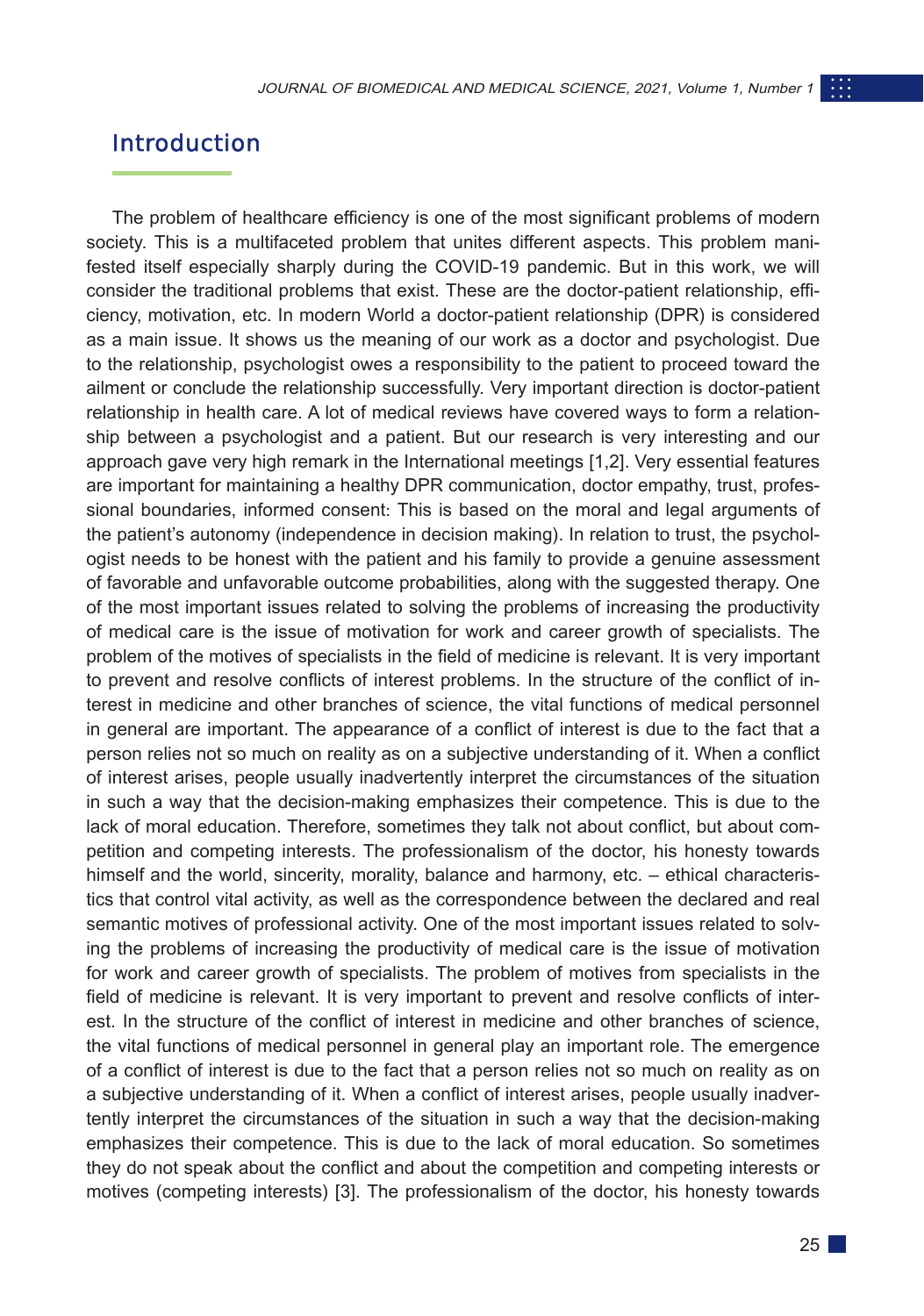himself and the world, sincerity, morality, balance and harmony, etc. – ethical characteristics that control vital activity, as well as the correspondence between the declared and real semantic motives of professional activity. For the first time, the problem of motivation was posed by A. Smith, who believed that people are governed by selfish motives. Today, it is noted that the orientation of employees to achieve health goals is the main task of the management of medical personnel. Due to changes in the health care system (automation and informatization of health care), the management of health care facilities has become more complicated. Ong and de Haes distinguish three different concepts of labor motivation [4].

### Materials and methods

The research was carried out on the basis of the Kursk State University. Several health authorities were included in the study. We investigated the external and internal motivators of the activity of doctors of different ages. We used statistical programs. And also the standard skills of the doctor were investigated by special original questionnaires.

#### **Results**

Part of our results you can see in Table 1.

#### **Discussion**

Based on our research, it turned out that the regulators of motivation and the main motivators were in the following relationship. Motivation regulators are work, environment, remuneration, personally safety. The main motivators are involvement in the process, interest. Details of our research you can see in the table. Some authors show that incentivizing workers is a major problem for most managers. The art of management plays an important role in the effectiveness of the organization. Motivation is an important causal factor in an individual's performance. Lack of coordination between the doctor and the head of the hospital, polyclinic leads to an increase in economic and professional inefficiency. Furthermore, large corporate executives are not interested in the maximum profit of their companies, as it is associated with increased risk. Therefore, to maintain their position, managers choose development options focused on short-term and stable income. Pod the influence of a complex socio-economic conditions of the degree of activity and physician base on the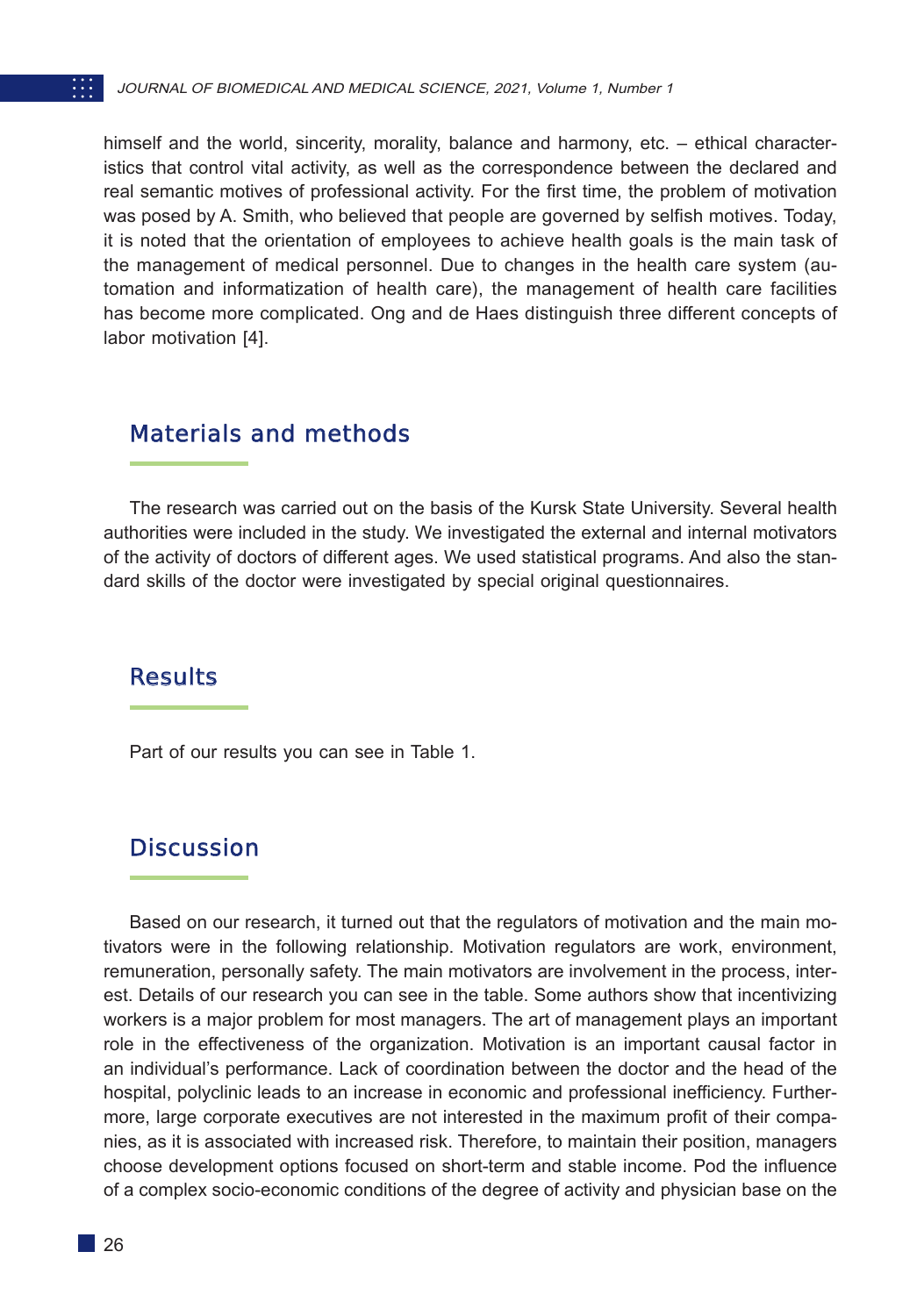labor motivation. Complementary trends in the development of incentive systems. On one hand, the need of taking into account the specific social needs of different groups of workers is obvious. However, at critical, extreme, unexpected moments in the functioning of organizations, which provoke non-competitiveness of external and internal assessments, these methods lose their positive qualities. This requires the development of situational complexes, methods that provide efficient operation in unusual circumstances [5,6,7].

## Conclusion

It is important to note that the motivation of activity affects not only the life of the specialist himself, but also those with whom he is connected, with the life of the organization, its partners and patients. That is why the motivation of professional activity and the career of a specialist is one of the key problems of optimizing medical care. Research in this direction is now especially important when the work of doctors in particular is associated with pandemic – the new coronavirus.

Table 1. Activities and orientations: activity-semantic motivation for the work of doctors of different ages (experience). YD – counts of young doctors, MD – counts of mature doctors, T – total counts

| <b>Type</b>                      | YD | MD | т  |
|----------------------------------|----|----|----|
| <b>Transformative activities</b> | 80 | 54 | 67 |
| Communicative activity           | 56 | 34 | 45 |
| Utilitarian-pragmatic activity   | 68 | 82 | 70 |
| Cooperative activities           | 56 | 64 | 60 |
| Competitive activity             | 48 | 54 | 52 |
| <b>Achievement activities</b>    | 62 | 42 | 52 |
| Procedural orientation           | 72 | 68 | 66 |
| <b>Resulting orientation</b>     | 28 | 32 | 34 |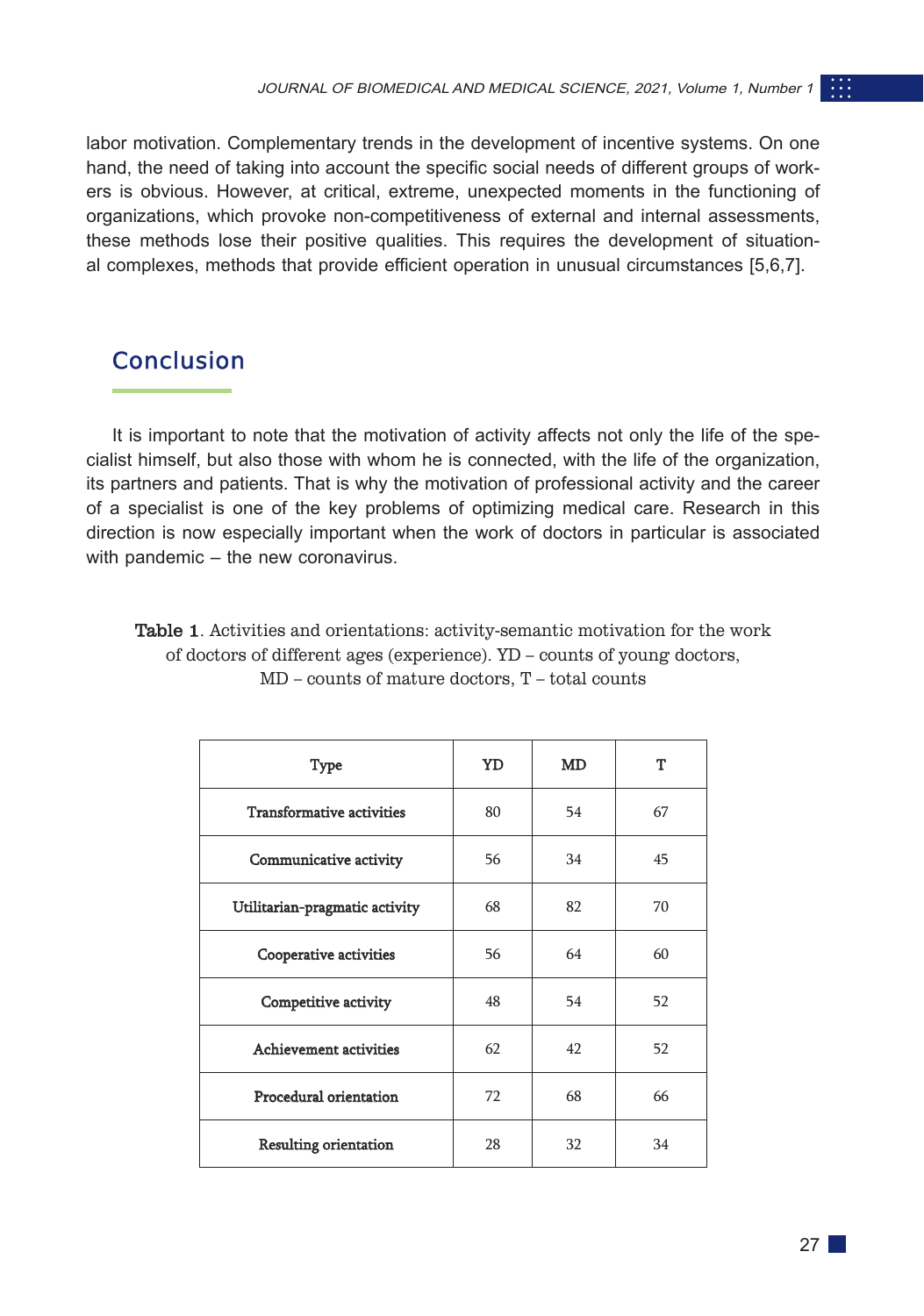#### Reference

- 1. Kaba R, Sooriakumaran P. The evolution of the doctor-patient relationship. Int J Surg. 2007 Feb;5(1):57-65. doi: 10.1016/j.ijsu.2006.01.005. Epub 2006 Mar 3. PMID: 17386916
- 2. Harbishettar V, Krishna K, Srinivasa P, Gowda M. The enigma of doctor-patient relationship. Indian J Psychiatry. 2019 Apr;61(Suppl 4): S776-S781. doi: 10.4103/ psychiatry.IndianJPsychiatry\_96\_19. PMID: 31040473; PMCID: PMC6482679
- 3. Ong L, Haes J, Hoos A, Lammes F. Doctor-patient communication: a review of the literature. Soc Sci Med. 1995 Apr;40(7):903-18. doi: 10.1016/0277-9536(94)00155 m. PMID: 7792630
- 4. Wade D, Kitzinger C. Making healthcare decisions in a person's best interests when they lack capacity: clinical guidance based on a review of evidence. Clin Rehabil. 2019 Oct;33(10):1571-1585. doi: 10.1177/0269215519852987. Epub 2019 Jun 6. PMID: 31169031
- 5. Moller AC, Jager AJ, Williams GC, Kao AC. US Physicians' Work Motivation and Their Occupational Health: A National Survey of Practicing Physicians. Med Care. 2019 May;57(5):334-340. doi: 10.1097/MLR.0000000000001101. PMID: 30893248
- 6. Shah S, Zaidi S, Ahmed J, Rehman S. Motivation and Retention of Physicians in Primary Healthcare Facilities: A Qualitative Study From Abbottabad, Pakistan. Int J Health Policy Manag. 2016 Aug 1;5(8):467-475. doi: 10.15171/ijhpm.2016.38. PMID: 27694660; PMCID: PMC4968250
- 7. Arpentieva M, Mantskava M. Motives of doctor patient relationship and problem of interest conflict. Sci-Articles. 2016; 54:52-59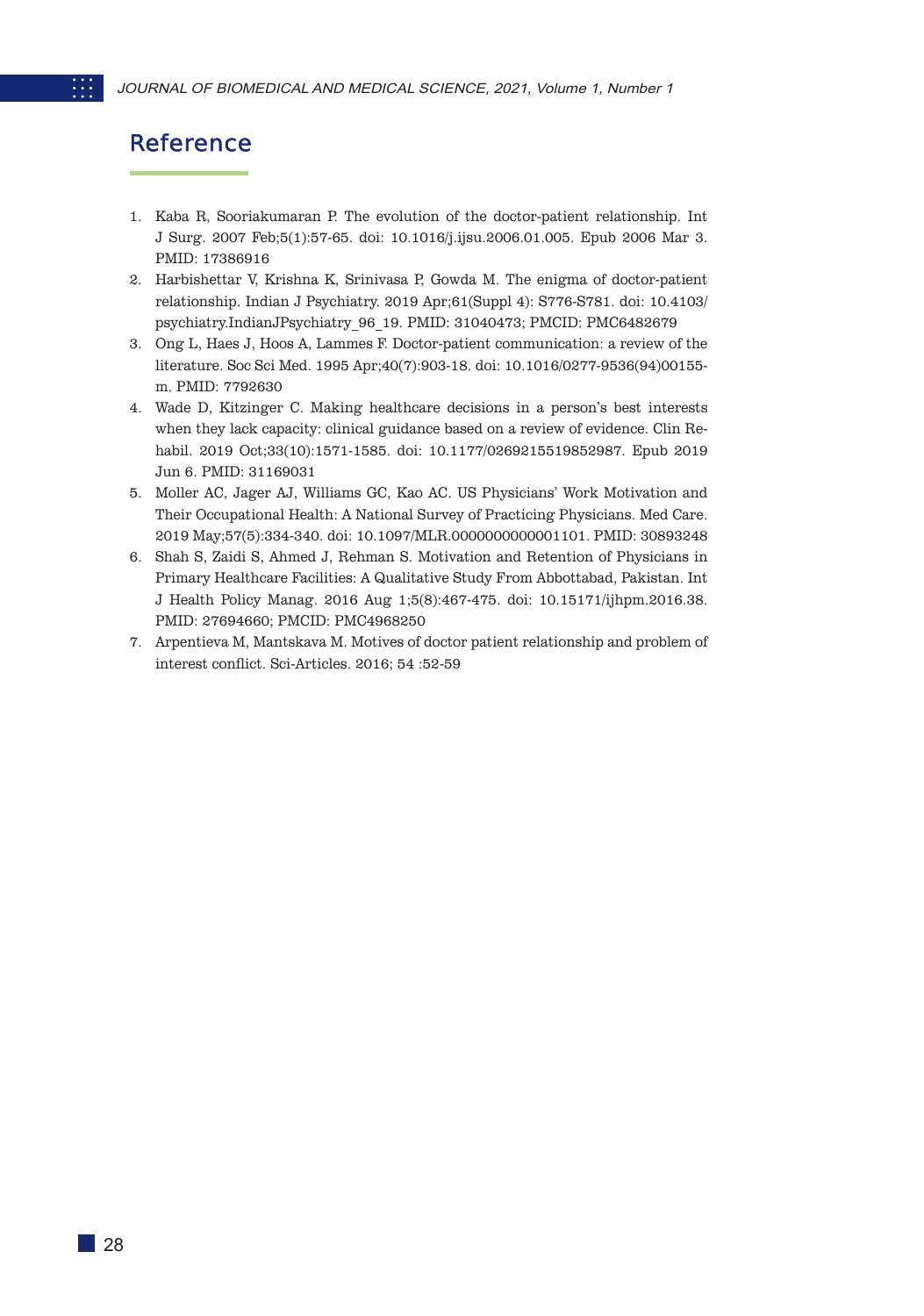#### DOI 10.51231/2667-9507-2021-001-01-29-35

## Investigation of Microcirculatory in Resistive Arteries

Niashin I.

*Multidisciplinary Science High School, New York, USA*

#### Abstract

The article shows the physiological significance of resistive arteries in relation to blood flow. The article describes a new non-invasive method for assessing the functional state of resistive arteries, which indicates the resistance of resistive arteries. Microcirculation coefficient – resistance of resistive arteries is an easyto-use diagnostic method for assessing circulatory problems. The article shows new normative indicators of the microcirculation index in young healthy men. And also shows the rheological indicators for the same group.

KEY WORDS: resistance index, resistive arteries, rheological properties

#### Introduction

The cardiovascular system consists of the heart and blood vessels – arteries, arterioles, capillaries, venules and veins, arterio-venous anastomoses. Its transport function lies in the fact that the heart ensures the movement of blood along a closed circuit of blood vessels. From the point of view of biomechanics, vessels are elastic tubes of various diameters. Distribution of total blood volume: 84% – in the systemic circulation, 9% – in the lesser circulation, 7% – in the heart [1]. In terms of elasticity, arteries are of the Elastic type. This is the aorta, the pulmonary artery; Muscular-elastic type – these are sleepy, subclavian, vertebral arteria; muscle type – these are the arteries of the limbs, trunk, internal organs. Veins are of the Fibrous type. They are muscleless. Veins of the hard and soft meninges (without valves); retina of the eye; bones, spleen, placenta. Veins are of the Muscular type: with muscle elements. These are the superior

 $\dddot{\mathbf{r}}$ 

29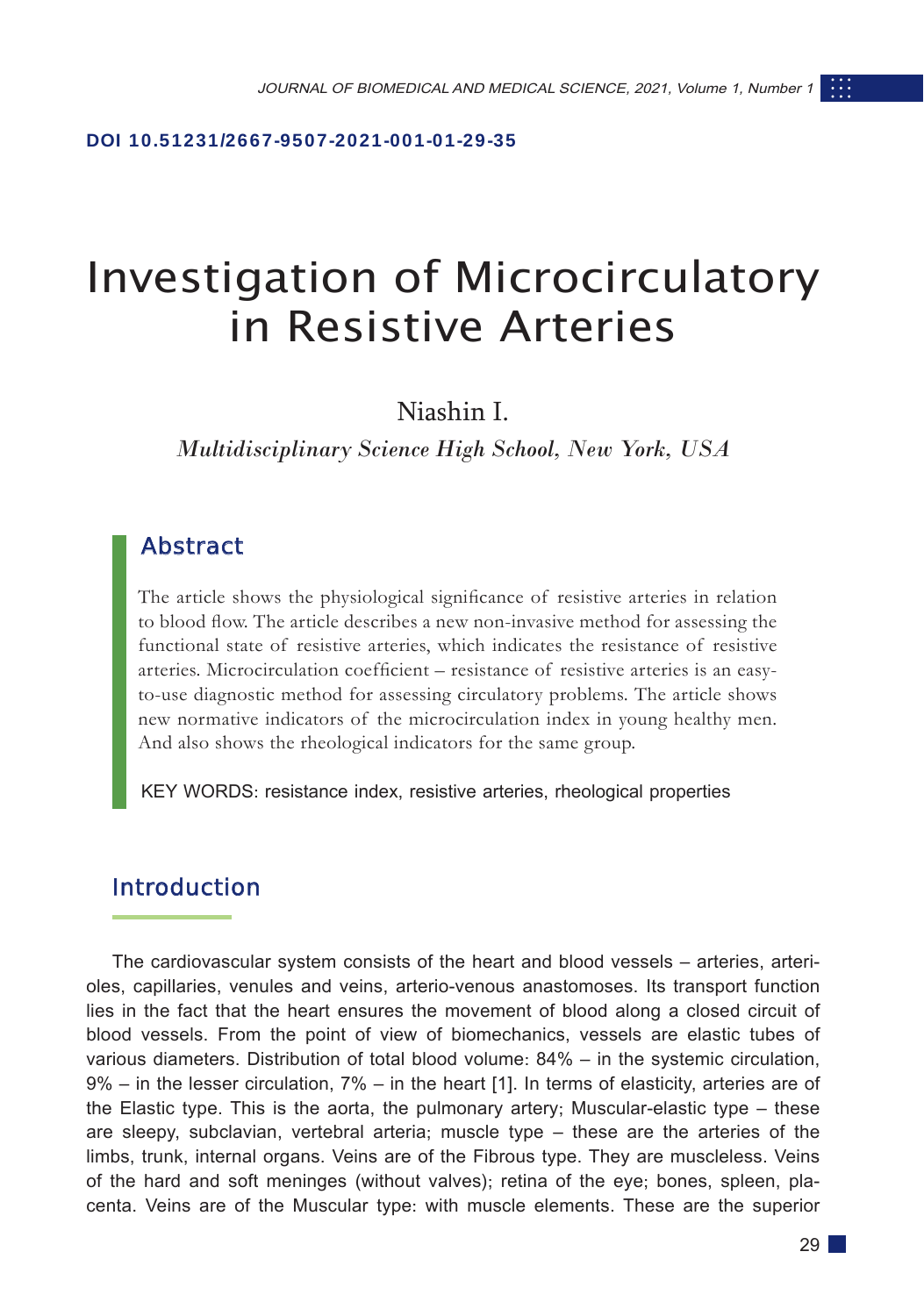vena cava and its branches, veins of the face and neck; Veins are with an average development of muscle elements. These are the veins of the upper extremities. Veins are highly developed with strong muscle development. This is the inferior vena cava and its branches and veins of the lower extremities. The structure of arteries and veins is as follows: intima is the inner shell, media is the middle, and adventitia is the outer. All blood vessels are paneled from the inside with a layer of endothelium. All vessels have elastic, collagen and smooth muscle fibers. Their number in different vessels is different. They are not in true capillaries. Depending on the function performed, the following groups of vessels are distinguished: 1. Amortizing vessels – aorta, pulmonary artery. The high content of elastic fibers in these vessels causes a shock-absorbing effect, which comprises smoothing out of periodic systolic waves. 2. Resistive vessels – terminal arterioles (precapillaries) and, to a lesser extent, capillaries and venules. They have a small lumen and thick walls with developed smooth muscles, and offer the greatest resistance to blood flow. 3. Vessels-sphincters – terminal sections of precapillary arteriol. The number of functioning capillaries, that is, the area of the exchange surface, depends on the narrowing or expansion of the sphincters. 4. Exchange vessels – capillaries. The processes of diffusion and filtration take place in them. Capillaries are incapable of contractions, their diameter changes passively following pressure fluctuations in pre – and post-capillary resistive vessels and sphincter vessels. 5. Capacitive vessels are mainly veins. Due to their high elongation, veins are able to accommodate or eject large volumes of blood without significant changes in blood flow parameters, and therefore they play the role of a blood depot. 6. Bypass vessels – arterio-venous anastomoses. When these vessels are open, blood flow through the capillaries either decreases or stops completely [1,2,3]. We, as specialists in the study of hemodynamics and blood rheology, showed particular interest in the incomplete functional signs of resistive arteries that have been investigated. From the point of view of hemodynamics, blood circulation taps, which regulate the adequacy of blood circulation and ensure the required blood flow. Hemodynamic bases. The flow of blood through the vessels. The driving force of blood flow is the pressure difference between different parts of the vascular bed. Blood flows from a high-pressure area to a low-pressure area, from the high-pressure arterial section to the low-pressure venous section. This pressure gradient overcomes the hydrodynamic resistance due to internal friction between the liquid layers and between the liquid and the vessel walls, which depends on the size of the vessel and the viscosity of the blood. The flow of blood through any part of the vascular system can be described by the formula for the volumetric blood flow velocity. Volumetric blood flow velocity is the volume of blood flowing through the cross-section of a vessel per unit time (ml/s). Volumetric blood flow velocity Q reflects the blood supply to a particular organ. Q= (P<sub>2</sub> – P<sub>1</sub>)/R, where Q is the volumetric blood flow velocity, (P $_{\rm 2}$  – P $_{\rm 1}$ ) is the pressure difference at the ends of the vascular system, R is the hydrodynamic resistance. The volumetric blood flow velocity can be calculated based on the linear blood flow velocity through the cross-section of the vessel and the area of this section  $Q = V \times S$ , where V is the linear velocity of blood flow through the cross-section of the vessel, S is the cross-sectional area of the vessel. In accordance with the law of flow continuity, the volumetric blood flow velocity in a system of tubes of various diameters is constant regardless of the cross section of the tube. If a liquid flow

HH.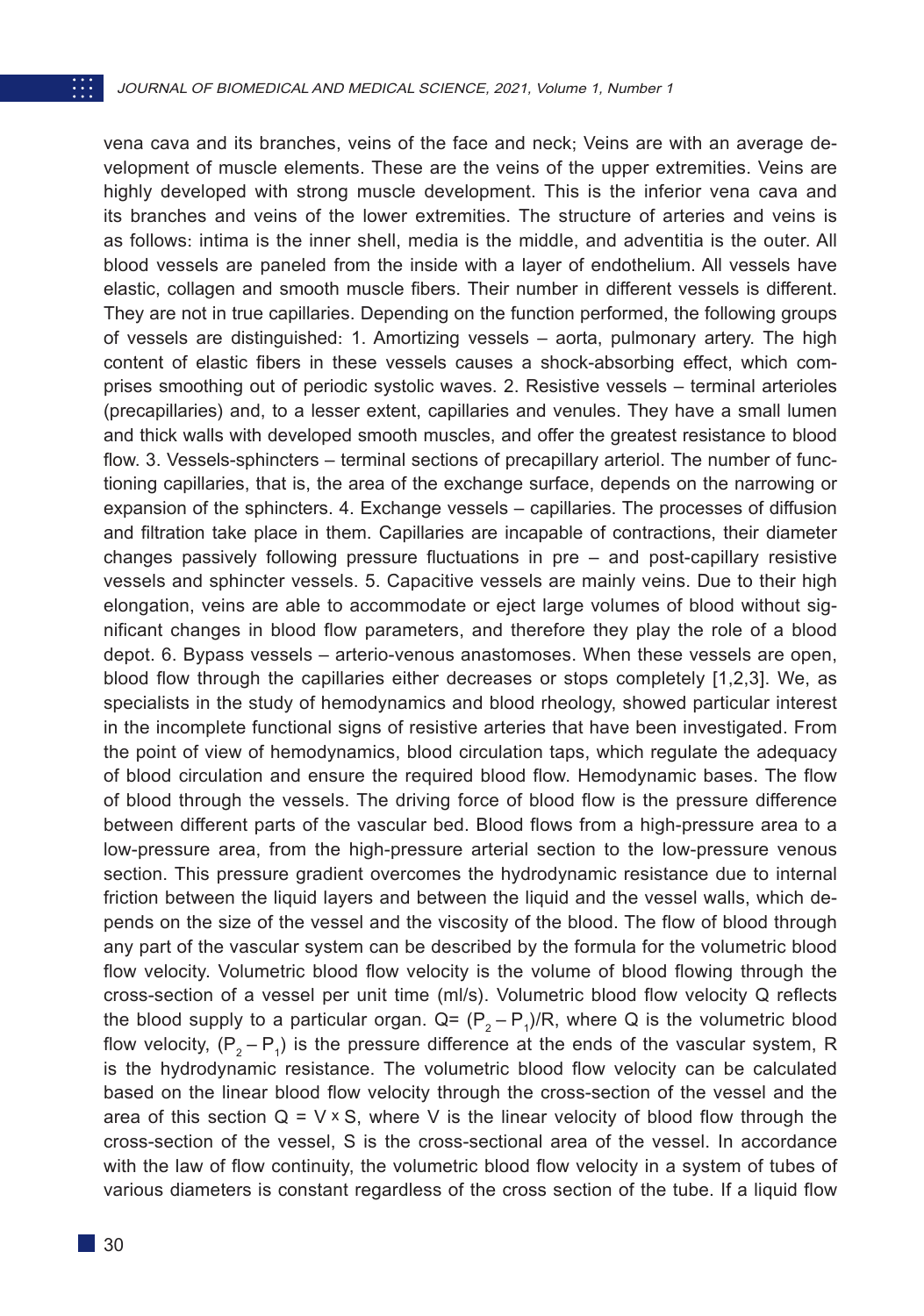through the tubes at a constant volumetric velocity, then the speed of movement of the liquid in each tube is inversely proportional to its cross-sectional area: Q=V<sub>1</sub>× S<sub>1</sub> =V<sub>2</sub>× S<sub>2</sub>. The viscosity of blood is a property of a liquid, due to which internal forces arise in it that affect its flow. If the flowing liquid comes into contact with a stationary surface (for example, when moving in a tube), then the layers of liquid move at different speeds. As a result, a shear stress arises between these layers: the faster layer tends to stretch in the longitudinal direction, while the slower one retards it. Blood viscosity is determined by blood cells and plasma proteins. Under physiological conditions, a laminar blood flow is observed in almost all parts of the circulatory system. The liquid moves as if in cylindrical layers, and all its particles move only parallel to the axis of the vessel. Separate layers of liquid move relative to each other, and the layer immediately adjacent to the wall of the vessel remains motionless, the second layer slides along this layer, and the third layer over it, and so on. The result is a parabolic profile of the velocity distribution with a maximum in the center of the vessel. The smaller the diameter of the vessel, the closer the central layers of the liquid are to its stationary wall and the more they are inhibited as a result of viscous interaction with this wall. Due to the mean blood flow velocity is lower in small vessels. In large vessels, the central layers are located farther from the walls, therefore, as they approach the longitudinal axis of the vessel, these layers slide relative to each other with increasing speed. As a result, the average blood flow velocity increases significantly [2]. Under certain conditions, the laminar flow turns into a turbulent one, which is characterized by the presence of vortices, in which fluid particles move not only parallel to the vessel axis, but also perpendicular to it. In turbulent flow, the volumetric blood flow velocity is proportional to the square root of the pressure gradient. There are legalized principles of ultrasound examination. When studying them, the following are assessed: vessel permeability, vessel geometry, wall pulsations, vessel diameter; thickness, structure, uniformity of the wall; vessel lumen state.

Quantitative parameters are very important for clinical practice:

- $\Box$  peak systolic blood flow velocity (S);
- end diastolic blood flow velocity (D);
- time-averaged maximum blood flow velocity (TAMX);
- time-averaged mean blood flow velocity (Fmean, TAV);
- peripheral resistance index, or resistivity index, or Pource-lot index (RI). RI=S–D/S;
- pulsation index, or index, or Gosling index (PI). PI=S–D/Fmean;
- spectral expansion index (SBI). SBI=S–Fmean/S × 100%;
- systolic-diastolic ratio (SD).

The spectrogram is characterized by many quantitative indicators, however, most researchers prefer the analysis of the Doppler spectrum based on not absolute, but relative indices [2]. Described by us, above is the features of the study of hemodynamics in the arterial network. Features of hemodynamics in the veins are as follows. Fluctuations in the velocity of blood flow in the great veins are associated with breathing and cardiac contractions. These fluctuations increase as you approach the right atrium. Fluctuations in pressure and volume in veins located near the heart (venous pulse) are recorded by non-invasive methods (using a pressure transducer) [1,4,5,6]. Compression of the vein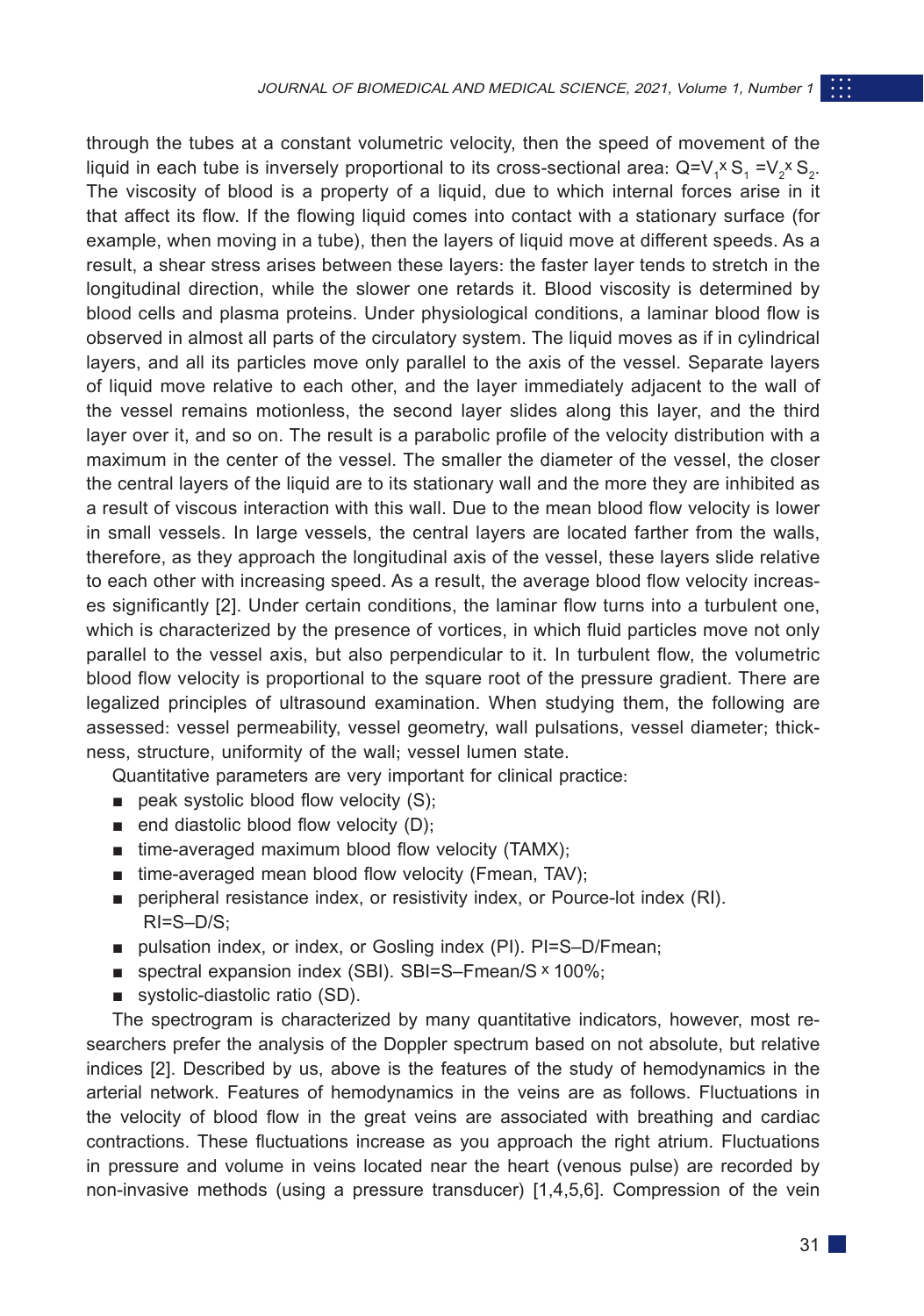lumen by the sensor leads to complete compression of the lumen. In the case of partial or complete thrombosis, the lumen of the vein is not completely compressed by the sensor or not compressed at all. In the study of the venous system, in contrast to the arterial, fewer parameters are assessed. In our early works, we paid special attention to the intimate media layer for the evaluation of blood in general. All the methods described are especially laborious, requiring special additional qualifications and experience from the meeting. For these methods, sophisticated equipment, specialized clinics and offices are required. The methods are financially expensive. But not only had these questions prompted us to develop a particularly interesting method for evaluating blood circulation. This is a method for studying the functional state of resistive arteries. In our early work, we paid particular attention to the intimate media layer for blood flow assessment [7]. But this is a very painstaking process. At the moment, all methods are laborious, requiring special additional qualifications and experience from the doctor. These methods require sophisticated equipment, specialized clinics and offices. The methods are financially expensive. These and other questions prompted us to develop a new method for assessing blood circulation. This method is based on the study of the functional state of resistive arteries, determines the coefficient of microcirculation. This article is methodological, overview and includes experimental data. The article presents a new method for studying the functional states of resistive arteries in order to diagnose somatic health in young men.

#### Methods

The study included 53 healthy young people aged  $22.4 \pm 5.4$  years. By means of special questionnaires, according to the analysis of the general blood picture (HumanCount, Germany), as well as by measuring the total arterial pressure ("Pulse" manometer, Russia), the condition of all volunteers was assessed, which corresponded to the definition of somatic health ("practically healthy"). The apparatus was used to study the functional state of resistive arteries at the site of pulsation using a standard test, measuring the coefficient of resistance of resistive arteries.

The coefficient of resistance of resistive arteries was denoted by the letter M, was calculated by the formula  $M=(V_{pix} / V_{phon})$  x100%, where  $V_{pix}$  is the volumetric blood flow velocity at the site of pulsation on the wrist after a standard ischemia with a duration of 1 min;  $V<sub>phon</sub>$  is the rate of volumetric background blood flow at the site of pulsation on the wrist without exposure. The coefficient of resistance of resistive arteries was measured as a percentage [7]. The measurement was based on a comparison of the blood flow velocity in postischemic (reactive) hyperemia resulting from a standard 60 cessation of local blood flow with the background blood flow at the site of pulsation at the wrist. Standardized ischemia was induced by compression of the brachial artery, the blood flow curve was analyzed using a texture analysis apparatus (TAS-plus, Germany). Following the Helsinki convection about scientific research, the participants were informed about the inclusion of the depersonalized method in the study, an informed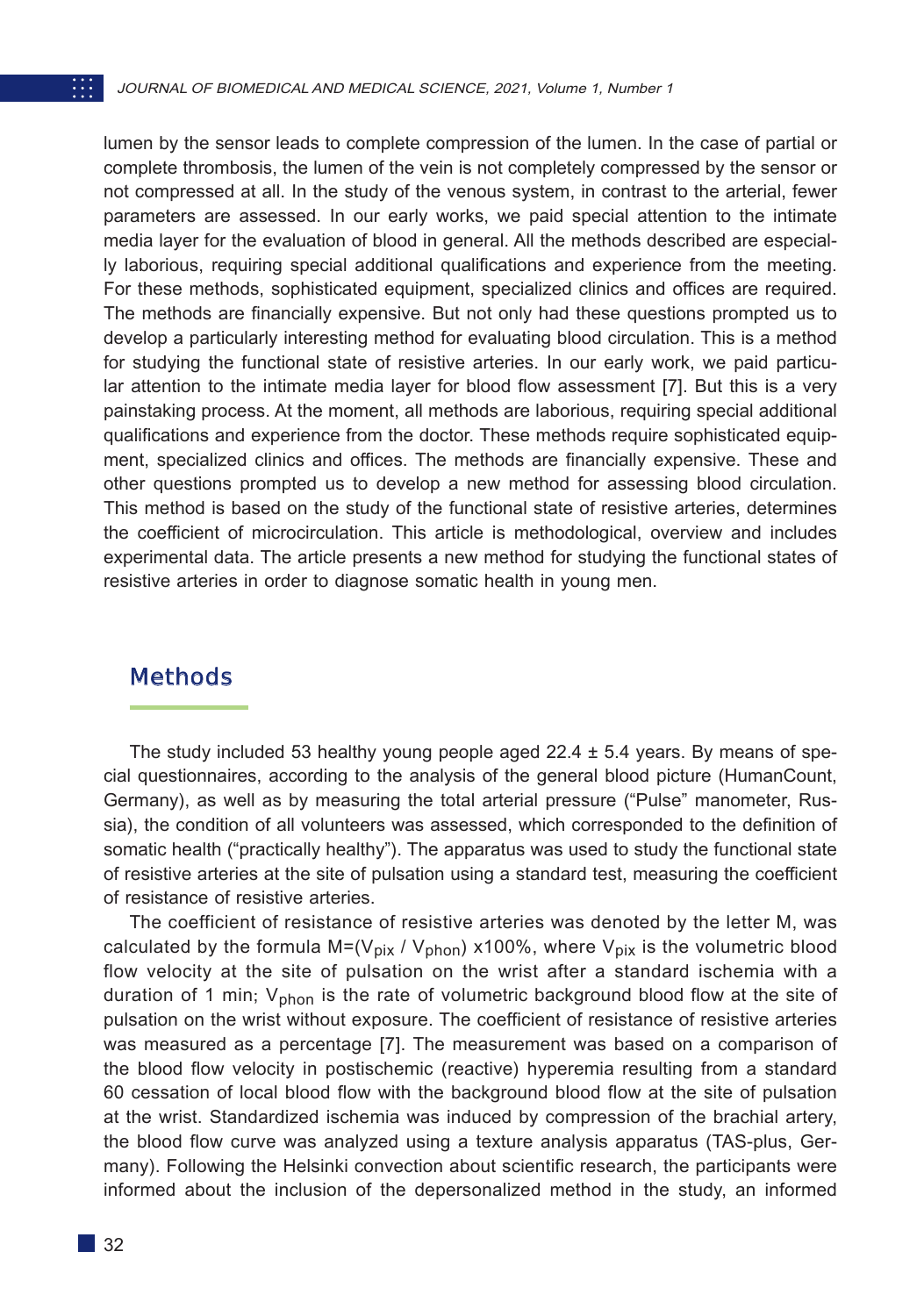consent was drawn up, which was signed by all volunteers included in the study addition to measuring the functional state of resistive arteries, we investigated the intravascular state of the blood, which forms the flow laminarity, or its turbulence [8]. Specifically, we measured the rate of erythrocyte aggregation [9], the rate of erythrocyte deformability in [10], plasma viscosity according to existing certified techniques [11].

#### **Results**

When solving this problem, we studied a group of actually healthy young people. We examined all members of the group, the resistance of resistive arteries, the index of erythrocyte aggregation [EAI], the index of erythrocyte deformability [EDI], plasma viscosity. This comprehensive study enables us to study the vascular and extravascular factors that shape microcirculation and blood flow. The statistically processed data showed that EAI, EDI and blood viscosity in the group of young people corresponded to the existing control (normative) values. See table 1. Also, a homogeneous series of values of the functional value of resistive arteries was obtained, i.e. the resistance coefficient series did not have extrema and the scatter of values was minimal. This gave us the opportunity to conclude that the study of the functional state of the arteries is a diagnostic tool. To check the validation of our new method, we examined patients with hemodynamic disorders with arterial obstruction syndrome: patients with stenosis ( $n = 8$ ) and patients with occlusion (n = 9). All patients were examined for resistance of resistive arteries. 1. Syndrome in violation of arterial patency of varying degrees: patients with stenosis (n = 5) and patients with occlusions ( $n = 5$ ); 2. Syndrome of arteriovenous shunting ( $n = 6$ ); 3. Syndrome of arterial vasodilation ( $n = 5$ ).

#### **Discussion**

According to the literature, a decrease in the linear blood flow velocity can be recorded up to the deformation zone, and the peripheral resistance indices can be increased. In the deformation zone, there is an increase in the blood flow velocity, more often during bends, or multidirectional turbulent flow – in the case of loops. Behind the deformation zone, the blood flow velocity increases, the peripheral resistance indices decrease. Since deformities develop for a long time, adequate collateral compensation develops.

As a result, the resistance measured by our method turned out to be adequate, the one that was investigated by complex technological methods.

It occurs in the presence of arteriovenous fistulas, malformations. Changes in blood flow are noted in the arterial and venous bed. In the arteries proximal to the shunting site, an increase in the linear blood flow velocity, both systolic and diastolic, is recorded, the

 $\dddot{\mathbf{z}}$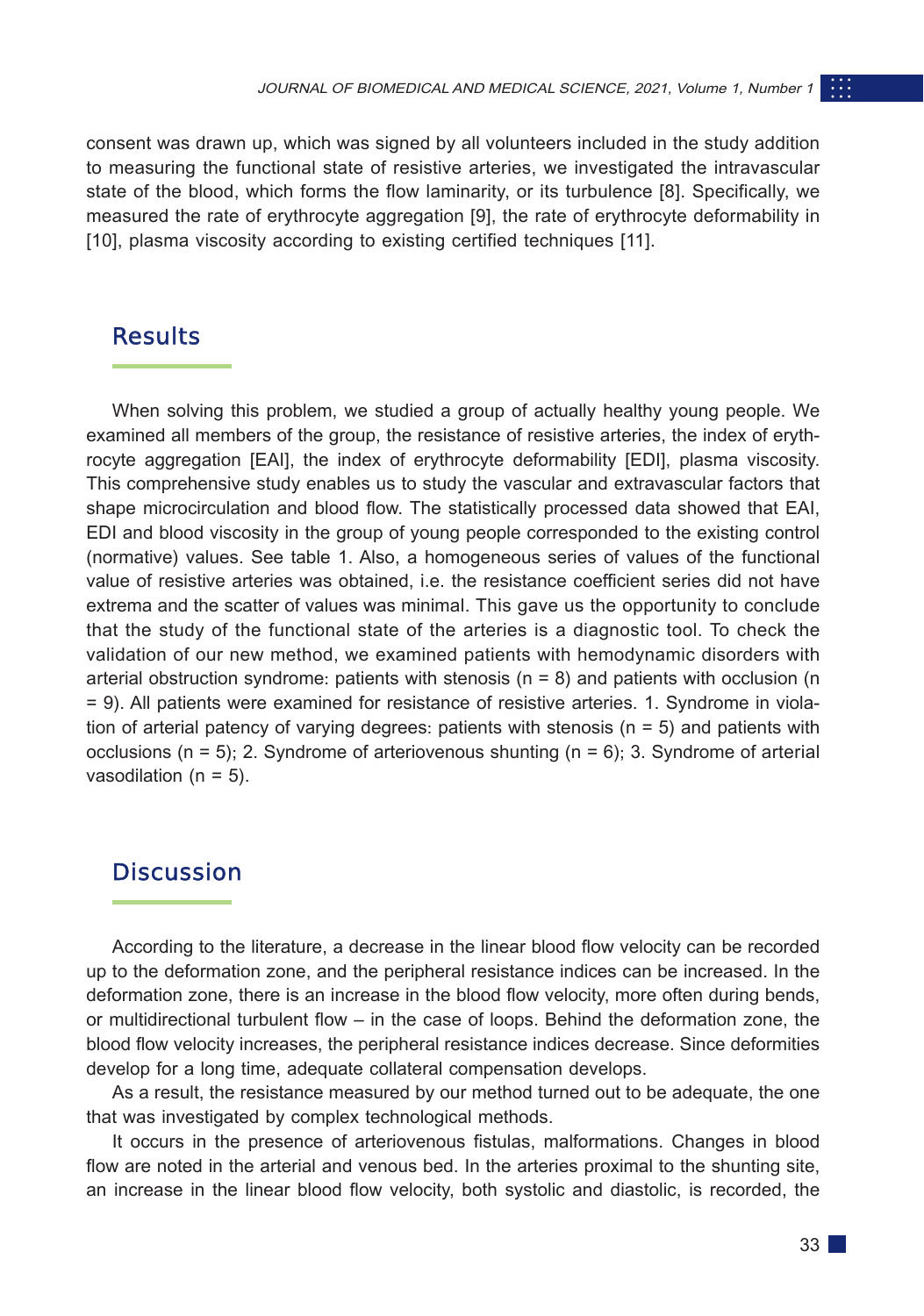peripheral resistance indices are reduced. A turbulent flow is observed at the shunting site, its value depends on the shunt size, the diameter of the adducting and draining vessels. In the draining vein, the blood flow velocity is increased, often noted "arterialization" of venous blood flow, manifested by a "pulsating" Doppler curve. Having determined the resistance of resistive arteries in these patients with a new method, we obtained the same results.

This leads to a decrease in peripheral resistance indices and an increase in blood flow velocity in systole and diastole. It develops in systemic and local hypotension, hyper perfusion syndrome, "centralization" of blood circulation (shock and terminal states). In contrast to arteriovenous shunting syndrome, arterial vasodilation syndrome does not cause characteristic disorders of venous hemodynamics [1, 2]. Research by our method showed similar results.

Thus, within the framework of the grant, the results obtained can be interpreted as confirmation of a new diagnostic method with the aim of introducing and expanding this method into clinical medicine. Knowledge of the structure of the walls of blood vessels, their functions, the characteristics of hemodynamics in the arteries and veins is necessary for the successful prevention of hemodynamic disorders and proper treatment. Work in this direction is very timely, since the latest approaches in biomedicine include minimizing financial costs, patient safety and reducing the risk of errors on the part of the doctor. A new method for assessing the resistance of resistive arteries by examining the functional state of resistive arteries is safe, easy to implement and does not require large expenses against the background of high information content.

Table 1. Rheological properties in young men group. M – arithmetic mean of a row; m – arithmetic mean deviation from the mean of row. Row consists of 53 healthy young men

| Parameters       | м    | m     |
|------------------|------|-------|
| EAI              | 23.5 | 0.2   |
| EDI              | 2.0  | 0.02  |
| Plasma viscosity | 1.2  | 0.015 |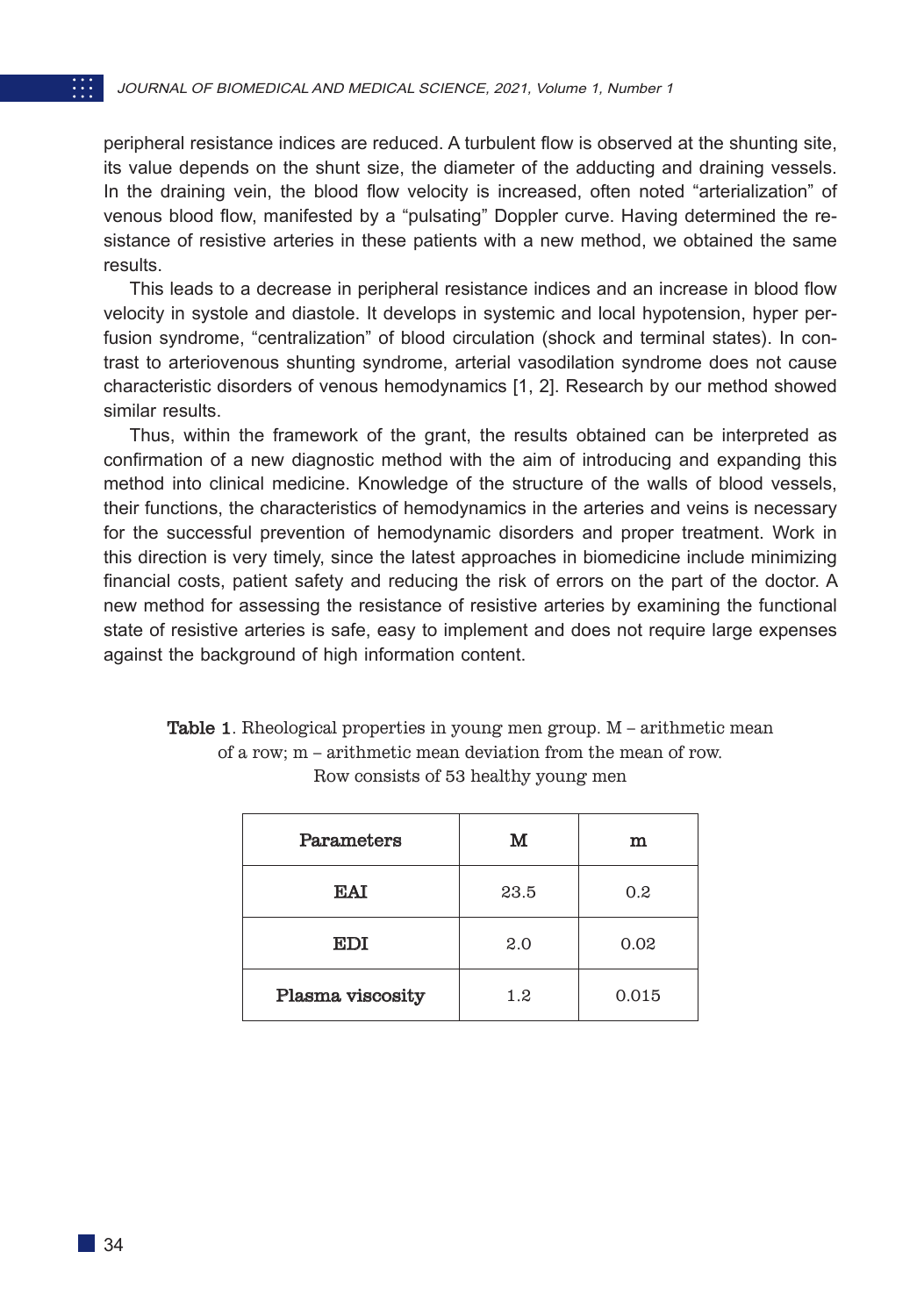### References

- 1. Ushakova L. Ultrasound examination of blood vessels. International reviews: clinical practice and health. 2013; 4 (4): URL: https://cyberleninka.ru/article/n/ultrazvukovoe-issledovanie-sosudov
- 2. Perera R, Hernandez C, Zhou H, Kota P, Burke A, Exner A. Ultrasound imaging beyond the vasculature with new generation contrast agents. Wiley Interdiscip Rev Nanomed Nanobiotechnol. 2015;7(4):593-608. doi:10.1002/wnan.1326
- 3. Zamboni P. Why Current Doppler Ultrasound Methodology Is Inaccurate in Assessing Cerebral Venous Return: The Alternative of the Ultrasonic Jugular Venous Pulse. Behav Neurol. 2016:7082856. doi:10.1155/2016/7082856
- 4. Vaezy S, Martin R, Yaziji H, et al. Hemostasis of punctured blood vessels using high-intensity focused ultrasound. Ultrasound Med Biol. 1998;24(6):903-910. doi:10.1016/s0301-5629(98)00050-7
- 5. Provost J, Papadacci C, Arango J, et al. 3D ultrafast ultrasound imaging in vivo. Phys Med Biol. 2014;59(19): L1-L13. doi:10.1088/0031-9155/59/19/L1
- 6. Goertz DE. An overview of the influence of therapeutic ultrasound exposures on the vasculature: high intensity ultrasound and microbubble-mediated bioeffects. Int J Hyperthermia. 2015;31(2):134-144. doi:10.3109/02656736.2015.1009179
- 7. Mantskava M, Momtselidze N. Clinical markers of functional condition of resistive arteries in the young men. Russian Journal of Biomechanics. 2019. Vol. 23, No. 4: 500-504. ISSN 1812-5123.10.15593/RZhBiomeh/2019.4.09
- 8. Pargalava N, Mantskava M, Mchedlishvili G. Regional and systemic hemorheological disorders during feet diabetic gangrene. Clin Hemorheol Microcirc. 2004;30(3- 4):457-459.
- 9. Urdulashvili T, Momtselidze N, Mantskava M, Narsia N, Mchedlishvili G. Hemorheological, microvascular and hemodynamic disorders during coronary heart disease. Georgian Med News. 2006;(136):55-57
- 10. Mantskava M, Pargalava N, Mchedlishvili G. Direct beneficial effect of insulin on blood rheological disorders in the microcirculation. Clin Hemorheol Microcirc. 2004;30(3-4):431-433.
- 11. Mchedlishvili G, Mantskava M, Pargalava N. Arteriolar resistance and hemorheological disorders related to Raynaud's phenomenon. Microvasc. Res. 2001;62(2):190- 195. doi:10.1006/mvre.2001.2335

 $\frac{1}{2}$  ,  $\frac{1}{2}$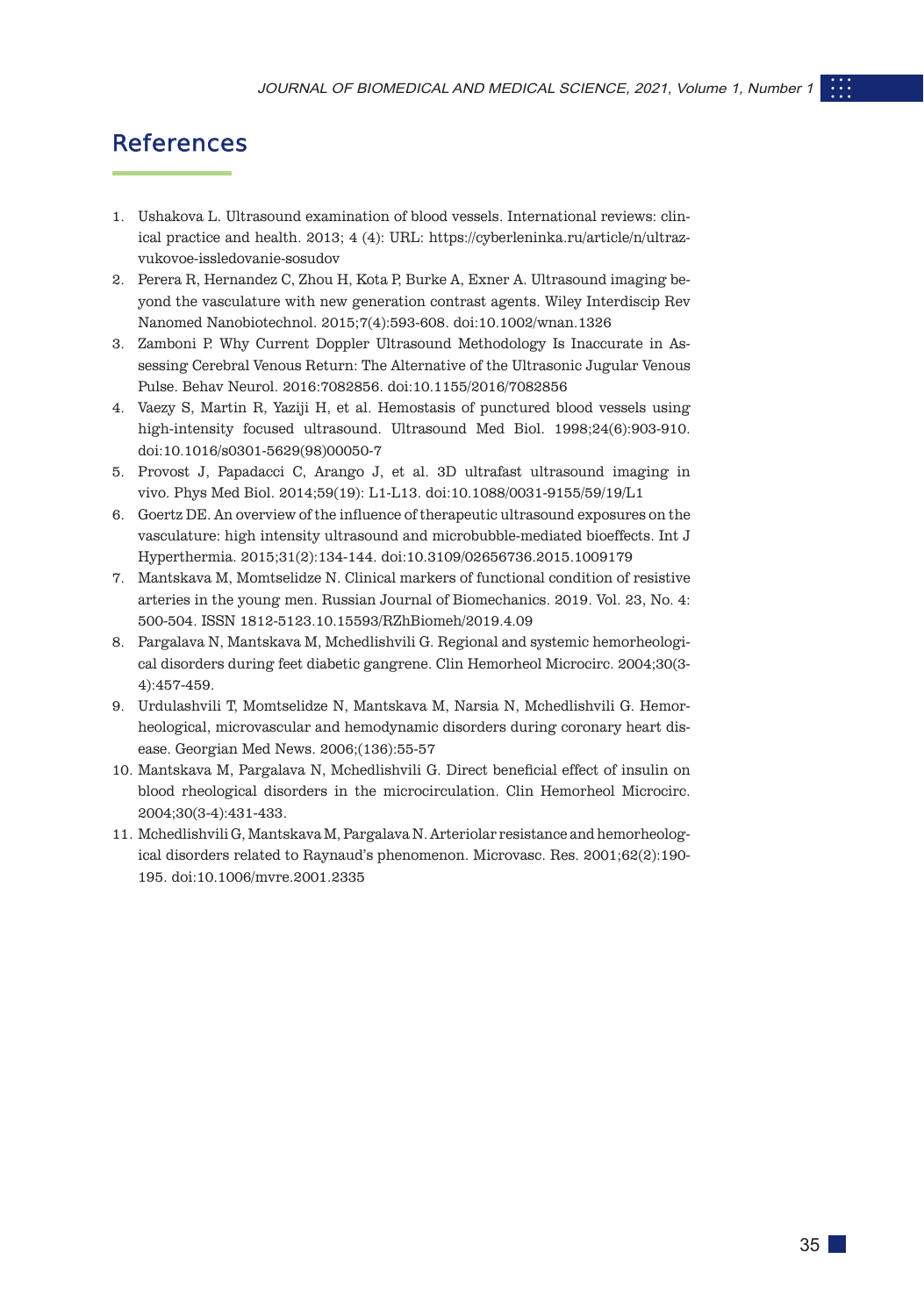#### DOI 10.51231/2667-9507-2021-001-01-36-40

## From Full-Time Traditional Education to a Distant Form Due the Pandemic Caused by COVID-19

Mantskava M.1 , Saldanha C.2

*1 European University, Tbilisi, Georgia 2 Institute of Biochemistry, Faculty of Medicine, Lisbon, Portugal*

### Abstract

The article presents data on the prerequisites of different countries on the issue of distance education. In the article the percentage valuation of the distance form of education in relation to the full-time traditional form was shown before the pandemic caused by the new coronavirus and after. In connection with the COVID-19 pandemic, a change in these proportions occurred due to an increase in the partial part of distance learning against the background of a suspended full-time traditional education. In a number of countries, distance learning has become the only one, absorbing all other educational approaches and systems. This provided the education system with special significance and attention from state structures and the government. The relevance of the work is caused by the fundamental nature of the issue of education, as such in general and specifically now, in a pandemic situation. Against the background of WHO recommendations on universal social distance and strict restrictions on mass events, which are an integral part of full-time traditional education, the urgency of the emergency transition from full-time traditional education to distance learning is especially great. The relevance of the issue is increasing due to the uncertainty caused by the expectation of the second wave of coronavirus, which is expected in October and coincides with the beginning of the first semester of the 2020/2021 academic year.

 KEY WORDS: distance education, full-time traditional education, emergency transition, pandemic, COVID-19, student's sympathies, scientific skills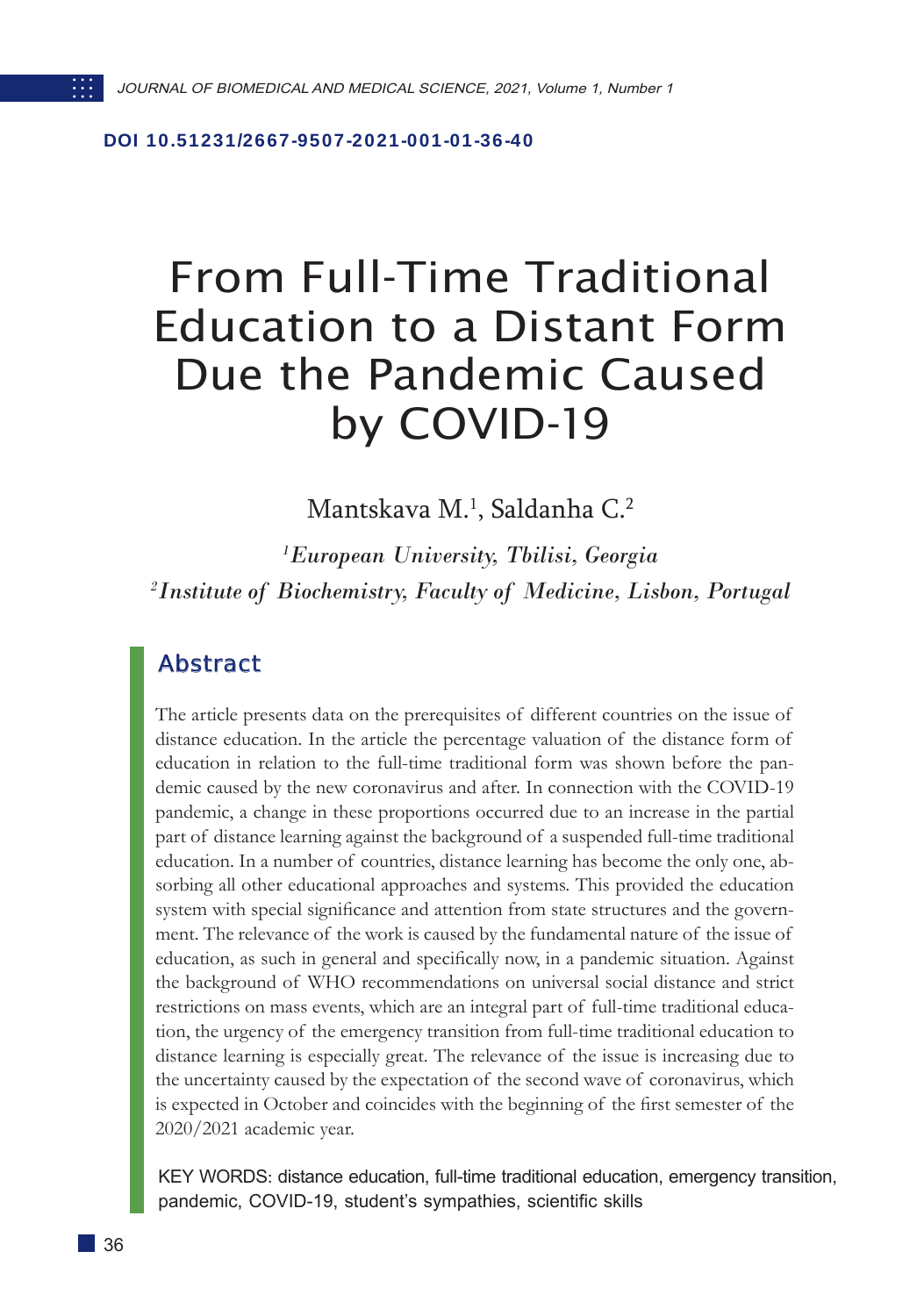## Introduction

The purpose of the article is to compare the effectiveness of traditional full-time education in a normal academic situation and distance learning in an emergency forced transition caused by the COVID-19 pandemic by comparing students' perceptions of basic subjects and the scientific component. Online and distance learning has steadily grown in popularity. We focused comparing online versus traditional education side-by-side comparison on key areas. Model "blended learning" is very interesting. Flexibility is one of the key components to consider when weighing the options is the amount of time. Self-discipline is very important direction, we should thing about this, when we talk about inline education. Both traditional and online education certainly require some discipline to succeed, but there can be significant differences in how learning is structured. Self-motivation is veri important factor too. In these directions traditional education has an advantage in the eyes of many. The structured schedule of attending class a handful of times per week and having routine face-to-face interactions with instructors can help keep students on task. Students in traditional, on-campus settings have more opportunities to be reminded of upcoming assignments, which can help if you tend to procrastinate on large, time-consuming assignments. Social interaction is a big plus for educations. In this direction, traditional education has a great advantage. Our experiments will show which teaching methods are more effective.

# **Material and Methods**

We used the original methodology. The study was a two-time survey of students of different universities of the same profile. The study included full-time students of the faculties of traditional education (in retrospect, the fall semester of the 2019/2020 academic years) and students of the same universities that studied remotely (spring semester of the 2019/2020 academic years). The significance of the experiment is determined by the fact that within the framework of the study it became possible to study the students' attitude to a particular academic subject, to a teaching during different forms of training. Moreover, the subjects and personality of the teacher in the research did not change, which makes it possible to reduce artifacts and show comparative features of only forms of learning. Perceptions were studied in relation to the basic subject and to the subject "Scientific Skills".

Detail of methods. In order to determine the effectiveness of traditional full-time education in a regular educational situation and in distance learning (with the COVID-19 pandemic), we conducted research in two directions. Students from three different universities were included in the research. All students were informed by the teacher before the start of the study and informed consent was obtained to participate in the study [1,2]. The study consisted of a double survey of students. All students included in the study were over 18 years of age (second year students who did not change institution and group during the previous semester). It should be noted that the teacher and stu-

 $\dddot{\mathbf{z}}$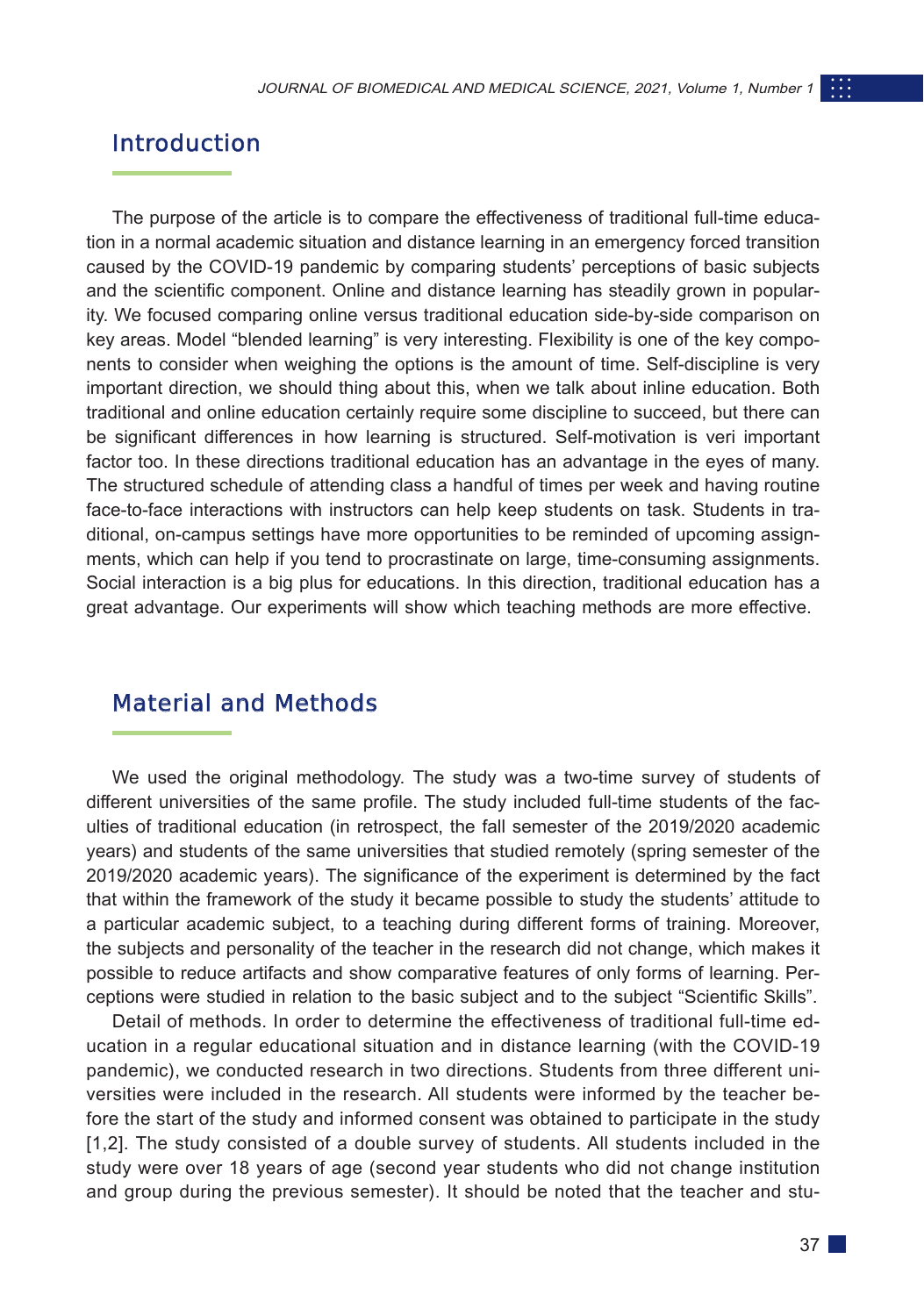dents did not know each other before the study, and also, the subject for students was new (students did not take this subject in previous courses and semesters). The survey of students was carried out twice in the  $2^{nd}$  and  $7<sup>th</sup>$  weeks of study. The research was carried out in a blind manner. Each student in the second week of meeting the teacher and the subject answered the question: – How much and why do you like the subject and the teacher? (in the case of qualitative questions, it was necessary to choose only one correct answer; in the case of verbal answers, one answer did not exclude the other, but the maximum number of answers should not exceed two). In this paper, this study is retrospective and at the same time makes it possible to carry out new targeted studies in the field of comparing distance education with full-time education. Studies with a similar design were carried out in a distance learning setting, also in the  $2<sup>nd</sup>$  and 7<sup>th</sup> week. The questionnaire for distance learning students was fully consistent with the questionnaire for full-time traditional students.

## Results

HH.

The main results are that the fact of assessing sympathy for the subject and for the teacher in traditional and distance education showed that at the 7th week of study there was complete agreement with respect to the basic subject and the subject "Scientific Skills". This was preceded by the difference in the perception of the subject in the second week in the basic subject during the survey in the context of traditional fulltime education compared to distance learning, an even greater difference was recorded in the assessment of the scientific component (subject "Scientific Skills"). As for the justification of sympathies, regardless of the type of syllabus, the teacher was awarded a uniform assessment in traditional full-time and distance education. On the  $7<sup>th</sup>$  week, regardless of the type of syllabus, the teacher was awarded a uniform perception by the students. On the 7<sup>th</sup> week, when assessing the scientific component ("Scientific Skills"), there was an absolute synchronization between traditional full-time and distance learning. In the second week of full-time distance learning, the perceptions of students differed from the perceptions of students in traditional full-time studies. The article demonstrates the basic technologies of distance education, identifies the main problems, the risks of effective learning, especially when teaching the subject "Scientific Skills". The article explores relevant approaches. In conclusion, it is concluded that with remote and full-time traditional forms of education, the student's sympathy for a particular subject, as well as for the teacher, turned out to be the same.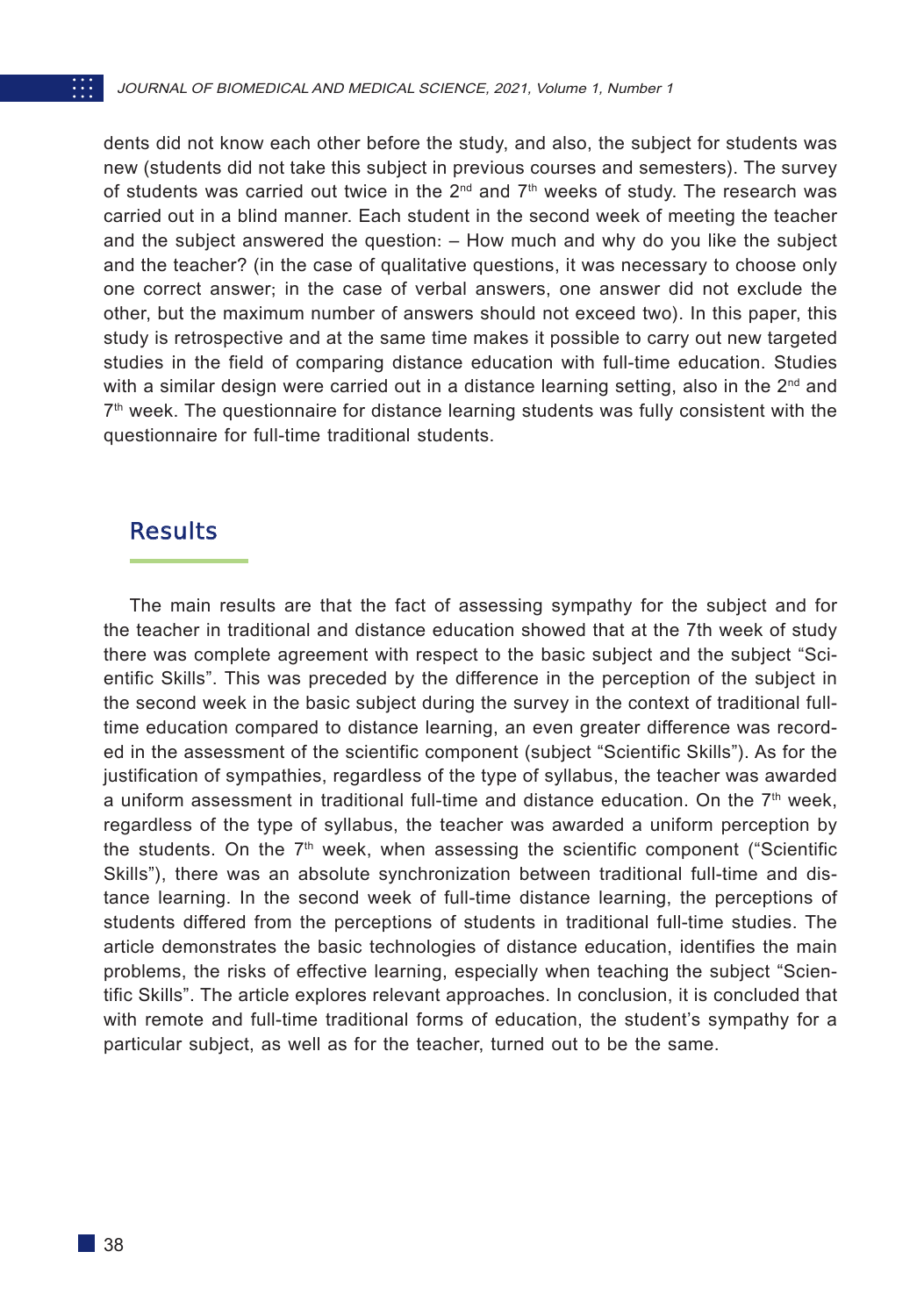# **Discussion**

In recent decades, Europe has been actively working on legislative and administrative projects in the field of recognition of distance education. In this direction, Georgia began to actively cooperate with European countries from the beginning of 2005. There was constant work in this direction, but the pace and aspiration of the teaching staff and departments, heads of education policy was not sufficient. And the implementation of distance learning into practice in universities did not work out [3]. The percentage dispersion of distance education in relation to the full-time traditional system is 20% to 80% at the beginning of 2020 [4]. In connection with the COVID-19 pandemic, these proportions changed due to an increase in the partial part of distance learning against the background of suspended fulltime traditional education against the background of the COVID-19 pandemic. On March 11, 2020, the spread of the virus took on hyperbolic proportions, in 90% of the countries of the world there were cases of infection of the population with the COVID-19 virus and WHO in an official statement announced a pandemic [5]. During the pandemic, the main strategy of all developed states and Georgia was preventive measures: self-isolation and social distancing. In the scientific pedagogical literature, ambiguous approaches have appeared in relation to the transition to distance education. Some experts referred to a decrease in quality during a forced transition from one form to another, other authors considered this process illegal [6,7,8]. Statistical financial reports have shown that declaring an academic year academic will have a negative impact on education funding and quality of instruction. However, the implementation of full-time traditional education through personal contacts of pairs "student-teacher" during the quarantine period became impossible. Our research was very important during pandemic period. A total of 182 students were interviewed. Of these, 100 students studied subjects traditionally full-time, 82 students were interviewed during the pandemic in the context of distance learning. All students included in the research studied at three different universities with a single profile. Their teacher of basic subject and also tuter of research work was the same person. The research work involved the study of the subject "Science", familiarization with the methodology and the implementation of a real experiment.

# Conclusion

In conclusion, it is concluded that with remote and full-time traditional forms of education, the student's sympathy for a particular subject, as well as for the teacher, turned out to be the same. The author notes that the subject "Scientific Skills", which is actually a scientific component, was not sufficiently perceived during distance learning. The significance of the direction has long been obvious, but this direction has gained particular relevance in connection with the current situation caused by the spread of COVID-19. The significance of the experience of the emergency transition of full-time traditional education to distance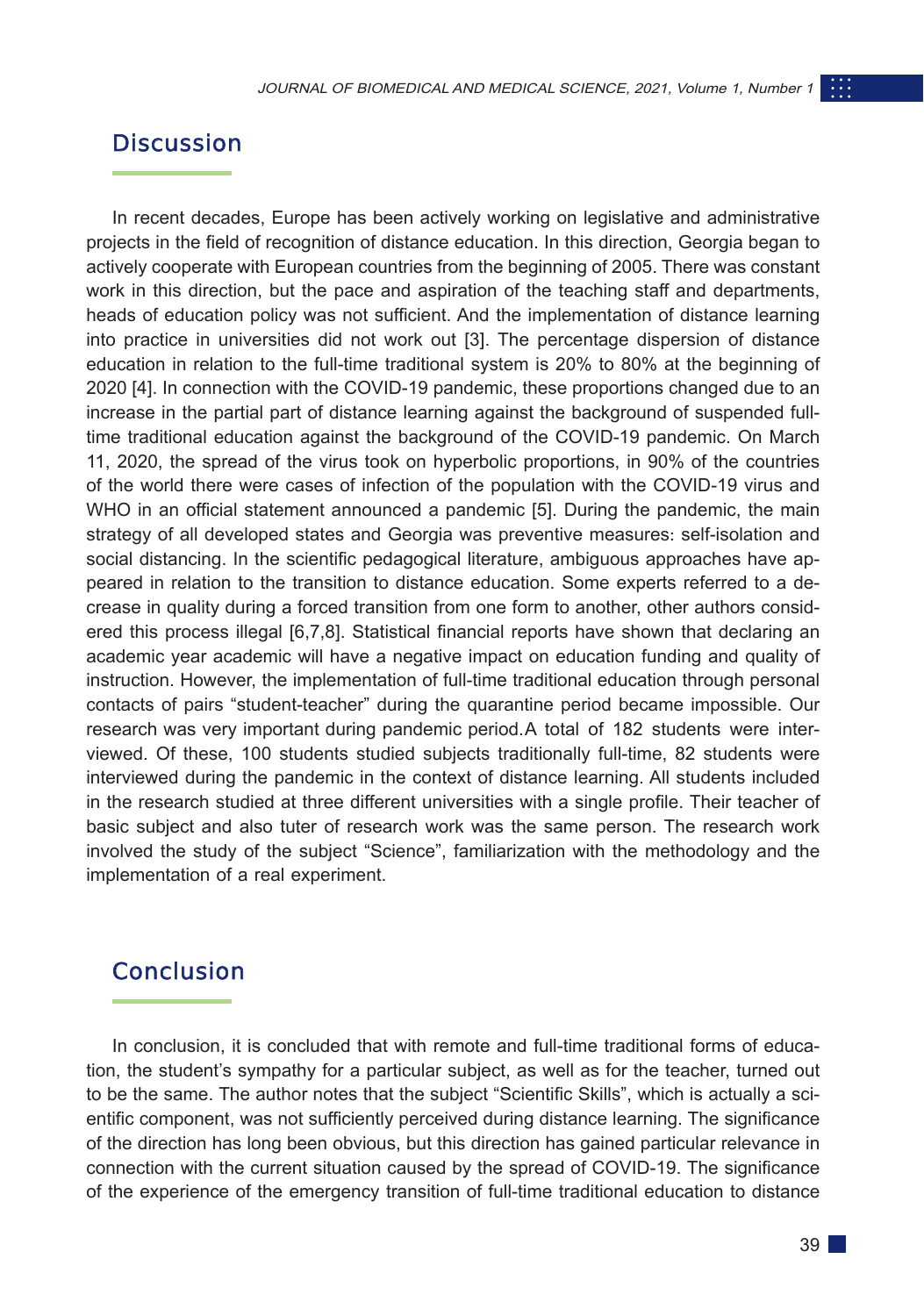education is obvious. Modifying, developing and developing the tactics of distance learning through the involvement of international research will make it possible to improve quality and financial issue of Hight Education Institutions.

# Reference

- 1. Faulk N. Bringing Scale and Structure to the Online Information Literacy Program// Journal of Library & Information Services in Distance Learning Volume 12, 2018 Issue 3-4, 198-208 DOI: https://doi.org/10.1080/1533290X.2018.1498633
- 2. Kartoğlu Ü, Siagian RC, Reeves TC. Creating a "Good Clinical Practices Inspection" Authentic Online Learning Environment through Educational Design Research. // Teching Trends – 2020 – Vol.14, Issue 1-P. 1-12. DOI: 10.1007/s11528-020-00509-0.
- 3. Akhmetov B, Lakhno V, Akhmetov B, Myakuhin Y, Adranova A, Kydyralina L. Models and algorithms of vector optimization in selecting security measures for higher education institution's information learning environment //Intelligent Systems in Cybernetics and Automation Control Theory, Part of the Advances in Intelligent Systems and Computing book series (AISC, volume 860), Szczecin, Poland, 2019.135-142 URL:https://www.springerprofessional.de/en/models-and-algorithms-of-vector-optimization-in-selecting-securi/16078798
- 4. Retzlaff BJ, Phillips LA, Fisher WW, Hardee AM, Fuhrman AM. Using e-learning modules to teach ongoing-visual inspection of functional analyses//Journal of Applied Behavior Analysis – 2020 – Vol.8. – (Early View. Without page) DOI:10.1002/ jaba.719
- 5. WHO Director-General's opening remarks at the media briefing on COVID-19. 11 March 2020 URL:https://scholar.google.com/scholar?q=WHO+Director-General%27s+opening+remarks+at+the+media+briefing+on+COVID-19++11+-March+2020.&hl=en&as\_sdt=0&as vis=1&oi=scholart
- 6. Ashokka B, Ong S.Y, Tay K.H, Loh N, Gee C, Samarasekera D. Coordinated responses of academic medical centres to pandemics: Sustaining medical education during COVID-19//Medical Teaching. – 2020-Vol.13-P.1-10. DOI:10.1080/014215 9X.2020.1757634
- 7. Bringman-Rodenbarger L, Hortsch M. How students choose E-learning resources: The importance of ease, familiarity, and convenience.//FASEB Bioadv. – 2020 – Vol.6, Issue 2(5) – P. 286-295. DOI: 10.1096/fba.2019-00094
- 8. Kanneganti A, Sia CH, Ashokka B, Ooi SBS. Continuing medical education during a pandemic: an academic institution's experience//Journal of Postgraduate Medicine-2020-Vol.13. P.78-40. DOI: 10.1136/postgradmedj-2020-137840.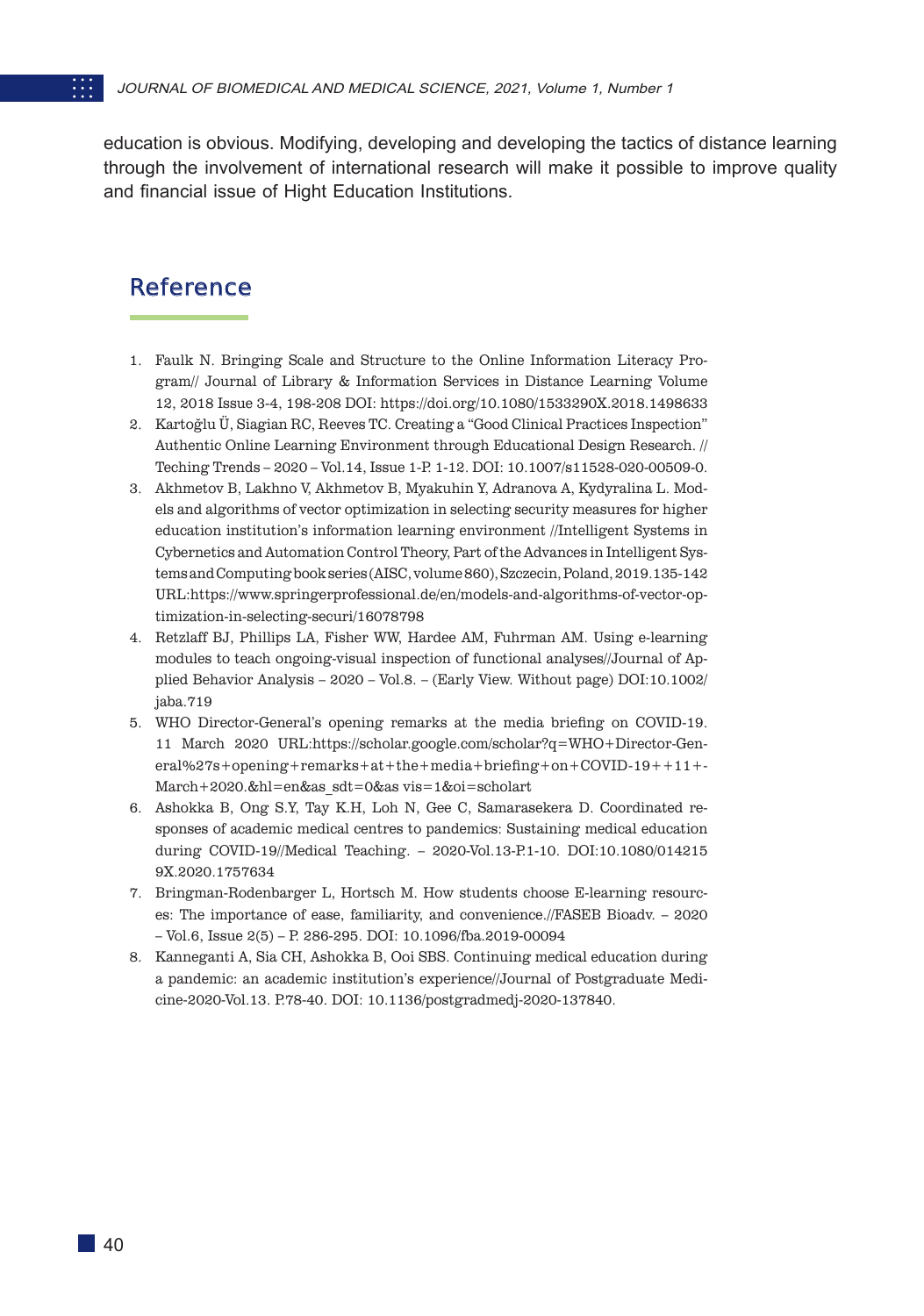#### DOI 10.51231/2667-9507-2021-001-01-41-44

# Relevance Method to Structure of Orthosis

Mesnard M.

*Research and Innovation Center, University of Bordeaux, Bordeaux, France*

## Abstract

There are many problems when treatment is needed. Such diseases occur in young and old people. The orthosis and their development have lot of problems. One way to solve this problem is to define and apply standard rules and procedures throughout the development process. We show in this work is to develop a methodology to structure the orthosis design process. A case study was used to validate the proposed methodology. It was applied to the development of an orthosis to treat a camptocormia – bent spine syndrome. This disorder is characterized by the anteroflexion of the trunk and especially affects elderly people and young non-health people with difference disease.

KEY WORDS: orthopedic devices, development of orthosis, structure of orthosis

## Introduction

The design of orthopedic devices, or orthoses, may include particular requirements and design specifications, mainly related to the patients' varying characteristics, such as morphological changes or treatment evolution. The reason is that the orthosis is in permanent direct contact with the patient's body and consequently should be adaptable and comfortable. There are no strict rules and stages that should be respected during the development process [1,2]. Consequently, orthosis development depends adapted to the user needs [3,4]. One of the current challenges in the field of orthoses is to develop a device to treat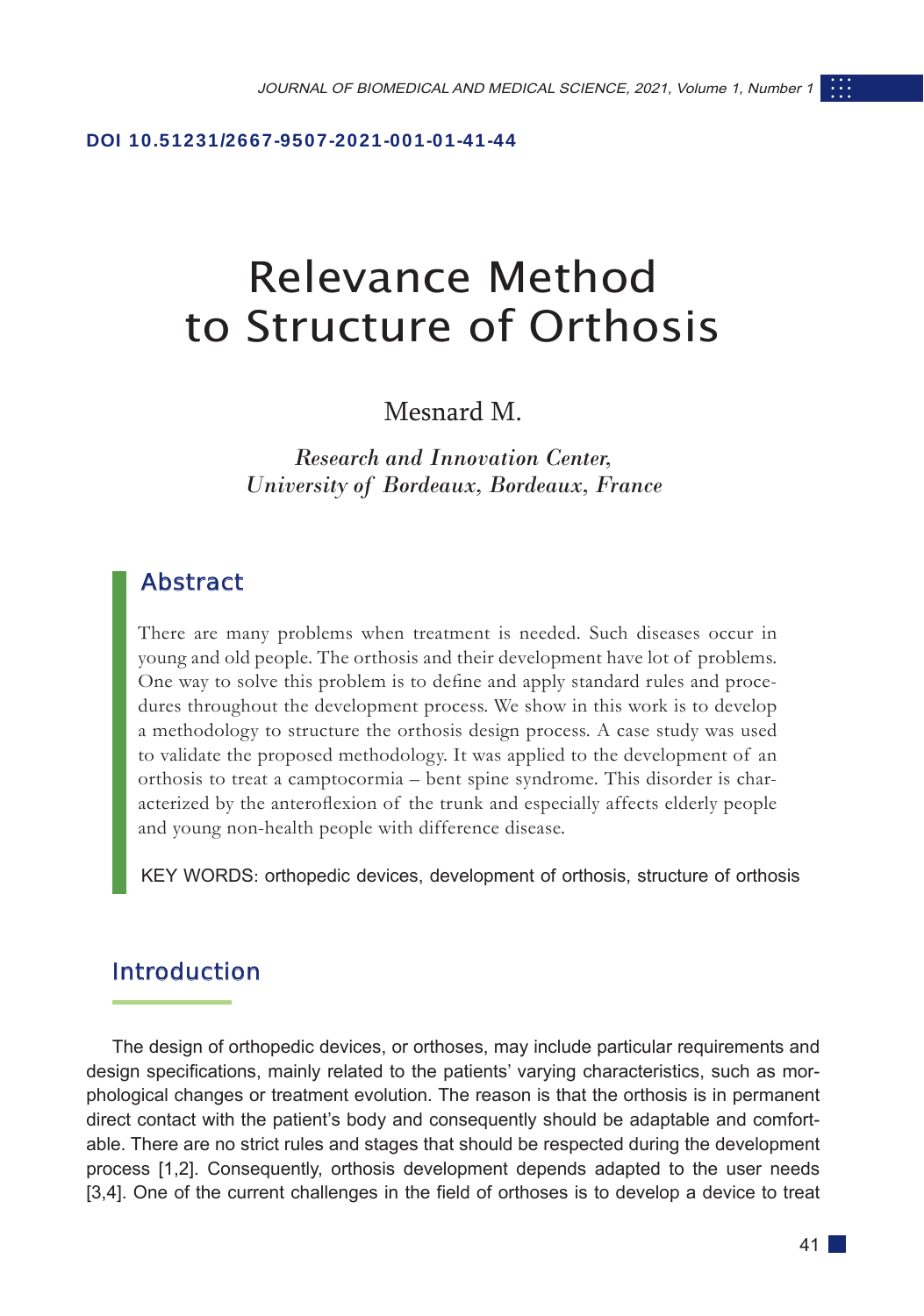camptocormia [5, 6]. Also known as bent spine syndrome, this pathology is characterized by the anteroflexion of the trunk in populations. Camptocormia precludes the patients from having a normal daily life since the curved posture causes contraction of the diaphragm (fatigue problems) [5], reduces walking gait, results in a lack of social visual contact, etc. The purpose of this study was to develop a design methodology devoted specifically, to the orthosis and its application during the development of a brace to treat camptocormia.

## **Materials and Methods**

We have used new breakdown of the design process [7,8] as a base (task clarification, conceptual design, embodiment design, and detailed design), it was possible to develop a new design methodology for the development of the orthosis. The first stage of the proposed methodology corresponds to task clarification, which may include the definition of the orthosis stakeholder,

the orthosis typology, and the orthosis life situations. Orthosis development should play mean roal is biomedical area. There are two main actors with respect to the medical domain, the doctor and the orthoprosthesist. The doctor is responsible for the diagnosis and the medical design specifications of the orthosis. The proposed methodology is composed of six stages: mechanism research; concept, displacement, and dimensional constraints; comfort adaptations; blocking definition; orthosis definition; and orthosis design qualification. These stage [7], have been revised and supplemented. These stage [7], have been revised and supplemented. the methodology proposed considers a superposition of stages for a more dynamic design process.

## Results

The methodology was then applied to the development of a brace to treat a postural pathology named camptocormia. Also known as bent spine syndrome, it is characterized by the progressive anteroflexion of the trunk during walking and in the standing position [8-16]. Contrary to other postural disorders, camptocormia is reversible, which means that the postural flexion is not permanent and same time patients are able to redress their posture [12- 16]. But etiologies of camptocormia are not completely understood [12-16]. Yet, as the camptocormia is a multicasual postural disease, these causalities should were considered during the orthosis design process [12-16]. The specifications is very good, if witch correspond to the starting point of the methodology. Even if presently the etiologies of camptocormia are not completely understood by the medical community, and still exists several questions without answers, the treatment combining physiotherapy sessions with a brace has presented satisfying results [12-16]. Yet, as the camptocormia is a multicasual postural disease, these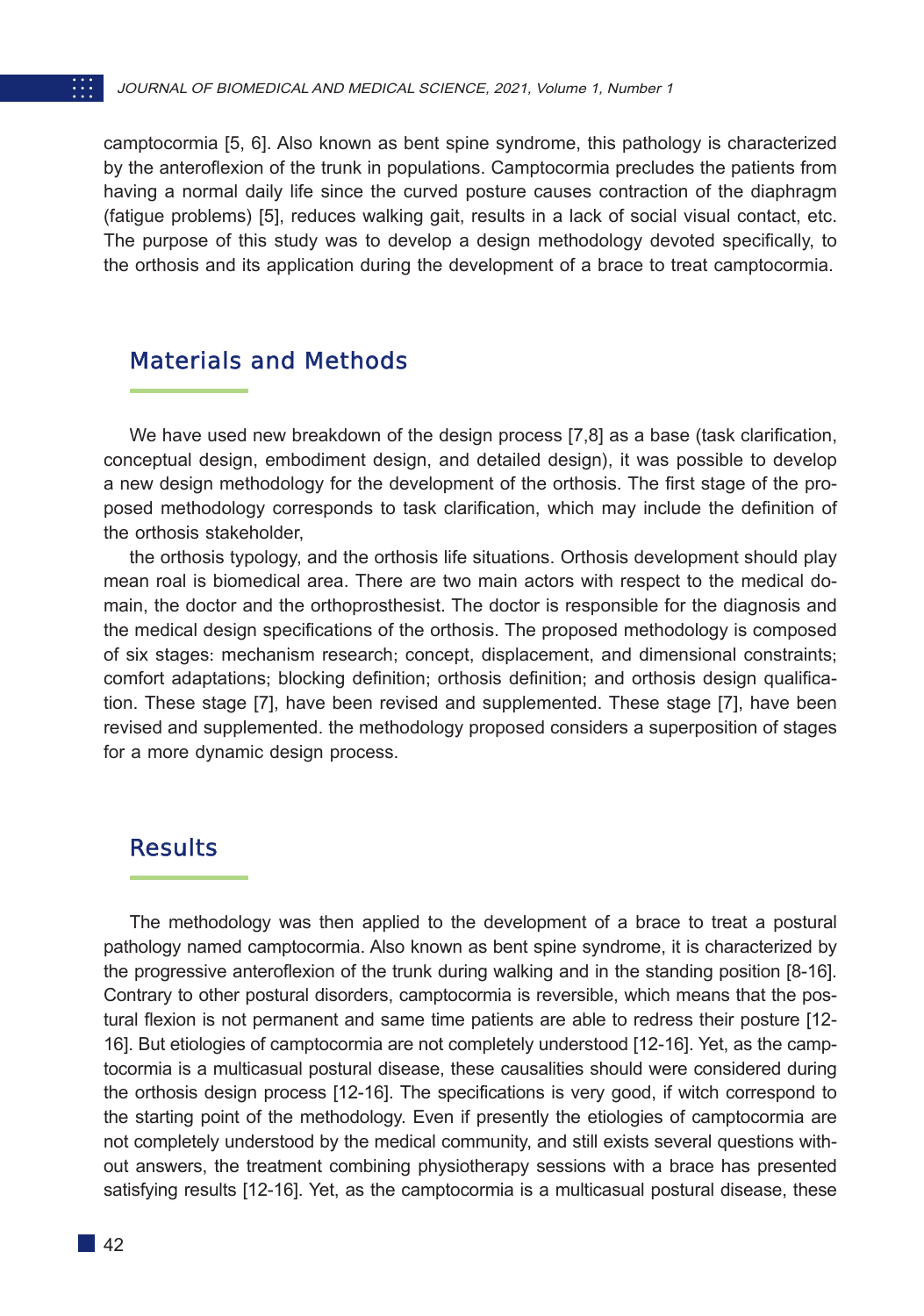causalities were considered during the orthosis design process. From the stakeholders' definition, the design team in accordance with the medical domain establishes the orthosis specification. These specifications correspond to the starting point of the methodology. The following stage, blocking definition, defines the mechanism blocking system which locks the orthosis in the prescribed treatment position (trunk redressed). As at the anterior stage, the technical solution depends on the possibilities available to the enterprise. In this case, in accordance with the enterprise's blocking system database, the choice rests with an obstacle blocking system. The next stage, orthosis definition, is based on the architectural design stage, which means assembling all the components of the orthosis. This stage is developed in strict contact with the user's domain since, depending on the geometry of the supports (a custom-made orthosis), the positioning of the mechanism may change. During this stage, numerical and experimental analyses are performed in order to evaluate the mechanical behavior of the orthosis. The last stage, orthosis design qualification, corresponds to an evaluation of the orthosis by the user (user's domain). As previously described, during this stage, several questions were put to the user in order to evaluate the different components of the orthosis, for example, the supports, the mechanism, the blocking system, comfort, and ergonomics. The results of these inquiries not only enabled the designer first to make any necessary improvements but also to personalize the orthosis according to the patient's needs.

# Conclusions

The development of medical devices is a demanding task, especially with respect to orthoses because of the way in which they are classified. In some cases, this results in deficient products that do not meet the patient's needs. The primary aim of the present work was to develop an orthosis design methodology based on dividing up life situations and integrating the design constraints in different knowledge domains. This methodology was then applied to the development of a new orthosis, a brace to treat camptocormia. Although several concepts emerged, in this study, only a representative group of specifications were considered, and for this reason, only one concept has been presented. The selected concept meets the main device specifications in terms of straightening the patient's posture. This straightening was possible through the link chain proposed during the conceptual design stages and allows a vertical displacement of the chest.

Concerning comfort, two aspects were considered. The first was the use of a neoprene layer between the rigid part of the supports and the body, and the second was the fact that with the proposed concept it is possible to tighten the supports to the body and consequently adjust the orthosis to the patient's morphology. The blocking system of the proposed concept was specially taken into account in terms of ergonomics. Since the developed orthosis will be manipulated by elderly people and in some cases by patients with Parkinson's disease, the fact that their fine motor skills are often reduced must be considered.

 $\dddot{\mathbf{z}}$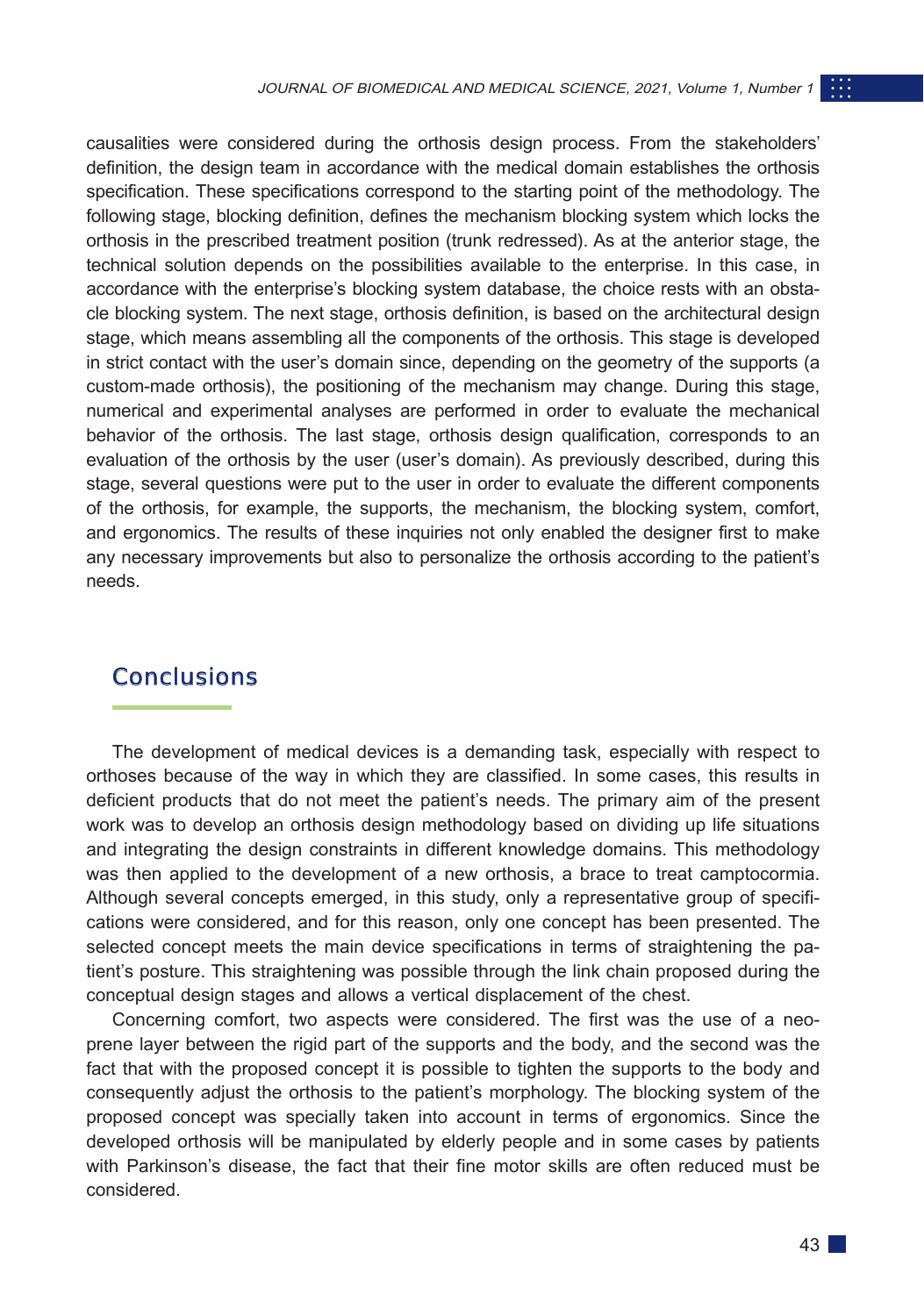## Reference

- 1. Rios-Zapata D, Duarte R, Pailhès J, Méjia-Gutiérrez R, Mesnard M. Patent-based creativity method for early design stages: case study in locking systems for medical applications. International Journal on Interactive Design and Manufacturing. 2016;11(3):689–701. doi: 10.1007/s12008-016-0352-1.
- 2. Duarte R, Ramos A, Mesnard M. Embodiment design process in the development of articular orthosis. International Journal of Modeling and Optimization. 2017;7(1):34–38. doi: 10.7763/IJMO.2017.V7.554.
- 3. James C, Li Y, Blandford A. Integration of human factors and ergonomics during medical device design and development: it's all about communication. Applied Ergonomics. 2014;45(3):413–419. doi: 10.1016/j.apergo.2013.05.009. – DOI – PubMed
- 4. Hoyos-Ruiz J, Martínez-Cadavid J. F, Osorio-Gómez G, Mejía-Gutiérrez R. Implementation of ergonomic aspects throughout the engineering design process: human-Artefact-Context analysis. International Journal on Interactive Design and Manufacturing (IJIDeM) 2015;11(2):263–277. doi: 10.1007/s12008-015-0282-3.
- 5. Cugy E, Zauderer J, Dublanc S, De Seze M. Impact of a DTPA orthesis on respiratory parameters in camptocormia. Annals of Physical and Rehabilitation Medicine. 2013;56:e328–e329. doi: 10.1016/j.rehab.2013.07.873.
- 6. Pardessus V, Compere S, Tiffreau V, Blanchard A, Thevenon A. Appareillage par corset cuir des postures camptocormiques: à propos de 31 cas. Annales de Réadaptation et de Médecine Physique. 2005;48(8):603–609. doi: 10.1016/j.annrmp.2005.03.002.
- 7. Pahl G, Beitz W, Feldhusen J, Grote K. H. Engineering design-A systematic approach. 3rd. Berlin, Germany: Springer; 2007.
- 8. Ulrich K. T, Eppinger S. D. Product Design and Development. 6th. New Delhi, India: Tata McGraw-Hill; 2015.
- 9. Nadeau J.-P, Pailhes J, Scaravetti D. Des outils de l'analyse fonctionnelle vers la créativité technique. International Journal of Innovation. 2006;3(3/4):87–106.
- 10. Scaravetti D, Nadeau J.-P, Pailhes J, Sebastian P. Structuring of embodiment design problem based on the product lifecycle. International Journal of Product Development. 2005;2(1/2):47–70. doi: 10.1504/ijpd.2005.006668. – DOI
- 11. Regufe L, Duarte R, Ramos A, Nadeau J.-P, Perry N, Mesnard M. An exhaustive method for researching articular orthosis mechanisms at the conceptual design stage. Procedia CIRP. 2017;60:482–487. doi: 10.1016/j.procir.2017.01.050.
- 12. Laroche M, Cintas P. Bent spine syndrome (camptocormia): a retrospective study of 63 patients. Joint Bone Spine. 2010;77(6):593–596. doi: 10.1016/j.jbspin.2010.05.012.
- 13. Sèze M, Creuzé A, Sèze M, Mazaux J. An orthosis and physiotherapy programme for camptocormia: a prospective case study. Journal of Rehabilitation Medicine. 2008;40(9):761–765. doi: 10.2340/16501977-0252.
- 14. Duarte R, Mesnard M, Wentzy P, De Sèze M. Brace kinematical analysis on patients with camptocormia. Annals of Physical and Rehabilitation Medicine. 2016;59:25–33. doi: 10.1016/j.rehab.2016.07.059.
- 15. Duarte R, Mesnard M, De Sèze M, Vignolles C, Wentzy P. Characterization of morphological trunk changes in camptocormia patients Keywords: Medical. Computer Methods in Biomechanics and Biomedical Engineering. 2012;18(1):2–3. doi: 10.1080/10255842.2015.1069573.
- 16. Duarte R, Nadeau JP, Ramos A, Mesnard M. Design Method to Structure Orthosis Design: Camptocormia Postural Brace Case Study. J Healthc Eng. 2019 Feb 3;2019:3513947. doi: 10.1155/2019/3513947. PMID: 30863523; PMCID: PMC6377982.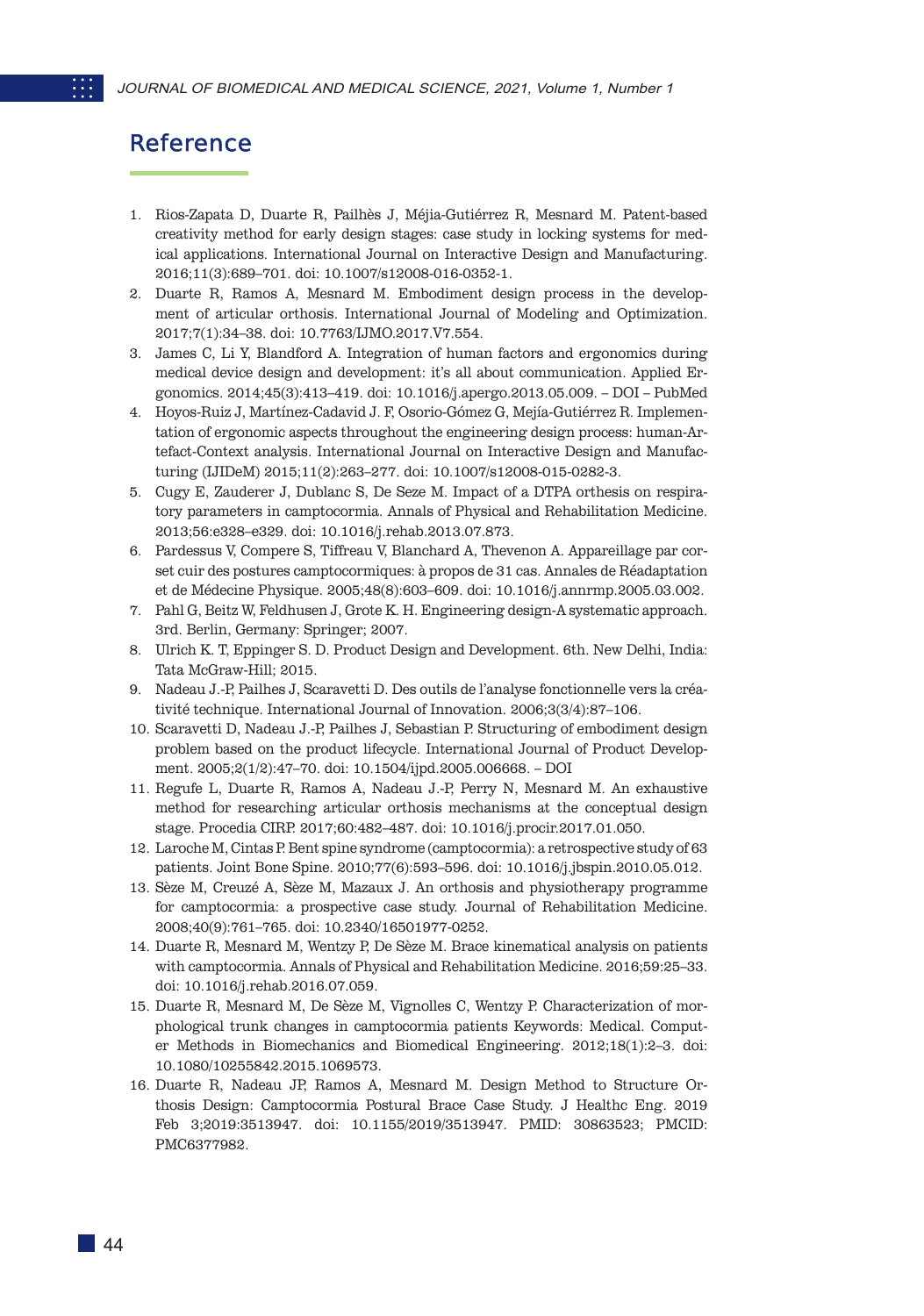#### DOI 10.51231/2667-9507-2021-001-01-45-50

# Details of Laboratory Work for Medical Students

Saldanha C.<sup>1,2,3</sup>, Santos N.<sup>1,2,3</sup>, Martins-Silva J.<sup>1,2,3</sup>

*1 Institute of Biochemistry, Lisbon, Portugal 2 Faculty of Medicine and Unit of Biopathology Vascular, Lisbon, Portugal 3 Institute of Molecular Medicine, Lisbon, Portugal*

## Abstract

In the modern world of pandemics, a special place is occupied by the problems of education in the field of medicine. In developed countries, medical education remains combined. Practical training of students in the laboratories of the university is very important. The article describes a biochemistry laboratory class protocol.

This protocol is described in order to create an opportunity for students to apply by doing the theoretical concepts underlying biomolecules and vesicles properties, together with the principles of centrifugation and colorimetric methodologies. The aims, objectives, methodology of teaching/learning, and assessment for this laboratory class are indicated. The proposed protocol for a laboratory class described us creates the opportunity for undergraduate students to perform experiments, to reason, and to discuss some related biochemical concepts, namely protein characterization and properties of specific staining reactions; enzyme quantification by enzymatic reaction; composition and biochemical properties of exovesicles; amphiphilic biomolecules properties; and principles and applications of centrifugation methods. This work was supported by Portuguese Ministry of Science and Higher Education (MCES).

KEY WORDS: medical teaching, medical learning, laboratory task

 $\dddot{\mathbf{r}}$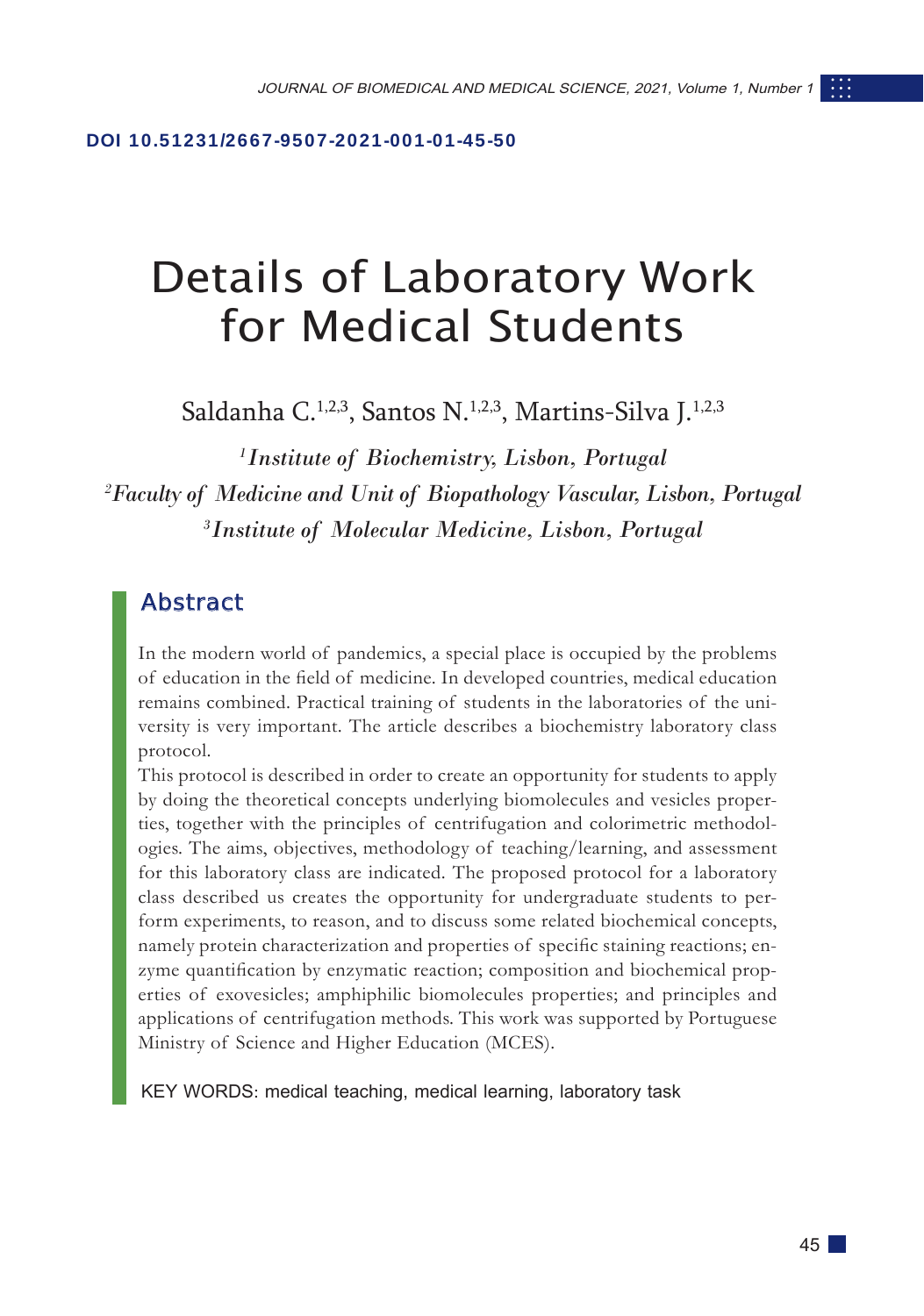# **Introduction**

Membrane cell exovesiculation is a physiological process that occurs in several situations, including apoptosis, erythrocyte aging, and storage of blood samples [1]. Different types of endogenous cellular membrane stimulus promote exovesiculation [2,3,4]. It was verified in vitro that changes in either pH or ATP, as well as the presence in incubation medium of amphiphilic compounds, induce the release of exovesicles from erythrocytes [5,6,7]. In these experimental conditions, the presence of the enzyme acetylcholinesterase (AChE) 11 is considered as a marker for the exovesiculation process [8,9].

We have proposed a method to simultaneously induce the release of the erythrocyte exovesicles, enriched in AChE and cholesterol, and label them with the fluorescent membrane probes used to induce the vesiculation: 1,6-diphenyl-1,3,5-hexatriene (DPH), 1-(4-(trimethylamino)-phenyl)-6-phenyl-1,3,5-hexatriene (TMA-DPH), or 4-heptadecyl-7-hydroxycoumarin (C17-HC) [9]. The exovesicles obtained by this method are not visible in the buffer suspensions. In the present work, we found that it is possible to visualize the exovesicle aggregates without an expensive apparatus, by the coloration of either: a) the exovesicle membrane proteins, using Coomassie blue [10]; b) the specific presence of AChE, using an adaptation of the Ellman's reagent enzyme assay [11]; or c) the phospholipids content, by phospholipase D digestion followed by phosphatidic acid coloration [12]. The importance of these coloration processes is strengthened by the fact that the most valuable method to physically evaluate the presence of the exovesicles (together with their size and shape) is light scattering spectroscopy [9], which requires an equipment not readily available in most of institutions.

The aim of the present work is to describe a biochemistry laboratory class protocol to visualize erythrocyte exovesicles, by colorimetric assays focused on their different components, based on the principles and application of centrifugation and colorimetric methods especially appropriate for undergraduate students. This is an original method that complements our recent research works [9]. Working in an innovative area of research proves stimulating for the students and encourages them to develop new solutions for practical problems.

Good teacher training is essential for quality student learning. The teacher must know all the nuances of laboratory research. For this the teacher (instuction) should have special preparation.

Previous experimental preparation. Reagents.

The fluorescent probes DPH, TMA-DPH, and C17-HC were purchased from Molecular Probes (Eugene, OR). Acetylthiocholine iodide (ASCh), 5,5-dithio-bis (2-nitrobenzoic acid) (DTNB, Ellman's reagent), 2,4-diaminophenol, and tetrahydrofuran were obtained from Sigma-Aldrich (St. Louis, MO). Coomassie brilliant blue R 250, dibutyl phtalate, dimethyl phtalate, acetone, N,N-dimethylformamide, ammonium molybdate, sodium disulfite,  $\mathsf{NaH}_{_2}\mathsf{PO}_{_4}$ , and  $\textsf{Na}_2\textsf{HPO}_4$  were obtained from Merck (Darmstadt, Germany). The enzyme mixture used for the phospholipid's identification (phospholipase D 400 U/liter, choline oxidase 2,200 U/liter, peroxidase 3,600 U/liter, 4-aminophenazone 0.24 mM, and diclorophenol 2.1 mM, in Tris-buffer, pH 7.6, 50 mM) was obtained from Spinreact (Sant Esteves de Bas, Spain).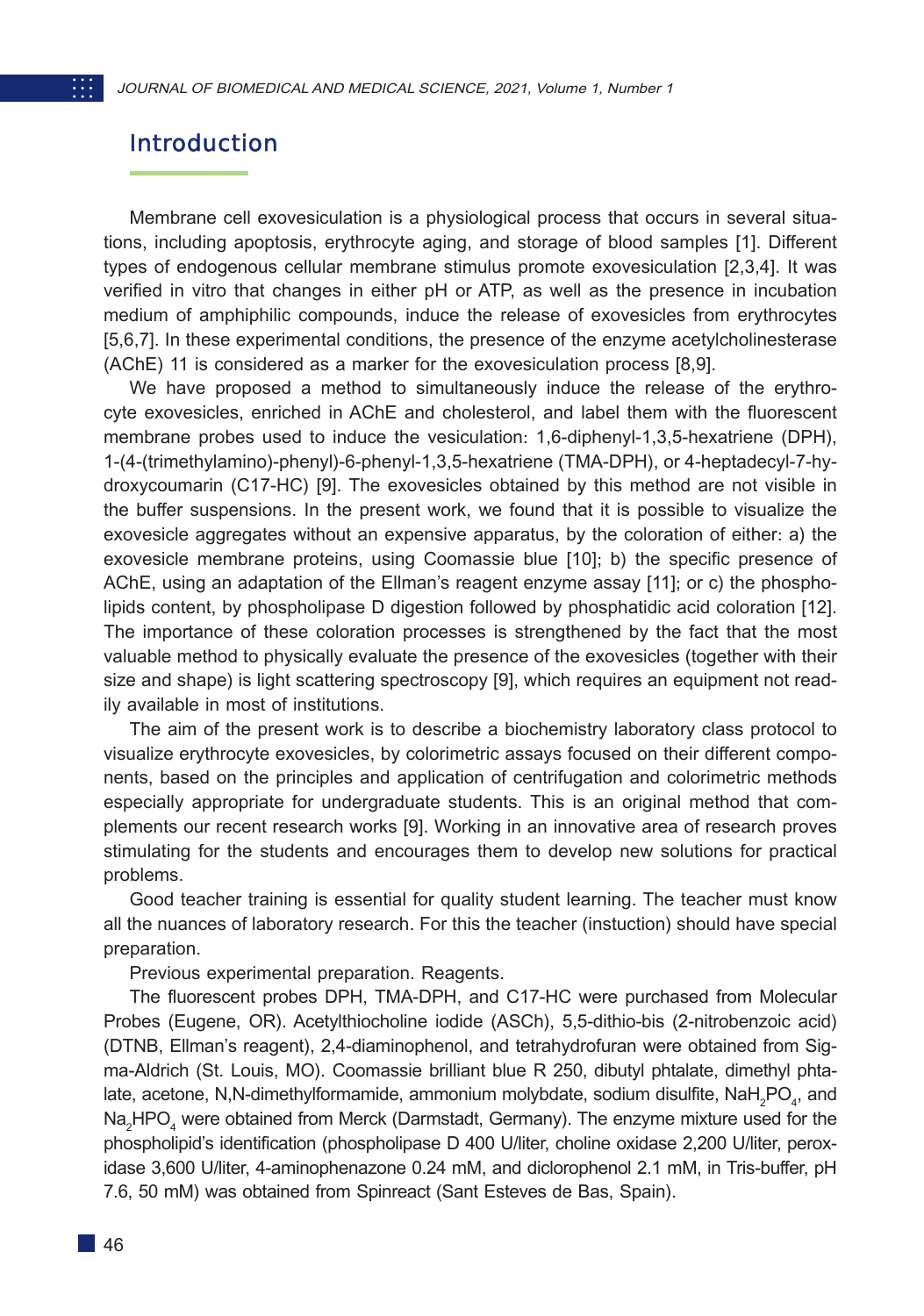Solutions.

The following aqueous solutions are needed for the present experimental work: ASCh 37.5 mM, DTNB 10 mM, Coomassie blue 1 mM, ammonium molybdate 5%, 2,4-diaminophenol (amidol) reagent (2,4-diaminophenol 10 mg/ml in sodium disulfite 0.25 g/ml), and phosphates buffer, pH 7.4, 155 mM. As the three fluorescent probes are not soluble in water, their stock solutions are prepared in organic solvents: DPH 1 mM in acetone, TMA-DPH 0.5 mM in N,N-dimethylformamide, and C17-HC 10 mM in tetrahydrofuran.

Blood Samples.

Human venous blood samples were collected with anticoagulant (10 IU of heparin/ ml of blood) from healthy donors, with their previous informed consent, following our protocol with the Portuguese Blood Institute. Freshly collected whole blood samples were centrifuged for 10 min at 1,000 x g in a Sorvall TC6 centrifuge (Du Pont, Bad Nauheim, Germany). Erythrocytes were isolated by plasma and buffy-coat removal, resuspended in phosphate buffer, pH 7.4, 155 mM, and divided in aliquots.

Erythrocyte Exovesicles Isolation.

As previously described [9], erythrocyte suspension aliquots were incubated for 30 min, at room temperature, with each of the three fluorescent probes. The final total concentrations of DPH, TMA-DPH, and C17-HC were 0.22 μM in 0.037% hematocrit, 5.4 μM in 0.01% hematocrit, and 0.11 mM in 0.01% hematocrit, respectively. These values were optimized for the fluorescence measurements in erythrocytes according to the membrane/ water partition coefficients [13] and fluorescence quantum yields of each probe. As the fluorescence probes reach equilibrium between the aqueous and lipid phases, and the unincorporated probes do not fluoresce [14], there was no need for a washing procedure to be done. The exovesicles were obtained on the supernatants of centrifugations (10 min, 1,000  $\times$  g) carried out 1 (t1), 24 (t24), and 48 h (t48) after the initial incubation. If the equipment is available, the exovesicles in the supernatants should be concentrated to  $\sim 2/3$ of the initial volume ( $\approx$ 3 h at 30°C and 240 g in a micro test tubes Eppendorf concentrator model 5301, Hamburg, Germany).

#### Note

We believe that even during a pandemic, the required number of laboratory sessions cannot be reduced.

These procedures, referred as "previous experimental preparation by the instructor," can be partially or totally carried out by the students, depending on their background and experience, and on the laboratory class time available.

Experimental Procedure for Lab Class.

Both phthalate esters (dibutyl phtalate and dimethyl phtalate) and their mixtures are not miscible with water. These mixtures, used to separate erythrocytes according to their density [15], were adapted by us to the identification of the erythrocyte exovesicles and prepared following the proportions presented. It must be kept in mind that the exovesicles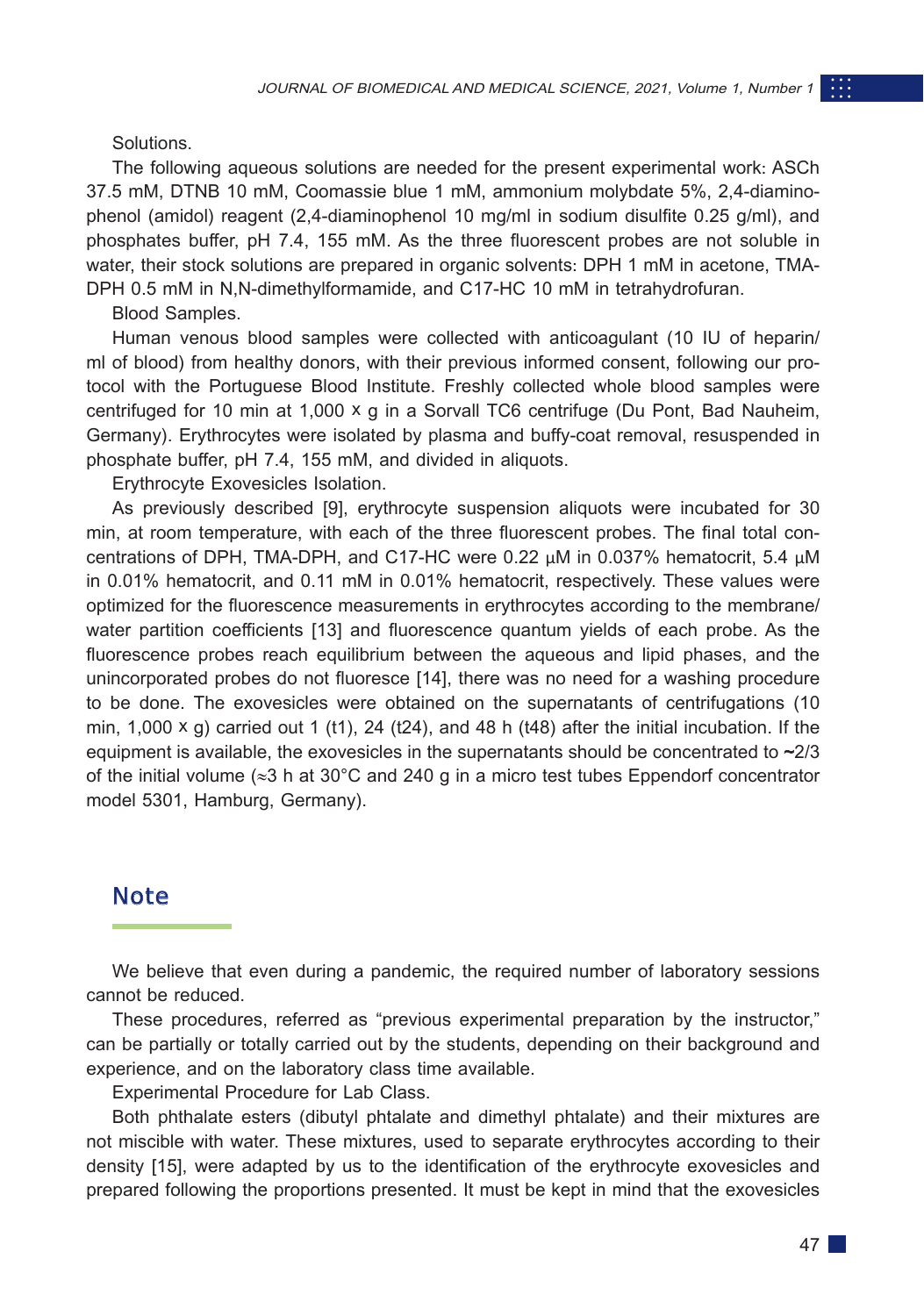suspensions are blood-derived products. Thus, proper care and handling procedures must be followed during their manipulation. Fifty-microliter aliquots of exovesicle suspensions were added to each one of the five micro test tubes, containing 1 ml of the phtalate esters mixtures. After gentle homogenization, the micro test tubes were centrifuged at room temperature for 1 min at 8,500 x g in a Heraeus Sepatech Biofuge 15 (Osterode, Germany). The process was carried out for the different exovesicles suspensions under evaluation.

Protein Coloration with Coomassie Blue.

Following an adaptation of the Bradford method [10], 10 μl of Coomassie blue 1 mM were added to each micro test tube containing the exovesicles in phtalate esters gradient medium. After gentle shaking, the tubes were centrifuged again for 2 min at 8,500.

AChE Coloration with Ellman's Reagent.

Following an adaptation of the Ellman method [11], 15 μl of DTNB 10 mM and 10 μl of ASCh 37.5 mM were added to another set of micro test tubes containing the exovesicles in phtalate esters gradient medium. After gentle shaking, the tubes were incubated at 37°C during 20 min and centrifuged at room temperature for 2 min at 8,500.

Phospholipids Digestion and Phosphatidic Acid Coloration.

Ten microliters of the enzyme mixture containing phospholipase D (to hydrolyze the phospholipids to phosphatidic acid), 10 μl of ammonium molybdate 5%, and 10 μl of 2,4-diaminophenol (amidol) reagent (for coloration) were added to a last set of micro test tubes containing the exovesicles in phtalate esters gradient medium. After gentle shaking, the tubes were centrifuged again for 2 min at 8,500.

## **Results and discussion**

We got colorless (unstained), blue (when stained with Coomassie blue), or yellow (when stained with Ellman's reagent or with the mixture used for phospholipid coloration) spheres at the top of the micro test tubes, in the colorless bulk of the phthalates gradient media.

These spheres are aggregates of exovesicles, which proteins are blue-stained in the presence of Coomassie blue. This coloration is due to the formation of complexes as a consequence of the dye binding to the proteins. The unbound form of Coomassie is red, with an absorption maximum at a wavelength  $(\lambda)$  of 465 nm. Upon protein binding, the dye shows a blue shift ( $\lambda$  = 595 nm), as indicated in the Bradford's method for protein quantification [10].

The yellow spheres were obtained after the addition of ASCh, which is hydrolyzed to thiocholine and acetate by the erythrocyte exovesicles AChE. The reaction of the thiol group of thiocholine with DTNB generates the yellow anion 5-thio-2-nitro-benzoic acid. These two coupled reactions were described by Ellman et al. as the principle of a rapid colorimetric method for AChE activity determination [11] and it is still largely used as a gold standard for this enzyme activity quantification [16].

The method used for phospholipid identification leads also to a yellow coloration of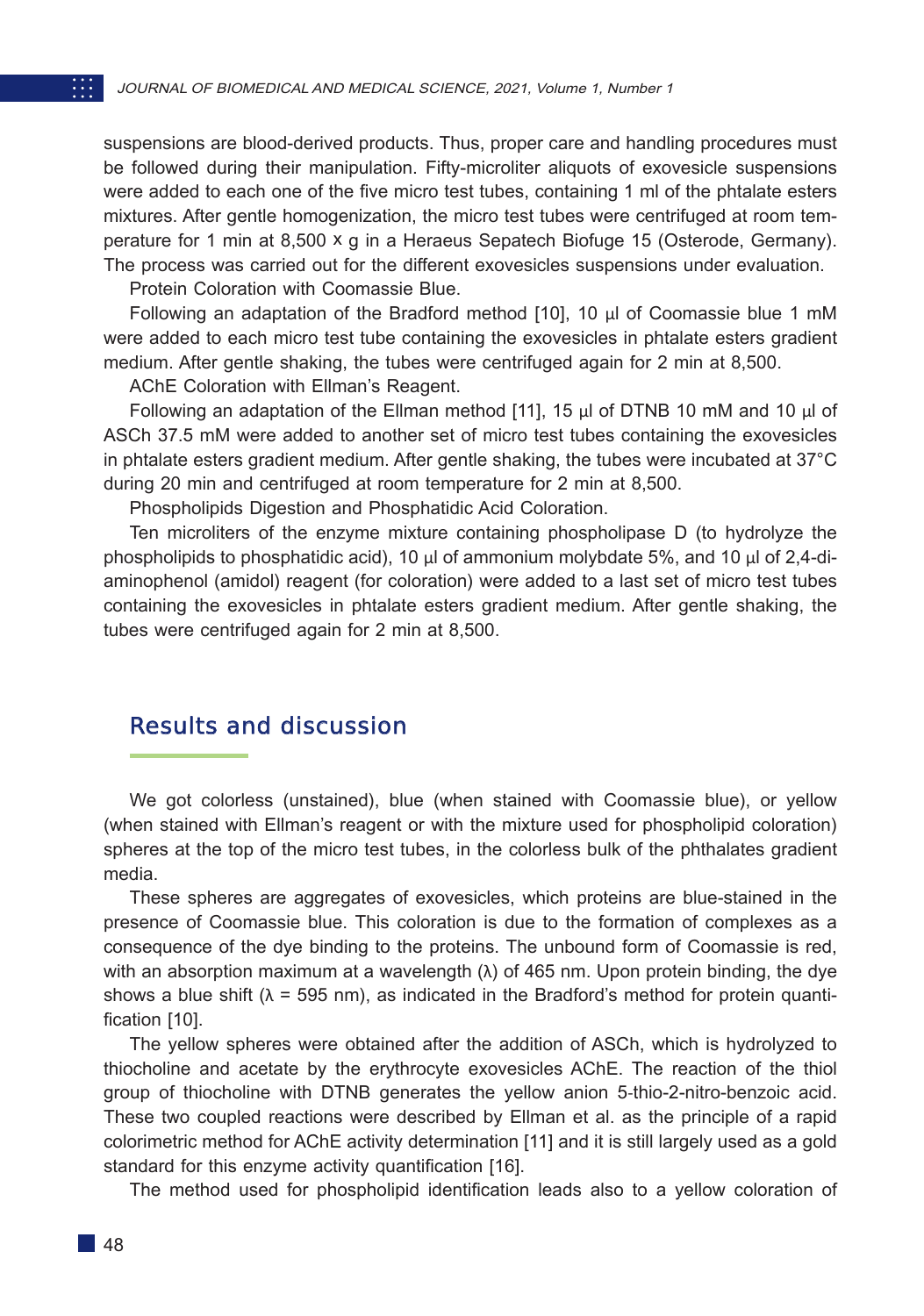the spheres. Initially, the phospholipids are enzymatically hydrolyzed by phospholipase D to phosphatidic acid. Despite the fact that the hydrolysis can also be achieved by acid treatment (e.g. with perchloric acid), this would also lead to a partial degradation of the spheres. After the hydrolysis, the phosphate group of the phosphatidic acid forms an oxidized phosphomolybdate complex upon reaction with molybdate. The reduction of this complex by the 2,4-diaminophenol reagent origins the characteristic coloration, commonly used for phospholipid quantification [12].

Further Perspectives.

This is an original method that complements our recent research works [9]. Working in an innovative area of research proves stimulating for the students and encourages them to develop new solutions for practical problems. After this laboratory class, students are invited to reach for physiological and biotechnological exovesicles applications [17,18,19]. The information obtained by them can be used for analysis and discussion on a further tutorial class.

# Reference

- 1. Waugh R, Narla M, Jackson C, Mueller T, Suzuki T, Dale D. Rheologic properties of senescent erythrocytes: Loss of surface area and volume with red blood cell age, Blood 79, 1992, 1351-1358.
- 2. Willekens M, Roerdinkholder-Stoelwinder B, Groenen-Dopp Y, Bos H, Bosman G, van den Bos V, Verkleij V, Were V. Hemoglobin loss from erythrocytes in vivo results from spleen-facilitated vesiculation, Blood 101,2003, 747-751.
- 3. Nauta A, Daha, M, Tijsma O, Water B, Tedesco F, Ross A. The membrane attack complex of complement induces caspase activation and apoptosis, Eur. J. Immunol. 32, 783-792.
- 4. Miwa T, Zhou L, Hilliard B, Molina H, Song W. Crry, but not CD59 and DAF, is indispensable for murine erythrocyte protection in vivo from spontaneous complement attack, Blood 2002, 99, 3707-3716.
- 5. Bütikofer P. The influence of cellular ATP levels on dimyristoylphosphatidylcholine-induced release of vesicles from human erythrocytes, Biochim. Biophys. 1985. Acta 821, 91-96.
- 6. Lelkes G, Fodor I. Formation of large, membrane skeleton-free erythrocyte vesicles as a function of the intracellular pH and temperature, 1991, Biochim. Biophys. Acta 1065, 135-144.
- 7. Hägerstrand H, Isomaa B.Vesiculation induced by amphiphiles in erythrocytes, Biochim. Biophys. Acta 982, 179-186.
- 8. de Jong K, Beleznay Z, Ott P. Phospholipid asymmetry in red blood cells and spectrin-free vesicles during prolonged storage, Biochim. Biophys. Acta 1281, (1996) 101-110.
- 9. Saldanha C, Santos N, Martins-Silva J. Fluorescent probes DPH, TMA-DPH and C17-HC induce erythrocyte exovesiculation, J. Membr. Biol. (2002) 190, 75-82.
- 10. Bradford M.A rapid and sensitive method for the quantitation of microgram quantities of protein utilizing the principle of protein-dye binding, Anal. Biochem. (1976) 72, 248-254.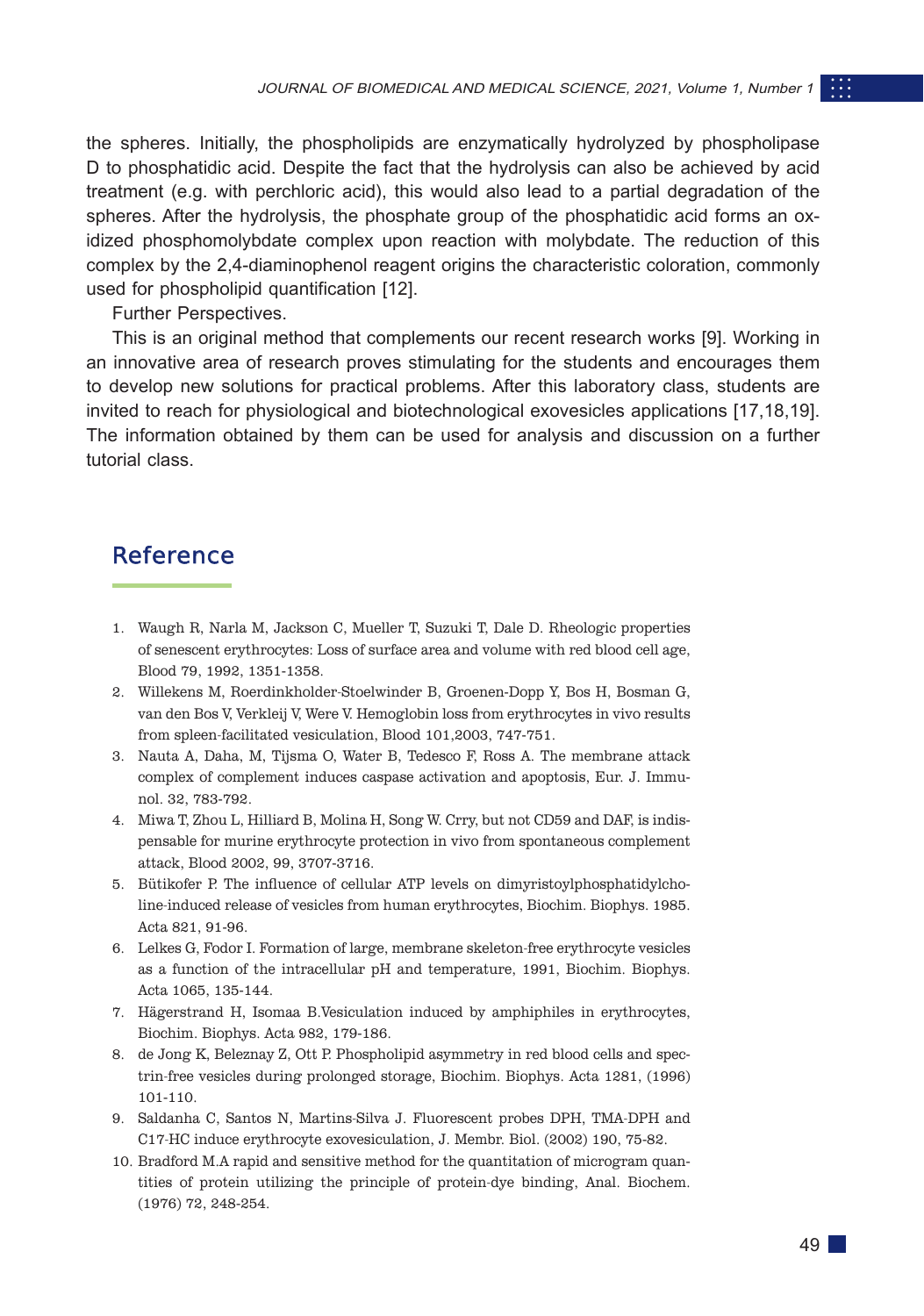- 11. Ellman G, Courtney K, Andres V, Featherstone R (1961) A new and rapid colorimetric determination of acetylcholinesterase activity, Biochem. Pharmacol. 7, 88-95.
- 12. Switzer R, Garrity L (1999) Experimental Biochemistry, 3rd Ed, Freeman, New York, NY.
- 13. Santos N, Prieto M, Castanho B (2003) Quantifying molecular partition into model systems of biomembranes. An emphasis on optical spectroscopic methods, Biochim. Biophys. Acta 1612, 123-135.
- 14. Huang Z, Haugland R (1991) Partition coefficients of fluorescence probes with phospholipid membranes, Biochem. Biophys. Res. Commun. 181, 166-171.
- 15. Danon D, Marikowsky Y. (1964) Determination of density distribution of red cell population, J. Lab. Clin. Med. 64, 668-674.
- 16. Santos N, Figueira-Coelho J, Saldanha C, Martins-Silva J(2002) Biochemical, biophysical and haemorheological effects of dimethylsulphoxide on human erythrocytes calcium loading, Cell Calcium 31, 183-188.
- 17. Desilets J, Lejeune A, Mercer J, Gicquaud C (2001) Nanoerythrosomes, a new derivative of erythrocyte ghost: IV. Fate of reinjected nanoerythrosomes,
- 18. Ierardi D, Pizauro J, Ciancaglini P (2002) Erythrocyte ghost cell-alkaline phosphatase: construction and characterization of a vesicular system for use in biomineralization studies, Biochim. Biophys. Acta 1567, 183-192.
- 19. Davidson M, Karlsson M, Sinclair J, Sott M, Orwar O (2003) Nanotube-vesicle networks with functionalized membranes and interiors, J. Am. Chem. Soc. 125, 374- 378.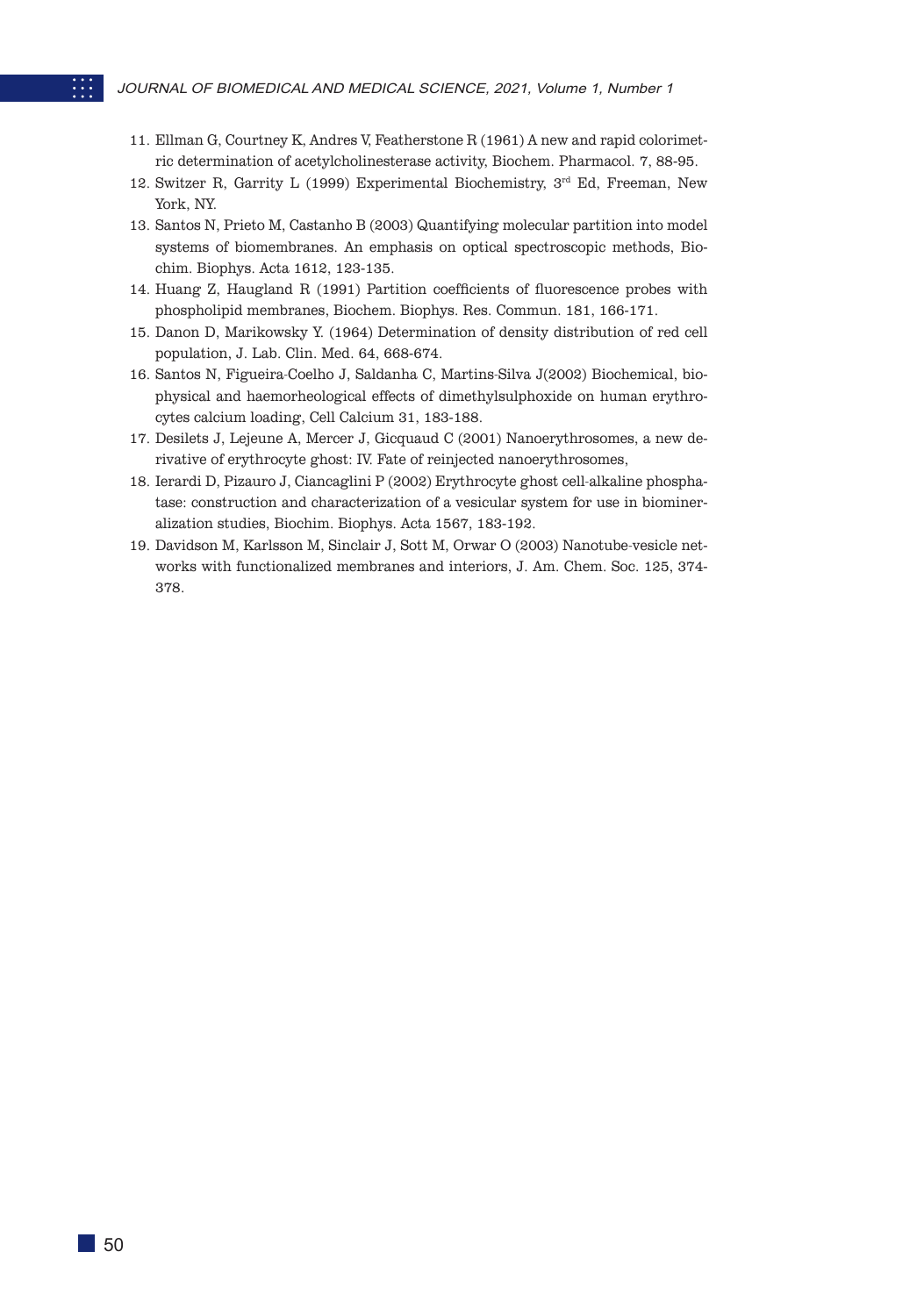#### DOI 10.51231/2667-9507-2021-001-01-51-59

# Rheological Parameters in Patients with Brain Infarct During COVID-19

Antonova N.<sup>1</sup>, Faber P.<sup>2</sup>, Saldanha C.<sup>1,3</sup>, Silva-Herdade A.<sup>3</sup>

*1 Department of Biomechanics, Institute of Mechanics and Biomechanics, Sofia, Bulgaria 2 Hospital da Luz, Aveiro, Portugal 3 Institute of Molecular Medicine, Faculty of Medicine, University of Lisbon, Lisbon, Portugal*

## Abstract

In the description of the analytical clinical data of the patients with COVID-19 from difference country. In article shows detailed description of the rheological situation in patients with neuropathic during COVID-19. This data was compared with results of rheological study in analogical disease group patients without COVID-19. The article describes the effect of various anticoagulants on blood rheology, also describing protocols. In vivo, in vitro experiments, that studied a range of rheological parameters different anticoagulants. Measurement of RBC aggregation, RBC deformities, plasma viscosity were study with innovative technologies, quantitative methods. The work presents a scientific focus, after deep and increase research area is able to transport the newest conclusion to the clinical practice to treatment management of COVID-19.

KEY WORDS. COVID-19, brain infarct, neurological problems, brain infarct

 $\dddot{\mathbf{r}}$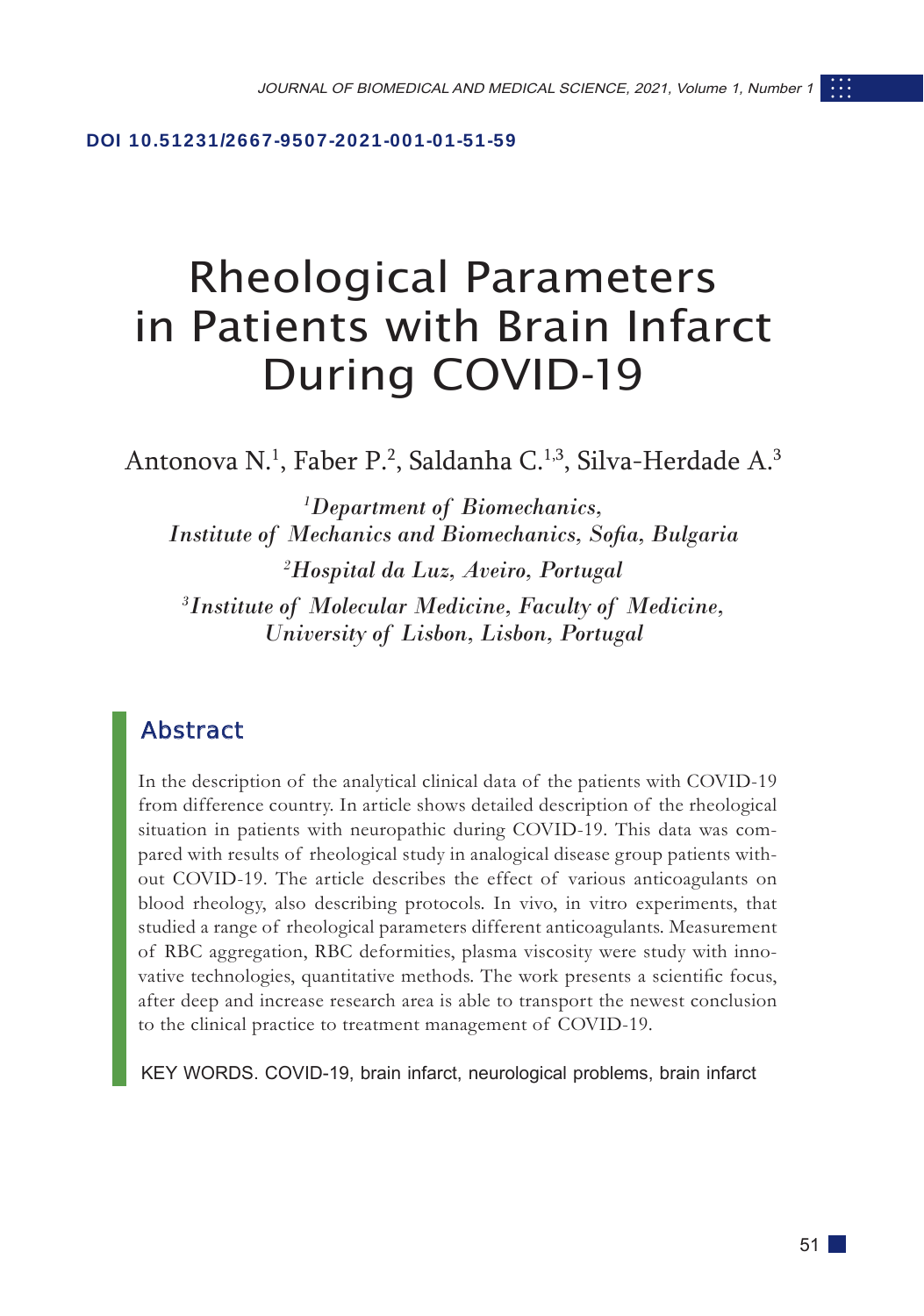# Introduction

Coronavirus infection is an acute viral disease with upper respiratory tract infection caused by a virus of the genus Betacoronavirus of the Coronaviridae family. The official names are: Disease coronavirus disease (COVID-19); Virus severe acute respiratory syndrome coronavirus 2 (SARS-CoV-2)) [1] is a family that includes as of April 2020 40 types of RNA-containing complex viruses that have supercapsids. Combined into two subfamilies that affect humans and animals. The name is associated with the structure of the virus: from supercapsid come large spiky processes in the form of clubs, which have resemble the crown. Virions measuring 80-220 nm. A nucleocapsid is a flexible helix, which consists of a genomic plus RNA strand and a large number of nucleoprotein N molecules. It has the largest genome among RNA genomic viruses. A supercapsid is secreted in its structure, in which glycoprotein trimeric spikes (peplomer), membrane glycoprotein, small membrane glycoprotein, hemagglutinin esterase are embedded. Coronaviruses penetrate the cell membrane by simulating molecules to which transmembrane cell receptors respond. Until December 2019, it is believed that HCoV-229E, -OC43, -NL63, -HKU1 circulated among the population, which are year-round in the structure of acute respiratory viral infections, and, as a rule, cause damage to the upper respiratory tract of mild to moderate severity. Until 2002, coronaviruses were considered as agents causing mild diseases of the upper respiratory tract with virtually no fatal outcome. At the end of 2002, SARS-CoV appeared, the causative agent of SARS, which caused severe acute respiratory syndrome (SARS). This virus belongs to the genus Betacoronavirus. The natural reservoir of SARS-CoV is bats, intermediate hosts are camels and Himalayan civet. In total, over the period of the epidemic in 37 countries of the world, more than 8 thousand cases were recorded and 10% of them were fatal. In 2012, the world faced a new coronavirus (MERS-CoV), a causative agent of the Middle East respiratory syndrome, belonging to the genus Betacoronavirus. The main natural reservoir of MERS-CoV coronaviruses are bats and one-humped camels (dromedaries). Since 2012, 2,519 cases of coronavirus infection caused by the MERS-CoV virus have been registered, of which more than 30% have been fatal. All cases are geographically associated with the Arabian Peninsula. On February 11, 2020, the World Health Organization assigned the official name of the infection caused by the new coronavirus, COVID-19 ("Coronavirus disease 2019") [2]. On February 11, 2020, the International Committee on Virus Taxonomy assigned its own name to the causative agent of COVID-19 infection, SARS-CoV-2. The new SARS-CoV-2 coronavirus is a single-stranded RNA-containing virus, belongs to the Coronaviruses family, belongs to the Beta-CoV B line. The virus is assigned to pathogenicity group II, like some other representatives of this family (SARS-CoV virus, MERS-CoV virus). Coronavirus SARS-CoV-2 is believed to be a recombinant virus between bat coronavirus and a coronavirus of unknown origin. The genetic sequence of SARS-CoV-2 is similar to the sequence of SARS-CoV [3].

The natural reservoir of the SARS-CoV-2 virus is bats. The genomic sequences of viruses found in bats are identical to those in patients with COVID-19. Currently, the main source of infection is an infected person, including those at the end of the incubation, prodromal period (the beginning of virus isolation from target cells) and during clinical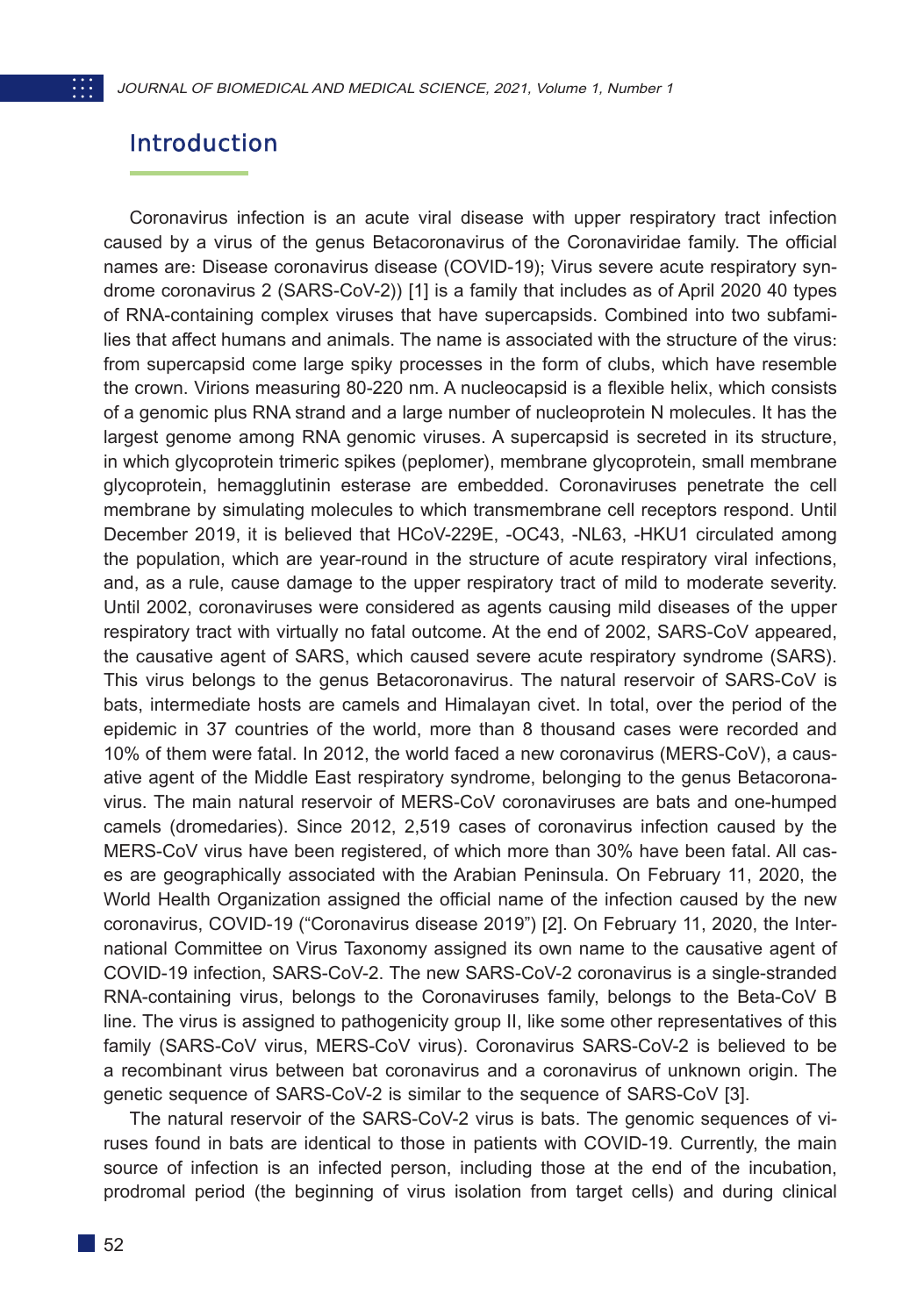manifestations. The transmission mechanism is aspiration. Transmission: airborne and, according to many authors, contact: through water, food and objects. In fecal samples from patients infected with SARS-CoV-2, a pathogen was detected. The fact of the implementation of the artificial mechanism of SARS-CoV-2 transmission has been established. Susceptibility to the pathogen is high in all population groups. The risk groups for severe disease and the risk of death include people aged 60-70 years, patients with chronic diseases. Mortality in different countries is different and varies in different age groups. This may depend on the health system and the health of the nation in a particular age range in one particular country. SARS-CoV-2 virus is characterized by low environmental stability. Dies under the influence of ultraviolet, disinfectants, when heated to 40°C for 1 hour, to 5°C – in 30 minutes. Clinical picture. The incubation period with COVID-19: from 2 to 14 days, On average 5-7 days. Among the first symptoms of COVID-19, an increase in body temperature (90%), cough – dry or with a small amount of sputum (80%), shortness of breath (55%), myalgia and fatigue (44%), compression of the chest (20%), headaches similar to migraine (8%), hemoptysis (5%), diarrhea and nausea (3%). These symptoms are observed in the absence of an increase in body temperature [2]. Clinical options and manifestations of COVID-19: acute respiratory viral infection of the lung; pneumonia

without respiratory failure; pneumonia with acute respiratory failure; ARDS; sepsis; septic (infectious toxic) shock. Hypoxemia develops in more than 30% of patients. Most patients with severe COVID-19 develop pneumonia in the first week of illness. However, it must be pointed out that in most of the literature COVID-19 is associated with pneumonia, even in the case of a middle course of the disease.

The diagnosis is established on the basis of an epidemiological history, clinical examination and laboratory results. When collecting an epidemiological history, it is necessary to take into account the patient's visits during the previous 14 days to COVID-19 countries and regions, close contacts during this time with people who arrived from endemic areas, as well as contacts with people whose diagnosis has been confirmed by laboratory tests.

General Laboratory Diagnostics: general (clinical) blood test; blood chemistry; study of the level of C-reactive protein (CRP) in blood serum; pulse oximetry with SpO $_{\textrm{\tiny{2}}}$  measurement to detect respiratory failure and assess the severity of hypoxemia (pulse oximetry is a screening method that allows you to identify patients with hypoxemia who need respiratory support and evaluate its effectiveness); for patients with Spo2 less than 90%, according to pulse oximetry, a study of arterial blood gases with the determination of PaO<sub>2</sub>, PaCO<sub>2</sub>, pH, bicarbonates, lactate is recommended; coagulogram.

Instrumental Diagnostics: computed tomography (CT) of the lungs is recommended for all patients with suspected pneumonia. CT of the lungs is a more sensitive method for diagnosing viral pneumonia. The main findings in pneumonia are bilateral infiltrates in the form of "frosted glass" or consolidations, which are predominantly distributed in the lower and middle zones of the lungs; in the absence of the ability to perform CT, a panoramic radiography of the chest organs is performed in the anterior direct and lateral projections. An X-ray of the chest reveals bilateral confluent infiltrative blackouts. Most often, the most pronounced changes are localized in the basal parts of the lungs. A small pleural effusion may also be present; electrocardiography in standard leads. Specific laboratory Diagnostics: detection of SARS-CoV-2 RNA by PCR in a smear from a nose, nasopharynx and /

33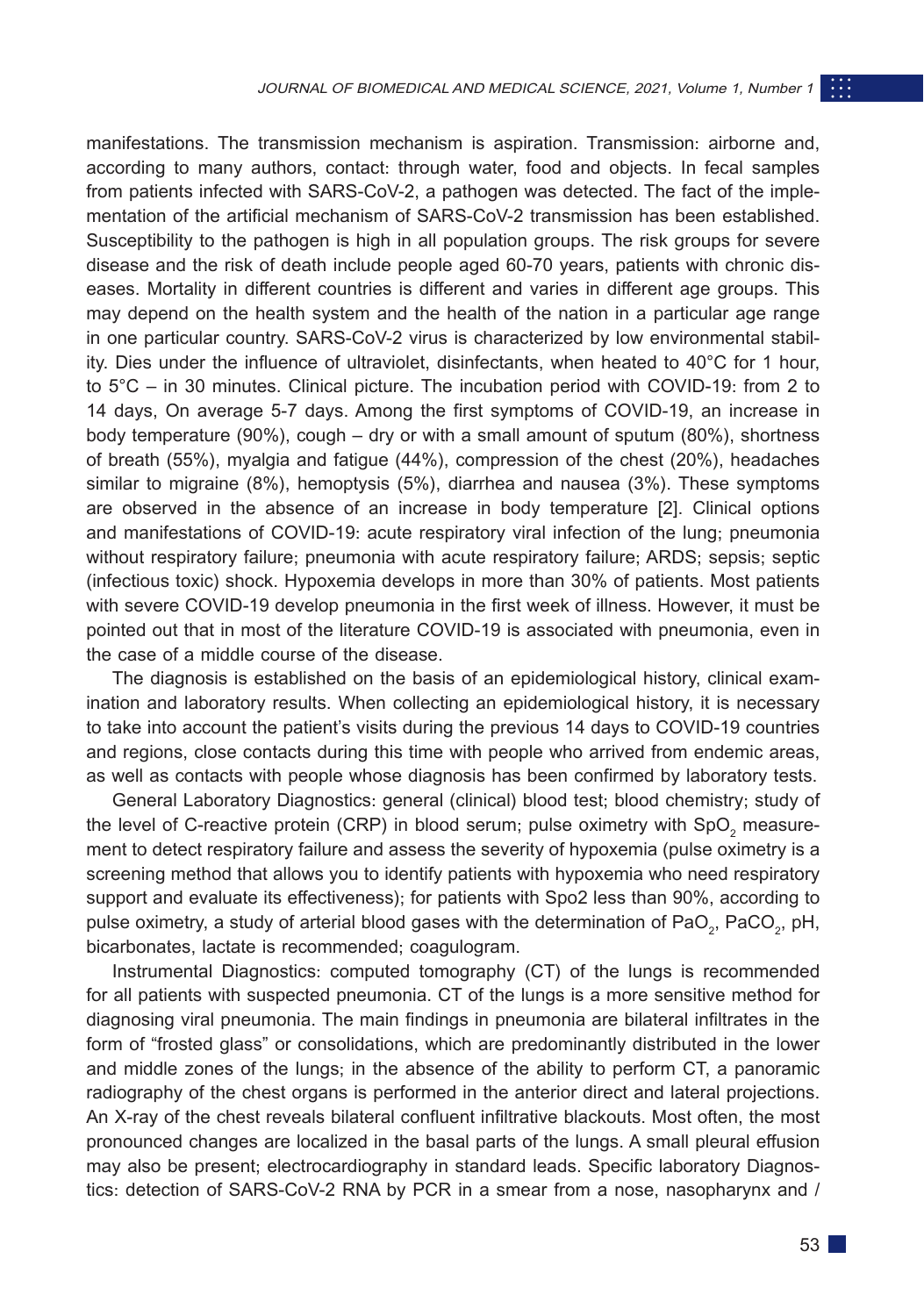or oropharynx. Also, samples can be water, which is used to wash the bronchi during fibro bronchoscopy (bronchoalveolar lavage), sputum, biopsy or autopsy lung material, whole blood, serum, and urine. Besides for differential diagnosis, PCR studies are carried out on pathogens of respiratory infections: influenza viruses of type A and B, rhinoviruses, respiratory syncytial viruses, parainfluenza viruses, adenoviruses, human metapneumoviruses, MERS-CoV. Microbiological diagnosis for Hemophilus influenzae type B, Streptococcus pneumoniae, Legionella pneumophila, Mycoplasma pneumoniae. About disease in target groups.

Ischemic Brain Infarct. Ischemic stroke is a violation of cerebral circulation with damage to brain tissue, a violation of its functions due to difficulty or stopping the flow of blood to the place(s). It may be due to insufficient blood supply to the area of the brain due to a decrease in cerebral blood flow, thrombosis or embolism associated with diseases of blood vessels, heart or blood [3]. It is one of the main causes of death among people [4]. In recent years, mortality from diseases of the circulatory system takes first place. Mortality from stroke is in second place, second only to mortality from coronary heart disease. Total stroke morbidity and mortality rates in many countries of the world tend to increase. Ischemic strokes account for 70-85% of all cases of stroke, cerebral hemorrhage – 20-25%, subarachnoid hemorrhage – 5%. The ratio of the frequency of ischemic and hemorrhagic types of stroke is 4:1 [5]. There are various classifications of ischemic strokes, depending on the etiopathogenetic and clinical aspects, the localization of the infarction zone. By the rate of formation of the neurological deficit and its duration: transient ischemic attacks (TIA); "Minor stroke" – prolonged ischemic attack with a reverse neurological defect[eleven]; progressive ischemic stroke – characterized by the gradual development of cerebral and focal symptoms over several hours or 2-3 days with subsequent incomplete restoration of functions; completed (total) ischemic stroke is a formed cerebral infarction with stable or incompletely regressing deficiency. According to the severity of the condition of patients mild severity; moderate severity – the predominance of focal neurological symptoms over the cerebral, there are no disorders of consciousness; severe stroke – occurs with severe cerebral impairment, depression of consciousness, gross focal neurological deficit, often with dislocation symptoms.

Pathogenetic: stroke (including arterial-arterial embolism) – occurs against the background of atherosclerosis of cerebral arteries of large or medium caliber. This type of stroke develops stepwise, with an increase in symptoms over several hours or days, often debuts in a dream. Often an atherothrombotic stroke is preceded by transient ischemic attacks. Cardioembolic stroke (22%) – occurs when the embolism of the brain artery is completely or partially blocked. The onset of cardioembolic stroke is usually sudden, awake. At the onset of the disease, the neurological deficit is most pronounced. More often, a stroke is localized in the area of blood supply to the middle cerebral artery, the size of the focus of ischemic damage is medium or large, a hemorrhagic component is characteristic. A history of thromboembolism of other organs is possible. Hemodynamic stroke (15%) – due to hemodynamic factors – a decrease in blood pressure (physiological, for example, during sleep; orthostatic, iatrogenic arterial hypotension, hypovolemia) or a decrease in cardiac output (due to myocardial ischemia, severe bradycardia, etc.). The sizes of heart attacks are different, localization is usually in the zone of adjacent blood supply (cortical,

HH.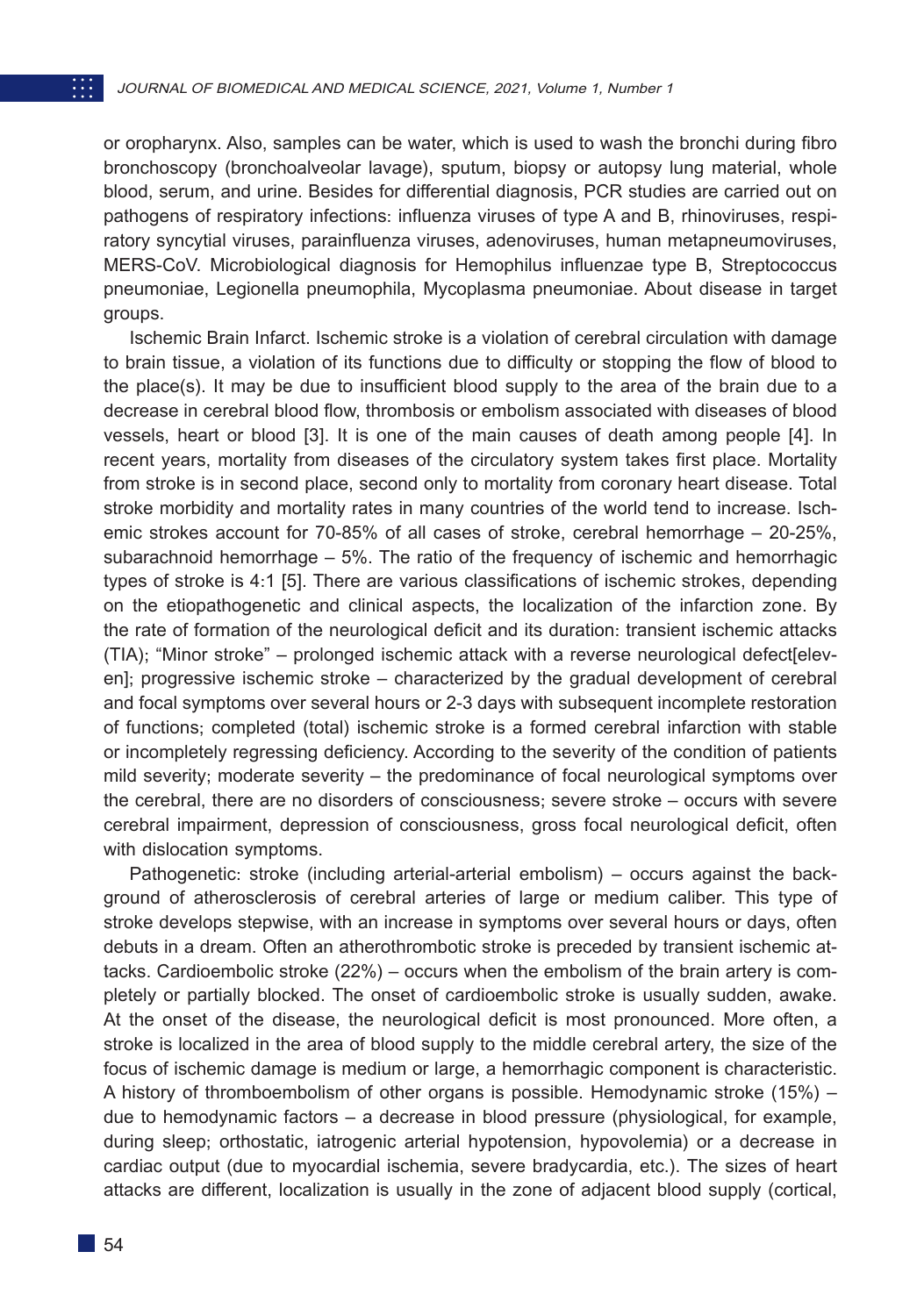periventricular, etc.). Hemodynamic strokes occur against the background of the pathology of extra – and / or intracranial arteries (atherosclerosis, septal artery stenosis, abnormalities of the vascular system of the brain). Lacunar stroke (20%) – due to the defeat of small perforating arteries. As a rule, it occurs against the background of high blood pressure. It develops gradually over several hours. They are localized in the subcortical and stem structures (basal ganglia, inner capsule, white matter of the semi-oval center, the base of the bridge), the size of the foci does not exceed 1.5 cm. There are no general cerebral and meningeal symptoms, focal symptoms corresponding to the affected structure. In 9% of cases, a stroke develops according to the type of hemorheological micro occlusion (9%) (in some sources the term "rheological stroke" is also used [6]). Such a stroke occurs against the background of the absence of any vascular or hematological disease of established etiology. The cause of the stroke is pronounced hemorheological changes, disorders in the hemostatic system and fibrinolysis. Scanty neurological symptoms combined with significant hemorheological disorders are characteristic [7]. Patients with suspected hemorheological stroke (retrospective conclusion) participated in our studies. We tried to describe briefly cause-effect relationship between the virus and the pandemic, which claimed an incredible number of lives in these 4 months, infected almost 2 million people, endangered the economy of the whole world, also the health care system, health of world population. However, only a narrative of facts and a review are no enough. In our international collaboration, we set ourselves to find out what is the relationship between blood rheology and the course of the disease. In our international collaboration, we set ourselves the goal – to draw the attention of scientific generation to those aspects that need further study. Our scientific group consists of representatives of different specialties, different institutions of different countries, so we can describe the problems in different prisms. We will present you with unpublished data for discussion so far, we think that may be useful in terms of diagnosing and preventing complications of diseases against the backdrop of COVID-19 surveillance, and have a different health model.

# **Material and Methods**

Our protocol and studies are fully consistent with the Ethical principles for medical research involving human subjects [8]. We used "Georgian methods" [9,10].

## **Results**

Our results showed that in all cases when a patient with COVID-19 developed neurological changes (rheology ischemic brain infarct), a violation of the rheological status of the blood was uniform, i.e. RBC aggregation index, RBC deformability index, blood plasma

 $\dddot{\mathbf{z}}$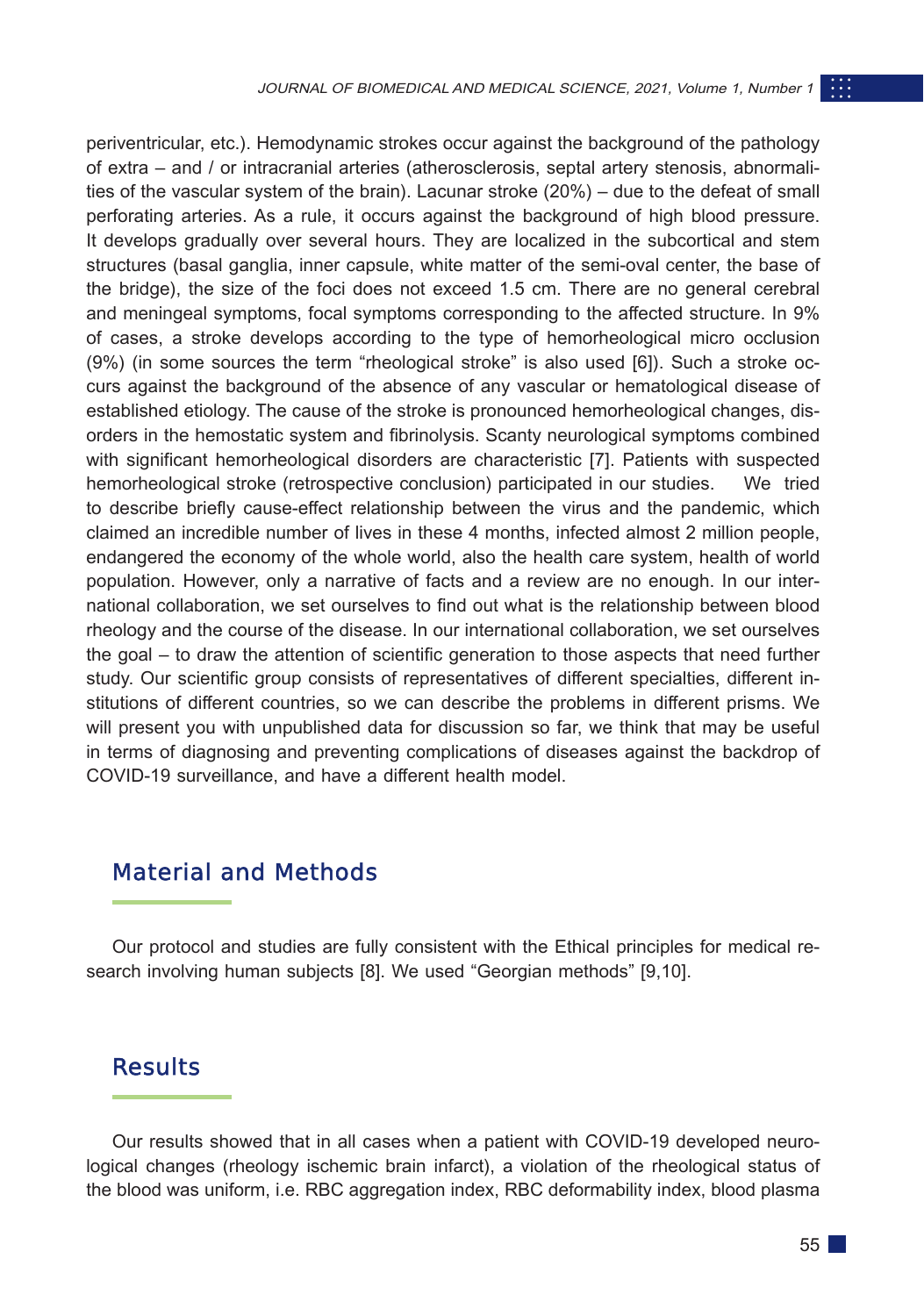viscosity changed. Changes in this group corresponded and were 10-15% different from those from the same group of patients with a similar diagnosis without COVID-19. RBC aggregation index was 58,0  $\pm$  6,2%; RBC deformability index was 2,70  $\pm$  0,05 RBC deformability index, Plasma viscosity  $1,60 \pm 0.05$  sP in patients with neuroscience problems (without COVID-19). RBC aggregation index was  $63.8 \pm 5.2\%$ ; RBC deformability index was 2,90  $\pm$  0,05%; RBC deformability index; Plasma viscosity 1,75  $\pm$  0,05 sP in patients with neuroscience problems (without COVID-19).

# **Discussion and Conclusions**

Although a study was conducted in China on almost 60,000 thousand patients with COVID-19, the list of symptoms did not include heart attacks, strokes, hemorrhages, as manifestation and display of infection, but death in some cases was associated precisely with these diseases

Over the past month, medical reports, scientific articles with arguments about the causal relationship of COVID-19 with neurological syndromes appeared (by the time this article is published, the amount of information will probably increase), but much remains unknown at this point in time. We began to become interested and monitor how many people in our countries have neurological problems

Here we make a reservation that in the results section of this article we did not include data from patients with hyposmia and anosmia during COVID-19. Here we announce that we will publish these data in the next publication, which is now being done by this expanded research group.

Our train of thought provoked the fact that neurological diagnoses, despite their absolute pathophysiological autonomy, have one very important similarity. This is the presence of a rheological mechanism. More commonly, COVID-19 always or almost always entails pneumonia. And pneumonia is a vivid example of such a pathophysiological state as an inflammation with all stages inherent in inflammation.

Despite the fact that the tissues of which organ are inflamed, inflammation always as a pathophysiological process comes with a mandatory violation at the level of microcirculation.

Thus, we hypothesized that violations of blood hemorheology lead to disturbances in microcirculation, which in turn disables the main arteries. In confirming our thoughts, the anatomical structure of the virus helped us. As you know, the virus has a very large size and is not particularly elastic. Thus, the physical movement of the virus, in addition to other effects on the blood flow, can cause the destruction of blood flow not only in the small arteries, but also in the large arteries, since the parabolic equilibrium of the blood profile will leave the stationary-laminar state due to loss erythrocytes impulse in the array near the virus. Rheology is one of the most priority systems of the body, which primarily ensures blood flow (together with the coagulation / anticoagulation system), provides trophic function, oxygenation of the body. In addition, the rheological system of the body includes not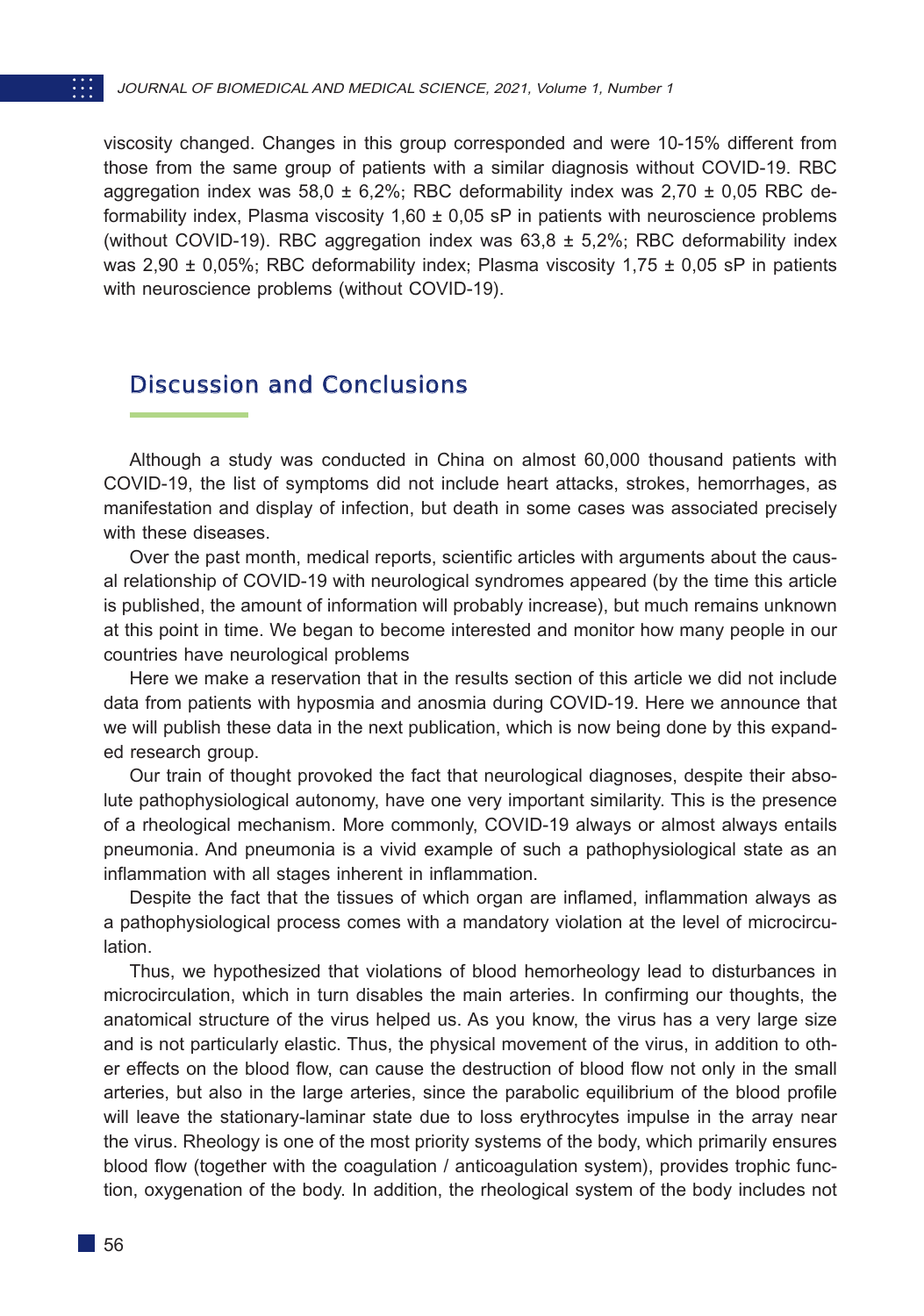only the issues of macro and microcirculation, I provide the movement of other biological fluids and gases through various systems and organs, including in the intercellular space, in the alveoli, etc. Rheology is, on the one hand, a separate system that, regardless of various factors, is leading in connection with blood circulation, but on the other hand, rheology plays a special role in microcirculation. this is due to the fact that in rheology is mainly regulated by formed elements, in particular RBC. RBC often have larger sizes than the capillaries themselves, so it is necessary to cram the elasticity, normal aggregation and other factors so that they do not have obstacles for penetration into the microvessels. In our studies, we saw that for any disease with COVID-19, the rheological status is violated due to a strong change in the aggregation of erythrocytes. In the last century, it was believed that rheological studies are only priced in the microvasculature, when the size of the red blood cell is several times larger than the diameter of the capillaries where the red blood cell must pass. In this approach, there is common sense when it comes to erythrocyte deformability and plasma viscosity, but if you pay attention to the aggregation of red blood cells, this is a very valuable descriptive physical argument and diagnostic parameter both in macro and micro circulation. Why did erythrocyte aggregation always be disturbed with COVID-19 even when in a similar situation without COVID-19 patients did not have an increased erythrocyte aggregation coefficient? The virus can get into macrocirculation in the following ways, either the virus enters the large vessel from the smaller vessel, which is at an acute angle, with great force, or it is pushed for a long time due to its roughness and non-elasticity and is thus ejected into the blood stream, or the virus enters the laminar blood stream at right angles. All other cases are a mathematical approximation and the vector sum of these cases. Some types of movement come down to rotary, oscillating, linear and reciprocating, irregular motion. Each one moves in a slightly different way and each type of achieved different. any movement of the virus can be determined by a combination of different types of movements, precisely because of this there are violations of the velocity vector of red blood cells, their impulses and angular momentum. All this happens due to a collision with the virus, or the fact that red blood cells have to accelerate and move along the "path broken by the virus". This causes an unexpected collision of red blood cells in the plasma, which, in turn, moves with glides at different times near the parietal layer of blood vessels. This contributes to the bonding, monetization and, most importantly, the aggregation of red blood cells. Thus, the presence of a new coronavirus promotes the formation of aggregates not only immediately during erythropoiesis, not only in the microvasculature, as usual, but also in macrocirculation. All this causes an explosion of rheological disturbances in COVID-19. In terms of blood circulation, the rheological system is completely self-sufficient. But with regard to turnover, necessary here fusion and interaction of two different systems: rheological and coagulation/anticoagulation. A very interesting fact is that the coagulation and anticoagulation systems usually balance each other being mutually exclusive and interconnected at the same time. But even with physiological processes, the anticoagulation system is depleted faster than the coagulation system. This imbalance is enhanced in parallel with the consumption of the adaptive energy of the body, despite this physiological process (for example, pregnancy, aging) or pathophysiological (inflammation and any disease). As for the rheological system of the body, there is no antipode, which for example (reduced aggregation, increased deformability, etc.). There is

33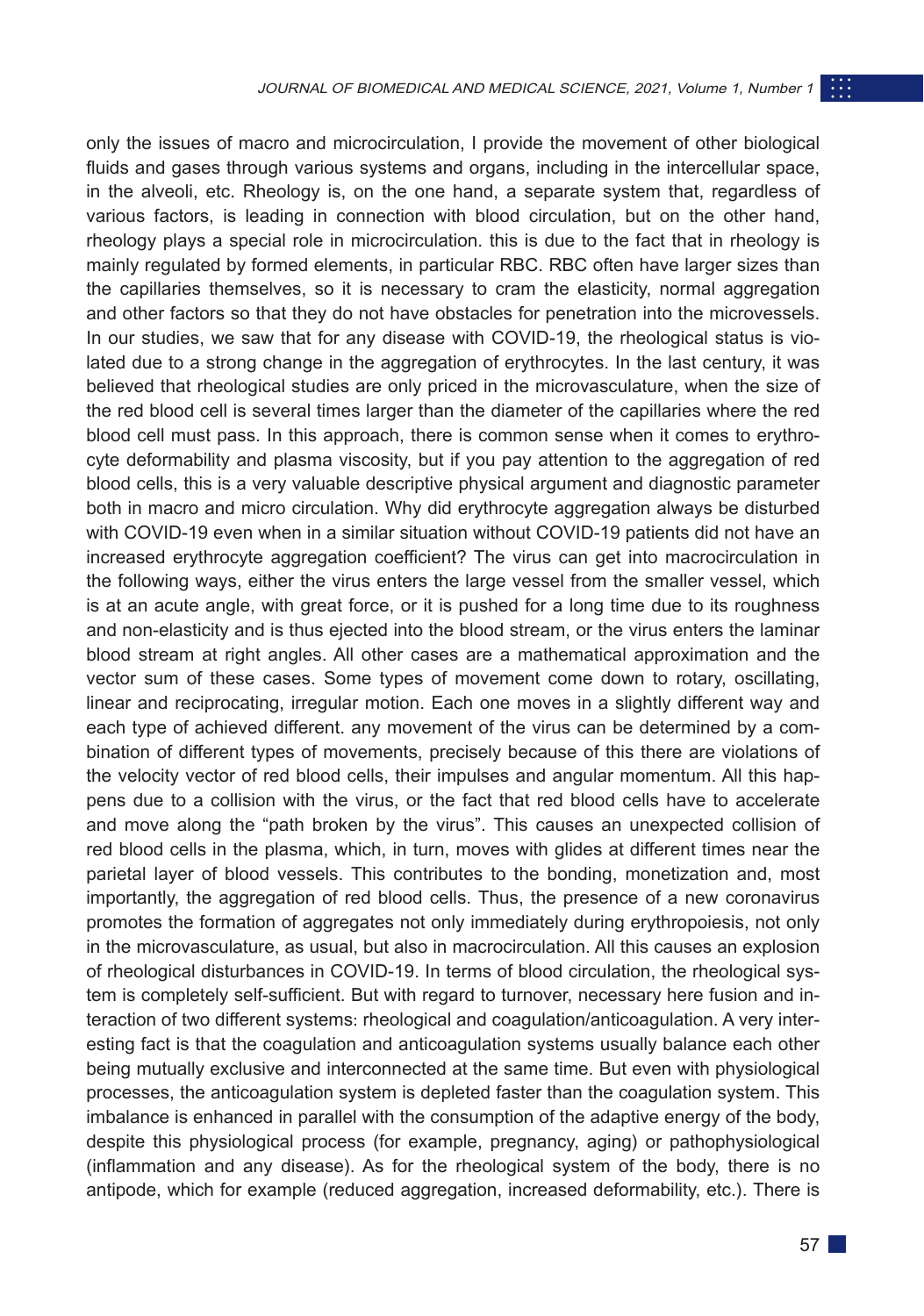no so-called "anti-rheological" compensatory reactions. But the modern clinical approach and treatment tactics are aimed at ensuring that exogenous therapy helps and determines optimal conditions for normal blood flow, regardless of the factors that disrupt this normal current. There is some recommendation that application of heparin in COVID-19 has good answer reaction because of the risk of disseminated intravascular coagulation and venous thromboembolism. However, its efficacy remains to be validated.

Coagulation results, medications, and outcomes of consecutive patients being classified as having severe COVID-19 in China were analyzed. The mortality between patients who given heparin and patients who did not heparin, as was a different risk of coagulopathy, which was stratified by the sepsis-induced coagulopathy (SIC) score or D-dimer result.

This result shows that in patients with severe COVID-19 who took for 7 days or longer heparin, their D-dimer and prothrombin time were better, change of platelet count was negatively, correlated with monthly mortality in multivariate analysis. No difference in monthly mortality was found between heparin users and nonusers. But if patients have D-dimer was very more than limit of normal and they took heparin, these patients monthly mortality have low. Also, anticoagulant therapy mainly with low molecular weight heparin appears to be associated with better prognosis in severe COVID-19 patients meeting SIC criteria or with markedly elevated D-dimer. However, as we studied the marker of thromboembolism, it became clear that it can be used to determine neurological conditions (stroke, subarachnoid hemorrhage). The results of studying the correlation of serum D-dimer levels with the results of intracerebral hemorrhage (spontaneous or after rupture of cerebral artery aneurysm) are reliable [11].

A high level of peripheral blood serum D-dimer in patients shortly before admission to the hospital after cerebral hemorrhage or rupture of aneurysm is a statistically significant harbinger of the development of early severe neurological disorders, adverse outcomes or deaths. Reassessing D-dimer levels can help identify patients at high risk for adverse outcomes and make adjustments to treatment tactics [12,13]. All this speaks in defense of these and other studies of these factors for the purpose of forecasting.

## Reference

- 1. https://www.who.int/emergencies/diseases/novel-coronavirus-2019 /technical guidance/naming-the – coronavirus-disease-(COVID-2019)-and-the-virus-thatcauses-it
- 2. Zheng J. SARS-CoV-2: an Emerging Coronavirus that Causes a Global Threat. Int J Biol Sci. 2020; 16(10): 1678–1685.Published online 2020 Mar 15. doi: 10.7150/ ijbs.45053 PMCID: PMC7098030
- 3. https://www.dynamed.com/condition/COVID-19-novel-coronavirus
- 4. Suslina Z, Vereshchagin N, Piradov M. A. Subtypes of ischemic cerebrovascular accident: diagnosis and treatment Consilium Medicum, Volume 3 / N 5/2001
- 5. Zenonea T, Chanb V. Young woman with recurrent ischemic strokes diagnosed as Fabry disease: Lessons learned from a case report (English) // Clinical Neurology and Neurosurgery. – 2011 – September (vol. 113, no. 7). – P. 586-588

Ħ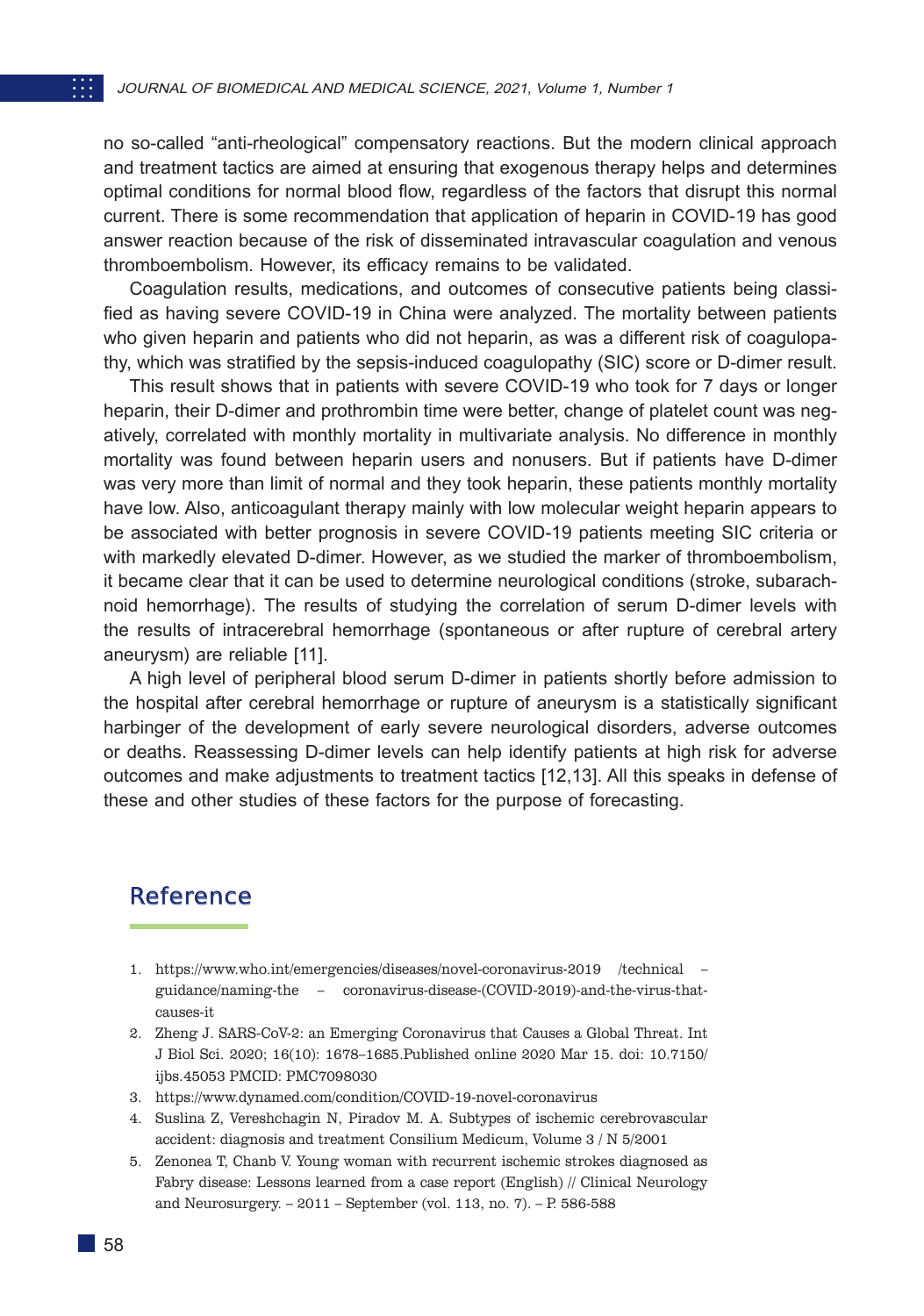- 6. Damulin I, Parfyonov V, Skoromets A, Yakhno N. Circulatory disorders in the brain and spinal cord // Diseases of the nervous system / Edited by N. N. Yakhno, D. R. Shtulman. – M. :: Medicine, 2003. – T. 1. – S. 231-302. – 744 p. – ISBN 5-225-04662-2
- 7. Nardini C. The ethics of clinical trials. E cancer medical science. 2014; 8: 387. doi: 10.3332/ecancer.2014.387 PMCID: PMC3894239
- 8. Mchedlishvili G. Hemorheological changes in microcirculation: their mechanism and measurement technique. J Exp Biol. 2007 Jan; 45(1):32-40.
- 9. Mantskava M. New and Newest approaches for measurements of blood flow. M.Nauka, 189, p. 2019
- 10. Delgado P. Plasma D-dimer predicts poor outcome after acute intracerebral hemorrhage. Neurology. Jul 11, 2006;67:94-8
- 11. Tang N, Bai H, Chen X, Gong J, Li D, Sun Z. Anticoagulant treatment is associated with decreased mortality in severe coronavirus disease 2019 patients with coagulopathy. J Thromb Haemost. 2020 May;18(5):1094-1099. doi: 10.1111/jth.14817. Epub 2020 Apr 27
- 12. Juleva S, Siironen J. D-dimer as an independent predictor for poor outcome after aneurysmal subarachnoid hemorrhage. Stroke. June 2006; 37:1451-6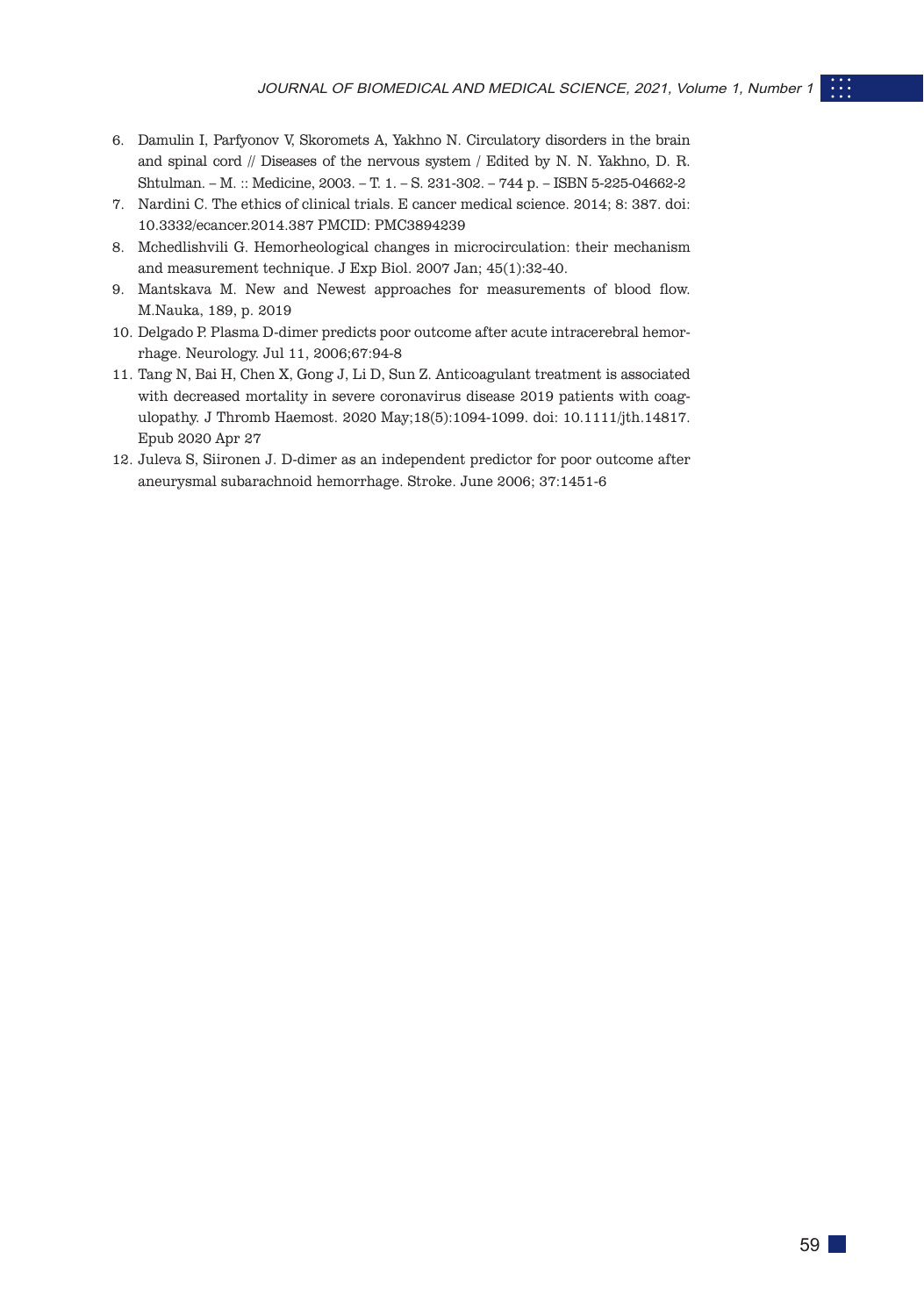DOI 10.51231/2667-9507-2021-001-01-60-74

# Myocardial Ischemia and Diabetes Mellitus. Approaches and Recommendation

Puel J.<sup>1</sup>, Valensi P.<sup>2</sup>, Vanzetto G.<sup>1</sup>, Lassmann-Vague V.<sup>2</sup>, Monin J.-L.<sup>1</sup>, Moulin P.<sup>2</sup>, Ziccarelli C.<sup>3</sup>, Mayaudon H.<sup>2</sup>, Ovize M.1 , Bernard S.2 , Van Belle E.1 , Halimi S.2

*1 French Society of Cardiology, Paris, France*

*2 Association for the study of diabetes and metabolic diseases, Paris, France 3 National College of French Cardiologists, Paris, France*

## Abstract

The outlook epidemiological auguring an increase considerable the number of subjects with diabetes and cardiological problem during diabetes, and the recent progress registered in the explorations and the treatment of coronary are necessary for to continue research. Since long been recognized as a factor of risk vascular age, the diabetes can be regarded as a genuine vascular disease in because of the frequency and in the severity. The share growing, observed and expected, of the population of diabetics, whose prognosis life is dominated by the complication's coronary up the diabetes mellitus among the priorities of health public in France. The specific features of diabetic coronary artery disease, marked by the often-insidious nature of its development, place silent myocardial ischemia (IMS) and possible atheromatous involvement of the epicardial coronary artery trunks at the center of the diagnostic and therapeutic approach. The progress, drug and instrumentals, the treatment of the inadequacy coronary lead naturally to reconsider the treatment, and therefore the screening early to IMS in the aim of reducing the morbidity and the mortality heart of patients with diabetes.

KEY WORDS: treatment, new treatment approaches, clinical trials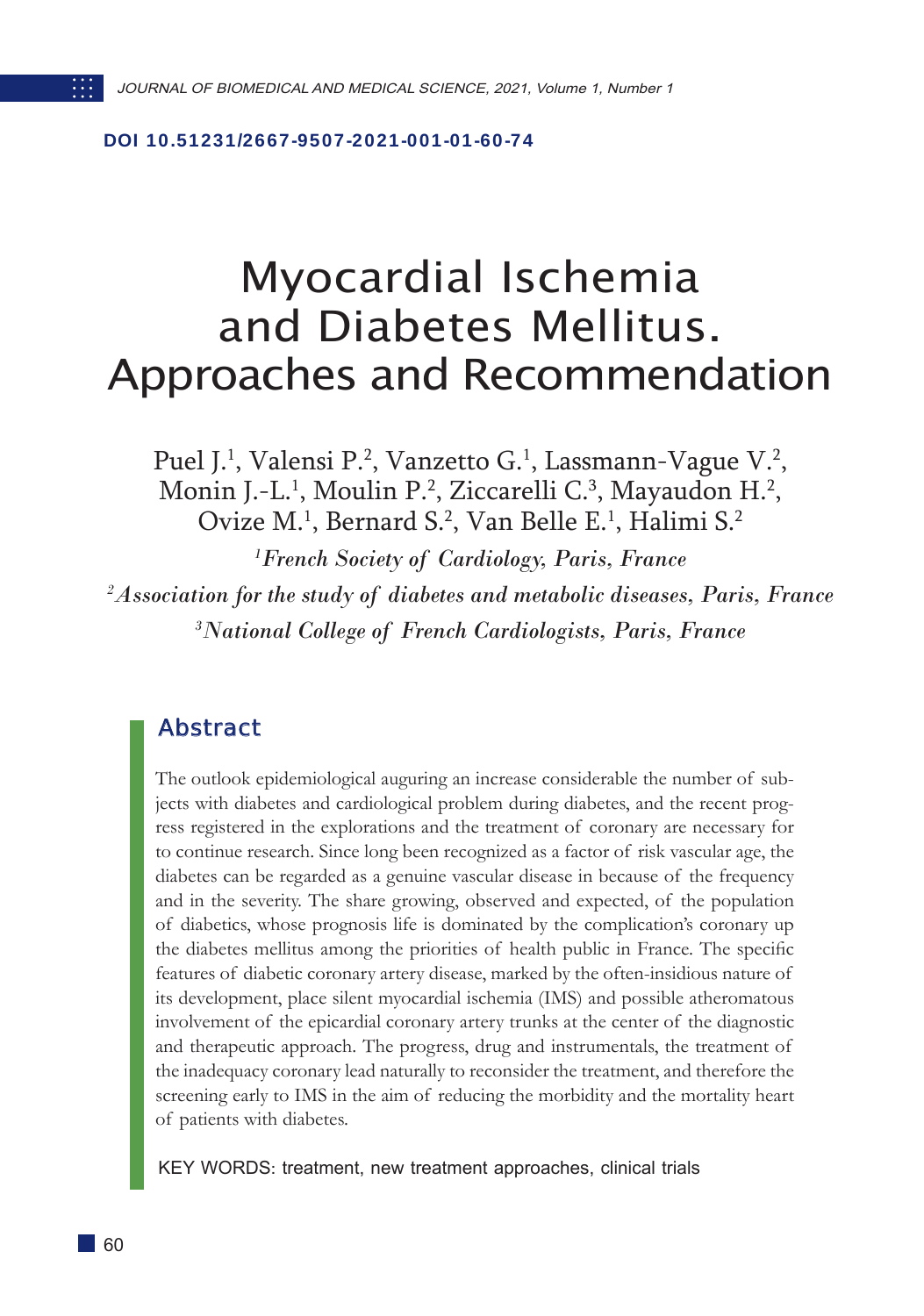## Introduction

The interest prognostic and therapeutic potential of the identification of the crumb ischemyocardial in the diabetic symptom has not yet been the subject of extensive studies prospective multicentre enabling of to this day of the pipes to keep clear and formal, common to diabetics, cardiologists and general practitioners [1-5]. It is therefore in a field diagnostic and therapeutic still controversial and in the absence of evidence strong, that the group of work has attempted to bring the consensual answers to questions that control the search for a possible ischemic myocardium in a diabetic asymptomatic. Our goals were researches in this areal. Find a) the potential therapeutic benefit of an early diagnosis of IMS; b) the most appropriate examinations for carrying out this screening; c) the developments after the search for an IMS.

It is to go to work wearing specifically on the cohorts limited diabetics usually type 2 or from more extensive studies dedicated to coronary artery disease in which the diabetic does represent feel that a subgroup casual than the group of work has tried to write these recommendations. These codes of good practice not would know be formal and will be later the subject of evaluating prospective bringing the two disciplines. These recommendations are essentially on the diabetes of the type 2.

The diabetes mellitus is an entity defined by its phenotype biological marked by an upper glucose or equal to 1.26 g / L (7 mmol / L) observed twice after 8 hours of fasting in a subject apparently healthy. The current etiopathogenic classification distinguishes [6]:

- the diabetes of the type 1 response to a destruction of origin the most often autoimmune, the cells pancreatic officials usually a deficiency of insulin absolute. This diabetes affects preferentially in subjects aged of less than 40 years and requires the implementation in road early one insulin;
- the diabetes of the type 2, more frequent and affecting the subjects more aged, characterized by the association variable of a resistance to the action of insulin and a deficiency of insulin secretion;
- exceptionally, the diabetes knows other causes, genetic by default to the function of cells or of the action of insulin, pancreatic, endocrine, toxic and infectious.

This new classification also defines two clinical and biological situations likely to bring into play type 2 diabetes:

- hyperglycemia moderate close of intolerance to glucose, defined by a glyceryl crumb to fasting placed between 1.10 and 1.26 g / L which exposes also the risk vascular and can evolve to diabetes mellitus in 50% of cases about [7];
- the syndrome metabolic, into which fits typically the diabetes of the type 2, and which, according to the National Cholesterol Education Program [8, 9], is defined by the association of at least three of the following criteria: an abdominal obesity (waist circumference > 102 cm in man and 88 cm in the female), of triglycerides "1.5 g / L, an HDL cholesterol  $\leq 0.4$  g / L in humans and 0.5 g / L at the woman and 135 mmHg for the systolic and" 85 mmHg for the diastolic.

The frequency of diabetes is in constant progression. The projections of the WHO pre see the doubling of the population of diabetics in 2025, notably by reason of the increase

 $\dddot{\mathbf{z}}$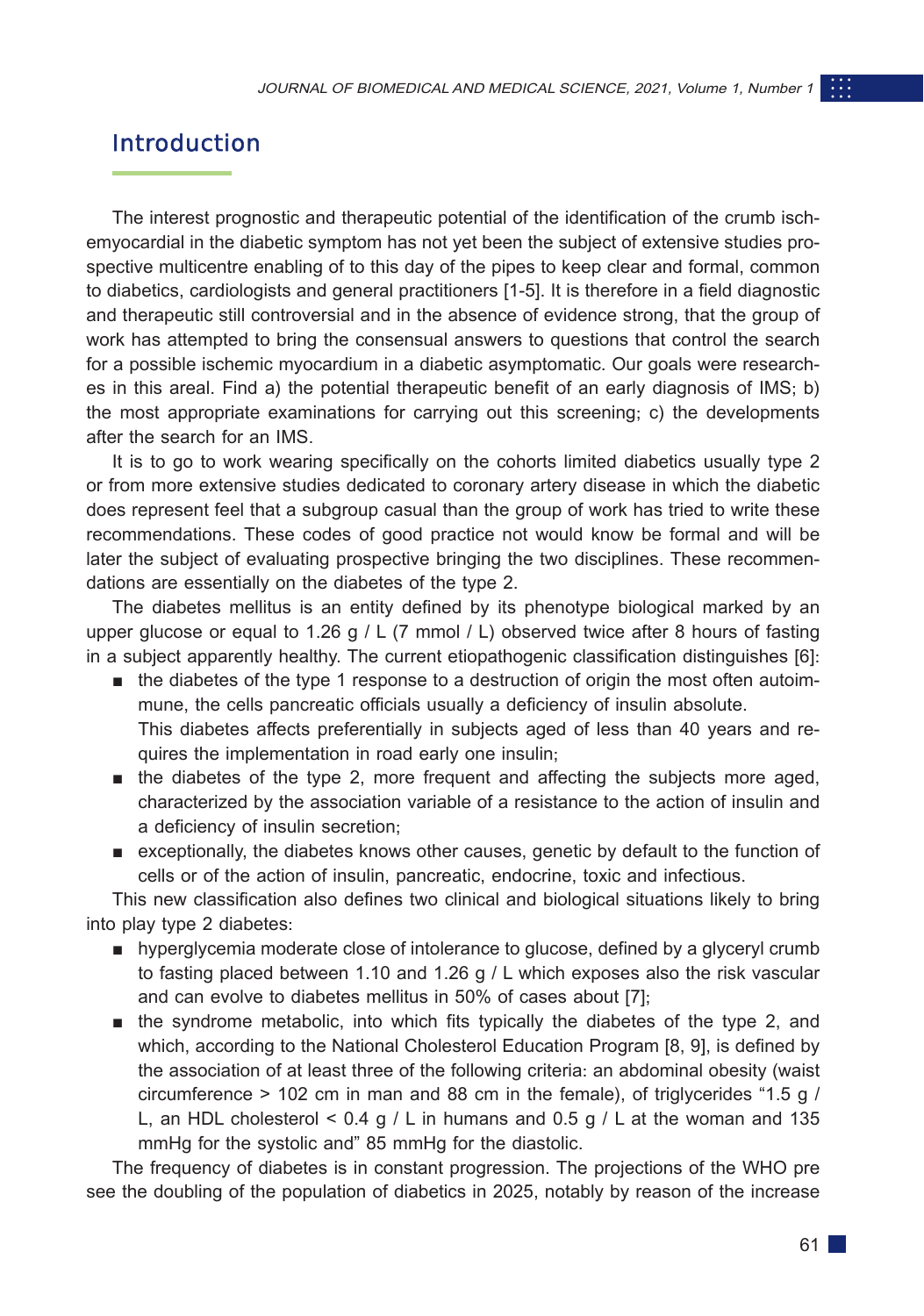of diabetes in the country by way of development [10] In France, today, the population of diabetics is estimated at 2 million and a half with a prevalence of 90% approximately of diabetes of the type 2. The number of diabetics undetected is estimated between 300 000 and 500 000 subjects, or 15 to 25% of all of the diabetic population. In addition, the number of individuals with abdominal adiposity excessive, conducive to the development of a diabetes of the type 2, is considered around 10 million.

Two to three times more frequent than in the subject not diabetic, [11] the complications cardiovascular make the prognosis of diabetes and contribute to shorten the expectation of life of a diabetic for 8 years for the subjects of 55 to 64 years [12]. The death of a subject with diabetes is of natural cardiovascular in approximately 65 to 80% of the cases [13,14]. The accidents heart, and more parcularly myocardial infarction (MI), are more common and more severe in the diabetic than in the non-diabetic [15,16]. After a procedure of myocardial revascularization, cardiac events are more numerous in the diabetic. In the register American of the NHLBI, the survival estimated at 9 years after an angioplasty coronary nary, by balloon the most often, is of 68% in the diabetics against 83.5% among non-diabetics [17]. The share of diabetic in the activity of the services of cardiology is growing. Their proportion in the population of patients hospitalized for MDI can reach 33% [18]. It is 20 to 30% in one of the coronary subjected to an exploration angiographic [19]. The diabetes is well for a long time recognized as a factor of risk cardiovascular sys – independent [20,21]. Classically, the coronary mortality of a non-coronary diabetic is identical to that of a non – diabetic coronary artery patient [22]. The most recent observations, although correcting this assertion by a less pessimistic conclusion, confirm well as the risk cardiovascular (RCV) of a diabetic is greater than that of a subject non – diabetic [23,24].

The specific anatomical, functional and biological are the severity of the coronary ropathie of diabetic. Although that aspect morphology of lesions will be no separate, infiltration parietal is more diffuse, more distal and more calcified in the subject diabetic as in evidenced the comments coronarographic [25] and as it confirms the findings autopsy [26]. The dysfunction endothelial, who participates in all the stages of the development of atherosclerosis, is worse in the diabetic by the hyperglyce – crumb and insulin resistance [27]. With the disorders of hemostasis related to platelet aggregability [28] and the imbalance in the balance fibrin-training-fibrinolysis [29] character – tics of diabetes, the dysfunction endothelial renders account of the evolution accelerated the process atheromatous in the diabetic. The disorders of hemostasis and the dysfunction endothelial contribute also to abnormalities in the microcirculation that, in the absence of a breach of trunks epicardial, can make account of IMS [30]. The neuropathy heart is common in diabetics and explains in large part the character often silent in ischemia myocardial [31].

 $\dddot{\mathbf{z}}$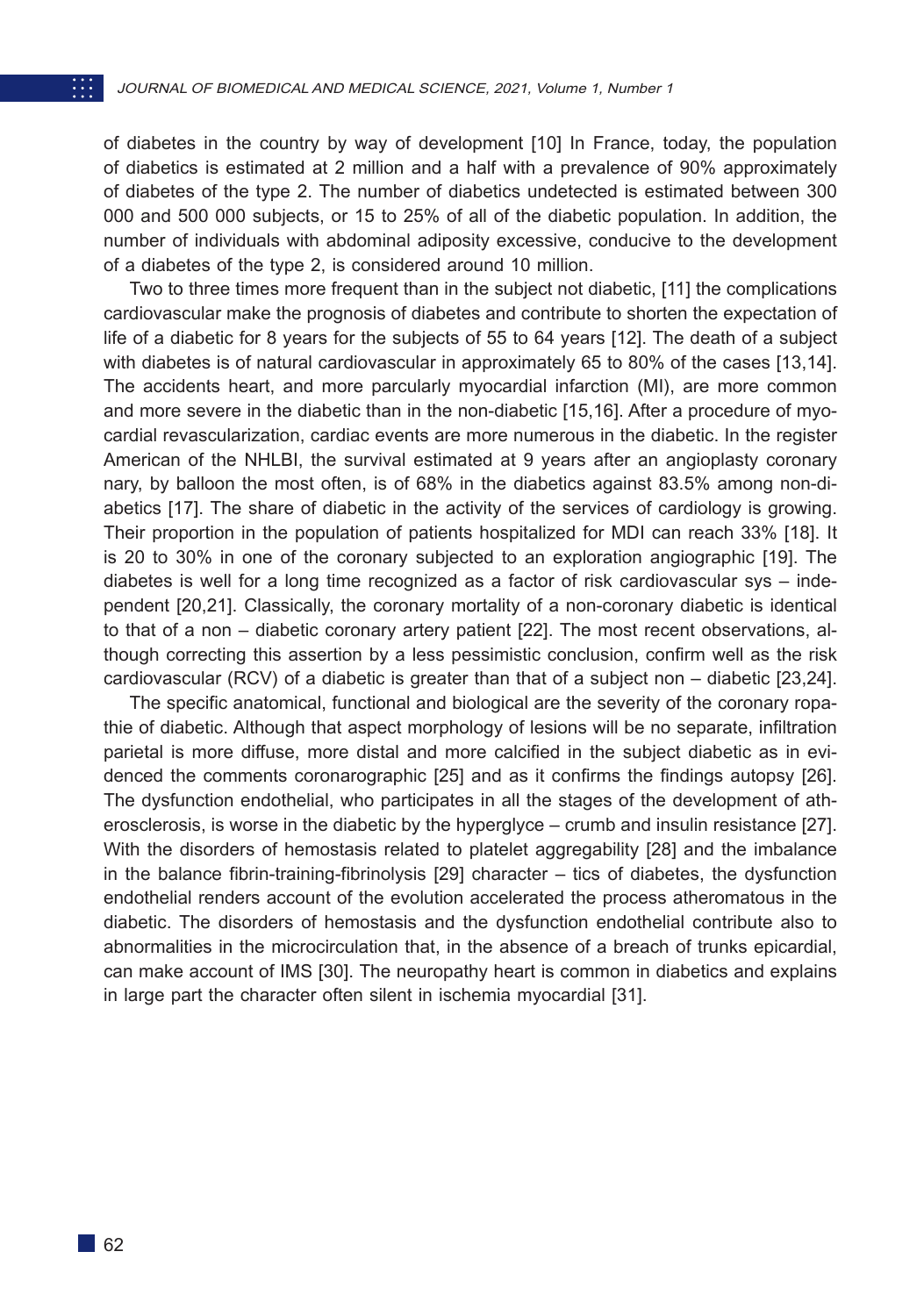# Silent myocardial ischemia

The alteration transient of the perfusion myocardial as well as the disorder consecutive pro – visional of the function and of the activity of the muscle heart, developed in the absence of pain chest or of any equivalent angina, is a definition pathophysiologic theory of IMS, whose clinical assertion is naturally less formal. Under the circumstance's clinics, it is agreed to distinguish three kinds of IMS: Type 1 in the subjects asymptomatic without antecedent clinic of coronary artery disease; Type 2 in the patients asymptomatic with history of heart attack of myocardium; Type 3 in the coronary angina who also of episodes of IMS [32]. Clinically, the IMS to the type 1 is defined as an abnormal electrocardiographic (and/ or scintigraphy and /or echocardiography), silent and transient, observed at the occasion of a stress in the subjects which the electrocardiogram of rest is strictly normal.

The IMS of the type 1 is more frequently observed in the diabetic than in the diabetic non in a ratio of 2 to 6 according to the series [33]. In the diabetic, the prevalence IMS varies widely from 10 to 30% depending on the mode of pre-screening of individuals and according to the acuity of screening [34,35]. It is more frequent in diabetics with two other cardiovascular risk factors and can then be noted in a third of cases [36,37]. This great variability underscores the low rentability of a screening systematic of IMS in any diabetic and puts into light the need for a selection prior rigorous of patients to go to the assessment of the overall RRS each diabetic.

Premonitory of the occurrence of secondary cardiovascular events, IMS is a factor of poor prognosis [38]. In fact, in the studies devoted to the follow-up of diabetics, it appears that IMS is regularly associated with the risk of occurrence of a major coronary accident [39-42]. After 60 years, several studies have shown that the risk relating to occur later an event cardiac major is 3.2 times higher in the diabetic with an IMS that among the diabetic without IMS [40,42].

The correspondence between the IMS and the (or the) stenosis (s) coronary (s) angiographic (s) significant stage (s) is unclear and not compulsory. In fact, in the short series reported, coronary angiographic exploration of an IMS reveals the presence of one or more angiographic strictures equal to or greater than 70% in 30 to 60% of cases [36,42]. The alteration of the reserve coronary secondary to the microangiopathy intramyocardique, the disturbance of the vasomotor by dysfunction endothelial and the disorder of the hemostase can associate to render account of this discrepancy functional and angiographic in the diabetic. However, it seems that the prognosis of IMS is closely dependent on the existence or not of angiographic coronary stenosis. Indeed, two French studies have recently shown that the presence of significant stenosis is a strong predictor of major cardiac events at 2 and 3.5 years in patients with IMS, while patients with abnormal scintigraphy but without coronary stenosis have a prognosis similar to that of subjects without IMS [16,42]. The discovery of IMS justified, reasonable today, the research of coronary stenoses by the practice of a coronary angiography in the respect of the rules of own safety in this type of examination in a diabetic.

The severity of the prognosis Heart of diabetes should lead to take to load the diabetic asymptomatic in a logic of prevention secondary.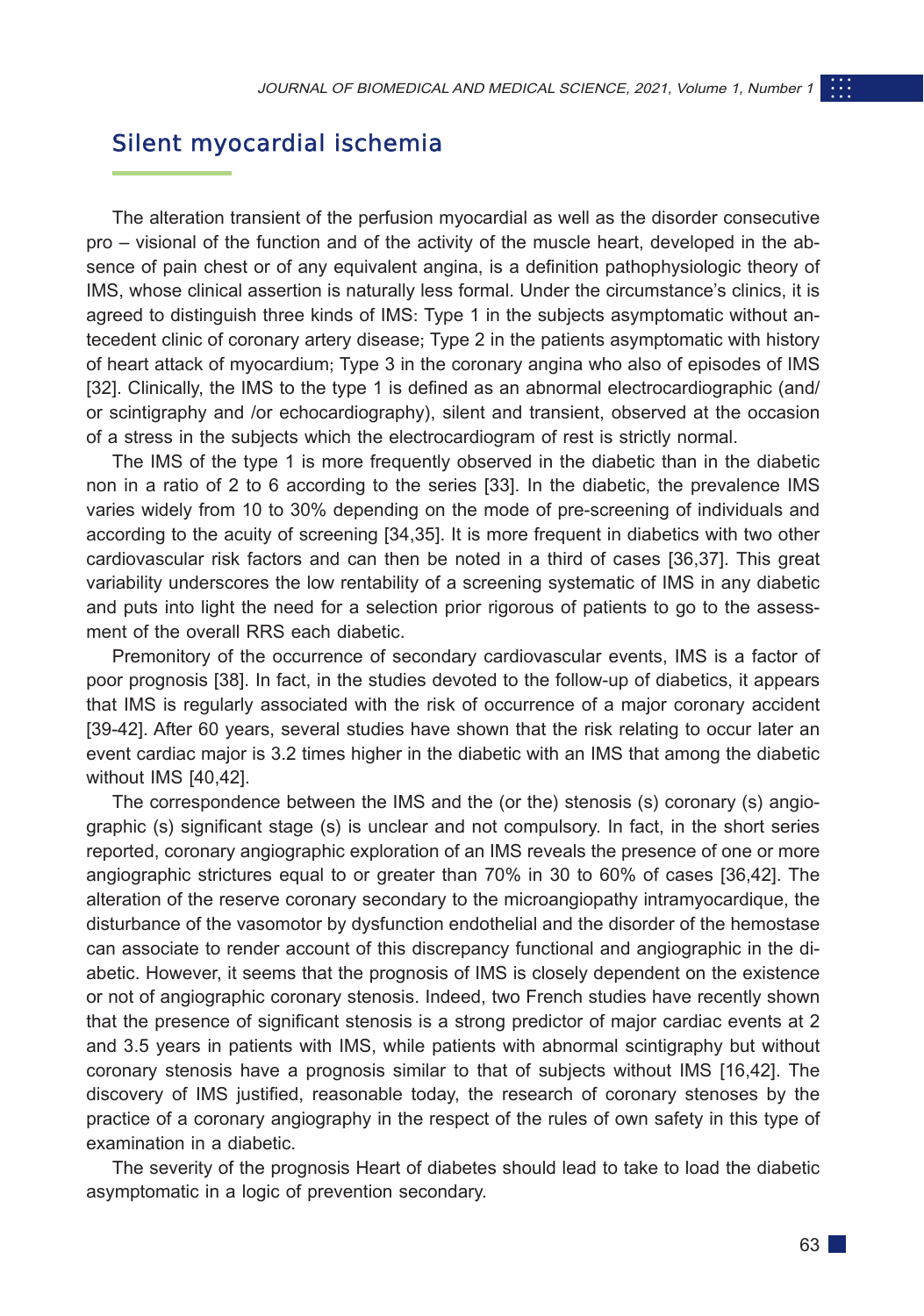More frequent in the diabetic than in the non-diabetic, IMS is a factor of poor prognosis, promonitoire of the occurrence of events Cardiac major.

The prevalence of IMS is high when other vascular risk factors are associated with diabetes.

An IMS can appear without reaching the big trunks coronary epicardial. However, the prognosis of IMS is dependent on the presence of angiographic coronary stenosis.

The search of the IMS does should not be systematic in the diabetic. It should be guided by the assessment of the overall cardiovascular risk of each diabetic.

The discovery of an IMS justifies the practice of a coronary artery exploration while respecting the safety rules specific to diabetic patients.

By its high prevalence and its potential prognostic severity, IMS Center 's approach diagnosis and therapy in the diabetic symptoms. Point of encounter natural between the diabetologist and the cardiologist, IMS led to question first on the benefit therapeutic potential of a screening early, then on selecting suitable for diabetics at risk cardiovascular high under a such research of same as on the choice of examinations appropriate and finally on the strategies diagnosis and to follow the gaze of the results of this screening.

# Stenosis and atheromatous lesion – current data

The relationship between on the one hand angiographic coronary stenosis greater than or equal to 70%, and on the other hand ischemia myocardial and the prognosis in the long term are long established. Prognostic index, defined from the follow large cohorts of patients anginal stable or asymptomatic, oppose, according to the severity of the infringement angiographic, the patients with low and high risk myocardial. If the risk of coronary mortality at 5 years is estimated at 7.5% for the monotrunk patient without involvement of the anterior ventricular, this same risk is evaluated at 40% for the intravascular coronary artery (obviously with an involvement of the anterior ventricular) [43,44]. These data angiographic and scalable have chaired the development of treatments of revascularization surgery and interventional [43-45].

In vivo, the progress of the exploration morphological, functional and organic of atheroma allow a better understanding of the evolution of the process atherosclerotic sclerotic. Discontinuous, the development of atherosclerosis combines the phases of stability and instability governed by the degree of vulnerability of lesions atheromatous. The plate atheromatous is the seat constant an activity histological and biochemical which involved either in the stable, or at the destabilizing. Rich in material lipid-cell and poorly contained by a fibrous cap slender, vulnerable lesions are threatened with instability and exposed to the risk of the cracking and to erosion with formation of a thrombus endoluminal more or less occlusive [46,47]. Multifactorial, the determinism of the instability of the plaque vulnerable based on of many mechanisms dent interdependent of natural mechanical (the burden of heart lipid-cell), biological (metalloproteases Teases), vasomotor (dysfunction endothelial), hemodynamics (strengths of shear) and inflammatory [48,49]. These factors of instability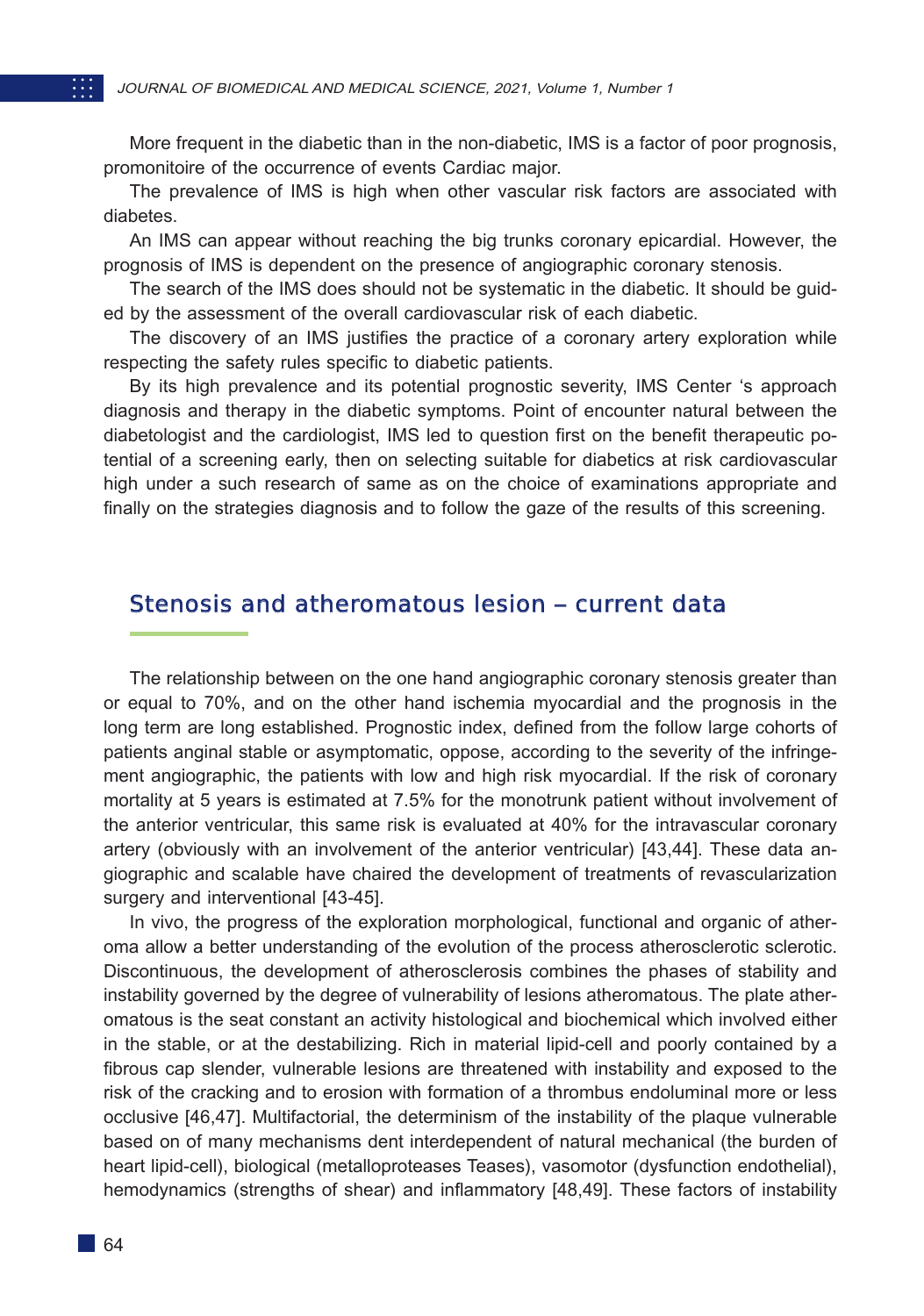of the plate atheromatous are exacerbated by the diabetes. There is no parallel between the qualitative character of the vulnerability of the plaque and the quantitative character of the angiographic stenosis.

Some comments coronarographic suggest that the plaque unstable, responsible sand of a syndrome coronary acute, will determine not of stenosis significant. In fact, coronary angiography, occasionally practiced before the establishment of an IDM, show that the artery coronary, responsible for the necrosis, not present initially as angiographic lesions less than 50% in 60% of cases [50,51]. The low volume of the unstable lesion and the phenomenon of parietal remodeling render account in these cases, the character bit stenosing of objectified abnormalities in the coronary angiography [52]. In addition, in the framework of a syndrome coronary acute, the observation ultrasound endovascular show that the plates unstable are multiple in 75% of cases [53]. It thus appears that the phenomenon of lesional instability can be multifocal and diffuse and that, although a single plaque can cause acute coronary syndrome, many other lesions can remain asymptomatic in however, remaining exposed to the risk of an evolution either paroxysmal by an acute or subacute occlusion, or insidious with the development of an angiographic stenosis of a scarring nature.

The complexity of the development of the process atheromatous makes good account of the difficulties of screening clinic for atherosclerosis coronary and explains the limits of functional and morphological explorations. In asymptomatic diabetic lesion parietal atherosclerotic little or no significant, but potentially vulnerable by reason in particular of the dysfunction endothelial and the disorder of hemostasis specific of diabetes, cannot cause IMS to the effort and can also escape to coronary angiography. The value of diagnostic of these exams, which put the day preferentially of stenosis coronary fixed and tight, is therefore not categorical. The floor of lesions not stenotic at risk high instability, by the resonance magnetically nuclear tick, intravascular ultrasound, thermography, palpograhie and OCT (optical coherence tomography) still belongs to the field of research clinical. In the practice clinic, it is therefore less of detecting the lesions atherosclerotic risk of instability that identify the topics to RCV high. In addition, a cardio – logical assessment only explores the instant of a progressive and unpredictable disease: either quiescent, paroxysmal or insidiously stenosing. The predictive value of the tests, when they are negative, is therefore not formal, and by therefore the evaluations cardiologiques complementary must be repeated in the monitoring of a diabetic at risk in the research of evolution silent stenosis.

At plane therapeutic, the knowledge more thoroughly the mechanisms of installations ion and evolution of atheroma gives all its meaning to measures of pre – vention, pharmacological and dietary, who can participate in to many ways complementary to the stabilization preventive and curative of the vulnerable plaque.

The dissemination and the seat of stenosis coronary angiographic define the high and the low risk myocardique.

However, the progressive severity of atherosclerosis depends as much on the instability of the lesions as on the severity of the strictures.

The lesions not stenotic, potentially unstable, can escape the explorations functional and mortal phologiques.

The diagnostic and predictive value of stress tests and coronary angiography is therefore not categorical.

33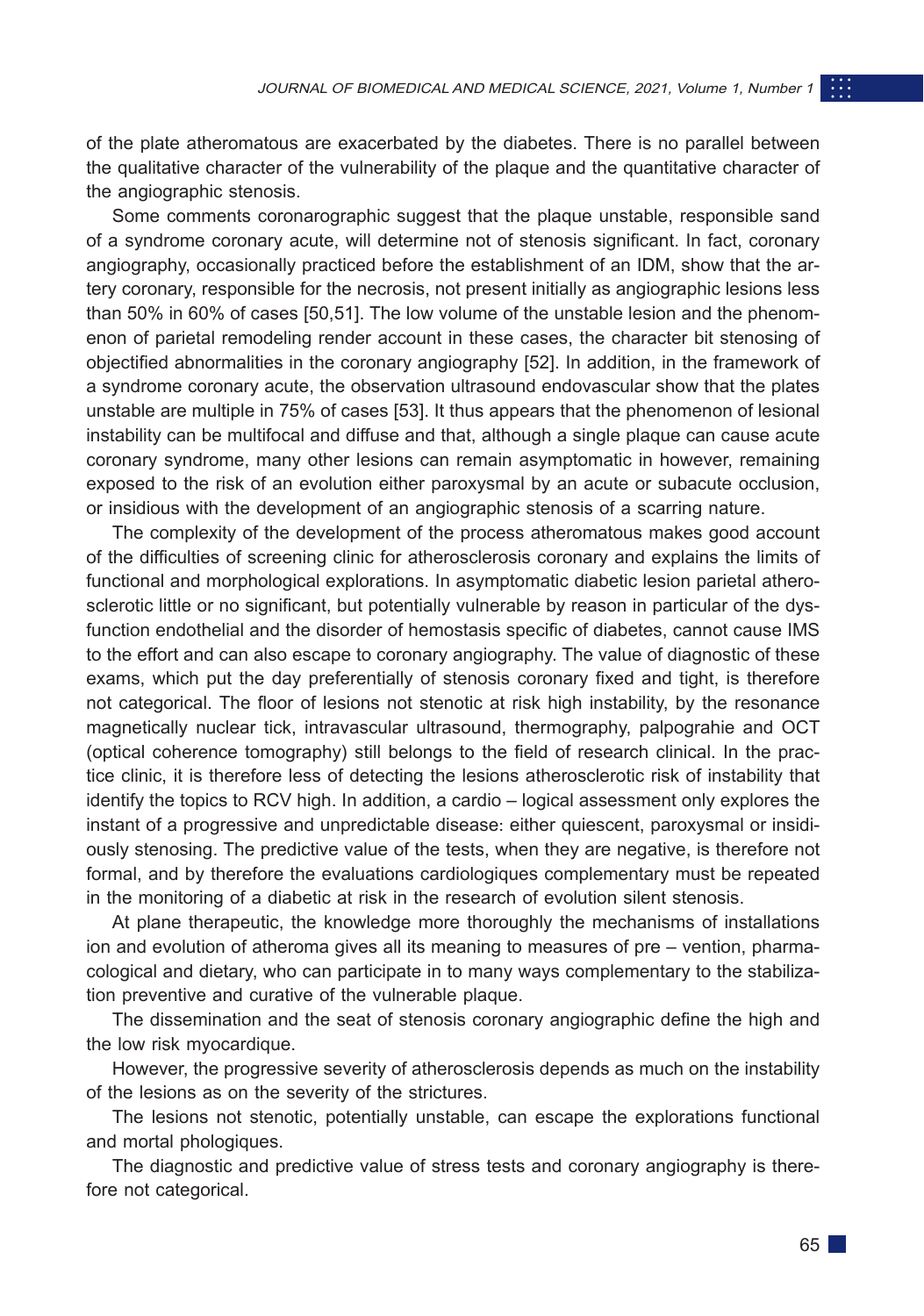However, the installation of a stenosis can be done on the fashion insidious evaluation cardiology complement commentary will be repeated in the monitoring of a diabetic at risk. It is more significant and helpful to identify the subjects at risk as to detect the lesions atheromatous potentially unstable and stenotic.

## Potential therapeutic benefit

The advantages therapeutic a screening early and systematic of IMS are not yet formally demonstrated in the diabetic. They are suggested by the results of therapeutic interventions applied to diabetic patients with a coronary disease clinically proven and well in subjects asymptomatic Sou put at risk atheromatous, diabetic or not diabetic. The profit potential is based on three measures therapeutic potential: the setting in implementing a treatment anti-ischemic, the strengthening of measures to prevent cardiovascular and in need, the practice of an act of revascularization.

## Anti-ischemic treatment

The setting in the day of IMS can and must lead to the implementation in road a treatment medi – anti-ischemic early camenteux. In asymptomatic coronary patients and with an IMS study ACIP has already demonstrated the effectiveness of a treatment anti-ischemic on the reduction of the severity and the number of episodes of ischemia sicious and, at this time, has confirmed the superiority of blockers on the inhibitor's calcium [54]. In patients with coronary artery disease, the efficacy of blockers is alsoproven. In the BIP study, the risk of cardiac mortality in diabetics was significantly reduced by 44% in the group of patients receiving a B-blocker [55]. This effect positive is more marked the waning of an IDM and in the presence of an alteration moderation ESR of the function ventricular left [56].

## Reinforcement of preventive measures

The discovery of an IMS places the diabetic in a logic of secondary prevention. The precocity of the diagnosis may lead to the setting in work early and reinforced measures lifestyle modifications and therapy with a control more strictly the fac – tors of risk associated with the prescription agents' drug which have already proved their effectiveness in the field of the prevention.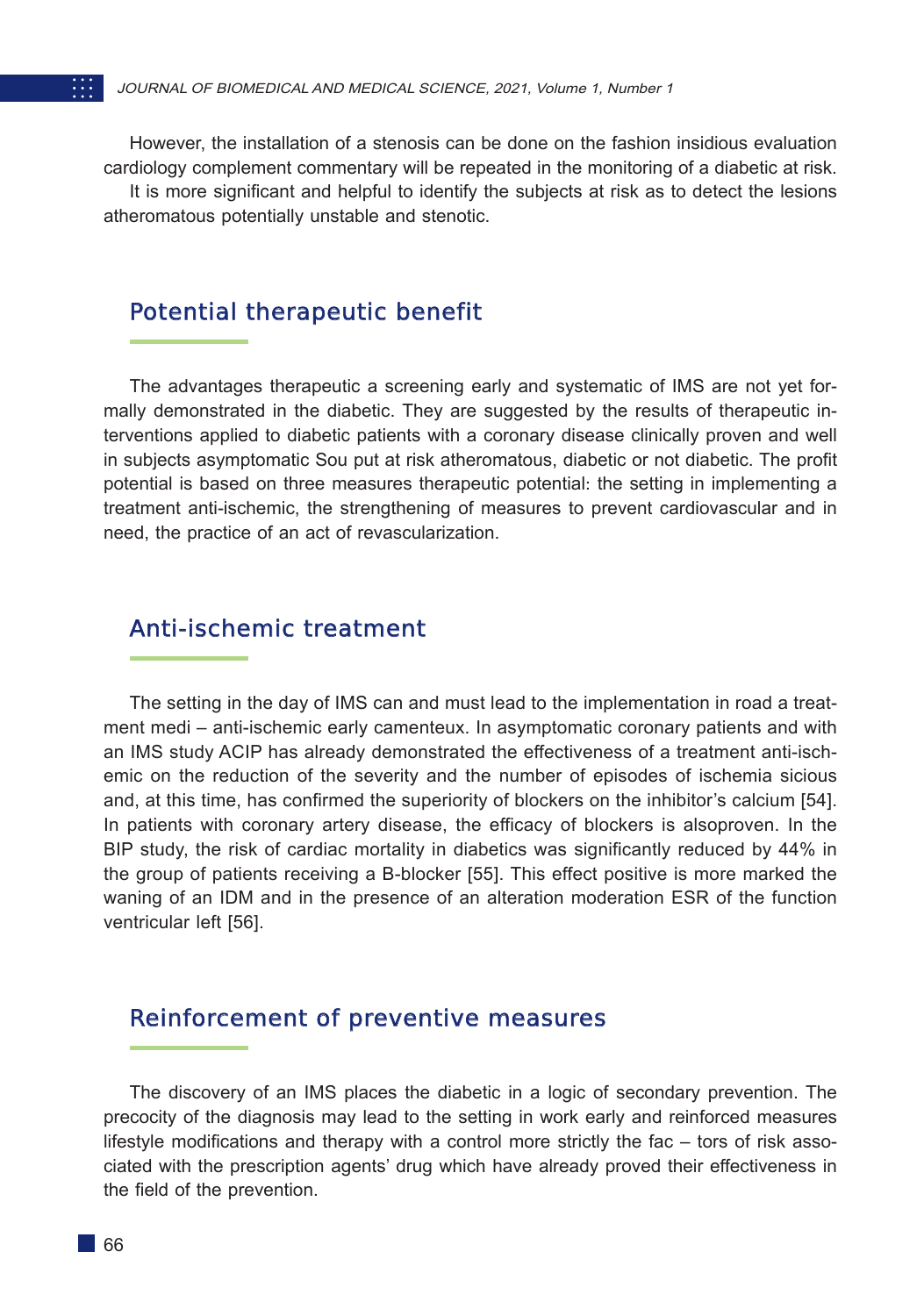The statins have accumulated a large amount of evidence in favor of their efficacy in the diabetic. In the field of the prevention side, the big trials have proven the efficacy of a lower treatment of cholesterol with, for 5 years, a reduction of 55% of the risk related events coronary major in the diabetic hyper cholesterol treated by simvastatin in the study 4S [57] and of 25% in the diabetic normo cholesterol put under pravastatin in testing CARE [58]. In a population of 5 963 diabetics, HPS confirmed these results with a reduced significantly by 22% of the risk relative, identical to that observed in the cohort of patients non diabetics [59]. With a reduction of the risk relating to 33%, the benefit is also noted in the group of 2912 diabetic symptoms. This gain prognostic is registration what that are the kind of diabetes, its length and the quality of its control glycemic, which that are age and the sex and finally what as are the levels initial of the pressure arterial (PA), the cholesterol total and the LDL-cholesterol (LDL-C). Although having attracted less testing, the fibrates have also proven their efficiency in secondary prevention in the diabetic [60].

In the diabetic with two other factors of risk as in the coronary out, the threshold of interventions is set to 1.3 g/L of LDL-C to the Affrays with a value target of 1 g/L for the latest European recommendations [61].

The control participates also to improve the prognosis vascular. In the trial, the decrease of pressure systolic and diastolic of respectively 10 and 5 mmHg is associated with a reduction of 5% to 8 years of risk absolute occurrence of an accident vascular brain or a death of vascular origin [62].

Other studies devoted to the prognosis and the treatment of hypertensive report of results similar in the subgroup of diabetic patients [63].

Thus, in the diabetic hypertensive, a PA less to 130/80 mmHg is currently defined as the goal to reach in the past recommendations [61,64]. A square privileged must be reserved for angiotensin converting enzyme as recommendation ADA, especially in the diabetic with a proteinuria or an alteration of the function ventricular left [65]. This class drug has actually proven its effectiveness in the diabetic. In the suites immediate of IDM, the 6 weeks was significantly more low in the diabetic treated by lisinopril (8.7 against 12.4% in the group placebo) in the trial [66]. Among the diabetics who already had an accident cardiovascular or accusing one other factor of cardiovascular risk, the ramipril decreases significantly from 25% in 4 years the risk related to occurrence of a cardiovascular event in the subgroup of diabetics in the study [67].

Recently, testing EUROPA has confirmed the effectiveness of perindopril, associated to a B-blocker, in the reduction of risk vascular in the coronary steady with, in the population of diabetics, a trend favorable that reaches however not the threshold significance [68].

Aspirin, in the meta-analysis of several trials comparative, has also proven effective in the reduction of risk vascular as well in the diabetic than in the non-diabetic [69]. Among the diabetics suffering a retinopathy and who have no signs of coronary artery disease, the prescription of aspirin is associated with a reduction of 15% in 7 years of risk relative to occurrence of an IDM [70].

Recently, testing EUROPA has confirmed the effectiveness of perindopril, associated to a B-bloquant, in the reduction of risk vascular in the coronary steady with, in the population of diabetics, a trend favorable that reaches however not the threshold significance [68].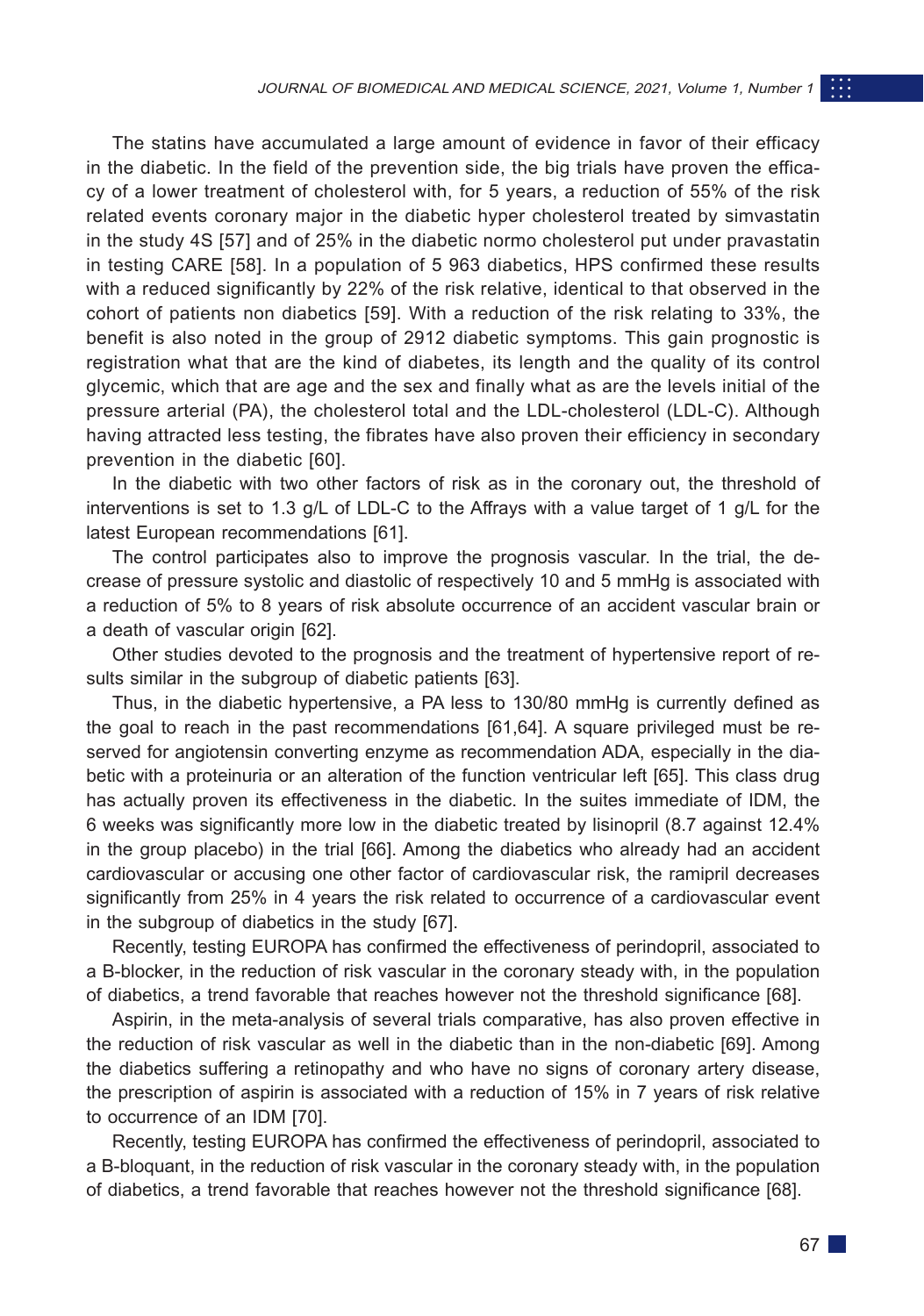Aspirin, in the meta-analysis of several trials comparative, has also proven effective in the reduction of risk vascular as well in the diabetic than in the non-diabetic [69] Among the diabetics suffering a retinopathy and who have no signs of coronary artery disease, the prescription of aspirin is associated with a reduction of 15% in 7 years of risk relative to occurrence of an IDM [70].

The presence of achieving blood clinic, peripheral, coronary or cerebral, the clopidogrel is revealed more effective than aspirin in the subgroup of patients with diabetes CAPRIE with a reduction of 2.1% absolute risk annual occurrence of a major arterial event [71].

The control strict and attentive to the blood sugar is involved also to improve the vascular diabetic prognostic tic. In the aftermath of an IDM, DIGAMI the trial showed that the recourse to insulin, since the phase of hospital until the third month of development to a minimum, allowing a reduction of the mortality of 29% at 1 year [72]. Finally, in the UKPDS trial which recruits asymptomatic type 2 diabetics, it appears that any increase in the level of glycated hemoglobin (HbA1c) of 1% above the threshold of 6.2% is accompanied at 10 years an exaggeration of 11% of the risk coronary [73].

The affirmation of IMS may well lead to a decision in support strict and continues the RRS overall by the setting in game of medications tailored to each case. At the high vascular risk men and having an IMS affirmed by an exercise test positive, these measures attentive engaged to reduce significantly the mortality cardio vascular from 61% to 7 years [74] In diabetic type 2, with albuminuria micro, a decision in support therapeutic aggressive (control glycemic strict control blood pressure at the level of 135/80 mmHg and prescription of statin and aspirin) reduces the risk vascular to 7 years of 50% with respect to the treatment conventional and casual of factors of risk associated [75].

## **Myocardial revascularization**

The discovery of IMS and the setting in evidence of coronary artery disease with coronary stenosis tight and commanding a wide territory myocardial may lead to consider a gesture of revascularization. Without testing specifically dedicated to the revascularization of diabetic, including asymptomatic, and the fact of the constant evolution of methods surgical and interventional, the principle even of the revascularization and its terms are still controversial. The major trials have however allowed to identify some lines guidelines helpful in making therapeutic vis-à-vis of ischemic myocardium in the diabetic.

At the coronary stable efficiency of revascularization surgery has been proven in the group of patients at high risk myocardial having a stenosis of the trunk com – mon left a damage multivessel involving the first segment of the IVA and alteration of the function ventricular left [76]. Among the patient's single vessel at low risk myocardial, a revascularization with angioplasty will affect not notable – lies the risk of occurrence of an event cardiac major, but it improves significantly the become functional, especially in the presence of a breach of the IVA proximal male [77].

In the stable coronary artery, the efficacy of surgical revascularization has been proven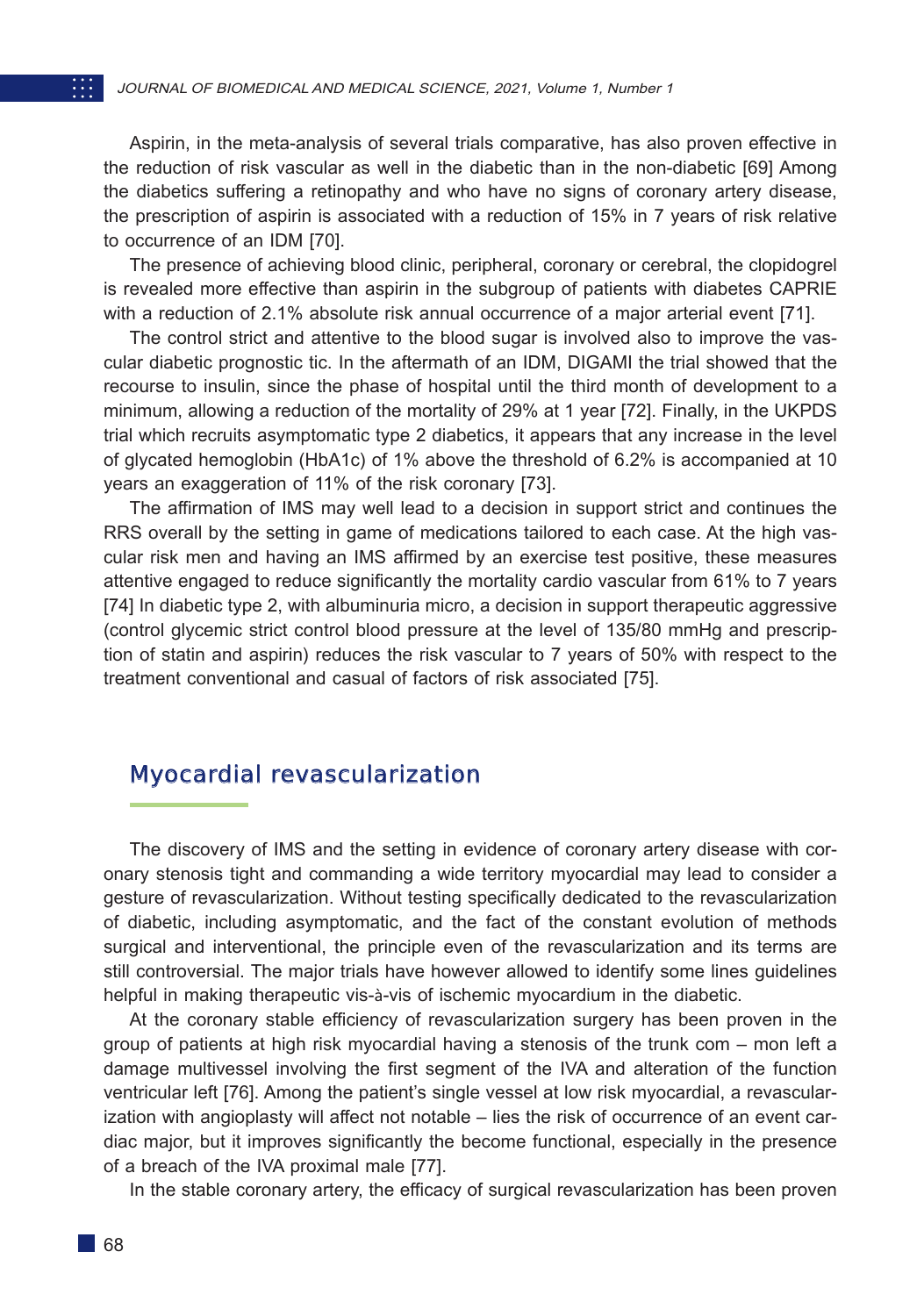in the group of patients at high myocardial risk with stenosis of the left common trunk, multivascular involvement involving the first segment and an alteration of left ventricular function [76]. In monotronic patients with low myocardial risk, revascularization by angioplasty does not appreciably influence the risk of a major cardiac event, but it significantly improves the functional outcome, especially in the presence of a disease of the heart [77]. In coronary patients, trials tend to demonstrate the superiority of myocardial revascularization over anti-ischemic medical treatment alone. Although lacking in power, the study [78] demonstrated in subjects revascularized by bypass surgery a reduction in subclinical ischemic manifestations and above all a significant reduction in mortality at one year (0 against 1.6% in the group treated with anti-ischemic agents).

In multivascular diabetics selected for revascularization, the results of large comparative trials argue in favor of the surgical option [79]. At 7 years, the trial [80] reported lower mortality in the group treated with surgery (24.5 versus 44% in the balloon angioplasty group) with a clearer benefit in subjects revascularized by the artery. internal breast. The stent is not enough to bridge the gap between angioplasty and surgery. In the trial, the mortality at one year was 6.3% in the "stent" group compared to 3.1% in the "surgery" group in diabetics [81]. However, the registers recruiting less selected populations of diabetics do not show significantly different long-term results between the 2 methods [82]. Thus, the choice of revascularization in multivascular diabetics remains open and is based, on a case-by-case basis, on an assessment of the etiological context, in particular with age and associated pathologies, and on the analysis of coronary artery lesions.

When the indication for angioplasty is retained and the angiographic conditions are favorable, placement of a stent should be preferred. The risk of restenosis, particularly high in diabetics [83], is significantly reduced by the implantation of a stent [84] to reach, in the best case, a threshold identical to that of non-diabetic patients [85]. Finally, the results obtained with active stents seem promising today, and if they are confirmed, will lead to facilitating angioplasty in diabetics and possibly broadening the indications for revascularization in these patients [88]. In the population of diabetics in the study (26% of the total number), the rate of new supported coronary revascularization was 22.3% in the "inactive stent" group and 6.9% in the "inactive stent" group the sirolimus "covered stent" group [89].

## Reference

- 1. Passa Ph, Drouin P, Issa-Sayegh M et al. Coronaries et diabète. Recommandations de l'Alfédiam. Diabete Metab 1995; 21: 446-51.
- 2. American diabetes association. Consensus development conference on the diagnosis of coronary artery disease in people with diabetes. Diabetes Care 1998; 21: 1551-9.
- 3. Grundy SM, Howard B, Smith S et al. Prevention conference VI. Diabetes and cardiovascular disease. Circulation 2002; 105: 2231-9.
- 4. Gibbons RJ, Balady GJ, Beasley JW et al. ACC/AHA guidelines for exercise testing. J Am Coll Cardiol 1997; 30: 260-315.

33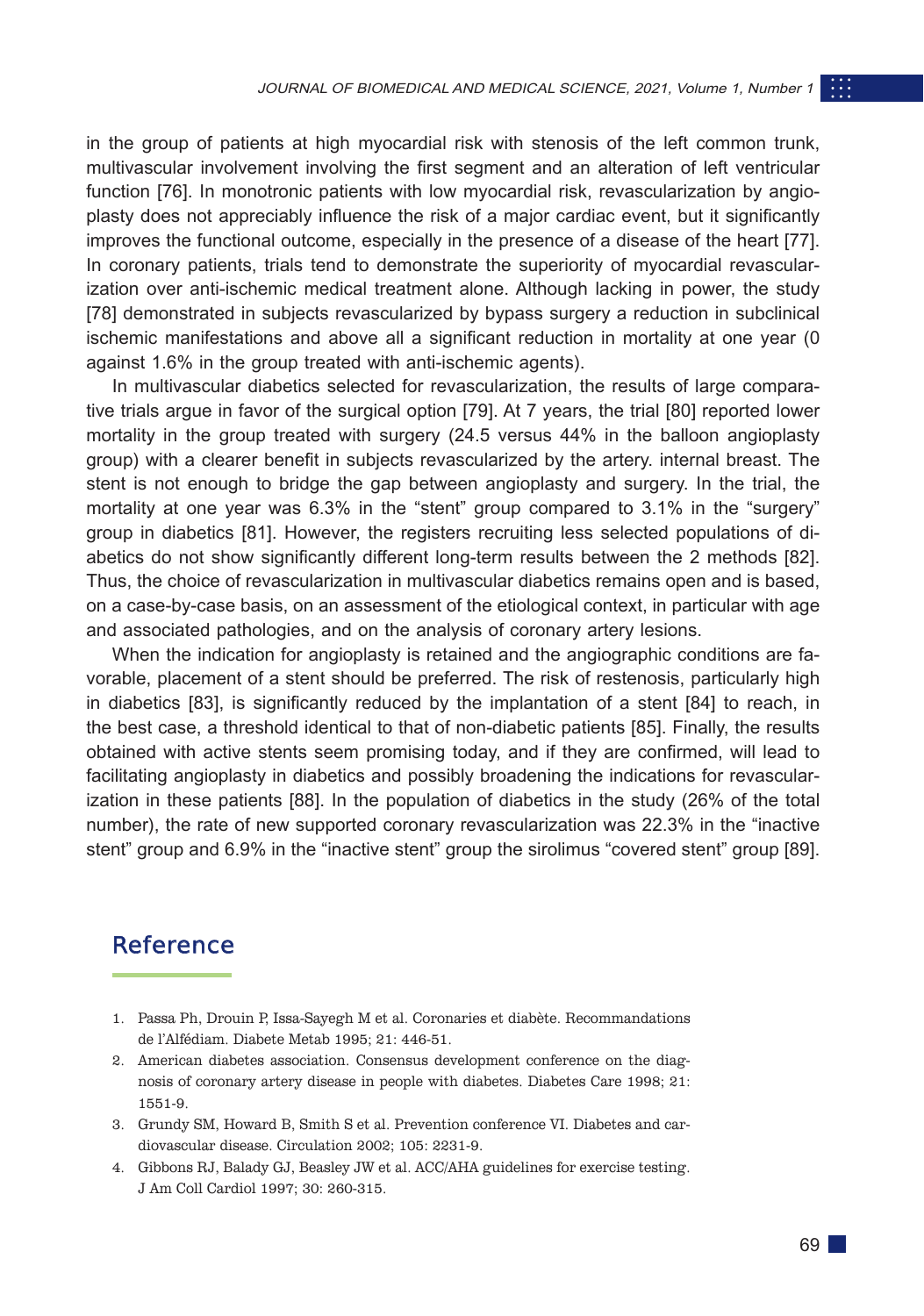- 5. ANAES. Recommandations pour la pratique clinique. Suivi du patient diabétique de type 2 à l'exclusion du suivi des complications. Janvier 1999. WWW.anaes.fr.
- 6. American Diabetes Association. Report of the expert committee on the diagnosis and classification of diabetes mellitus. Diabetes Care 1998; 21: S5-S19.
- 7. Saydah SH, Loria CM, Eberhardt MS et al. Subclinical states of glucose intolerance and risk of death in the US. Diabetes Care 2001; 24: 447-53.
- 8. Expert Panel on Detection. Evaluation and Treatment of High Blood Cholesterol in adults. Executive summary of the third report of the National Cholesterol Education Program (NCEP) Expert Panel on Detection, Evaluation and Treatment of High Blood Cholesterol in adults (adult treatment panel III). JAMA 2001; 285: 2486-97.
- 9. The European Group for the Study of Insulin Resistance (EGIR). Frequency of the WHO metabolic syn – drome in European cohorts, and an alternative definition of an insulin resistance syndrome. Diabetes Metab 2002; 28: 364-76.
- 10. King H, Aubert RE, Herman WH. Global burden of diabetes, 1995-2025: prevalence, numerical estimates and projection. Diabetes Care 1998; 21: 1414-31.
- 11. Saydah SH, Eberhardt MS, Loria CM, Brancati FL. Age and the burden of death attributable to diabetes in the United States. Am J Epidemiol 2002; 156: 714-9.
- 12. Gu K, Cowie CC, Harris MI. Mortality in adults with and without diabetes in a national cohort of the US population, 1971-1993. Diabetes Care 1998; 21: 1138-45.
- 13. Grundy SM, Benjamin IJ, Burke GL et al. Diabetes and cardiovascular disease: a statement for healthcare professionals from the American heart Association. Circulation 1999; 100: 1134-46.
- 14. American Diabetes Association. Consensus statement: role of cardiovascular risk factors in prevention and treatment of macrovascular disease in diabetes. Diabetes Care 1993; 1.6: 72-8.
- 15. Melchior T, Kober L, Madsen CR et al. Accelerating impact of diabetes mellitus on mortality in the years following an acute myocardial infarction. TRACE Study Group. Trandolapril Cardiac Evaluation. Eur Heart J 1999; 20: 973-8.
- 16. Cosson E, Guimfack M, Paries J et al. Prognosis for coronary stenoses in patients with diabetes and myocardial ischemia. Diabetes Care 2003; 26: 1313-4.
- 17. Kip KE, Faxon DP, Detre KM et al. Coronary angioplasty in diabetic patients. The National Heart, Lung and Blood Institute percutaneous transluminal coronary angioplasty registry. Circulation 1996; 94: 1818-25.
- 18. Chen J, Radfort MJ, Wang Y, Krumholz HM. Care and outcome of elderly patients with acute myocardial infarction by physician specialty: the effects of comorbidity and functional limitations. Am J Med 2000; 108: 460-9.
- 19. Tauber G, Winkelmann BR, Schleifer T et al. Prevalence, predictors, and consequences of unrecognized diabetes mellitus in 3 266 patients scheduled for coronary angiography. Am Heart J 2003; 145: 285-9.
- 20. Kannel WB, McGee DL. Diabetes and cardiovascular disease. The Framingham study. JAMA 1979; 241: 2035-8.
- 21. Stamler J, Vaccaro O, Neaton JD, Wentworth D. Diabetes, other risk factors, and 12-years cardiovascular mortality for men screened in the multiple risk factor intervention trial. Diabetes Care 1993; 16: 434-44.
- 22. Haffner SM, Lehto S, Rönnemaa T et al. Mortality from coronary heart disease in subjects with type 2 diabetes and in nondiabetic subjects with and without prior myocardial infarction. N Engl J Med 1998; 339: 229-34.
- 23. Evans JMM, Wang J, Morris AD. Comparison of cardiovascular risk between patients with type 2 diabetes and those who had had a myocardial infarction: cross sectional and cohort study. BMJ 2002; 324: 939-42.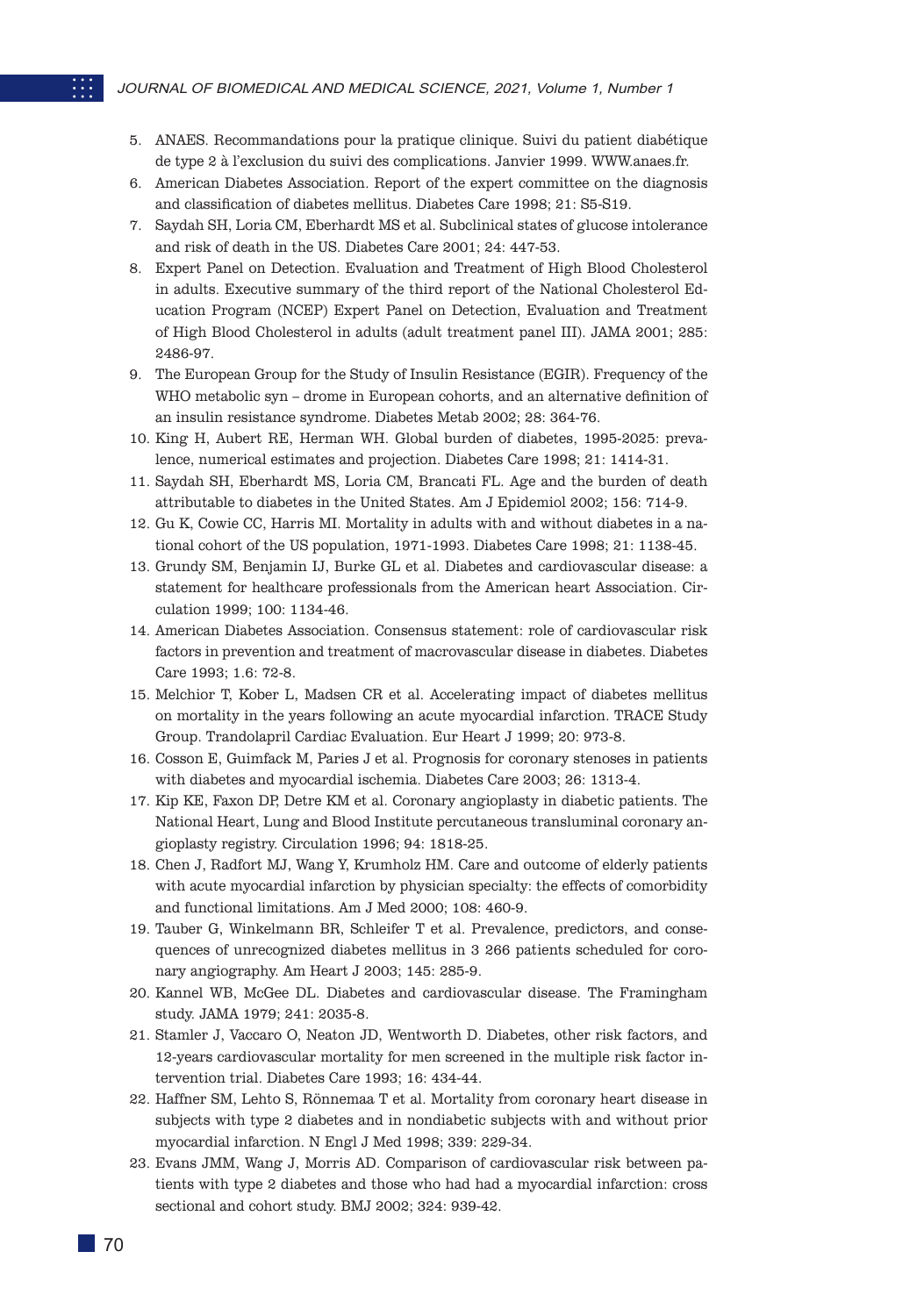- 24. Becker A, Bos G, de Vegt F et al. Cardiovascular events in type 2 diabetes: comparison with nondiabetic individuals without and with prior cardiovascular disease. 10-year follow-up of the Hoorn Study. Eur Heart J 2003; 24: 1406-13.
- 25. Vlietstra RE, Kronmal RA, Lie JT et al. Factors affecting the extend and severity of coronary artery disease in patients enrolled in the coronary artery surgery study. Atherosclerosis 1982; 2: 208-15.
- 26. Goraya TY, Leibson CL, Palumbo PJ et al. Coronary atherosclerosis in diabetes mellitus: a population – based autopsy study. J Am Coll Cardiol 2002; 40: 946-53.
- 27. Williams SB, Cusco JA, Roddy MA et al. Impaired nitric oxide-mediated vasodilatation in no-insulin – dependent diabetes. J Am Coll Cardiol 1996; 27: 567-74.
- 28. Knobler H, Savion N, Shenkman et al. Shear-induced platelet adhesion and aggregation on sub endothelium are increased in diabetic patients. Throm Res 1998; 90: 181-90.
- 29. Sobel BE, Woodcock-Mitchell J, Schneider DJ et al. Increased plasminogen activator inhibitor type 1 in coronary artery atherectomy specimens from type 2 diabetes compared with nondiabetic patients: a potential factor predisposing to thrombosis and its persistance. Circulation1998; 97: 2213-21.
- 30. Nitenberg A, Ledoux S, Valensi P et al. Impairment of coronary microvascular dilatation in response to pressor-induced sympathetic stimulation in type 2 diabetic patients with abnormal stress thallium imaging. Diabetes 2001; 50: 1180-5.
- 31. Maser RE, Mitchell BD, Vinik AI et al. The association between cardiovascular autonomic neuropathy and mortality in individuals with diabetes: a meta-analysis. Diabetes Care 2003; 26: 1895-901.
- 32. Cohn PF. Should silent ischemia be treated in asymptomatic individuals? Circulation 1990; 82 (Suppl. II): 149-54.
- 33. Koïstinen MJ. Prevalence of asymptomatic myocardial ischemia in diabetics subjects. BMJ 1990; 301: 92-5.
- 34. Langer A, Freeman MR, Josse RG et al. Detection of myocardial ischemia in diabetes mellitus. Am J Car – diol 1991; 67: 1073-8.
- 35. Milan study on atherosclerosis and diabetes (MiSAD) group. Prevalence of unrecognized silent myocardial ischemia and its association with atherosclerotic risks factors in noninsulin-dependent diabetes mellitus. Am J Cardiol 1997; 79: 134-9.
- 36. Valensi P, Sachs RN, Lormeau B et al. Silent myocardial ischemia and left ventricular hypertrophy in diabetic patients. Diabetes Metab 1997; 23: 409-16.
- 37. Janand-Delenne B, Savin B, Habib G et al. Silent myocardial ischemia in patients with diabetes. Who to screen. Diabetes Care 1999; 22: 1396-400.
- 38. Weiner DA, Ryan TJ, Parsons L et al. Significance of silent myocardial ischemia during exercise testing in patients with diabetes mellitus. A report from coronary artery surgery study (CASS) registry. Am J Cardiol 1991; 68: 729-34.
- 39. Valensi P, Sachs RN, Harfouche B et al. Predictive value of cardiac autonomic neuropathy in diabetic patients with or without silent myocardial ischemia. Diabetes Care 2001; 24: 339-43.
- 40. Valensi P. Predictive value of silent myocardial ischemia in diabetic patients. Influence of age. Diabetology 2000; 43: A61.
- 41. Vanzetto G, Halimi S, Hammoud T et al. Prediction of cardiovascular events clinically selected high-risk NIDDM patients. Diabetes Care 1999; 22: 19-26.
- 42. Janand-Delenne B, Labastie N, Savin B et al. Poor prognosis of silent myocardial ischemia: a two years follow-up of 203 diabetic patients. Diabetology 2000; 43
- 43. Mark DB, Nelson CL, Califf R et al. Continuing evolution of therapy for coronary artery disease. Initial results from era of coronary angioplasty. Circulation 1994; 89: 2015-25.

 $\dddot{\mathbf{z}}$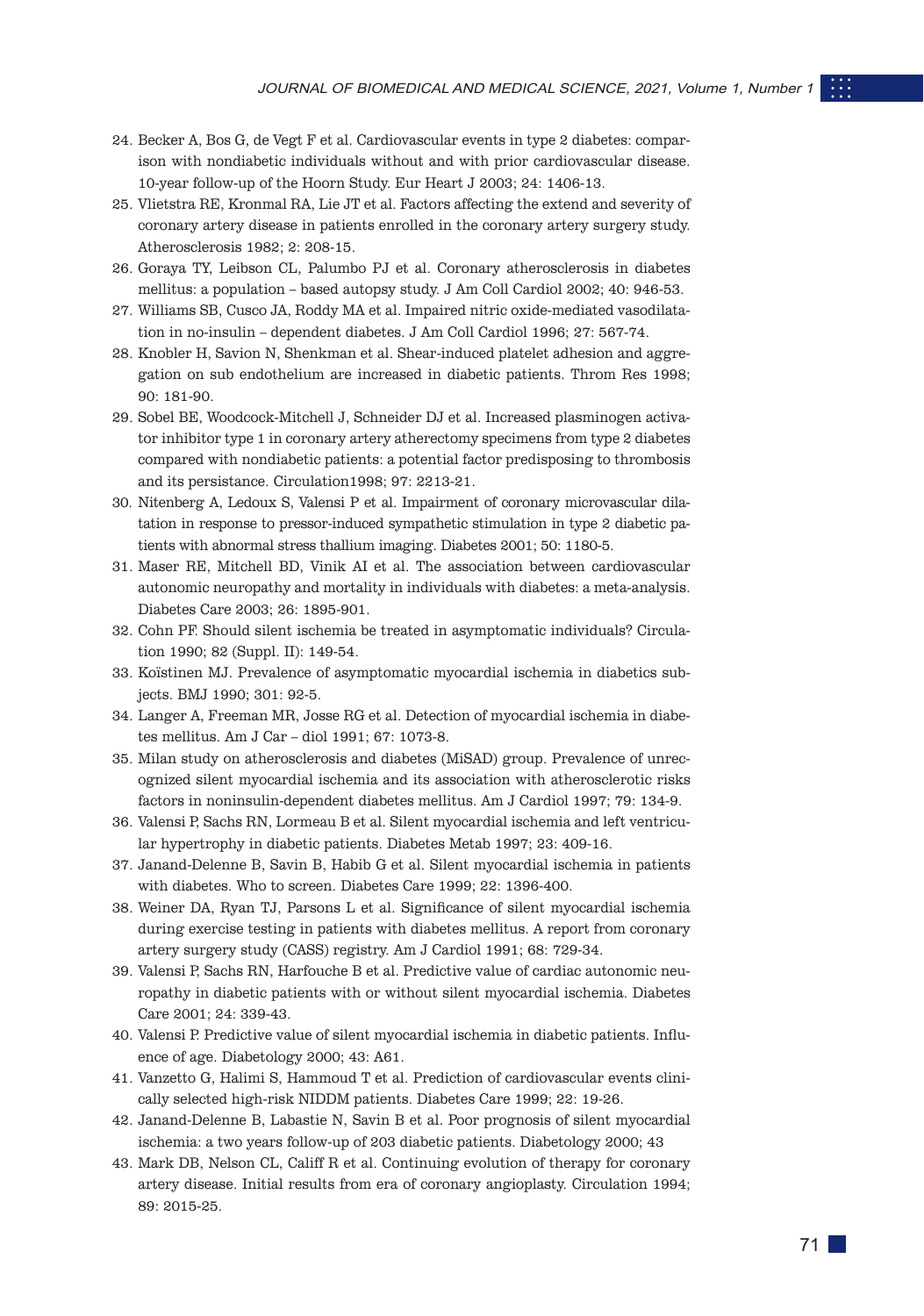- 44. Mock MB, Rinqvist I, Fischer L et al. Survival of medically treated patients in the Coronary Artery Surgery Study (CASS) Registry. Circulation 1982; 66: 562-8.
- 45. Murphy ML, Hultgren HN, Detre K et al. Treatment of chronic stable angina. A preliminary report of survival data of the randomized Veterans Administration Cooperative Study. N Engl J Med 1977; 297: 621-7.
- 46. Fuster V, Badimon JJ, Chesebro JH. The pathogenesis of coronary artery disease and the acute coronary syndromes. N Engl J Med 1992; 326: 242-50; 310-8.
- 47. Falk E, Shah P, Fuster V. Coronary plaque disruption. Circulation 1995; 92: 657-71.
- 48. Libby P. Current concepts of the pathogenesis of the acute coronary syndromes. Circulation 2001; 104: 365-72.
- 49. Davies MJ. The composition of coronary artery plaque. N Engl J Med 1997; 336: 1312-3.
- 50. Little WC, Constantinescu M, Robert J et al. Can coronary angiography predict the site of a subsequent myocardial infarction in patients with mil-to-moderate coronary artery disease? Circulation 1988; 78: 1157-66.
- 51. Ojio S, Takatsu H, Tanaka T et al. Considerable time from the onset of plaque rupture and/or thrombi until the onset of acute myocardial infarction in humans. Circulation 2000; 102: 2063-9.
- 52. Varnava AM, Mills PG, Davies MJ. Relationship between coronary artery remodeling and plaque vulnera – bility. Circulation 2002; 105: 939-43.
- 53. Rioufol G, Finet G, Ginon I et al. Multiple atherosclerotic plaque rupture in acute coronary syndroms; a three-vessels intravascular ultrasound study. Circulation 2002; 106: 804-8.
- 54. Knatterud GL, Bourassa MG, Pepine CJ et al. Effects of treatment strategies to suppress ischemia in patients with coronary artery disease: 12-week results of the Asymptomatic Cardiac Ischemia Pilot (ACIP) study. J Am Coll Cardiol 1994; 24: 11- 20. Erratum in: J Am Coll Cardiol 1995; 26: 842.
- 55. Jonas M, Reicher-Reiss H, Boyko V et al. Usefulness of beta-blocker therapy in patients with non-insulin – dependent diabetes mellitus and coronary artery disease. Am J Cardiol 1996; 77: 1273-7.
- 56. Kjekshus J, Gilpin E, Cali G and al. Diabetic patients and beta-blockers after acute myocardial infarction. Eur Heart J 1990; 1143-50.
- 57. Pyörälä K, Persen T, Kjeksus J. Cholesterol lowering with simvastatin improves prognosis of diabetic patients with coronary artery disease: subgroup analysis of the Scandinavian simvastatin survival study. Diabetes Care 1997; 20: 614-20.
- 58. Sacks FM, Tonkin AM, Craven T et al. Coronary heart disease in patients with mow LDL-Clolesterol. Bene – fi t of pravastatin in diabetics and enhanced role for HDL-cholesterol and triglycerides as risk factors. Circulation 2002; 105: 1424-8.
- 59. Heart Protection Study Collaborative Group. MRC/BHF Heart Protection Study of cholesterol-lowering with simvastatin in 5963 people with diabetes: a randomized placebo-controlled study. Lancet 2003; 361: 2005-16.
- 60. Rubins HB, Robins SJ, Collins D et al. Gemfibrozil for the secondary prevention of coronary heart disease in men with low levels of high-density lipoprotein cholesterol. N Engl J Med 1999; 341: 410-8.
- 61. Conroy RM, Piörälä K, Fitzgerald AP et al. Estimation of ten-years risk of fatal cardiovascular disease in Europe: the SCORE Project. Eur Heart J 2003; 24: 897- 1003.
- 62. UK Prospective Diabetes Study (UKPDS). Tight blood pressure control and risk of macrovascular and microvascular complications in type 2 diabetes: UKPDS 38. BMJ 1998; 317:703-13.
- 63. Hansson L, Zanchetti A, Carruthers SG et al. Effects of intensive blood-pressure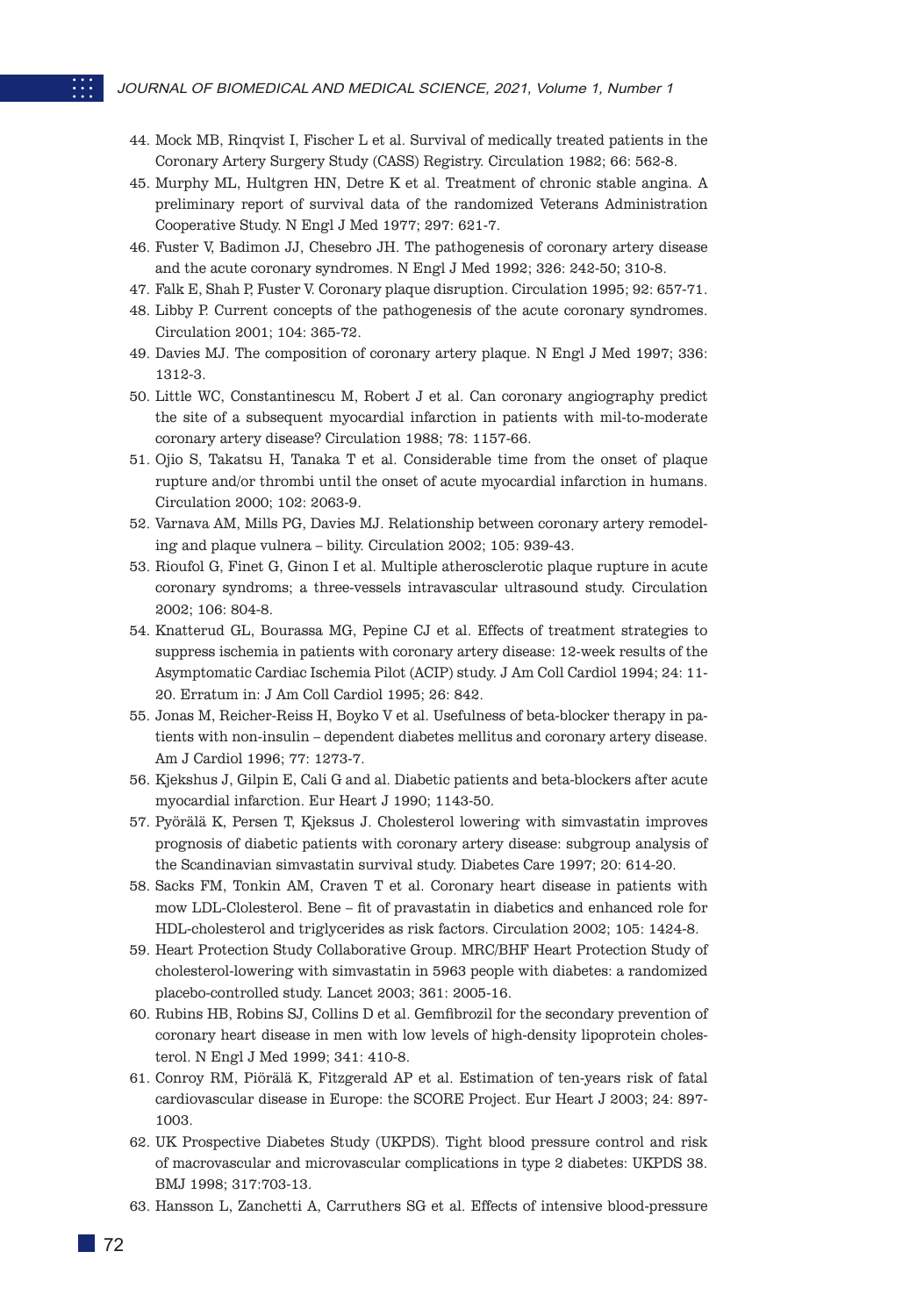lowering and low-dose aspirin in patients with hypertension: principal results of the Hypertension Optimal Treatment (HOT) randomized trial. Lancet 1998; 351:1755-62

- 64. Chobanian AV, Bakris GL, Black HR et al. The seventh report of the joint committee on prevention, detection, evaluation and treatment of high blood pressure. JNC 7 report. Jama 2003; 289:2560-72
- 65. American Diabetes Association. Standards of medical care for patients with diabetes mellitus (Position statement). Diabetes Care 1998: S23-S31.
- 66. Zuanetti G, Latini R, Maggioni AP et al. Effect of the ACE inhibitor lisinopril on mortality in diabetic patients with acute myocardial infarction. Circulation 1997; 96: 4239-45.
- 67. Heart outcomes prevention evaluation (HOPE) study investigators. Effect of ramipril on cardiovascular and microvascular outcomes in people with diabetes mellitus: results of the HOPE study and MICRO-HOPE substudy. Lancet 2000; 355: 253-9.
- 68. The European trial on reduction of cardiac events with perindopril in stable coronary artery disease investigators. Efficacy of perindopril in reduction of cardiovascular events in patients with stable coronary artery disease: randomized double-blind, placebo-controlled, multicenter trial (the EUROPA study). Lancet published online September 1st, 2003.
- 69. Antiplatelet trialist's collaboration. Collaborative overwiev of randomized trials of antiplatelet therapy I. Prevention of death, myocardial infarction and stroke by prolonged antiplatelet therapy in various categories of patients. BMJ 1994; 308: 71-2; 81-106.
- 70. ETDRS Investigators. Aspirin effects on mortality and morbidity in patients with diabetes mellitus. JAMA 1992; 268: 1292-300.
- 71. Bhatt DL, Marso SP, Hirsch AT et al. Amplified benefit of clopidogrel versus aspirin in Patients with diabetes mellitus. Am J Cardiol. 2002; 90: 625-7.
- 72. Malmberg K, Ryden L, Eferdic S et al. Randomized trial of insulin-glucose infusion followed by subcutaneous insulin treatment in diabetes patients with acute myocardial infarction (DIGAMI Study); effect on mortality at 1 year. J Am Coll Cardiol. 1995; 26: 57-65.
- 73. Turner RC, Millns H, Neil HAW et al. Risk factors for coronary artery disease in non-insulin dependent diabetes mellitus: United Kingdom Prospective Diabetes Study (UKPDS: 23). BMJ 1998; 316: 823-8.
- 74. Okin PM, Prineas RJ, Grandits G et al. Heart rate adjustment of exercise-induced ST-segment depression identifies men who benefit from a risk factor reduction program. Circulation 1997; 96: 2899-904.
- 75. Gaede P, Vedel P, Larsen N et al. Multifactorial intervention and cardiovascular disease in patients with type 2 diabetes. N Engl J Med 2003; 348: 383-93.
- 76. Yusuf S, Zucher D, Peduzzi P et al. Effect of coronary artery bypass graft surgery on survival: overview of 10-year results from randomized trials by the coronary artery bypass trialist collaboration. Lancet 1994; 344: 1116-21.
- 77. Blumenthal J Am Coll Cardiol. 2000; 36: 668-73.
- 78. Rogers WJ, Bourassa MG, Andrews TC et al. Asymptomatic cardiac ischemia pilot (ACIP) study: Outcome at 1 year for patients with asymptomatic cardiac ischemia randomized to medical therapy or revascularization. J Am Coll Cardiol. 1995; 26: 594-605.
- 79. Mak K, Faxon DP. Clinical studies on coronary revascularization in patients with type 2 diabetes. Eur Heart J 2003; 24: 1087-103.
- 80. BARI investigators. Seven-years outcome in the Bypass Angioplasty revascular-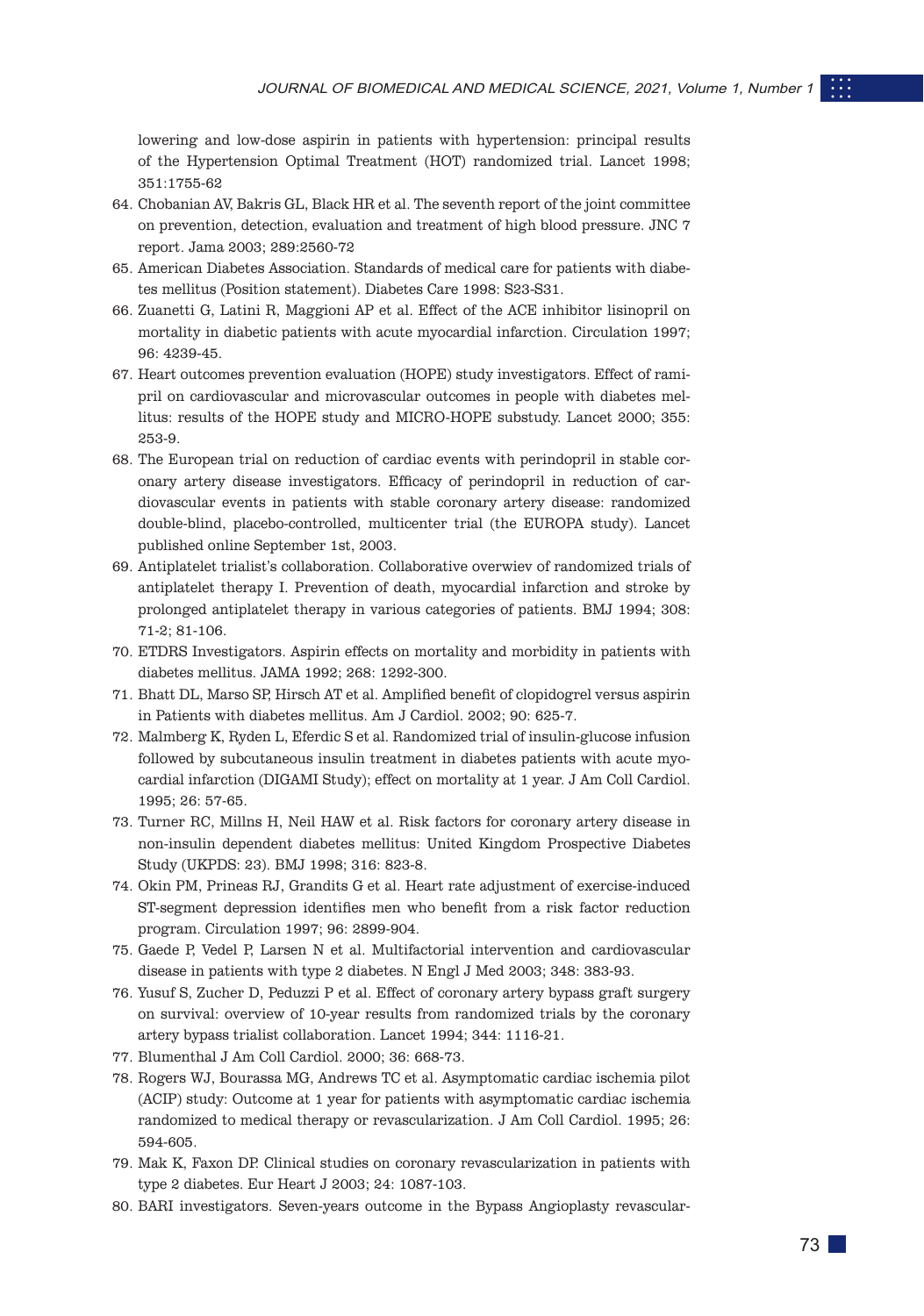ization Investigation (BARI) by treatment and diabetic status. J Am Coll Cardiol 2000; 35: 1122-9.

- 81. Abizaid A, Costa MA, Centemero M et al. Clinical and economic impact of diabetes mellitus on percutaneous and surgical treatment of multivessel coronary disease patients. Insight from the Arterial Revascularization Therapy Study (ARTS) trial. Circulation 2001; 104: 533-8.
- 82. Feit F, Brooks MM, Sopko G et al. Long-term clinical outcome in the Bypass Angioplasty Revascularization Investigation Registry. Circulation 2000; 101: 2795-802.
- 83. Van Belle E, Abolmaali K, Bauters C et al. Restenosis, late vessel occlusion and left ventricular function six months after balloon angioplasty in diabetic patients. J Am Coll Cardiol. 1999; 34: 476-85.
- 84. Elezi S, Kastrati A, Pache J et al. Diabetes mellitus and the clinical and angiographic outcome after coronary stent placement. J Am Coll Cardiol. 1998; 32: 1866-73.
- 85. Van Belle E, Bauters C, Hubert E et al. Restenosis rate in diabetic patients. A comparison of coronary stenting and balloon angioplasty in native coronary vessels. Circulation 1997; 96: 1454-60.
- 86. Marso SP, Lincoff AM, Ellis SG et al. Optimizing the percutaneous interventional outcomes for patients with diabetes mellitus. Results of EPISTENT (Evaluation of Platelet IIb/IIIa Inhibitor for Stenting Trial) Diabetic substudy. Circulation 1999; 100: 2477-84.
- 87. Bhatt DL, Marso SP, Lincoff AM et al. Abciximab reduces mortality in diabetics followimg percutaneous coronary intervention. J Am Coll Cardiol. 2000; 15: 922-8.
- 88. Morice MC, Serruys PW, Sousa JE et al. A randomized comparison of a sirolimus-eluting stent with a standard stent for coronary revascularization. N Engl. J Med 2002; 346: 1773-8.
- 89. Moses JW, Leon MB, Popma JL et al. Sirolimus-eluting stent versus standard stent in patients with stenosis in a native coronary artery. N Engl. J Med 2003; 349: 1315-23.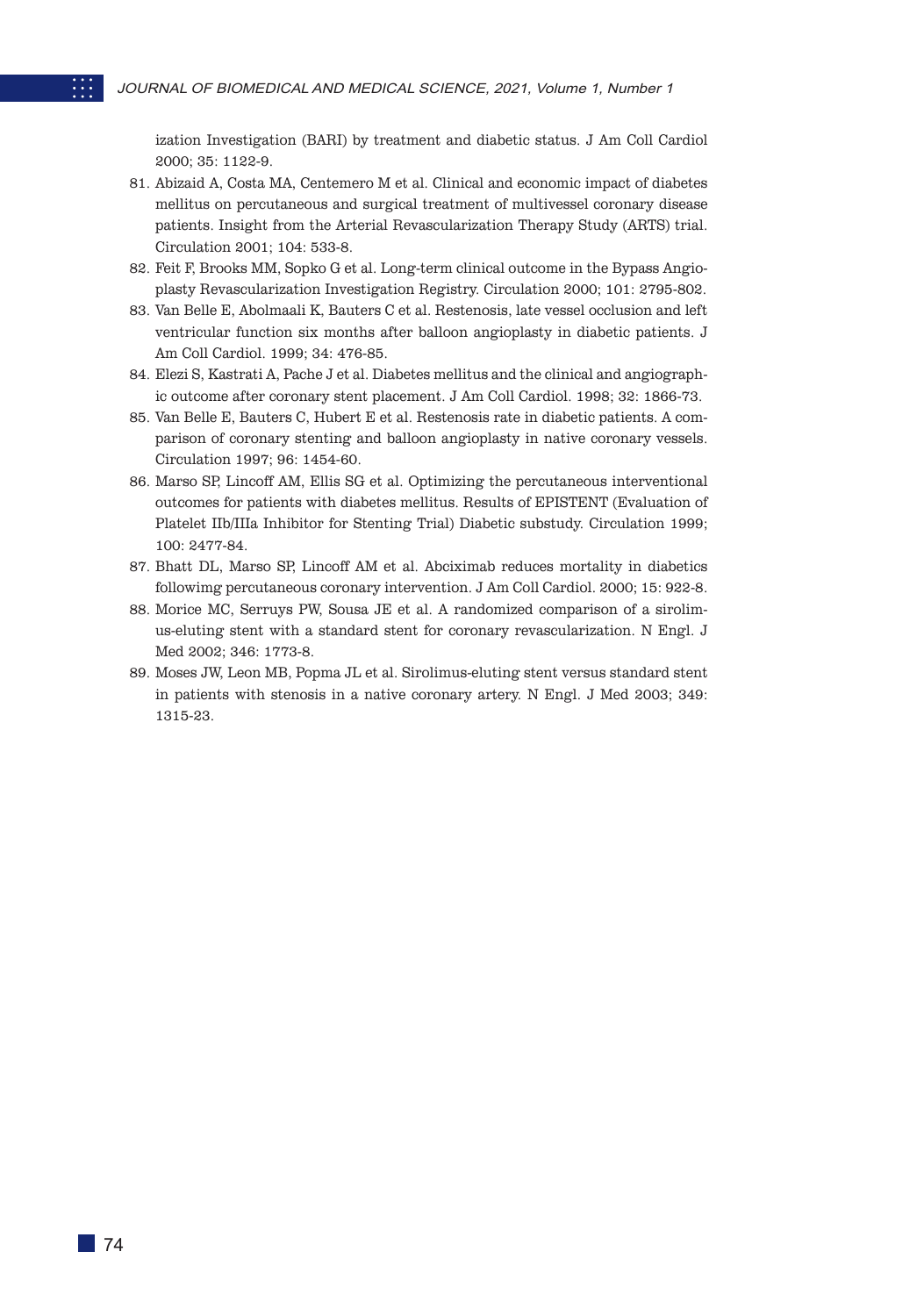## Open Access statement

An open-access mandate is a policy adopted by a research institution, research funder, or government which requires or recommends researchers – usually university faculty or research staff and/or research grant recipients – to make their published, peer-reviewed journal articles and conference papers open access (1) by self-archiving their final, peer-reviewed drafts in a freely accessible institutional repository or disciplinary repository ("Green OA") or (2) by publishing them in an open-access journal ("Gold OA") or both.

## We have a comprehensive outlook on open access policy

Open access refers to the practice of making peer-reviewed scholarly research and literature freely available online to science and researchers, specialist, students and another persons. This Open access publications are freely and permanently available online. Unrestricted use, distribution and reproduction in any medium is permitted, provided the author/editor/journal is properly attributed.

The articles is universally, freely accessible via the Internet, in an easily readable format. Our periodical (four time/year) are deposited immediately upon publication, without any technical, financial, gender limitations, in an agreed format – current preference is PDF and e-pub version of articles are available, which are the major forms of widely and internationally recognized open access repositories.

All articles are self archiving, with worldwide access through DOI number (Digital Object Identifier) – standardized by the International Organization for Standardization, provided for individual article published. Our journal follows Double Blind peer review process, which means that both the reviewer and author identities are concealed from the reviewers, and vice versa, throughout the review process. The benefits of open access publishing are next: a) Free availability of information; b) Authors retain copyright; c) High quality and rigorous peer review.

We are using the existence of politics of Registry of Open Access Mandatory Archiving Policies http://roarmap.eprints.org.

## The quality control system

Our journal follows Double Blind peer review process, which means that both the reviewer and author identities are concealed from the reviewers, and vice versa, throughout the review process.